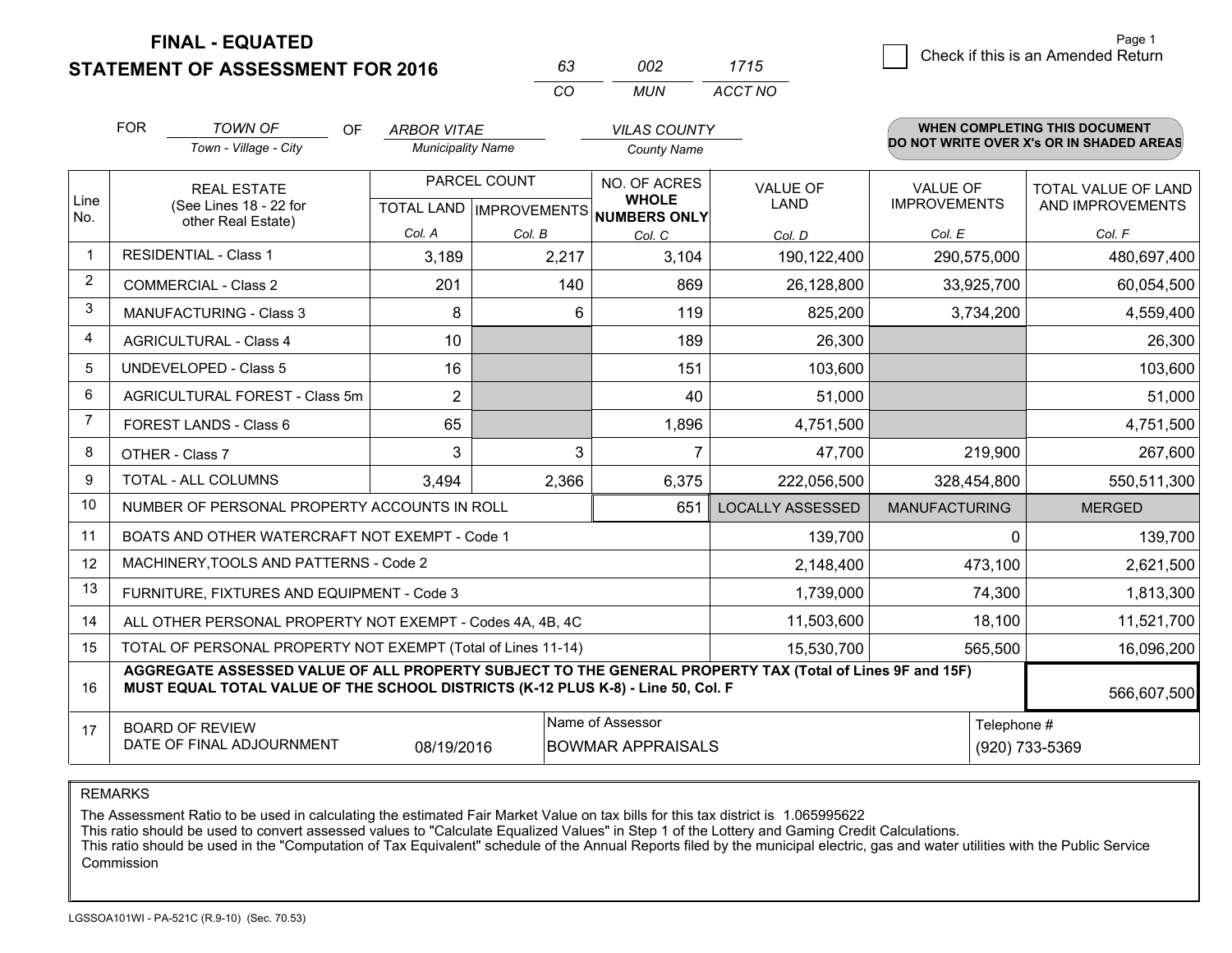*YEAR CO MUN ACCT NO* <sup>2016</sup> <sup>63</sup> <sup>002</sup> <sup>1715</sup>

Do not confuse FOREST LANDS (Line 7) with FOREST CROPS (in this section) - They are **NOT** the same

|    | Private Forest Crop - Reg Class @ 10¢ per acre                                 |                                             |    |                                                                  |                 |                                                               | Private Forest Crop - Reg Class @ \$2.52 per acre |                                    |                    |                                                                              |
|----|--------------------------------------------------------------------------------|---------------------------------------------|----|------------------------------------------------------------------|-----------------|---------------------------------------------------------------|---------------------------------------------------|------------------------------------|--------------------|------------------------------------------------------------------------------|
| 18 | (a) PARCELS                                                                    | (b) ACRES                                   |    | (c) ASSESSED VALUE                                               |                 | (d) PARCELS                                                   |                                                   | (e) ACRES                          |                    | (f) ASSESSED VALUE                                                           |
|    |                                                                                |                                             |    |                                                                  |                 |                                                               |                                                   |                                    |                    |                                                                              |
|    |                                                                                |                                             |    | Private Forest Crop - Special Class @ 20¢ per acre               |                 |                                                               |                                                   |                                    |                    | Entered Before 2005 Managed Forest - Ferrous Mining CLOSED @ \$8.27 per acre |
| 19 | (a) PARCELS                                                                    | (c) ASSESSED VALUE<br>(b) ACRES             |    |                                                                  | (d) PARCELS     |                                                               | (e) ACRES                                         |                                    | (f) ASSESSED VALUE |                                                                              |
|    |                                                                                |                                             |    |                                                                  |                 |                                                               |                                                   |                                    |                    |                                                                              |
|    |                                                                                | Entered Before 2005 Managed Forest - OPEN @ |    | \$.79 per acre                                                   |                 |                                                               |                                                   |                                    |                    | Entered Before 2005 Managed Forest - CLOSED @ \$1.87 per acre                |
| 20 | (a) PARCELS                                                                    | (b) ACRES                                   |    | (c) ASSESSED VALUE                                               |                 | (d) PARCELS                                                   |                                                   | (e) ACRES                          |                    | (f) ASSESSED VALUE                                                           |
|    |                                                                                |                                             | 15 |                                                                  | 523.9           |                                                               | 1,382,400                                         |                                    |                    |                                                                              |
|    | Entered After 2004 Managed Forest - OPEN @<br>\$2.14 per acre                  |                                             |    |                                                                  |                 | Entered After 2004 Managed Forest - CLOSED @ \$10.68 per acre |                                                   |                                    |                    |                                                                              |
| 21 | (a) PARCELS                                                                    | (b) ACRES                                   |    | (c) ASSESSED VALUE                                               | (d) PARCELS     |                                                               |                                                   | (e) ACRES                          |                    | (f) ASSESSED VALUE                                                           |
|    |                                                                                |                                             |    |                                                                  |                 |                                                               |                                                   |                                    |                    |                                                                              |
|    |                                                                                | 110.05                                      |    | 895,200                                                          |                 | 18<br>777.48                                                  |                                                   |                                    | 6,043,300          |                                                                              |
| 22 | (a) County Forest Cropland Acres                                               |                                             |    | (b) Federal Acres                                                | (c) State Acres |                                                               |                                                   | (d) County (NOT FOREST CROP) Acres |                    | (e) Other Acres                                                              |
|    |                                                                                |                                             |    |                                                                  |                 | 26,806.81                                                     |                                                   |                                    |                    | 63.4                                                                         |
|    |                                                                                |                                             |    | Assessed Value of Omitted Property From Prior Years (Sec. 70.44) |                 |                                                               |                                                   |                                    |                    | Assessed Value of Sec. 70.43 Corrections of Errors by Assessors              |
| 23 |                                                                                | (a) REAL ESTATE                             |    | (b) PERSONAL                                                     |                 | (c1) REAL ESTATE                                              |                                                   |                                    | (c2) PERSONAL      |                                                                              |
|    |                                                                                |                                             |    |                                                                  |                 |                                                               |                                                   |                                    |                    |                                                                              |
|    | Manufacturing Equated Value of Omitted Property From Prior Years (Sec. 70.995) |                                             |    |                                                                  |                 |                                                               |                                                   |                                    |                    | Mfg. Equated Value of Sec.70.43 Corrections of Errors by Assessors           |
|    | (d) REAL ESTATE                                                                |                                             |    | (e) PERSONAL                                                     |                 |                                                               | (f1) REAL ESTATE                                  |                                    | (f2) PERSONAL      |                                                                              |
|    |                                                                                |                                             |    |                                                                  |                 |                                                               |                                                   |                                    |                    |                                                                              |

## **SPECIAL DISTRICTS**

| Line<br>No. | <b>Enter 6-digit</b><br>Special District<br>Code (Col. A) | Account<br><b>Number</b><br>(Col. B) | <b>Special District Name</b><br>(Col. C)     | <b>Locally Assessed Value</b><br>of Real Estate and<br><b>Personal Property (Col. D)</b> | Mfg Value of Real Estate<br>and Personal Property<br>(Col. E) | <b>Merged Value of</b><br><b>Real Estate and</b><br>Personal Property (Col. F) |
|-------------|-----------------------------------------------------------|--------------------------------------|----------------------------------------------|------------------------------------------------------------------------------------------|---------------------------------------------------------------|--------------------------------------------------------------------------------|
| 24          | 437070                                                    | 0264                                 | LAKELAND SANITARY DISTRICT #1 (ONEIDA)       | 33,497,000                                                                               | 987,900                                                       | 34,484,900                                                                     |
| 25          | 638020                                                    | 0397                                 | LITTLE ARBOR VITAE LAKE PRO & REHAB DISTRICT | 23,137,400                                                                               |                                                               | 23,137,400                                                                     |
| 26          |                                                           |                                      |                                              |                                                                                          |                                                               |                                                                                |
| 27          |                                                           |                                      |                                              |                                                                                          |                                                               |                                                                                |
| 28          |                                                           |                                      |                                              |                                                                                          |                                                               |                                                                                |
| 29          |                                                           |                                      |                                              |                                                                                          |                                                               |                                                                                |
| 30          |                                                           |                                      |                                              |                                                                                          |                                                               |                                                                                |
| 31          |                                                           |                                      |                                              |                                                                                          |                                                               |                                                                                |
| 32          |                                                           |                                      |                                              |                                                                                          |                                                               |                                                                                |
| 33          |                                                           |                                      |                                              |                                                                                          |                                                               |                                                                                |
| 34          |                                                           |                                      |                                              |                                                                                          |                                                               |                                                                                |
| 35          |                                                           |                                      |                                              |                                                                                          |                                                               |                                                                                |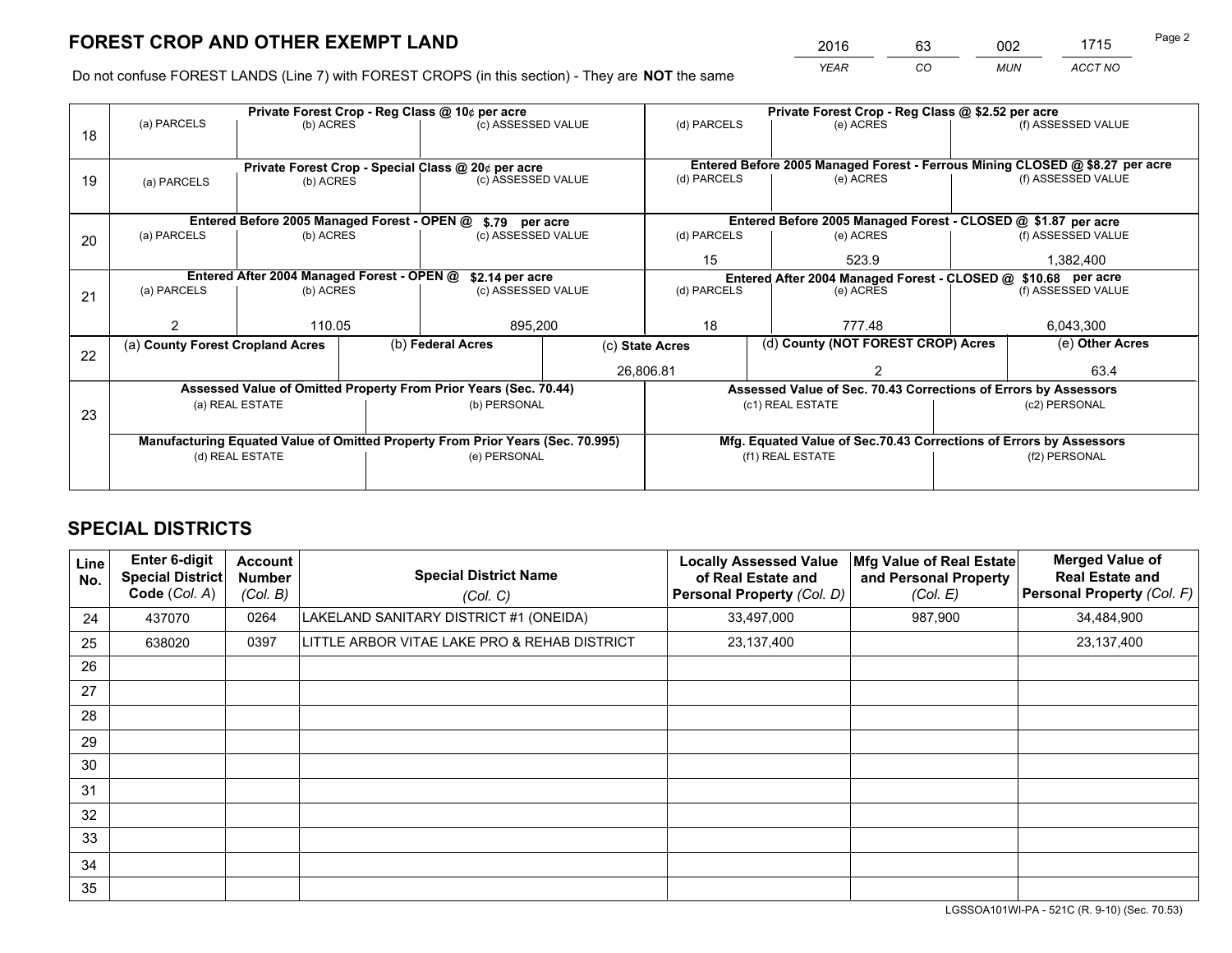|             |                                                                 |                                             |                                                         | <b>YEAR</b>                                                                       | CO<br><b>MUN</b>                                              | ACCT NO                                                                        |
|-------------|-----------------------------------------------------------------|---------------------------------------------|---------------------------------------------------------|-----------------------------------------------------------------------------------|---------------------------------------------------------------|--------------------------------------------------------------------------------|
| Line<br>No. | <b>Enter 6-digit</b><br><b>School District</b><br>Code (Col. A) | <b>Account</b><br><b>Number</b><br>(Col. B) | <b>School District Name</b><br>(Col. C)                 | <b>Locally Assessed Value</b><br>of Real Estate and<br>Personal Property (Col. D) | Mfg Value of Real Estate<br>and Personal Property<br>(Col. E) | <b>Merged Value of</b><br><b>Real Estate and</b><br>Personal Property (Col. F) |
|             | A. SCHOOL DISTRICTS (K-8 and K-12)                              |                                             |                                                         |                                                                                   |                                                               |                                                                                |
| 36          | 636720                                                          | 0264                                        | SCH D OF WOODRUFF J 1                                   | 561,482,600                                                                       | 5,124,900                                                     | 566,607,500                                                                    |
| 37          |                                                                 |                                             |                                                         |                                                                                   |                                                               |                                                                                |
| 38          |                                                                 |                                             |                                                         |                                                                                   |                                                               |                                                                                |
| 39          |                                                                 |                                             |                                                         |                                                                                   |                                                               |                                                                                |
| 40          |                                                                 |                                             |                                                         |                                                                                   |                                                               |                                                                                |
| 41          |                                                                 |                                             |                                                         |                                                                                   |                                                               |                                                                                |
| 42          |                                                                 |                                             |                                                         |                                                                                   |                                                               |                                                                                |
| 43          |                                                                 |                                             |                                                         |                                                                                   |                                                               |                                                                                |
| 44<br>45    |                                                                 |                                             |                                                         |                                                                                   |                                                               |                                                                                |
| 46          |                                                                 |                                             |                                                         |                                                                                   |                                                               |                                                                                |
| 47          |                                                                 |                                             |                                                         |                                                                                   |                                                               |                                                                                |
| 48          |                                                                 |                                             |                                                         |                                                                                   |                                                               |                                                                                |
| 49          |                                                                 |                                             |                                                         |                                                                                   |                                                               |                                                                                |
| 50          |                                                                 |                                             | TOTAL ASSESSED VALUE OF SCHOOL DISTRICTS (K-8 and K-12) | 561,482,600                                                                       | 5,124,900                                                     | 566,607,500                                                                    |
|             | <b>B.</b><br><b>UNION HIGH SCHOOL DISTRICTS</b>                 |                                             |                                                         |                                                                                   |                                                               |                                                                                |
| 51          | 433647                                                          | 0261                                        | UHS D OF LAKELAND UNION HIGH                            | 561,482,600                                                                       | 5,124,900                                                     | 566,607,500                                                                    |
| 52          |                                                                 |                                             |                                                         |                                                                                   |                                                               |                                                                                |
| 53          |                                                                 |                                             |                                                         |                                                                                   |                                                               |                                                                                |
| 54          |                                                                 |                                             |                                                         |                                                                                   |                                                               |                                                                                |
| 55          |                                                                 |                                             | TOTAL ASSESSED VALUE OF UNION HIGH SCHOOLS              | 561,482,600                                                                       | 5,124,900                                                     | 566,607,500                                                                    |
|             | $C_{1}$<br><b>TECHNICAL COLLEGE DISTRICTS</b>                   |                                             |                                                         |                                                                                   |                                                               |                                                                                |
| 56          | 001600                                                          | 0015                                        | NICOLET TECHNICAL COLLEGE<br><b>RHIN</b>                | 561,482,600                                                                       | 5,124,900                                                     | 566,607,500                                                                    |
| 57          |                                                                 |                                             |                                                         |                                                                                   |                                                               |                                                                                |
| 58<br>59    |                                                                 |                                             | TOTAL ASSESSED VALUE OF TECHNICAL COLLEGES              |                                                                                   |                                                               |                                                                                |
|             |                                                                 |                                             |                                                         | 561,482,600                                                                       | 5,124,900                                                     | 566,607,500                                                                    |

2016

63

002

## *I hereby certify, to the best of my knowledge and belief, this form is complete and correct.*

**SCHOOL DISTRICTS**

| Print name of preparer | Title                    |                | Date (MM / DD / CCYY) |
|------------------------|--------------------------|----------------|-----------------------|
|                        |                          |                |                       |
| Signature of preparer  | Contact Telephone Number | E-mail address |                       |
|                        | $\sim$                   |                |                       |

1715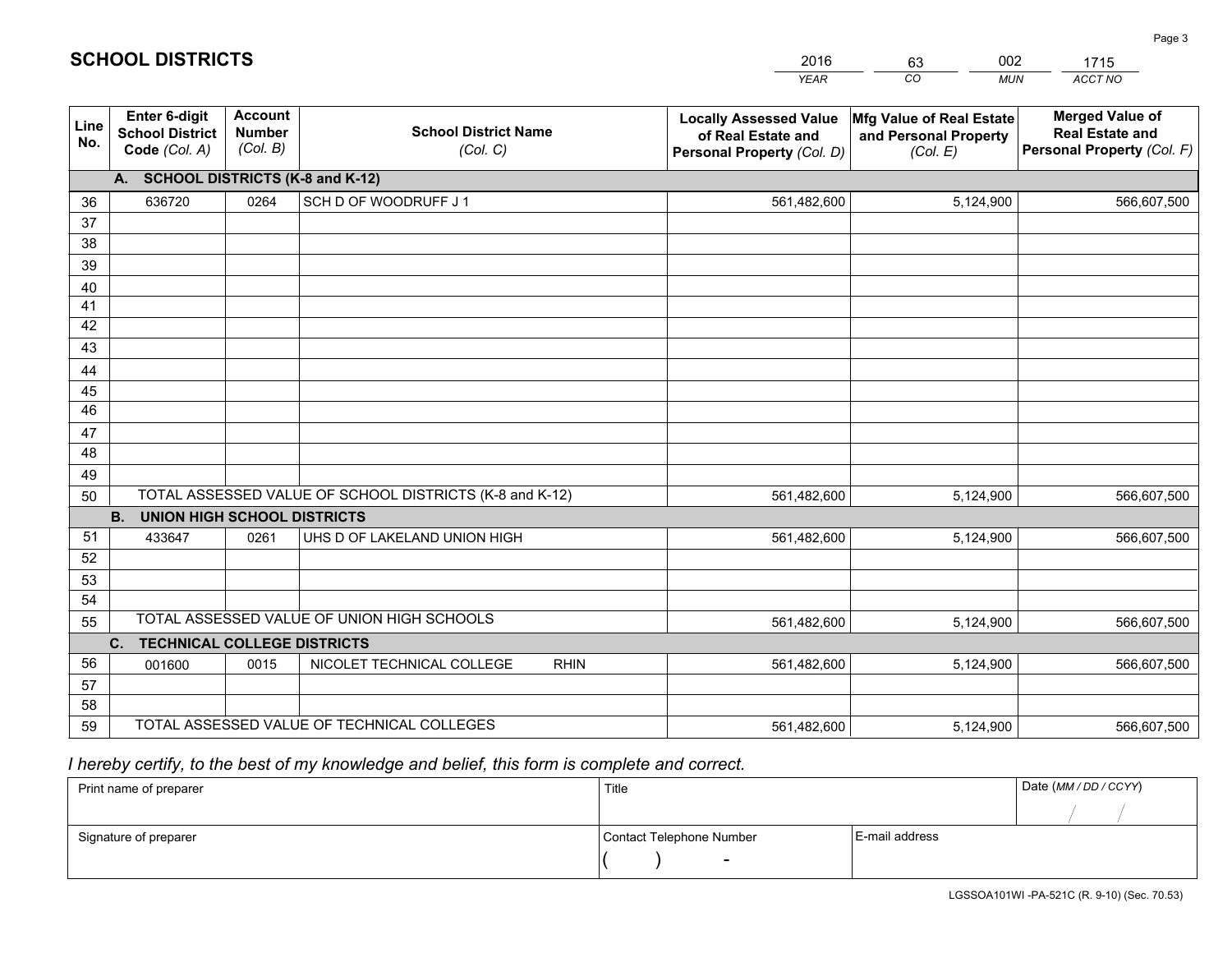### **HIGHLIGHTS**

- 1. Complete the Statement of Assessment after the Board of Review. Reflect any changes made there.
- 2. Use black ink to complete.
- 3. Line 16 must equal Line 50, Col D.
- 4. Line 55 must equal the total of K-8 schools listed on lines 36-49. Do not include K-12 schools in this comparision.
- 5. Line 59, Col. D must equal Line 16.
- 6. Special District, School District and Technical College District values must include both real estate and personal property. Examples of Special districts are: town sanitary districts, public inland lake protection and rehabilitation districts, and metropolitan sewerage districts.
- 7. DO NOT INCLUDE Manufacturing property values.DOR will print these values on the final SOA.

MARY R REULAND TOWN OF ARBOR VITAE 10672 BIG ARBOR VITAE DR ARBOR VITAE, WI 54568

MARY R REULAND<br>TOWN OF ARBOR VITAE<br>10672 BIG ARBOR VITAE D

 $\mathbb B$ 

ARBOR VITAE, WI 54568

 8. Accuracy of this form is very important. The values reported directly affect the equalized value DOR calculates for school and special districts.

### **Page 1:**

 If not prefilled, enter the tax year,county and municipal code,municipal type, municipal name and county name on the top of form.

Check the Amended box, if filing an amended / corrected SOA.

 Report the parcel count, acres and assessed value of taxable general property, total parcel count, (real and personal), total acres, and values from final figures set by the Board of Review.

- A. Real Estate land and improvements (buildings, etc.) is reported on lines 1 8, total line 9.
- B. Personal Property is reported on lines 11 14, Column D, total line 15.
- C. To complete this report, use the computer produced summary of the assessment roll that shows these amounts.
- D. Use whole numbers only.
- E. Add each line across and each column down to verify entries.

### **Page 2:**

- A. Report Special Items (not subject to general property tax).
- 1. Private Forest Croplands and Managed Forest Lands are reported on lines 18,19, 20 and 21. Be sure to report assessed values **NOT** taxes.
- 2. You should have copies of the orders of entry, orders of withdrawal, etc., to update your assessment roll.
	- 3. Show hundredths of acres (e.g. 39.75).
- 4. Tax exempt lands are reported on line 22.
- 5. Omitted property and sec. 70.43, Wis. Stats., corrections of errors by assessor are reported on line 23. Report real estate and personal property separately. These should be for **prior years**, not something found on the current assessment roll after the board of review.
- B. Special District (Lines 24-35) Include the value of both real and personal property.

 The Department of Revenue (DOR) preprints much of the information regarding names and codes for schools, special districts,etc. If a district is not listed, enter the name and value only, DOR will enter the proper code.

### **Page 3 School Districts:**

Include the value of both real and personal property.

Report School District (regular, elementary, union high school, and technical college).

- 1. Regular (K-12) and Elementary (K-8) school values are reported on lines 36-49, total on line 50.
- 2. Union High School (UHS) (use only if elementary schools are listed on lines 36-49) are reported on lines 51-54. UHS total value (line 55) must equal to the total **elementary school** values reported on lines 36-49. Do notinclude K-12 schools in this comparison.
- 3. Technical College values are reported on lines 56-58, total on line 59.
- 4. Use the computer summary that shows these amounts to complete this report.

#### **This form is due the second Monday in June. File this report only after your Board of Review is complete.**

 *If you have questions: Return forms to:*

Fax number: (608) 264-6887 PO Box 8971

 Email: lgs@revenue.wi.gov Wisconsin Department of Revenue Call: (608) 261-5341 Local Government Services Section 6-97Madison WI 53708-8971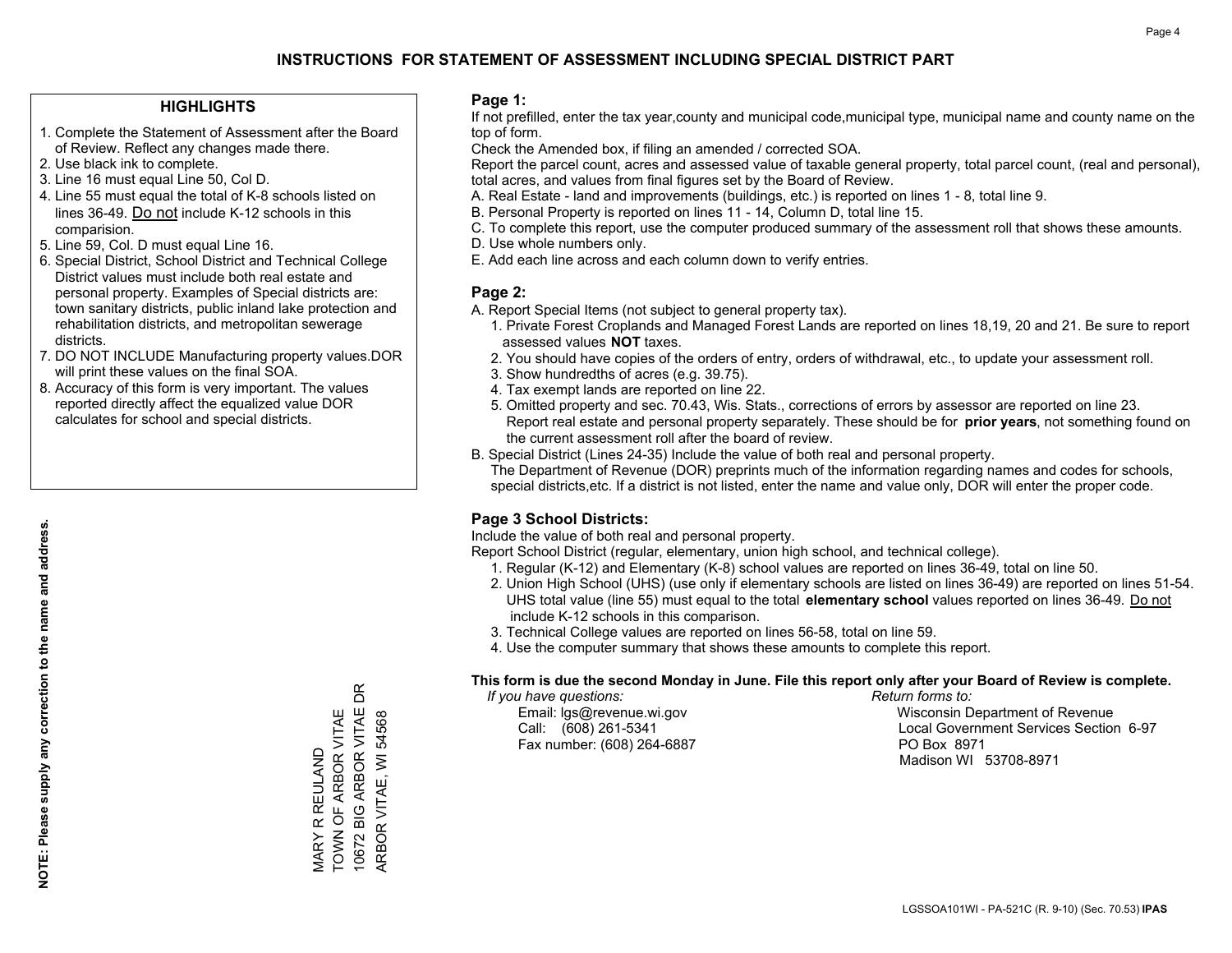**STATEMENT OF ASSESSMENT FOR 2016** 

**FINAL - EQUATED**

|                | <b>FOR</b>                                                                                                                                                                                   | <b>TOWN OF</b><br>OF<br>Town - Village - City                | <b>BOULDER JUNCTION</b><br><b>Municipality Name</b> |        | <b>VILAS COUNTY</b><br><b>County Name</b>      |                         |                                              | <b>WHEN COMPLETING THIS DOCUMENT</b><br>DO NOT WRITE OVER X's OR IN SHADED AREAS |                                        |                                                |
|----------------|----------------------------------------------------------------------------------------------------------------------------------------------------------------------------------------------|--------------------------------------------------------------|-----------------------------------------------------|--------|------------------------------------------------|-------------------------|----------------------------------------------|----------------------------------------------------------------------------------|----------------------------------------|------------------------------------------------|
| Line<br>No.    | <b>REAL ESTATE</b><br>(See Lines 18 - 22 for<br>other Real Estate)                                                                                                                           |                                                              |                                                     |        | PARCEL COUNT<br><b>TOTAL LAND IMPROVEMENTS</b> |                         | NO. OF ACRES<br><b>WHOLE</b><br>NUMBERS ONLY | VALUE OF<br><b>LAND</b>                                                          | <b>VALUE OF</b><br><b>IMPROVEMENTS</b> | <b>TOTAL VALUE OF LAND</b><br>AND IMPROVEMENTS |
|                |                                                                                                                                                                                              |                                                              | Col. A                                              | Col. B | Col. C                                         | Col. D                  | Col. E                                       | Col. F                                                                           |                                        |                                                |
| $\mathbf 1$    |                                                                                                                                                                                              | <b>RESIDENTIAL - Class 1</b>                                 | 1,772                                               | 1,213  | 8,357                                          | 233,673,400             | 197,656,400                                  | 431,329,800                                                                      |                                        |                                                |
| 2              |                                                                                                                                                                                              | <b>COMMERCIAL - Class 2</b>                                  | 154                                                 | 82     | 525                                            | 13,781,700              | 26,445,800                                   | 40,227,500                                                                       |                                        |                                                |
| 3              |                                                                                                                                                                                              | <b>MANUFACTURING - Class 3</b>                               | $\mathbf 0$                                         | 0      | $\mathbf{0}$                                   | 0                       | 0                                            | 0                                                                                |                                        |                                                |
| 4              |                                                                                                                                                                                              | <b>AGRICULTURAL - Class 4</b>                                | 3                                                   |        | 70                                             | 21,000                  |                                              | 21,000                                                                           |                                        |                                                |
| 5              | <b>UNDEVELOPED - Class 5</b>                                                                                                                                                                 |                                                              | $\Omega$                                            |        | $\mathbf{0}$                                   | $\mathbf{0}$            |                                              | 0                                                                                |                                        |                                                |
| 6              | AGRICULTURAL FOREST - Class 5m                                                                                                                                                               |                                                              | $\Omega$                                            |        | 0                                              | $\Omega$                |                                              | $\Omega$                                                                         |                                        |                                                |
| $\overline{7}$ | FOREST LANDS - Class 6                                                                                                                                                                       |                                                              | 18                                                  |        | 661                                            | 1,738,500               |                                              | 1,738,500                                                                        |                                        |                                                |
| 8              | OTHER - Class 7                                                                                                                                                                              |                                                              | 3                                                   | 3      | 13                                             | 60,000                  | 610,000                                      | 670,000                                                                          |                                        |                                                |
| 9              |                                                                                                                                                                                              | <b>TOTAL - ALL COLUMNS</b>                                   | 1,950                                               | 1,298  | 9,626                                          | 249,274,600             | 224,712,200                                  | 473,986,800                                                                      |                                        |                                                |
| 10             |                                                                                                                                                                                              | NUMBER OF PERSONAL PROPERTY ACCOUNTS IN ROLL                 |                                                     |        | 110                                            | <b>LOCALLY ASSESSED</b> | <b>MANUFACTURING</b>                         | <b>MERGED</b>                                                                    |                                        |                                                |
| 11             |                                                                                                                                                                                              | BOATS AND OTHER WATERCRAFT NOT EXEMPT - Code 1               |                                                     |        |                                                | $\mathbf 0$             | $\Omega$                                     | 0                                                                                |                                        |                                                |
| 12             |                                                                                                                                                                                              | MACHINERY, TOOLS AND PATTERNS - Code 2                       |                                                     |        |                                                | $\Omega$                | $\Omega$                                     | $\Omega$                                                                         |                                        |                                                |
| 13             |                                                                                                                                                                                              | FURNITURE, FIXTURES AND EQUIPMENT - Code 3                   |                                                     |        |                                                | 1,915,900               | 0                                            | 1,915,900                                                                        |                                        |                                                |
| 14             |                                                                                                                                                                                              | ALL OTHER PERSONAL PROPERTY NOT EXEMPT - Codes 4A, 4B, 4C    |                                                     |        |                                                | 888,500                 | $\Omega$                                     | 888,500                                                                          |                                        |                                                |
| 15             |                                                                                                                                                                                              | TOTAL OF PERSONAL PROPERTY NOT EXEMPT (Total of Lines 11-14) |                                                     |        |                                                | 2,804,400               | 0                                            | 2,804,400                                                                        |                                        |                                                |
| 16             | AGGREGATE ASSESSED VALUE OF ALL PROPERTY SUBJECT TO THE GENERAL PROPERTY TAX (Total of Lines 9F and 15F)<br>MUST EQUAL TOTAL VALUE OF THE SCHOOL DISTRICTS (K-12 PLUS K-8) - Line 50, Col. F |                                                              |                                                     |        |                                                |                         |                                              | 476,791,200                                                                      |                                        |                                                |
| 17             | Name of Assessor<br><b>BOARD OF REVIEW</b><br>DATE OF FINAL ADJOURNMENT<br>07/27/2016<br>PAUL CARLSON                                                                                        |                                                              |                                                     |        |                                                | Telephone #             | (715) 686-7738                               |                                                                                  |                                        |                                                |

*CO*

*MUN*

*ACCT NO1716*

*<sup>63</sup> <sup>004</sup>*

REMARKS

The Assessment Ratio to be used in calculating the estimated Fair Market Value on tax bills for this tax district is 1.050626917<br>This ratio should be used to convert assessed values to "Calculate Equalized Values" in Step Commission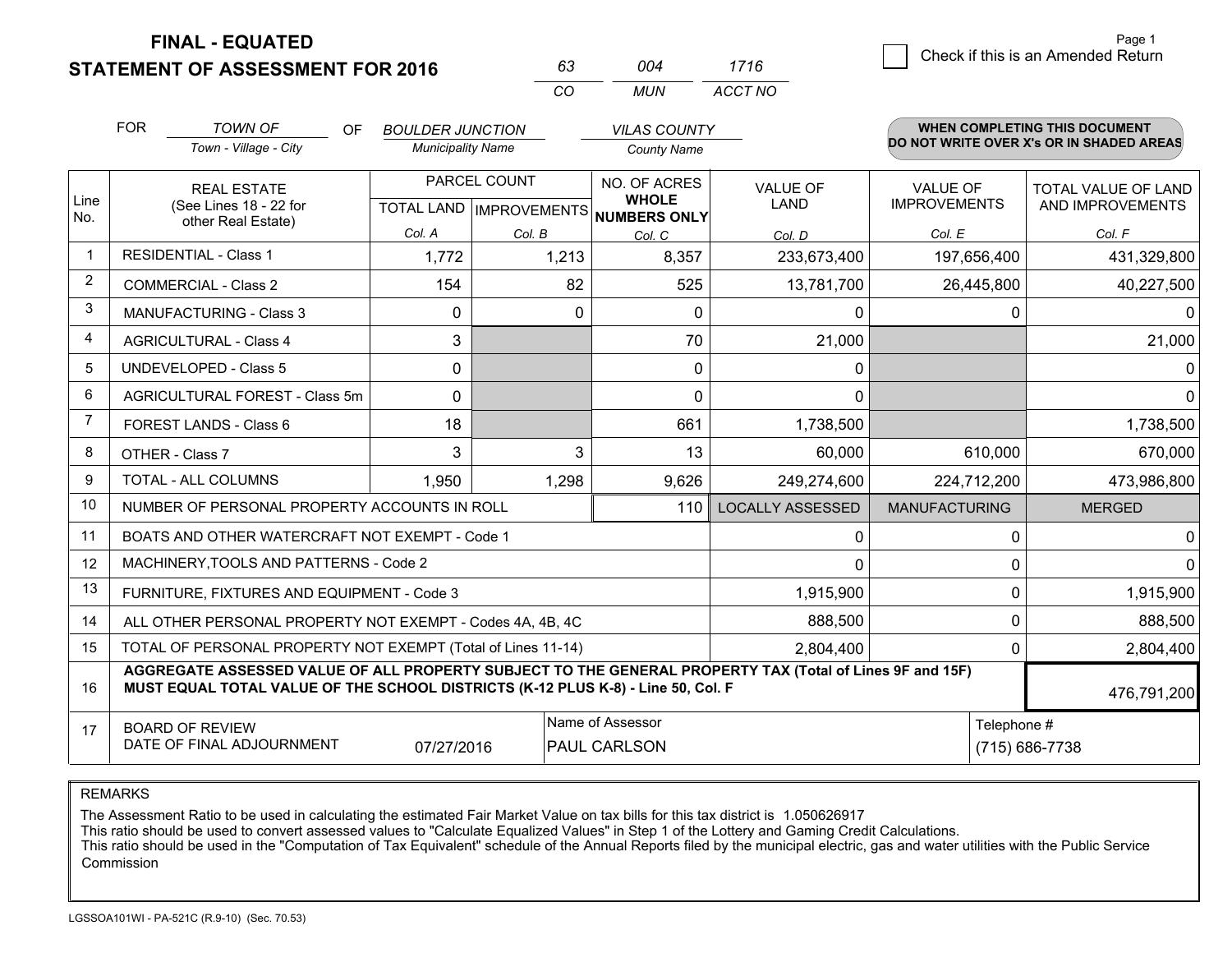*YEAR CO MUN ACCT NO* <sup>2016</sup> <sup>63</sup> <sup>004</sup> <sup>1716</sup>

Do not confuse FOREST LANDS (Line 7) with FOREST CROPS (in this section) - They are **NOT** the same

|    | Private Forest Crop - Reg Class @ 10¢ per acre                                 |                  |  |                                                                  |                 |                                                               | Private Forest Crop - Reg Class @ \$2.52 per acre |                                    |                    |                                                                              |
|----|--------------------------------------------------------------------------------|------------------|--|------------------------------------------------------------------|-----------------|---------------------------------------------------------------|---------------------------------------------------|------------------------------------|--------------------|------------------------------------------------------------------------------|
| 18 | (a) PARCELS                                                                    | (b) ACRES        |  | (c) ASSESSED VALUE                                               |                 | (d) PARCELS                                                   |                                                   | (e) ACRES                          |                    | (f) ASSESSED VALUE                                                           |
|    |                                                                                |                  |  |                                                                  |                 |                                                               |                                                   |                                    |                    |                                                                              |
|    |                                                                                |                  |  | Private Forest Crop - Special Class @ 20¢ per acre               |                 |                                                               |                                                   |                                    |                    | Entered Before 2005 Managed Forest - Ferrous Mining CLOSED @ \$8.27 per acre |
| 19 | (c) ASSESSED VALUE<br>(b) ACRES<br>(a) PARCELS                                 |                  |  | (d) PARCELS                                                      |                 | (e) ACRES                                                     |                                                   | (f) ASSESSED VALUE                 |                    |                                                                              |
|    |                                                                                |                  |  |                                                                  |                 |                                                               |                                                   |                                    |                    |                                                                              |
|    |                                                                                |                  |  | Entered Before 2005 Managed Forest - OPEN @ \$.79 per acre       |                 |                                                               |                                                   |                                    |                    | Entered Before 2005 Managed Forest - CLOSED @ \$1.87 per acre                |
| 20 | (a) PARCELS                                                                    | (b) ACRES        |  | (c) ASSESSED VALUE                                               |                 | (d) PARCELS                                                   |                                                   | (e) ACRES                          |                    | (f) ASSESSED VALUE                                                           |
|    | 2                                                                              | 58.27<br>122,000 |  |                                                                  | 202<br>11       |                                                               |                                                   | 495,500                            |                    |                                                                              |
|    | Entered After 2004 Managed Forest - OPEN @<br>\$2.14 per acre                  |                  |  |                                                                  |                 | Entered After 2004 Managed Forest - CLOSED @ \$10.68 per acre |                                                   |                                    |                    |                                                                              |
| 21 | (a) PARCELS                                                                    | (b) ACRES        |  | (c) ASSESSED VALUE                                               |                 | (d) PARCELS<br>(e) ACRES                                      |                                                   |                                    | (f) ASSESSED VALUE |                                                                              |
|    |                                                                                |                  |  |                                                                  |                 |                                                               |                                                   |                                    |                    |                                                                              |
|    |                                                                                | 6.25             |  | 12,400                                                           |                 | 13                                                            |                                                   | 347.9                              |                    | 1,434,100                                                                    |
|    | (a) County Forest Cropland Acres                                               |                  |  | (b) Federal Acres                                                | (c) State Acres |                                                               |                                                   | (d) County (NOT FOREST CROP) Acres |                    | (e) Other Acres                                                              |
| 22 |                                                                                |                  |  |                                                                  |                 | 39,499.27<br>14.82                                            |                                                   |                                    |                    | 38.16                                                                        |
|    |                                                                                |                  |  | Assessed Value of Omitted Property From Prior Years (Sec. 70.44) |                 |                                                               |                                                   |                                    |                    | Assessed Value of Sec. 70.43 Corrections of Errors by Assessors              |
|    |                                                                                | (a) REAL ESTATE  |  | (b) PERSONAL                                                     |                 |                                                               | (c1) REAL ESTATE                                  |                                    |                    | (c2) PERSONAL                                                                |
| 23 |                                                                                |                  |  |                                                                  |                 |                                                               |                                                   |                                    |                    |                                                                              |
|    | Manufacturing Equated Value of Omitted Property From Prior Years (Sec. 70.995) |                  |  |                                                                  |                 |                                                               |                                                   |                                    |                    | Mfg. Equated Value of Sec.70.43 Corrections of Errors by Assessors           |
|    | (d) REAL ESTATE                                                                |                  |  | (e) PERSONAL                                                     |                 |                                                               | (f1) REAL ESTATE                                  |                                    | (f2) PERSONAL      |                                                                              |
|    |                                                                                |                  |  |                                                                  |                 |                                                               |                                                   |                                    |                    |                                                                              |

## **SPECIAL DISTRICTS**

| Line<br>No. | Enter 6-digit<br><b>Special District</b> | <b>Account</b><br><b>Number</b> | <b>Special District Name</b> | <b>Locally Assessed Value</b><br>of Real Estate and | Mfg Value of Real Estate<br>and Personal Property | <b>Merged Value of</b><br><b>Real Estate and</b> |
|-------------|------------------------------------------|---------------------------------|------------------------------|-----------------------------------------------------|---------------------------------------------------|--------------------------------------------------|
|             | Code (Col. A)                            | (Col. B)                        | (Col. C)                     | Personal Property (Col. D)                          | (Col. E)                                          | Personal Property (Col. F)                       |
| 24          |                                          |                                 |                              |                                                     |                                                   |                                                  |
| 25          |                                          |                                 |                              |                                                     |                                                   |                                                  |
| 26          |                                          |                                 |                              |                                                     |                                                   |                                                  |
| 27          |                                          |                                 |                              |                                                     |                                                   |                                                  |
| 28          |                                          |                                 |                              |                                                     |                                                   |                                                  |
| 29          |                                          |                                 |                              |                                                     |                                                   |                                                  |
| 30          |                                          |                                 |                              |                                                     |                                                   |                                                  |
| 31          |                                          |                                 |                              |                                                     |                                                   |                                                  |
| 32          |                                          |                                 |                              |                                                     |                                                   |                                                  |
| 33          |                                          |                                 |                              |                                                     |                                                   |                                                  |
| 34          |                                          |                                 |                              |                                                     |                                                   |                                                  |
| 35          |                                          |                                 |                              |                                                     |                                                   |                                                  |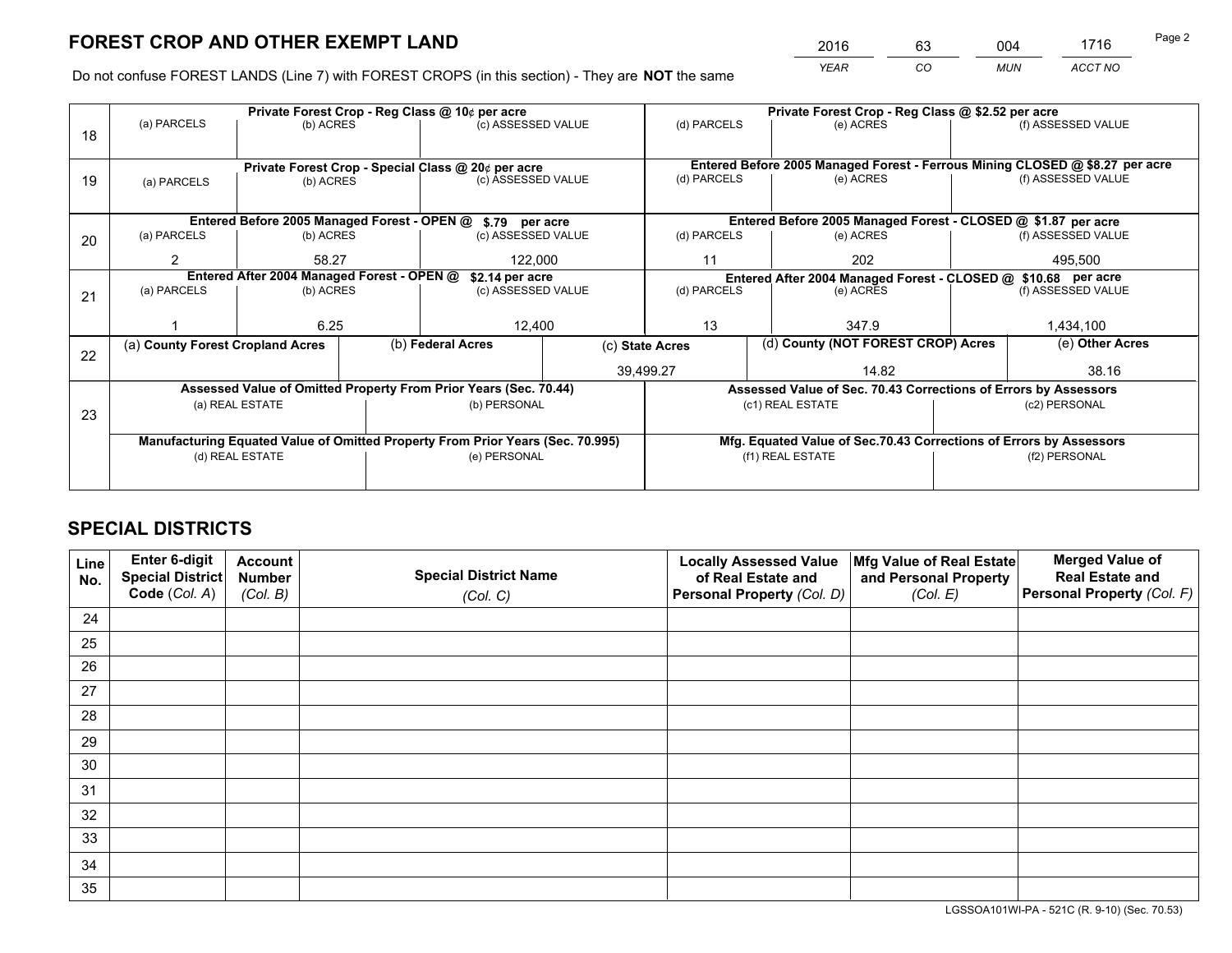|             |                                                          |                                             |                                                         | <b>YEAR</b>                                                                       | CO<br><b>MUN</b>                                              | ACCT NO                                                                        |
|-------------|----------------------------------------------------------|---------------------------------------------|---------------------------------------------------------|-----------------------------------------------------------------------------------|---------------------------------------------------------------|--------------------------------------------------------------------------------|
| Line<br>No. | Enter 6-digit<br><b>School District</b><br>Code (Col. A) | <b>Account</b><br><b>Number</b><br>(Col. B) | <b>School District Name</b><br>(Col. C)                 | <b>Locally Assessed Value</b><br>of Real Estate and<br>Personal Property (Col. D) | Mfg Value of Real Estate<br>and Personal Property<br>(Col. E) | <b>Merged Value of</b><br><b>Real Estate and</b><br>Personal Property (Col. F) |
|             | A. SCHOOL DISTRICTS (K-8 and K-12)                       |                                             |                                                         |                                                                                   |                                                               |                                                                                |
| 36          | 630616                                                   | 0371                                        | SCH D OF NORTH LAKELAND                                 | 476,791,200                                                                       |                                                               | 476,791,200                                                                    |
| 37          |                                                          |                                             |                                                         |                                                                                   |                                                               |                                                                                |
| 38          |                                                          |                                             |                                                         |                                                                                   |                                                               |                                                                                |
| 39          |                                                          |                                             |                                                         |                                                                                   |                                                               |                                                                                |
| 40          |                                                          |                                             |                                                         |                                                                                   |                                                               |                                                                                |
| 41<br>42    |                                                          |                                             |                                                         |                                                                                   |                                                               |                                                                                |
| 43          |                                                          |                                             |                                                         |                                                                                   |                                                               |                                                                                |
| 44          |                                                          |                                             |                                                         |                                                                                   |                                                               |                                                                                |
| 45          |                                                          |                                             |                                                         |                                                                                   |                                                               |                                                                                |
| 46          |                                                          |                                             |                                                         |                                                                                   |                                                               |                                                                                |
| 47          |                                                          |                                             |                                                         |                                                                                   |                                                               |                                                                                |
| 48          |                                                          |                                             |                                                         |                                                                                   |                                                               |                                                                                |
| 49          |                                                          |                                             |                                                         |                                                                                   |                                                               |                                                                                |
| 50          |                                                          |                                             | TOTAL ASSESSED VALUE OF SCHOOL DISTRICTS (K-8 and K-12) | 476,791,200                                                                       |                                                               | 476,791,200                                                                    |
|             | <b>B.</b><br><b>UNION HIGH SCHOOL DISTRICTS</b>          |                                             |                                                         |                                                                                   |                                                               |                                                                                |
| 51          | 433647                                                   | 0261                                        | UHS D OF LAKELAND UNION HIGH                            | 476,791,200                                                                       |                                                               | 476,791,200                                                                    |
| 52          |                                                          |                                             |                                                         |                                                                                   |                                                               |                                                                                |
| 53          |                                                          |                                             |                                                         |                                                                                   |                                                               |                                                                                |
| 54          |                                                          |                                             | TOTAL ASSESSED VALUE OF UNION HIGH SCHOOLS              |                                                                                   |                                                               |                                                                                |
| 55          |                                                          |                                             |                                                         | 476,791,200                                                                       |                                                               | 476,791,200                                                                    |
| 56          | C. TECHNICAL COLLEGE DISTRICTS                           |                                             |                                                         |                                                                                   |                                                               |                                                                                |
| 57          | 001600                                                   | 0015                                        | NICOLET TECHNICAL COLLEGE<br><b>RHIN</b>                | 476,791,200                                                                       |                                                               | 476,791,200                                                                    |
| 58          |                                                          |                                             |                                                         |                                                                                   |                                                               |                                                                                |
| 59          |                                                          |                                             | TOTAL ASSESSED VALUE OF TECHNICAL COLLEGES              | 476,791,200                                                                       |                                                               | 476,791,200                                                                    |

2016

63

004

## *I hereby certify, to the best of my knowledge and belief, this form is complete and correct.*

**SCHOOL DISTRICTS**

| Print name of preparer | Title                    |                | Date (MM / DD / CCYY) |
|------------------------|--------------------------|----------------|-----------------------|
|                        |                          |                |                       |
| Signature of preparer  | Contact Telephone Number | E-mail address |                       |
|                        | $\sim$                   |                |                       |

Page 3

1716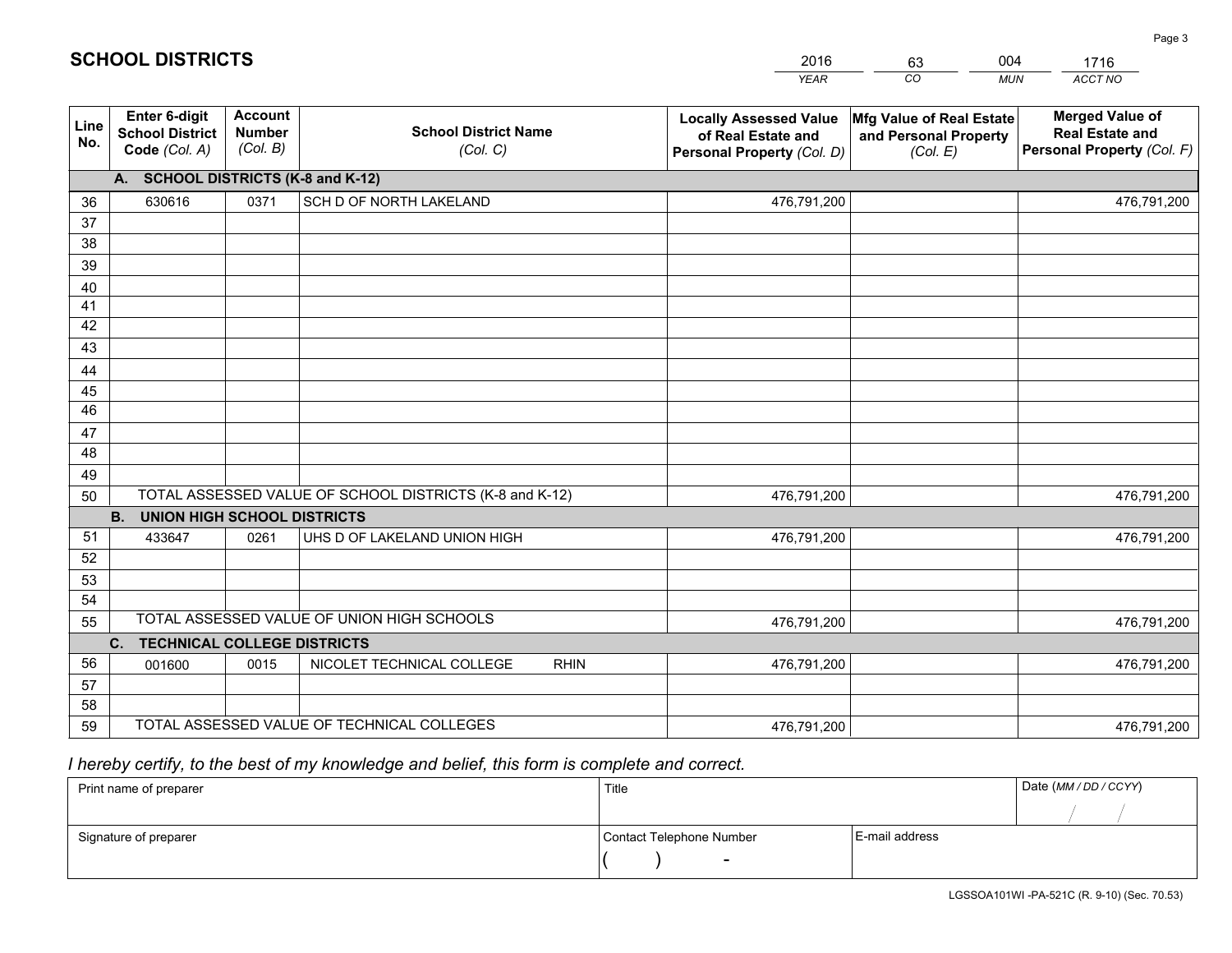### **HIGHLIGHTS**

- 1. Complete the Statement of Assessment after the Board of Review. Reflect any changes made there.
- 2. Use black ink to complete.
- 3. Line 16 must equal Line 50, Col D.
- 4. Line 55 must equal the total of K-8 schools listed on lines 36-49. Do not include K-12 schools in this comparision.
- 5. Line 59, Col. D must equal Line 16.
- 6. Special District, School District and Technical College District values must include both real estate and personal property. Examples of Special districts are: town sanitary districts, public inland lake protection and rehabilitation districts, and metropolitan sewerage districts.
- 7. DO NOT INCLUDE Manufacturing property values.DOR will print these values on the final SOA.

KENDRA MORACZEWSKI

TOWN OF BOULDER JUNCTION

KENDRA MORACZEWSKI<br>TOWN OF BOULDER JUNCTION

PO BOX 616

BOULDER JCT, WI 54512 - 0616

BOULDER JCT, WI PO BOX 616

 $-0616$ 

54512

 8. Accuracy of this form is very important. The values reported directly affect the equalized value DOR calculates for school and special districts.

### **Page 1:**

 If not prefilled, enter the tax year,county and municipal code,municipal type, municipal name and county name on the top of form.

Check the Amended box, if filing an amended / corrected SOA.

 Report the parcel count, acres and assessed value of taxable general property, total parcel count, (real and personal), total acres, and values from final figures set by the Board of Review.

- A. Real Estate land and improvements (buildings, etc.) is reported on lines 1 8, total line 9.
- B. Personal Property is reported on lines 11 14, Column D, total line 15.
- C. To complete this report, use the computer produced summary of the assessment roll that shows these amounts.
- D. Use whole numbers only.
- E. Add each line across and each column down to verify entries.

### **Page 2:**

- A. Report Special Items (not subject to general property tax).
- 1. Private Forest Croplands and Managed Forest Lands are reported on lines 18,19, 20 and 21. Be sure to report assessed values **NOT** taxes.
- 2. You should have copies of the orders of entry, orders of withdrawal, etc., to update your assessment roll.
	- 3. Show hundredths of acres (e.g. 39.75).
- 4. Tax exempt lands are reported on line 22.
- 5. Omitted property and sec. 70.43, Wis. Stats., corrections of errors by assessor are reported on line 23. Report real estate and personal property separately. These should be for **prior years**, not something found on the current assessment roll after the board of review.
- B. Special District (Lines 24-35) Include the value of both real and personal property.
- The Department of Revenue (DOR) preprints much of the information regarding names and codes for schools, special districts,etc. If a district is not listed, enter the name and value only, DOR will enter the proper code.

### **Page 3 School Districts:**

Include the value of both real and personal property.

Report School District (regular, elementary, union high school, and technical college).

- 1. Regular (K-12) and Elementary (K-8) school values are reported on lines 36-49, total on line 50.
- 2. Union High School (UHS) (use only if elementary schools are listed on lines 36-49) are reported on lines 51-54. UHS total value (line 55) must equal to the total **elementary school** values reported on lines 36-49. Do notinclude K-12 schools in this comparison.
- 3. Technical College values are reported on lines 56-58, total on line 59.
- 4. Use the computer summary that shows these amounts to complete this report.

#### **This form is due the second Monday in June. File this report only after your Board of Review is complete.**

 *If you have questions: Return forms to:*

Fax number: (608) 264-6887 PO Box 8971

 Email: lgs@revenue.wi.gov Wisconsin Department of Revenue Call: (608) 261-5341 Local Government Services Section 6-97Madison WI 53708-8971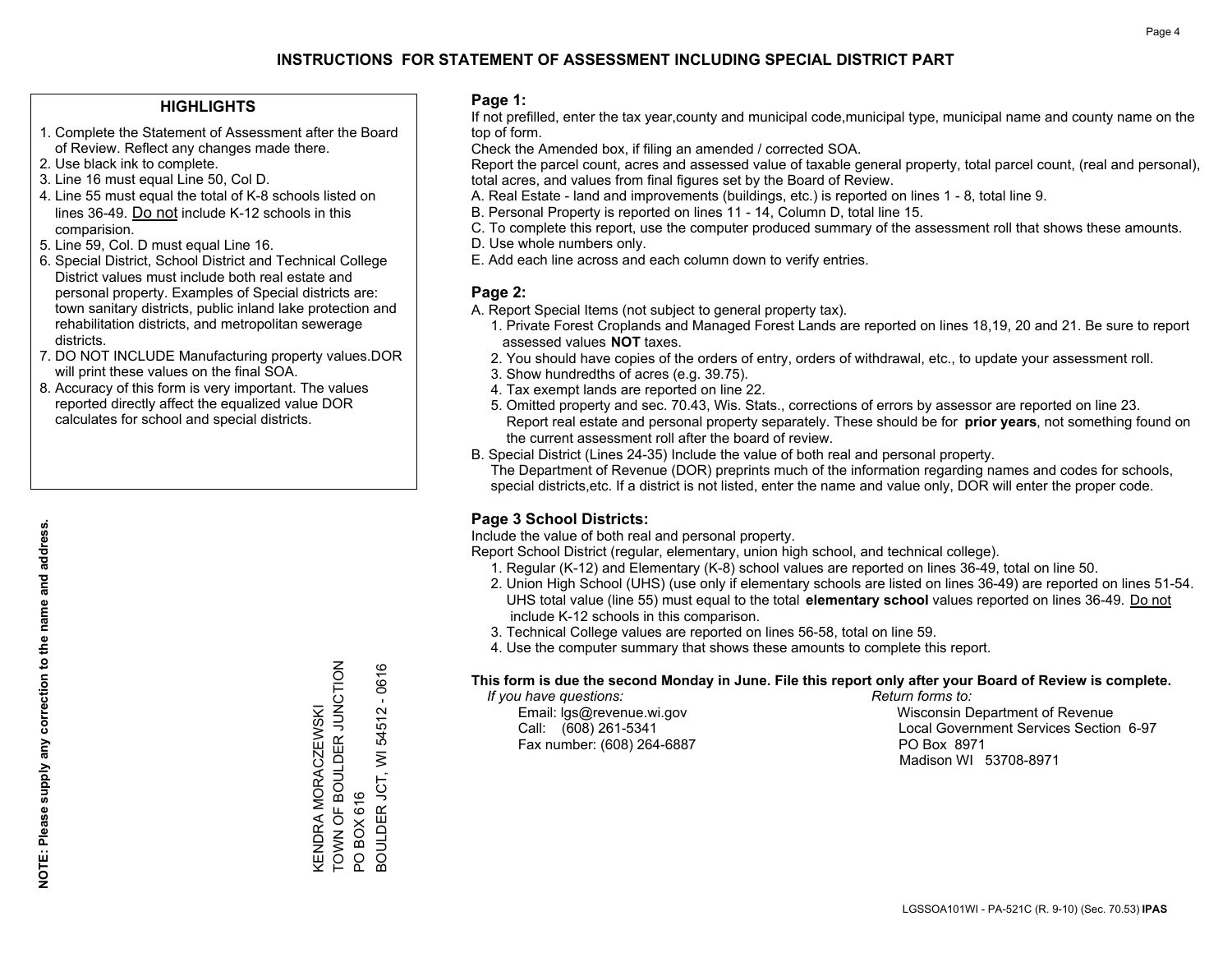**STATEMENT OF ASSESSMENT FOR 2016** 

**FINAL - EQUATED**

|                | <b>FOR</b>                                                                                                         | <b>TOWN OF</b><br><b>OF</b><br>Town - Village - City                                                                                                                                         | <b>CLOVERLAND</b><br><b>Municipality Name</b> |                                                | <b>VILAS COUNTY</b><br><b>County Name</b>           |                         |                                        |             | <b>WHEN COMPLETING THIS DOCUMENT</b><br>DO NOT WRITE OVER X's OR IN SHADED AREAS |
|----------------|--------------------------------------------------------------------------------------------------------------------|----------------------------------------------------------------------------------------------------------------------------------------------------------------------------------------------|-----------------------------------------------|------------------------------------------------|-----------------------------------------------------|-------------------------|----------------------------------------|-------------|----------------------------------------------------------------------------------|
| Line<br>No.    |                                                                                                                    | <b>REAL ESTATE</b><br>(See Lines 18 - 22 for                                                                                                                                                 |                                               | PARCEL COUNT<br><b>TOTAL LAND IMPROVEMENTS</b> | NO. OF ACRES<br><b>WHOLE</b><br><b>NUMBERS ONLY</b> | <b>VALUE OF</b><br>LAND | <b>VALUE OF</b><br><b>IMPROVEMENTS</b> |             | <b>TOTAL VALUE OF LAND</b><br>AND IMPROVEMENTS                                   |
|                |                                                                                                                    | other Real Estate)                                                                                                                                                                           | Col. A                                        | Col. B                                         | Col. C                                              | Col. D                  | Col. E                                 |             | Col. F                                                                           |
| $\mathbf 1$    |                                                                                                                    | <b>RESIDENTIAL - Class 1</b>                                                                                                                                                                 | 1,718                                         | 1,117                                          | 4,789                                               | 111,032,200             | 116,095,900                            |             | 227,128,100                                                                      |
| $\overline{2}$ |                                                                                                                    | <b>COMMERCIAL - Class 2</b>                                                                                                                                                                  | 12                                            | 10                                             | 72                                                  | 1,520,400               |                                        | 923,700     | 2,444,100                                                                        |
| 3              | <b>MANUFACTURING - Class 3</b>                                                                                     |                                                                                                                                                                                              | 0                                             | $\mathbf{0}$                                   | $\mathbf 0$                                         | 0                       |                                        | 0           | 0                                                                                |
| 4              | <b>AGRICULTURAL - Class 4</b>                                                                                      |                                                                                                                                                                                              | $\overline{2}$                                |                                                | 21                                                  | 3,200                   |                                        |             | 3,200                                                                            |
| 5              | <b>UNDEVELOPED - Class 5</b>                                                                                       |                                                                                                                                                                                              | 55                                            |                                                | 781                                                 | 260,600                 |                                        |             | 260,600                                                                          |
| 6              | <b>AGRICULTURAL FOREST - Class 5m</b>                                                                              |                                                                                                                                                                                              | 1                                             |                                                | 26                                                  | 19,500                  |                                        |             | 19,500                                                                           |
| $\overline{7}$ | <b>FOREST LANDS - Class 6</b>                                                                                      |                                                                                                                                                                                              | 182                                           |                                                | 4,082                                               | 8,936,600               |                                        |             | 8,936,600                                                                        |
| 8              |                                                                                                                    | OTHER - Class 7                                                                                                                                                                              | $\Omega$                                      |                                                | 0<br>0                                              | 0                       |                                        | 0           | $\Omega$                                                                         |
| 9              |                                                                                                                    | <b>TOTAL - ALL COLUMNS</b>                                                                                                                                                                   | 1,970                                         | 1,127                                          | 9,771                                               | 121,772,500             | 117,019,600                            |             | 238,792,100                                                                      |
| 10             |                                                                                                                    | NUMBER OF PERSONAL PROPERTY ACCOUNTS IN ROLL                                                                                                                                                 |                                               |                                                | 10                                                  | <b>LOCALLY ASSESSED</b> | <b>MANUFACTURING</b>                   |             | <b>MERGED</b>                                                                    |
| 11             |                                                                                                                    | BOATS AND OTHER WATERCRAFT NOT EXEMPT - Code 1                                                                                                                                               |                                               |                                                |                                                     | 0                       |                                        | 0           | 0                                                                                |
| 12             |                                                                                                                    | MACHINERY, TOOLS AND PATTERNS - Code 2                                                                                                                                                       |                                               |                                                |                                                     | $\Omega$                |                                        | 0           | $\Omega$                                                                         |
| 13             |                                                                                                                    | FURNITURE, FIXTURES AND EQUIPMENT - Code 3                                                                                                                                                   |                                               |                                                |                                                     | 46,500                  |                                        | $\Omega$    | 46,500                                                                           |
| 14             |                                                                                                                    | ALL OTHER PERSONAL PROPERTY NOT EXEMPT - Codes 4A, 4B, 4C                                                                                                                                    |                                               |                                                |                                                     | $\mathbf 0$             |                                        | 0           | $\Omega$                                                                         |
| 15             |                                                                                                                    | TOTAL OF PERSONAL PROPERTY NOT EXEMPT (Total of Lines 11-14)                                                                                                                                 |                                               |                                                |                                                     | 46,500                  |                                        | 0           | 46,500                                                                           |
| 16             |                                                                                                                    | AGGREGATE ASSESSED VALUE OF ALL PROPERTY SUBJECT TO THE GENERAL PROPERTY TAX (Total of Lines 9F and 15F)<br>MUST EQUAL TOTAL VALUE OF THE SCHOOL DISTRICTS (K-12 PLUS K-8) - Line 50, Col. F |                                               |                                                |                                                     |                         |                                        |             | 238,838,600                                                                      |
| 17             | Name of Assessor<br><b>BOARD OF REVIEW</b><br>DATE OF FINAL ADJOURNMENT<br>10/11/2016<br><b>HOFFMAN APPRAISALS</b> |                                                                                                                                                                                              |                                               |                                                |                                                     |                         |                                        | Telephone # | (715) 536-6236                                                                   |

*CO*

*MUN*

*ACCT NO1717*

*<sup>63</sup> <sup>006</sup>*

REMARKS

The Assessment Ratio to be used in calculating the estimated Fair Market Value on tax bills for this tax district is 1.003012751<br>This ratio should be used to convert assessed values to "Calculate Equalized Values" in Step Commission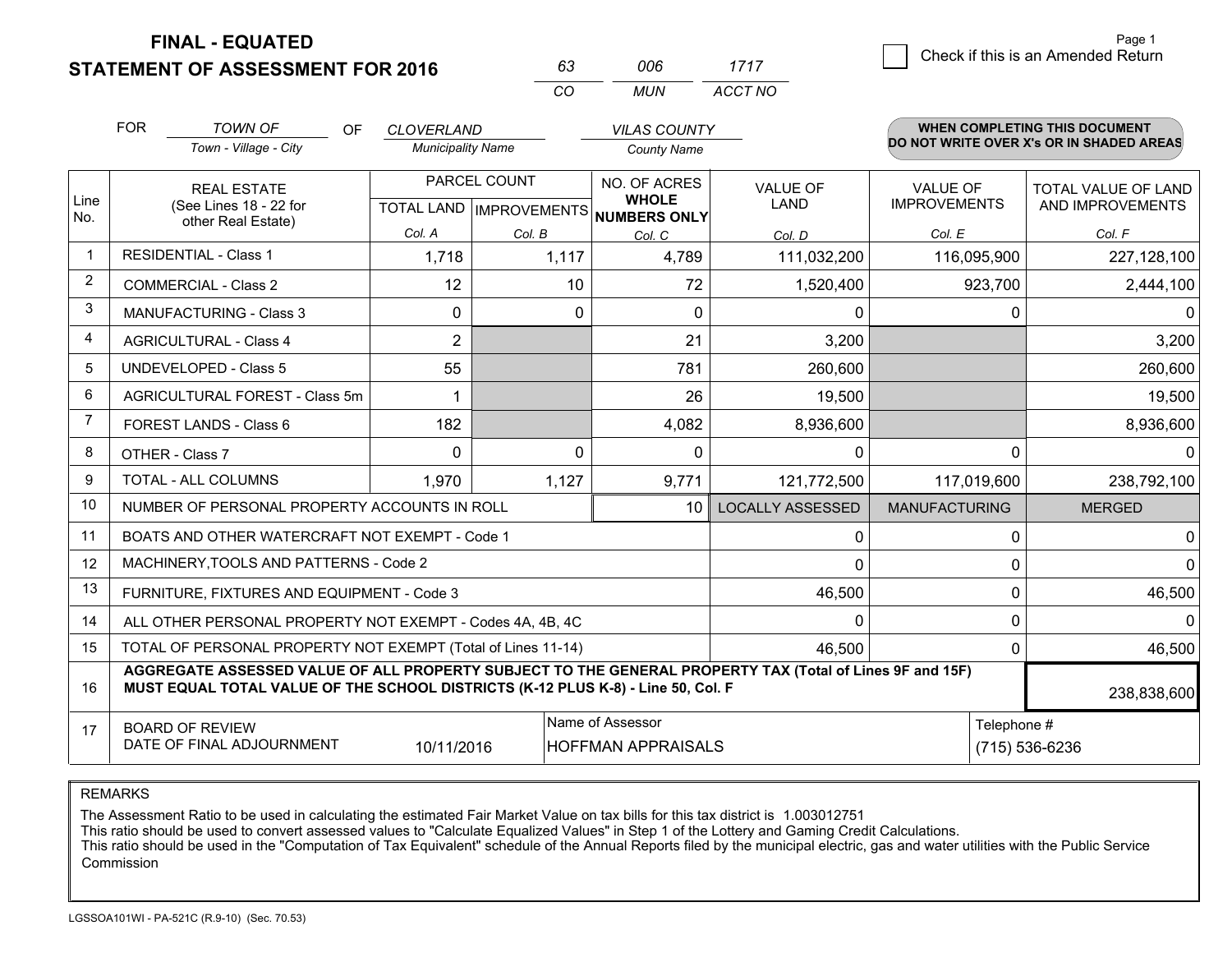*YEAR CO MUN ACCT NO* <sup>2016</sup> <sup>63</sup> <sup>006</sup> <sup>1717</sup>

Do not confuse FOREST LANDS (Line 7) with FOREST CROPS (in this section) - They are **NOT** the same

|    |                                                               |                                             |  | Private Forest Crop - Reg Class @ 10¢ per acre                                 |                 | Private Forest Crop - Reg Class @ \$2.52 per acre |                                                                              |                                    |                                                                    |                                                                 |
|----|---------------------------------------------------------------|---------------------------------------------|--|--------------------------------------------------------------------------------|-----------------|---------------------------------------------------|------------------------------------------------------------------------------|------------------------------------|--------------------------------------------------------------------|-----------------------------------------------------------------|
| 18 | (a) PARCELS                                                   | (b) ACRES                                   |  | (c) ASSESSED VALUE                                                             |                 | (d) PARCELS                                       |                                                                              | (e) ACRES                          |                                                                    | (f) ASSESSED VALUE                                              |
|    |                                                               |                                             |  |                                                                                |                 | $\mathfrak{p}$                                    |                                                                              | 80                                 |                                                                    | 204,600                                                         |
|    |                                                               |                                             |  | Private Forest Crop - Special Class @ 20¢ per acre                             |                 |                                                   | Entered Before 2005 Managed Forest - Ferrous Mining CLOSED @ \$8.27 per acre |                                    |                                                                    |                                                                 |
| 19 | (b) ACRES<br>(a) PARCELS                                      |                                             |  | (c) ASSESSED VALUE                                                             |                 | (d) PARCELS                                       |                                                                              | (e) ACRES                          |                                                                    | (f) ASSESSED VALUE                                              |
|    |                                                               |                                             |  |                                                                                |                 |                                                   |                                                                              |                                    |                                                                    |                                                                 |
|    |                                                               | Entered Before 2005 Managed Forest - OPEN @ |  | \$.79 per acre                                                                 |                 |                                                   |                                                                              |                                    |                                                                    | Entered Before 2005 Managed Forest - CLOSED @ \$1.87 per acre   |
| 20 | (a) PARCELS                                                   | (b) ACRES                                   |  | (c) ASSESSED VALUE                                                             |                 | (d) PARCELS                                       |                                                                              | (e) ACRES                          |                                                                    | (f) ASSESSED VALUE                                              |
|    | 2                                                             | 80                                          |  | 176.000                                                                        |                 | 17                                                | 614.47                                                                       |                                    | 2,144,600                                                          |                                                                 |
|    | Entered After 2004 Managed Forest - OPEN @<br>\$2.14 per acre |                                             |  |                                                                                |                 |                                                   |                                                                              |                                    |                                                                    | Entered After 2004 Managed Forest - CLOSED @ \$10.68 per acre   |
| 21 | (a) PARCELS                                                   | (b) ACRES                                   |  | (c) ASSESSED VALUE                                                             |                 | (d) PARCELS                                       |                                                                              | (e) ACRES                          |                                                                    | (f) ASSESSED VALUE                                              |
|    |                                                               |                                             |  |                                                                                |                 |                                                   |                                                                              |                                    |                                                                    |                                                                 |
|    |                                                               | 38                                          |  | 97,900                                                                         |                 | 13<br>369.12                                      |                                                                              |                                    | 1,603,500                                                          |                                                                 |
| 22 | (a) County Forest Cropland Acres                              |                                             |  | (b) Federal Acres                                                              | (c) State Acres |                                                   |                                                                              | (d) County (NOT FOREST CROP) Acres |                                                                    | (e) Other Acres                                                 |
|    | 7,630.37                                                      |                                             |  |                                                                                |                 | 92.16<br>474                                      |                                                                              |                                    |                                                                    | 120.67                                                          |
|    |                                                               |                                             |  | Assessed Value of Omitted Property From Prior Years (Sec. 70.44)               |                 |                                                   |                                                                              |                                    |                                                                    | Assessed Value of Sec. 70.43 Corrections of Errors by Assessors |
|    |                                                               | (a) REAL ESTATE                             |  | (b) PERSONAL                                                                   |                 |                                                   | (c1) REAL ESTATE                                                             |                                    |                                                                    | (c2) PERSONAL                                                   |
| 23 |                                                               |                                             |  |                                                                                |                 |                                                   |                                                                              |                                    |                                                                    |                                                                 |
|    |                                                               |                                             |  | Manufacturing Equated Value of Omitted Property From Prior Years (Sec. 70.995) |                 |                                                   |                                                                              |                                    | Mfg. Equated Value of Sec.70.43 Corrections of Errors by Assessors |                                                                 |
|    | (d) REAL ESTATE                                               |                                             |  | (e) PERSONAL                                                                   |                 | (f1) REAL ESTATE                                  |                                                                              |                                    | (f2) PERSONAL                                                      |                                                                 |
|    |                                                               |                                             |  |                                                                                |                 |                                                   |                                                                              |                                    |                                                                    |                                                                 |

## **SPECIAL DISTRICTS**

| Line<br>No. | Enter 6-digit<br>Special District<br>Code (Col. A) | <b>Account</b><br><b>Number</b><br>(Col. B) | <b>Special District Name</b><br>(Col. C)    | <b>Locally Assessed Value</b><br>of Real Estate and<br>Personal Property (Col. D) | Mfg Value of Real Estate<br>and Personal Property<br>(Col. E) | <b>Merged Value of</b><br><b>Real Estate and</b><br>Personal Property (Col. F) |
|-------------|----------------------------------------------------|---------------------------------------------|---------------------------------------------|-----------------------------------------------------------------------------------|---------------------------------------------------------------|--------------------------------------------------------------------------------|
| 24          | 638030                                             | 0398                                        | LITTLE ST GERMAIN LAKE PRO & REHAB DISTRICT | 5,857,500                                                                         |                                                               | 5,857,500                                                                      |
| 25          | 638040                                             | 0399                                        | ALMA MOON LAKE PRO & REHAB DISTRICT         | 2,632,800                                                                         |                                                               | 2,632,800                                                                      |
| 26          |                                                    |                                             |                                             |                                                                                   |                                                               |                                                                                |
| 27          |                                                    |                                             |                                             |                                                                                   |                                                               |                                                                                |
| 28          |                                                    |                                             |                                             |                                                                                   |                                                               |                                                                                |
| 29          |                                                    |                                             |                                             |                                                                                   |                                                               |                                                                                |
| 30          |                                                    |                                             |                                             |                                                                                   |                                                               |                                                                                |
| 31          |                                                    |                                             |                                             |                                                                                   |                                                               |                                                                                |
| 32          |                                                    |                                             |                                             |                                                                                   |                                                               |                                                                                |
| 33          |                                                    |                                             |                                             |                                                                                   |                                                               |                                                                                |
| 34          |                                                    |                                             |                                             |                                                                                   |                                                               |                                                                                |
| 35          |                                                    |                                             |                                             |                                                                                   |                                                               |                                                                                |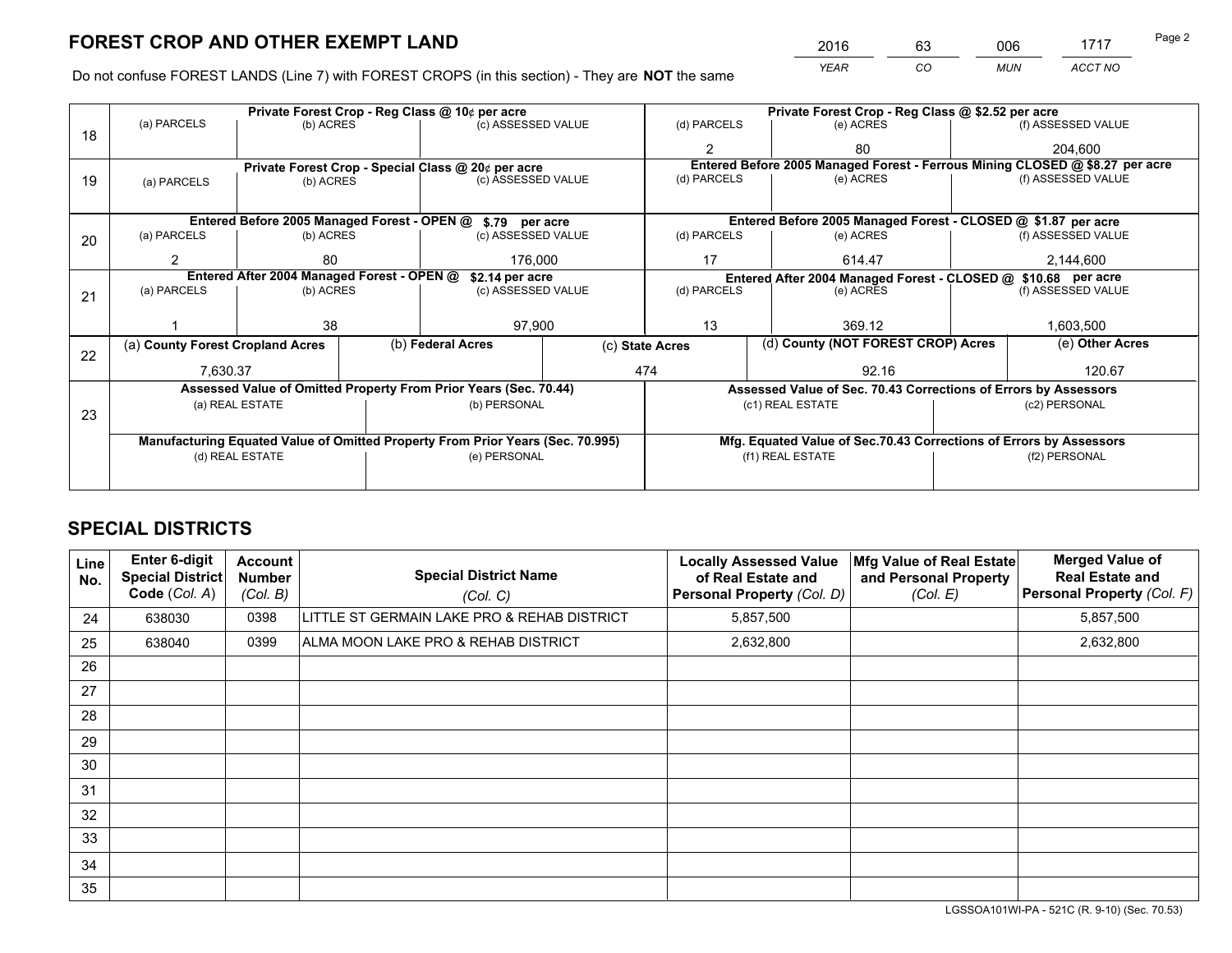|             | <b>SCHOOL DISTRICTS</b>                                  |                                             |                                         | 2016<br><b>YEAR</b>                                                               | 006<br>63<br>CO<br><b>MUN</b>                                 | 1717<br>ACCT NO                                                                |
|-------------|----------------------------------------------------------|---------------------------------------------|-----------------------------------------|-----------------------------------------------------------------------------------|---------------------------------------------------------------|--------------------------------------------------------------------------------|
| Line<br>No. | Enter 6-digit<br><b>School District</b><br>Code (Col. A) | <b>Account</b><br><b>Number</b><br>(Col. B) | <b>School District Name</b><br>(Col. C) | <b>Locally Assessed Value</b><br>of Real Estate and<br>Personal Property (Col. D) | Mfg Value of Real Estate<br>and Personal Property<br>(Col. E) | <b>Merged Value of</b><br><b>Real Estate and</b><br>Personal Property (Col. F) |
|             | А.                                                       |                                             | <b>SCHOOL DISTRICTS (K-8 and K-12)</b>  |                                                                                   |                                                               |                                                                                |
| 36          | 631526                                                   | 0372                                        | SCH D OF NORTHLAND PINES (EAGLE RIVER)  | 238,838,600                                                                       |                                                               | 238,838,600                                                                    |
| 37          |                                                          |                                             |                                         |                                                                                   |                                                               |                                                                                |
| 38          |                                                          |                                             |                                         |                                                                                   |                                                               |                                                                                |
| 39          |                                                          |                                             |                                         |                                                                                   |                                                               |                                                                                |
| 40          |                                                          |                                             |                                         |                                                                                   |                                                               |                                                                                |
| 41          |                                                          |                                             |                                         |                                                                                   |                                                               |                                                                                |
| 42          |                                                          |                                             |                                         |                                                                                   |                                                               |                                                                                |
| 43          |                                                          |                                             |                                         |                                                                                   |                                                               |                                                                                |
| 44          |                                                          |                                             |                                         |                                                                                   |                                                               |                                                                                |
| 45          |                                                          |                                             |                                         |                                                                                   |                                                               |                                                                                |
| 46          |                                                          |                                             |                                         |                                                                                   |                                                               |                                                                                |
| 47          |                                                          |                                             |                                         |                                                                                   |                                                               |                                                                                |
| 48          |                                                          |                                             |                                         |                                                                                   |                                                               |                                                                                |
|             |                                                          |                                             |                                         |                                                                                   |                                                               |                                                                                |

| 48 |                                                      |      |                                                         |             |  |             |  |  |  |  |
|----|------------------------------------------------------|------|---------------------------------------------------------|-------------|--|-------------|--|--|--|--|
| 49 |                                                      |      |                                                         |             |  |             |  |  |  |  |
| 50 |                                                      |      | TOTAL ASSESSED VALUE OF SCHOOL DISTRICTS (K-8 and K-12) | 238,838,600 |  | 238,838,600 |  |  |  |  |
|    | <b>UNION HIGH SCHOOL DISTRICTS</b><br><b>B.</b>      |      |                                                         |             |  |             |  |  |  |  |
| 51 |                                                      |      |                                                         |             |  |             |  |  |  |  |
| 52 |                                                      |      |                                                         |             |  |             |  |  |  |  |
| 53 |                                                      |      |                                                         |             |  |             |  |  |  |  |
| 54 |                                                      |      |                                                         |             |  |             |  |  |  |  |
| 55 |                                                      |      | TOTAL ASSESSED VALUE OF UNION HIGH SCHOOLS              |             |  |             |  |  |  |  |
|    | <b>TECHNICAL COLLEGE DISTRICTS</b><br>$\mathbf{C}$ . |      |                                                         |             |  |             |  |  |  |  |
| 56 | 001600                                               | 0015 | NICOLET TECHNICAL COLLEGE<br><b>RHIN</b>                | 238,838,600 |  | 238,838,600 |  |  |  |  |
| 57 |                                                      |      |                                                         |             |  |             |  |  |  |  |
| 58 |                                                      |      |                                                         |             |  |             |  |  |  |  |
| 59 |                                                      |      | TOTAL ASSESSED VALUE OF TECHNICAL COLLEGES              | 238,838,600 |  | 238,838,600 |  |  |  |  |

 *I hereby certify, to the best of my knowledge and belief, this form is complete and correct.*

| Print name of preparer | Title                    |                | Date (MM / DD / CCYY) |
|------------------------|--------------------------|----------------|-----------------------|
|                        |                          |                |                       |
| Signature of preparer  | Contact Telephone Number | E-mail address |                       |
|                        | $\overline{\phantom{0}}$ |                |                       |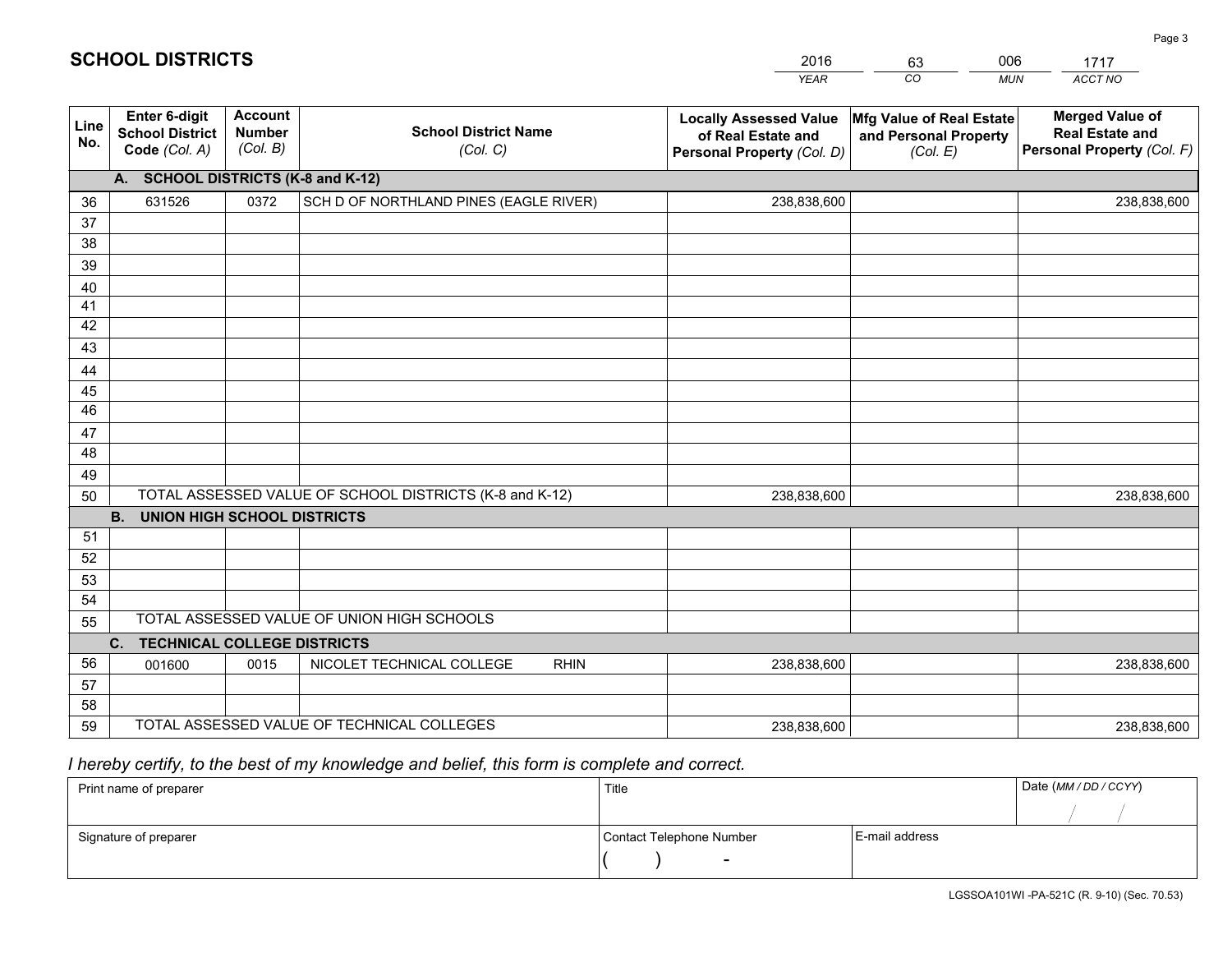### **HIGHLIGHTS**

- 1. Complete the Statement of Assessment after the Board of Review. Reflect any changes made there.
- 2. Use black ink to complete.
- 3. Line 16 must equal Line 50, Col D.
- 4. Line 55 must equal the total of K-8 schools listed on lines 36-49. Do not include K-12 schools in this comparision.
- 5. Line 59, Col. D must equal Line 16.
- 6. Special District, School District and Technical College District values must include both real estate and personal property. Examples of Special districts are: town sanitary districts, public inland lake protection and rehabilitation districts, and metropolitan sewerage districts.
- 7. DO NOT INCLUDE Manufacturing property values.DOR will print these values on the final SOA.

JULIE PRIEFER

**JULIE PRIEFER** 

TOWN OF CLOVERLAND

TOWN OF CLOVERLAND

P.O. BOX 1565

P.O. BOX 1565

EAGLE RIVER, WI 54521 - 1565

EAGLE RIVER, WI 54521

 $-1565$ 

 8. Accuracy of this form is very important. The values reported directly affect the equalized value DOR calculates for school and special districts.

### **Page 1:**

 If not prefilled, enter the tax year,county and municipal code,municipal type, municipal name and county name on the top of form.

Check the Amended box, if filing an amended / corrected SOA.

 Report the parcel count, acres and assessed value of taxable general property, total parcel count, (real and personal), total acres, and values from final figures set by the Board of Review.

- A. Real Estate land and improvements (buildings, etc.) is reported on lines 1 8, total line 9.
- B. Personal Property is reported on lines 11 14, Column D, total line 15.
- C. To complete this report, use the computer produced summary of the assessment roll that shows these amounts.
- D. Use whole numbers only.
- E. Add each line across and each column down to verify entries.

### **Page 2:**

- A. Report Special Items (not subject to general property tax).
- 1. Private Forest Croplands and Managed Forest Lands are reported on lines 18,19, 20 and 21. Be sure to report assessed values **NOT** taxes.
- 2. You should have copies of the orders of entry, orders of withdrawal, etc., to update your assessment roll.
	- 3. Show hundredths of acres (e.g. 39.75).
- 4. Tax exempt lands are reported on line 22.
- 5. Omitted property and sec. 70.43, Wis. Stats., corrections of errors by assessor are reported on line 23. Report real estate and personal property separately. These should be for **prior years**, not something found on the current assessment roll after the board of review.
- B. Special District (Lines 24-35) Include the value of both real and personal property.
- The Department of Revenue (DOR) preprints much of the information regarding names and codes for schools, special districts,etc. If a district is not listed, enter the name and value only, DOR will enter the proper code.

### **Page 3 School Districts:**

Include the value of both real and personal property.

Report School District (regular, elementary, union high school, and technical college).

- 1. Regular (K-12) and Elementary (K-8) school values are reported on lines 36-49, total on line 50.
- 2. Union High School (UHS) (use only if elementary schools are listed on lines 36-49) are reported on lines 51-54. UHS total value (line 55) must equal to the total **elementary school** values reported on lines 36-49. Do notinclude K-12 schools in this comparison.
- 3. Technical College values are reported on lines 56-58, total on line 59.
- 4. Use the computer summary that shows these amounts to complete this report.

#### **This form is due the second Monday in June. File this report only after your Board of Review is complete.**

 *If you have questions: Return forms to:*

Fax number: (608) 264-6887 PO Box 8971

 Email: lgs@revenue.wi.gov Wisconsin Department of Revenue Call: (608) 261-5341 Local Government Services Section 6-97Madison WI 53708-8971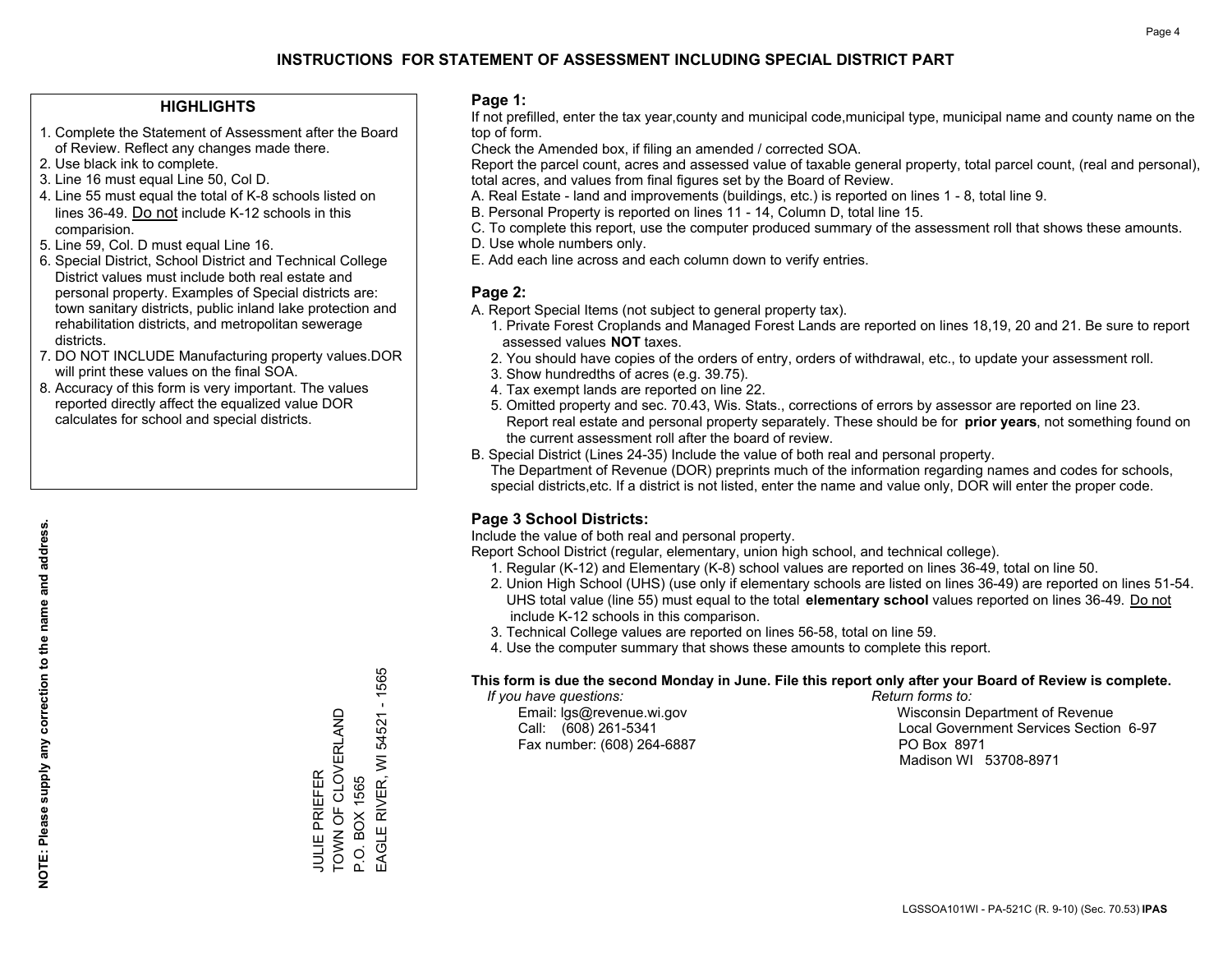**FINAL - EQUATED**

**STATEMENT OF ASSESSMENT FOR 2016** 

| 63  | 008. | 1718    |
|-----|------|---------|
| -CO | MUN  | ACCT NO |

|                | <b>FOR</b>                                                                                                                                                                                                  | <b>TOWN OF</b><br>OF                                         | <b>CONOVER</b>           |                                      | <b>VILAS COUNTY</b> |                                     |                      | <b>WHEN COMPLETING THIS DOCUMENT</b><br>DO NOT WRITE OVER X's OR IN SHADED AREAS |  |
|----------------|-------------------------------------------------------------------------------------------------------------------------------------------------------------------------------------------------------------|--------------------------------------------------------------|--------------------------|--------------------------------------|---------------------|-------------------------------------|----------------------|----------------------------------------------------------------------------------|--|
|                |                                                                                                                                                                                                             | Town - Village - City                                        | <b>Municipality Name</b> |                                      | <b>County Name</b>  |                                     |                      |                                                                                  |  |
|                |                                                                                                                                                                                                             | <b>REAL ESTATE</b>                                           |                          | PARCEL COUNT                         | NO. OF ACRES        | <b>VALUE OF</b>                     | <b>VALUE OF</b>      | TOTAL VALUE OF LAND                                                              |  |
| Line<br>No.    |                                                                                                                                                                                                             | (See Lines 18 - 22 for<br>other Real Estate)                 |                          | TOTAL LAND IMPROVEMENTS NUMBERS ONLY | <b>WHOLE</b>        | LAND                                | <b>IMPROVEMENTS</b>  | AND IMPROVEMENTS                                                                 |  |
|                |                                                                                                                                                                                                             |                                                              | Col. A                   | Col. B                               | Col. C              | Col. D                              | Col. E               | Col. F                                                                           |  |
| $\mathbf 1$    |                                                                                                                                                                                                             | <b>RESIDENTIAL - Class 1</b>                                 | 2,082                    | 1,561                                | 3,846               | 168,194,400                         | 186,695,000          | 354,889,400                                                                      |  |
| $\overline{2}$ |                                                                                                                                                                                                             | <b>COMMERCIAL - Class 2</b>                                  | 60                       | 51                                   | 214                 | 5,357,400                           | 8,492,300            | 13,849,700                                                                       |  |
| 3              |                                                                                                                                                                                                             | <b>MANUFACTURING - Class 3</b>                               | $\Omega$                 | $\Omega$                             | $\Omega$            | $\Omega$                            | $\mathbf 0$          | 0                                                                                |  |
| $\overline{4}$ |                                                                                                                                                                                                             | <b>AGRICULTURAL - Class 4</b>                                | 5                        |                                      | 88                  | 5,600                               |                      | 5,600                                                                            |  |
| 5              |                                                                                                                                                                                                             | <b>UNDEVELOPED - Class 5</b>                                 | 262                      |                                      | 3,433               | 887,400                             |                      | 887,400                                                                          |  |
| 6              |                                                                                                                                                                                                             | AGRICULTURAL FOREST - Class 5m                               | 3                        |                                      | 40                  | 56,000                              |                      | 56,000                                                                           |  |
| 7              | FOREST LANDS - Class 6                                                                                                                                                                                      |                                                              | 419                      |                                      | 9,718               | 25,897,600                          |                      | 25,897,600                                                                       |  |
| 8              |                                                                                                                                                                                                             | OTHER - Class 7                                              |                          |                                      |                     | 12,000                              | 13,700               | 25,700                                                                           |  |
| 9              |                                                                                                                                                                                                             | TOTAL - ALL COLUMNS                                          | 2,832                    | 1,613                                | 17,340              | 200,410,400                         | 195,201,000          | 395,611,400                                                                      |  |
| 10             |                                                                                                                                                                                                             | NUMBER OF PERSONAL PROPERTY ACCOUNTS IN ROLL                 |                          |                                      | 217                 | <b>LOCALLY ASSESSED</b>             | <b>MANUFACTURING</b> | <b>MERGED</b>                                                                    |  |
| 11             |                                                                                                                                                                                                             | BOATS AND OTHER WATERCRAFT NOT EXEMPT - Code 1               |                          |                                      |                     | 28,400                              | 0                    | 28,400                                                                           |  |
| 12             |                                                                                                                                                                                                             | MACHINERY, TOOLS AND PATTERNS - Code 2                       |                          |                                      |                     | 1,198,600                           | 0                    | 1,198,600                                                                        |  |
| 13             |                                                                                                                                                                                                             | FURNITURE, FIXTURES AND EQUIPMENT - Code 3                   |                          |                                      |                     | 345,500                             | 0                    | 345,500                                                                          |  |
| 14             |                                                                                                                                                                                                             | ALL OTHER PERSONAL PROPERTY NOT EXEMPT - Codes 4A, 4B, 4C    |                          |                                      |                     | 909,600                             | 0                    | 909,600                                                                          |  |
| 15             |                                                                                                                                                                                                             | TOTAL OF PERSONAL PROPERTY NOT EXEMPT (Total of Lines 11-14) |                          |                                      | 2,482,100           | 0                                   | 2,482,100            |                                                                                  |  |
| 16             | AGGREGATE ASSESSED VALUE OF ALL PROPERTY SUBJECT TO THE GENERAL PROPERTY TAX (Total of Lines 9F and 15F)<br>MUST EQUAL TOTAL VALUE OF THE SCHOOL DISTRICTS (K-12 PLUS K-8) - Line 50, Col. F<br>398,093,500 |                                                              |                          |                                      |                     |                                     |                      |                                                                                  |  |
| 17             | Name of Assessor<br><b>BOARD OF REVIEW</b>                                                                                                                                                                  |                                                              |                          |                                      |                     |                                     | Telephone #          |                                                                                  |  |
|                |                                                                                                                                                                                                             | DATE OF FINAL ADJOURNMENT                                    | 08/16/2016               |                                      |                     | BOWMAR APPRAISAL, INC. - JIM PLACEK | (920) 733-5369       |                                                                                  |  |

REMARKS

The Assessment Ratio to be used in calculating the estimated Fair Market Value on tax bills for this tax district is 1.082065738

This ratio should be used to convert assessed values to "Calculate Equalized Values" in Step 1 of the Lottery and Gaming Credit Calculations.

 This ratio should be used in the "Computation of Tax Equivalent" schedule of the Annual Reports filed by the municipal electric, gas and water utilities with the Public Service **Commission**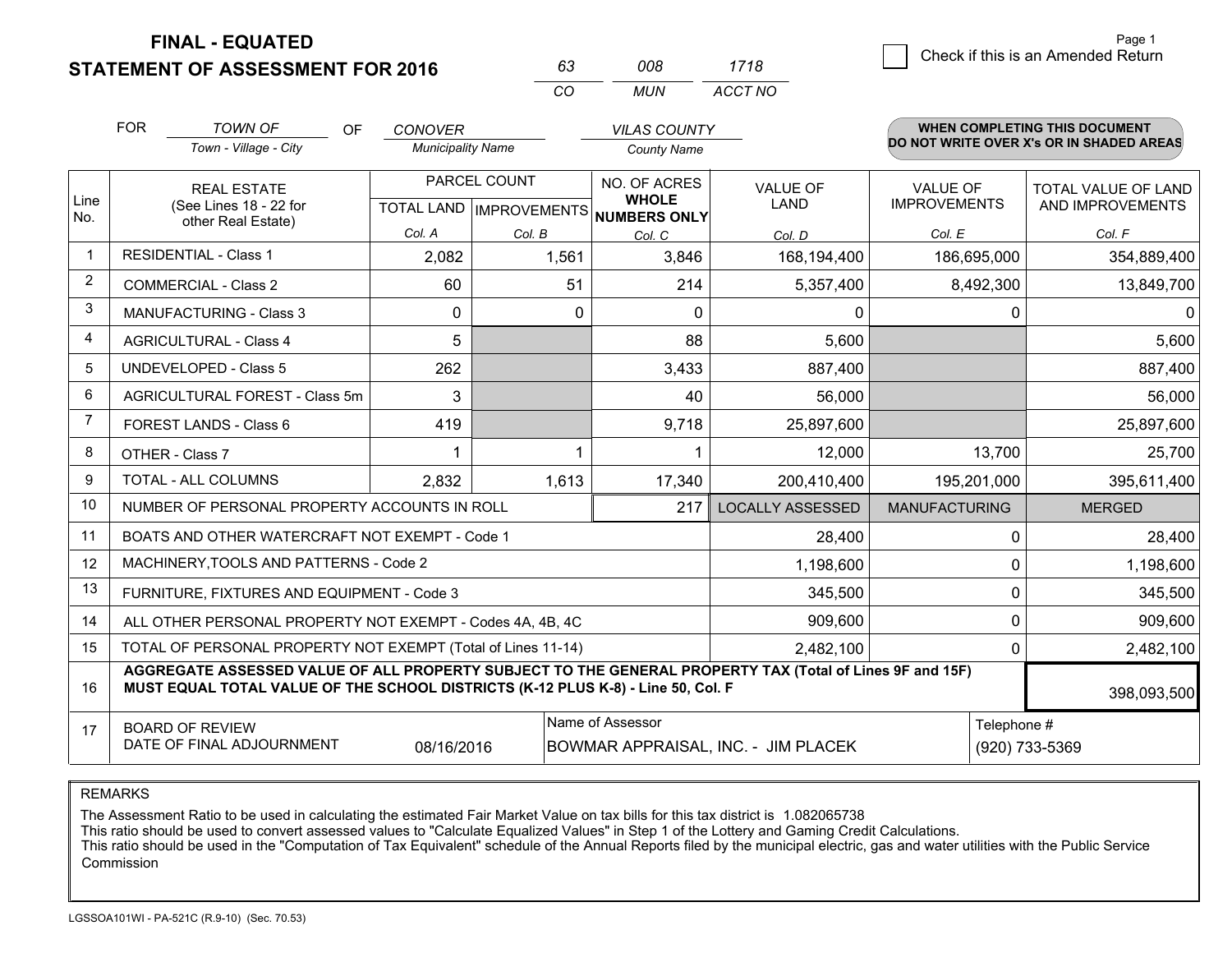*YEAR CO MUN ACCT NO* <sup>2016</sup> <sup>63</sup> <sup>008</sup> <sup>1718</sup> Page 2

Do not confuse FOREST LANDS (Line 7) with FOREST CROPS (in this section) - They are **NOT** the same

|    |                                                                                |                 |  | Private Forest Crop - Reg Class @ 10¢ per acre                   |  | Private Forest Crop - Reg Class @ \$2.52 per acre |                  |                                                               |                                                                              |  |
|----|--------------------------------------------------------------------------------|-----------------|--|------------------------------------------------------------------|--|---------------------------------------------------|------------------|---------------------------------------------------------------|------------------------------------------------------------------------------|--|
| 18 | (a) PARCELS                                                                    | (b) ACRES       |  | (c) ASSESSED VALUE                                               |  | (d) PARCELS                                       | (e) ACRES        |                                                               | (f) ASSESSED VALUE                                                           |  |
|    |                                                                                |                 |  |                                                                  |  |                                                   | 40               |                                                               | 280,000                                                                      |  |
|    | Private Forest Crop - Special Class @ 20¢ per acre                             |                 |  |                                                                  |  |                                                   |                  |                                                               | Entered Before 2005 Managed Forest - Ferrous Mining CLOSED @ \$8.27 per acre |  |
| 19 | (b) ACRES<br>(a) PARCELS                                                       |                 |  | (c) ASSESSED VALUE                                               |  | (d) PARCELS                                       | (e) ACRES        |                                                               | (f) ASSESSED VALUE                                                           |  |
|    |                                                                                |                 |  |                                                                  |  |                                                   |                  |                                                               |                                                                              |  |
|    |                                                                                |                 |  | Entered Before 2005 Managed Forest - OPEN @ \$.79 per acre       |  |                                                   |                  | Entered Before 2005 Managed Forest - CLOSED @ \$1.87 per acre |                                                                              |  |
| 20 | (a) PARCELS<br>(b) ACRES                                                       |                 |  | (c) ASSESSED VALUE                                               |  | (d) PARCELS                                       | (e) ACRES        |                                                               | (f) ASSESSED VALUE                                                           |  |
|    | 6                                                                              | 187.2           |  | 548,000                                                          |  | 40                                                | 1,357.27         |                                                               | 5,386,900                                                                    |  |
|    | Entered After 2004 Managed Forest - OPEN @<br>\$2.14 per acre                  |                 |  |                                                                  |  |                                                   |                  |                                                               | Entered After 2004 Managed Forest - CLOSED @ \$10.68 per acre                |  |
| 21 | (a) PARCELS                                                                    | (b) ACRES       |  | (c) ASSESSED VALUE                                               |  | (d) PARCELS                                       | (e) ACRES        |                                                               | (f) ASSESSED VALUE                                                           |  |
|    |                                                                                |                 |  |                                                                  |  |                                                   |                  |                                                               |                                                                              |  |
|    |                                                                                | 63              |  | 163,800                                                          |  | 26<br>756.52                                      |                  |                                                               | 2,159,800                                                                    |  |
| 22 | (a) County Forest Cropland Acres                                               |                 |  | (b) Federal Acres<br>(c) State Acres                             |  | (d) County (NOT FOREST CROP) Acres                |                  |                                                               | (e) Other Acres                                                              |  |
|    | 24.078.2                                                                       |                 |  | 508.11                                                           |  | 1,804.46<br>473.38                                |                  |                                                               | 99.65                                                                        |  |
|    |                                                                                |                 |  | Assessed Value of Omitted Property From Prior Years (Sec. 70.44) |  |                                                   |                  |                                                               | Assessed Value of Sec. 70.43 Corrections of Errors by Assessors              |  |
|    |                                                                                | (a) REAL ESTATE |  | (b) PERSONAL                                                     |  |                                                   | (c1) REAL ESTATE |                                                               | (c2) PERSONAL                                                                |  |
| 23 |                                                                                |                 |  |                                                                  |  |                                                   |                  |                                                               |                                                                              |  |
|    | Manufacturing Equated Value of Omitted Property From Prior Years (Sec. 70.995) |                 |  |                                                                  |  |                                                   |                  |                                                               | Mfg. Equated Value of Sec.70.43 Corrections of Errors by Assessors           |  |
|    | (d) REAL ESTATE                                                                |                 |  | (e) PERSONAL                                                     |  | (f1) REAL ESTATE                                  |                  |                                                               | (f2) PERSONAL                                                                |  |
|    |                                                                                |                 |  |                                                                  |  |                                                   |                  |                                                               |                                                                              |  |

## **SPECIAL DISTRICTS**

| Line<br>No. | Enter 6-digit<br><b>Special District</b><br>Code (Col. A) | <b>Account</b><br><b>Number</b><br>(Col. B) | <b>Special District Name</b><br>(Col. C)      | <b>Locally Assessed Value</b><br>of Real Estate and<br>Personal Property (Col. D) | Mfg Value of Real Estate<br>and Personal Property<br>(Col. E) | <b>Merged Value of</b><br><b>Real Estate and</b><br>Personal Property (Col. F) |
|-------------|-----------------------------------------------------------|---------------------------------------------|-----------------------------------------------|-----------------------------------------------------------------------------------|---------------------------------------------------------------|--------------------------------------------------------------------------------|
| 24          | 638110                                                    | 0604                                        | LITTLE TAMARACK FLOWAGE BAKER SPRING LAKE PRO | 10,607,000                                                                        |                                                               | 10,607,000                                                                     |
| 25          |                                                           |                                             |                                               |                                                                                   |                                                               |                                                                                |
| 26          |                                                           |                                             |                                               |                                                                                   |                                                               |                                                                                |
| 27          |                                                           |                                             |                                               |                                                                                   |                                                               |                                                                                |
| 28          |                                                           |                                             |                                               |                                                                                   |                                                               |                                                                                |
| 29          |                                                           |                                             |                                               |                                                                                   |                                                               |                                                                                |
| 30          |                                                           |                                             |                                               |                                                                                   |                                                               |                                                                                |
| 31          |                                                           |                                             |                                               |                                                                                   |                                                               |                                                                                |
| 32          |                                                           |                                             |                                               |                                                                                   |                                                               |                                                                                |
| 33          |                                                           |                                             |                                               |                                                                                   |                                                               |                                                                                |
| 34          |                                                           |                                             |                                               |                                                                                   |                                                               |                                                                                |
| 35          |                                                           |                                             |                                               |                                                                                   |                                                               |                                                                                |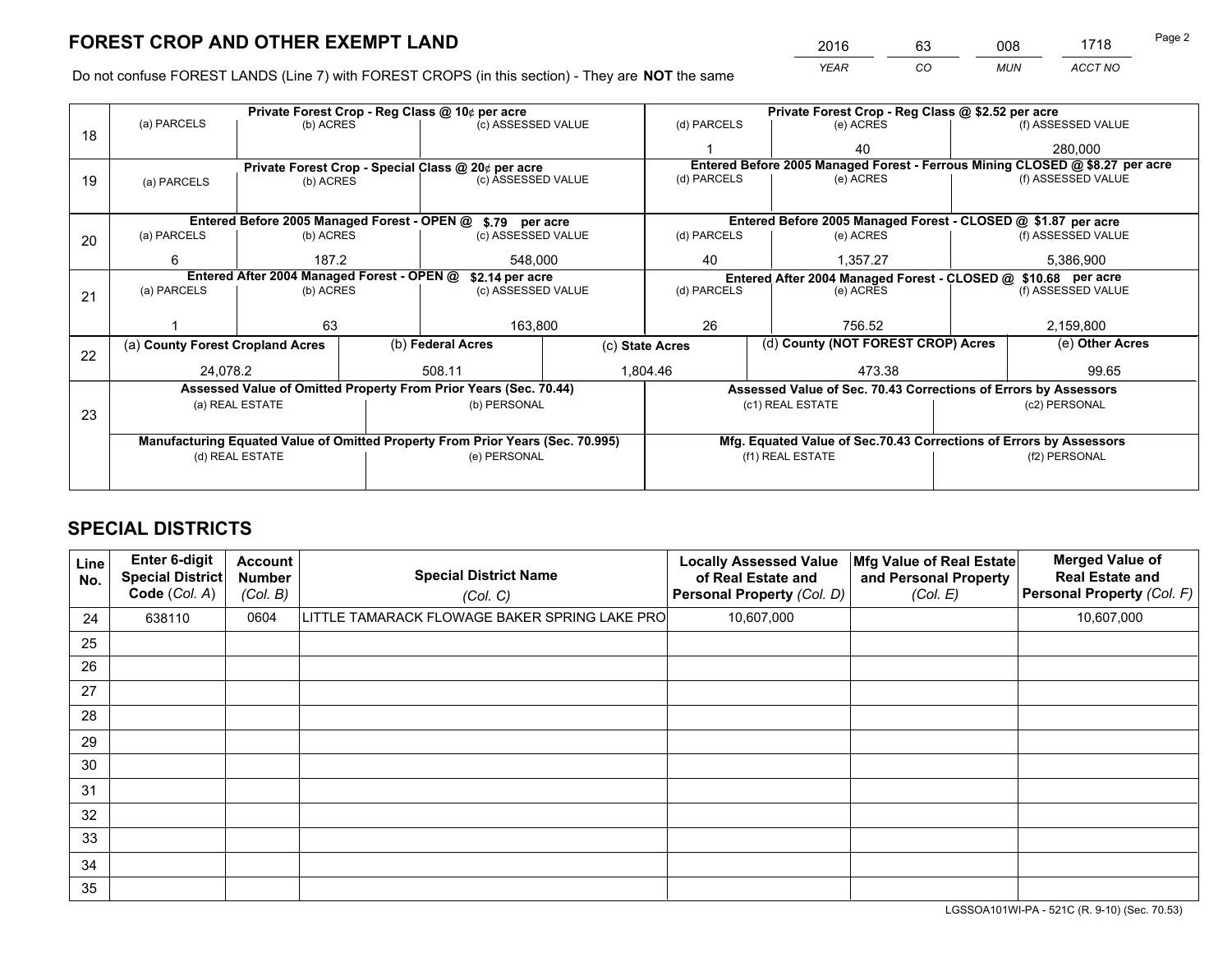|              | <b>SCHOOL DISTRICTS</b>                                  |                                             |                                                         | 2016<br><b>YEAR</b>                                                               | 63<br>CO                                                      | 008<br><b>MUN</b> | 1718<br>ACCT NO                                                                |
|--------------|----------------------------------------------------------|---------------------------------------------|---------------------------------------------------------|-----------------------------------------------------------------------------------|---------------------------------------------------------------|-------------------|--------------------------------------------------------------------------------|
|              |                                                          |                                             |                                                         |                                                                                   |                                                               |                   |                                                                                |
| Line<br>No.  | Enter 6-digit<br><b>School District</b><br>Code (Col. A) | <b>Account</b><br><b>Number</b><br>(Col. B) | <b>School District Name</b><br>(Col. C)                 | <b>Locally Assessed Value</b><br>of Real Estate and<br>Personal Property (Col. D) | Mfg Value of Real Estate<br>and Personal Property<br>(Col. E) |                   | <b>Merged Value of</b><br><b>Real Estate and</b><br>Personal Property (Col. F) |
|              | А.                                                       |                                             | <b>SCHOOL DISTRICTS (K-8 and K-12)</b>                  |                                                                                   |                                                               |                   |                                                                                |
| 36           | 631526                                                   | 0372                                        | SCH D OF NORTHLAND PINES (EAGLE RIVER)                  | 398,093,500                                                                       |                                                               |                   | 398,093,500                                                                    |
| 37           |                                                          |                                             |                                                         |                                                                                   |                                                               |                   |                                                                                |
| 38           |                                                          |                                             |                                                         |                                                                                   |                                                               |                   |                                                                                |
| 39           |                                                          |                                             |                                                         |                                                                                   |                                                               |                   |                                                                                |
| 40           |                                                          |                                             |                                                         |                                                                                   |                                                               |                   |                                                                                |
| 41           |                                                          |                                             |                                                         |                                                                                   |                                                               |                   |                                                                                |
| 42           |                                                          |                                             |                                                         |                                                                                   |                                                               |                   |                                                                                |
| 43           |                                                          |                                             |                                                         |                                                                                   |                                                               |                   |                                                                                |
| 44           |                                                          |                                             |                                                         |                                                                                   |                                                               |                   |                                                                                |
| 45           |                                                          |                                             |                                                         |                                                                                   |                                                               |                   |                                                                                |
| 46           |                                                          |                                             |                                                         |                                                                                   |                                                               |                   |                                                                                |
| 47           |                                                          |                                             |                                                         |                                                                                   |                                                               |                   |                                                                                |
| 48           |                                                          |                                             |                                                         |                                                                                   |                                                               |                   |                                                                                |
| 49           |                                                          |                                             |                                                         |                                                                                   |                                                               |                   |                                                                                |
| $\mathbf{r}$ |                                                          |                                             | TOTAL ACCECCED VALUE OF COUOOL DICTRICTS (K 8 and K 12) | 200.00250                                                                         |                                                               |                   | 200.00250                                                                      |

| 49 |                                          |      |                                                         |             |  |             |  |  |  |  |
|----|------------------------------------------|------|---------------------------------------------------------|-------------|--|-------------|--|--|--|--|
| 50 |                                          |      | TOTAL ASSESSED VALUE OF SCHOOL DISTRICTS (K-8 and K-12) | 398,093,500 |  | 398,093,500 |  |  |  |  |
|    | UNION HIGH SCHOOL DISTRICTS<br>В.        |      |                                                         |             |  |             |  |  |  |  |
| 51 |                                          |      |                                                         |             |  |             |  |  |  |  |
| 52 |                                          |      |                                                         |             |  |             |  |  |  |  |
| 53 |                                          |      |                                                         |             |  |             |  |  |  |  |
| 54 |                                          |      |                                                         |             |  |             |  |  |  |  |
| 55 |                                          |      | TOTAL ASSESSED VALUE OF UNION HIGH SCHOOLS              |             |  |             |  |  |  |  |
|    | <b>TECHNICAL COLLEGE DISTRICTS</b><br>C. |      |                                                         |             |  |             |  |  |  |  |
| 56 | 001600                                   | 0015 | NICOLET TECHNICAL COLLEGE<br><b>RHIN</b>                | 398,093,500 |  | 398,093,500 |  |  |  |  |
| 57 |                                          |      |                                                         |             |  |             |  |  |  |  |
| 58 |                                          |      |                                                         |             |  |             |  |  |  |  |
| 59 |                                          |      | TOTAL ASSESSED VALUE OF TECHNICAL COLLEGES              | 398,093,500 |  | 398,093,500 |  |  |  |  |

## *I hereby certify, to the best of my knowledge and belief, this form is complete and correct.*

| Print name of preparer | Title                    |                | Date (MM / DD / CCYY) |
|------------------------|--------------------------|----------------|-----------------------|
|                        |                          |                |                       |
| Signature of preparer  | Contact Telephone Number | E-mail address |                       |
|                        | $\overline{\phantom{a}}$ |                |                       |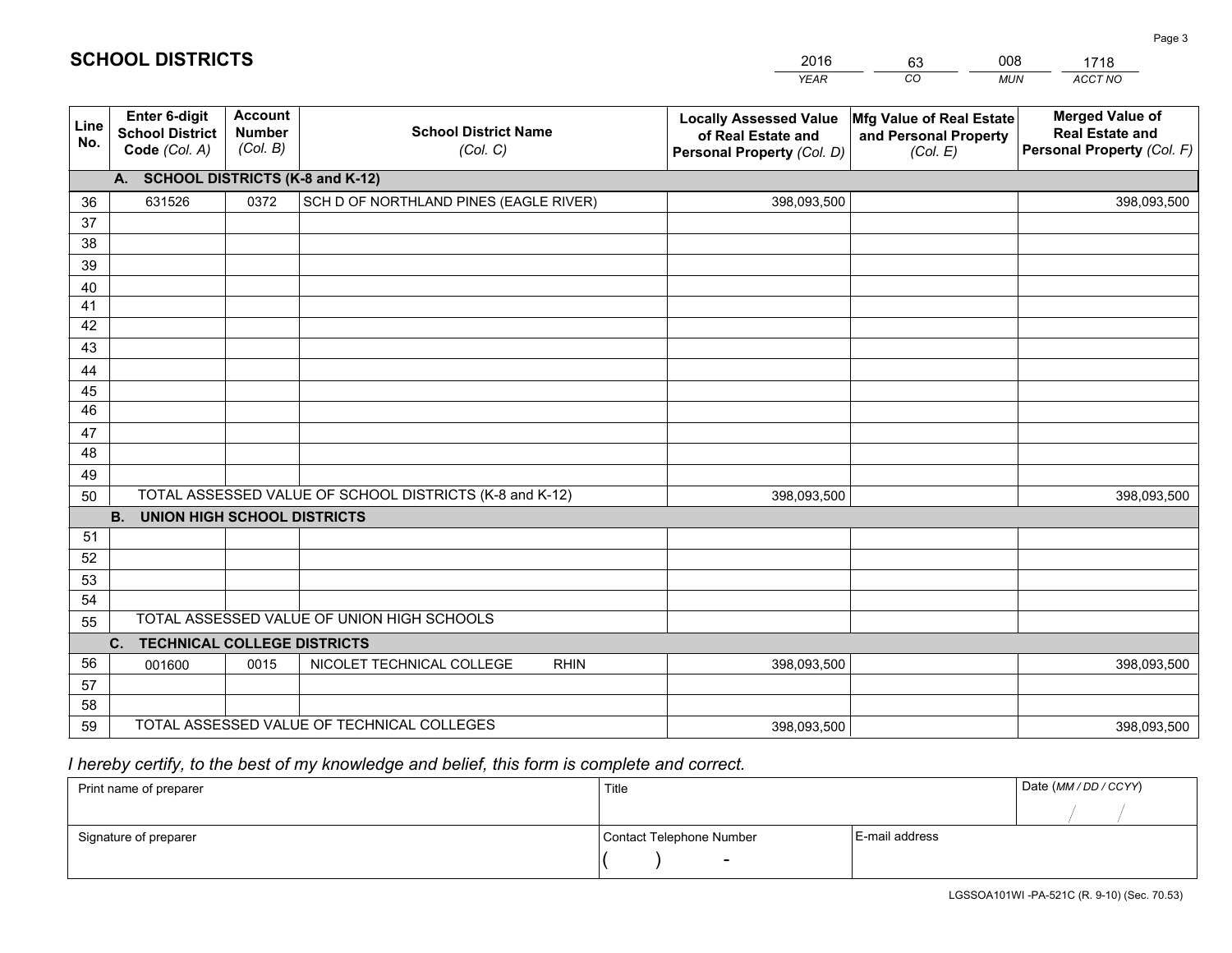### **HIGHLIGHTS**

- 1. Complete the Statement of Assessment after the Board of Review. Reflect any changes made there.
- 2. Use black ink to complete.
- 3. Line 16 must equal Line 50, Col D.
- 4. Line 55 must equal the total of K-8 schools listed on lines 36-49. Do not include K-12 schools in this comparision.
- 5. Line 59, Col. D must equal Line 16.
- 6. Special District, School District and Technical College District values must include both real estate and personal property. Examples of Special districts are: town sanitary districts, public inland lake protection and rehabilitation districts, and metropolitan sewerage districts.
- 7. DO NOT INCLUDE Manufacturing property values.DOR will print these values on the final SOA.

JAMES M. HEDBERG TOWN OF CONOVER

JAMES M. HEDBERG<br>TOWN OF CONOVER

PO BOX 115

PO BOX 115

CONOVER, WI 54519 - 0115

CONOVER, WI 54519

0115 Ŧ

 8. Accuracy of this form is very important. The values reported directly affect the equalized value DOR calculates for school and special districts.

### **Page 1:**

 If not prefilled, enter the tax year,county and municipal code,municipal type, municipal name and county name on the top of form.

Check the Amended box, if filing an amended / corrected SOA.

 Report the parcel count, acres and assessed value of taxable general property, total parcel count, (real and personal), total acres, and values from final figures set by the Board of Review.

- A. Real Estate land and improvements (buildings, etc.) is reported on lines 1 8, total line 9.
- B. Personal Property is reported on lines 11 14, Column D, total line 15.
- C. To complete this report, use the computer produced summary of the assessment roll that shows these amounts.
- D. Use whole numbers only.
- E. Add each line across and each column down to verify entries.

### **Page 2:**

- A. Report Special Items (not subject to general property tax).
- 1. Private Forest Croplands and Managed Forest Lands are reported on lines 18,19, 20 and 21. Be sure to report assessed values **NOT** taxes.
- 2. You should have copies of the orders of entry, orders of withdrawal, etc., to update your assessment roll.
	- 3. Show hundredths of acres (e.g. 39.75).
- 4. Tax exempt lands are reported on line 22.
- 5. Omitted property and sec. 70.43, Wis. Stats., corrections of errors by assessor are reported on line 23. Report real estate and personal property separately. These should be for **prior years**, not something found on the current assessment roll after the board of review.
- B. Special District (Lines 24-35) Include the value of both real and personal property.
- The Department of Revenue (DOR) preprints much of the information regarding names and codes for schools, special districts,etc. If a district is not listed, enter the name and value only, DOR will enter the proper code.

### **Page 3 School Districts:**

Include the value of both real and personal property.

Report School District (regular, elementary, union high school, and technical college).

- 1. Regular (K-12) and Elementary (K-8) school values are reported on lines 36-49, total on line 50.
- 2. Union High School (UHS) (use only if elementary schools are listed on lines 36-49) are reported on lines 51-54. UHS total value (line 55) must equal to the total **elementary school** values reported on lines 36-49. Do notinclude K-12 schools in this comparison.
- 3. Technical College values are reported on lines 56-58, total on line 59.
- 4. Use the computer summary that shows these amounts to complete this report.

#### **This form is due the second Monday in June. File this report only after your Board of Review is complete.**

 *If you have questions: Return forms to:*

Fax number: (608) 264-6887 PO Box 8971

 Email: lgs@revenue.wi.gov Wisconsin Department of Revenue Call: (608) 261-5341 Local Government Services Section 6-97Madison WI 53708-8971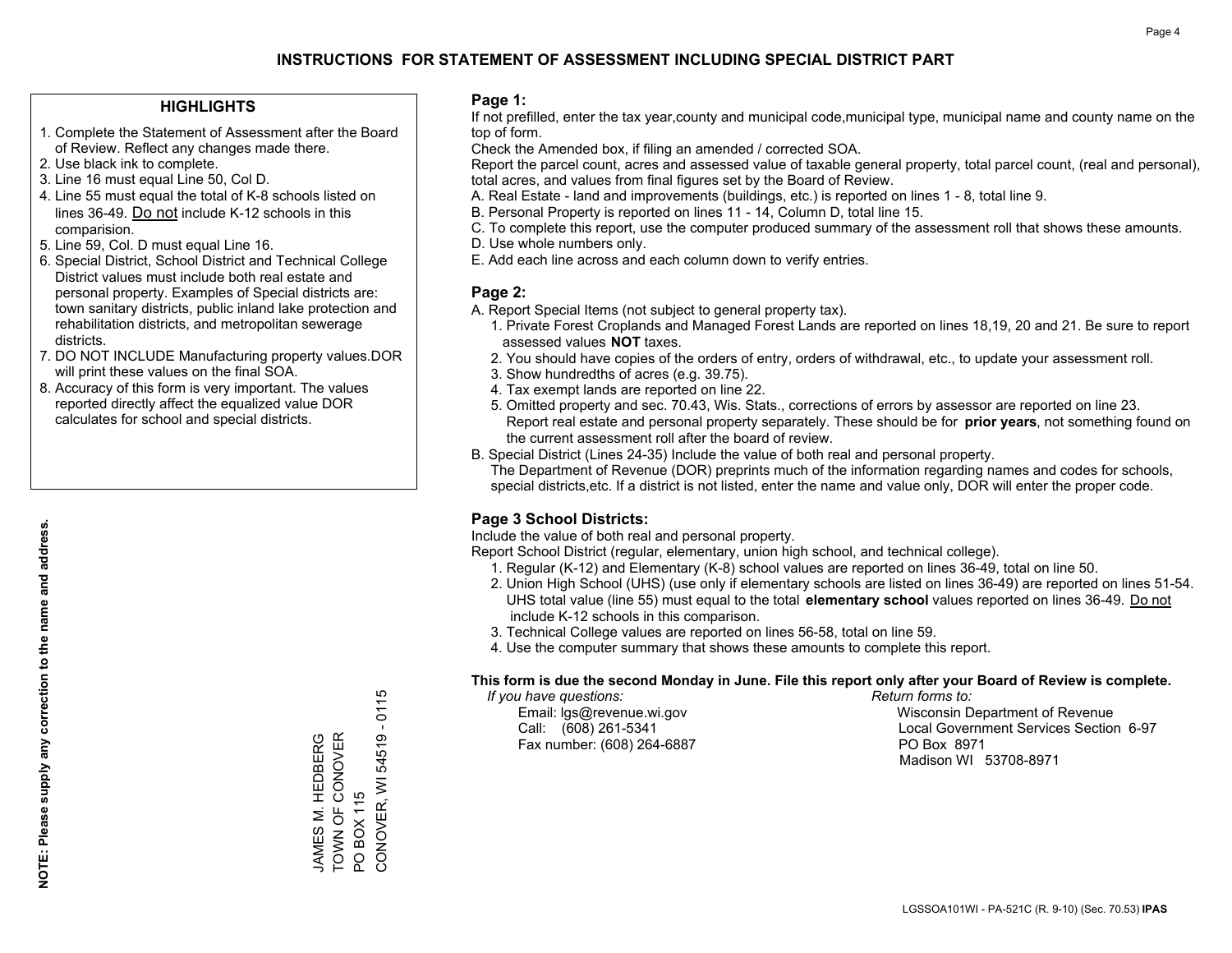**STATEMENT OF ASSESSMENT FOR 2016** 

**FINAL - EQUATED**

|                | <b>FOR</b>                                                                                            | <b>TOWN OF</b><br>OF.<br>Town - Village - City                                                                                                                                               | <b>LAC DU FLAMBEAU</b><br><b>Municipality Name</b> |                                           | <b>VILAS COUNTY</b><br><b>County Name</b>    |                         |                                        | <b>WHEN COMPLETING THIS DOCUMENT</b><br>DO NOT WRITE OVER X's OR IN SHADED AREAS |
|----------------|-------------------------------------------------------------------------------------------------------|----------------------------------------------------------------------------------------------------------------------------------------------------------------------------------------------|----------------------------------------------------|-------------------------------------------|----------------------------------------------|-------------------------|----------------------------------------|----------------------------------------------------------------------------------|
| Line<br>No.    | <b>REAL ESTATE</b><br>(See Lines 18 - 22 for<br>other Real Estate)                                    |                                                                                                                                                                                              |                                                    | PARCEL COUNT<br>TOTAL LAND   IMPROVEMENTS | NO. OF ACRES<br><b>WHOLE</b><br>NUMBERS ONLY | <b>VALUE OF</b><br>LAND | <b>VALUE OF</b><br><b>IMPROVEMENTS</b> | <b>TOTAL VALUE OF LAND</b><br>AND IMPROVEMENTS                                   |
|                |                                                                                                       |                                                                                                                                                                                              | Col. A                                             | Col. B                                    | Col. C                                       | Col. D                  | Col. E                                 | Col. F                                                                           |
| $\mathbf 1$    | <b>RESIDENTIAL - Class 1</b>                                                                          |                                                                                                                                                                                              | 3,923                                              | 2,470                                     | 12,679                                       | 526,789,400             | 353,050,600                            | 879,840,000                                                                      |
| 2              |                                                                                                       | <b>COMMERCIAL - Class 2</b>                                                                                                                                                                  | 60                                                 | 47                                        | 311                                          | 5,373,200               | 7,866,300                              | 13,239,500                                                                       |
| 3              |                                                                                                       | <b>MANUFACTURING - Class 3</b>                                                                                                                                                               | 2                                                  | $\overline{2}$                            | 5                                            | 41,300                  | 819,500                                | 860,800                                                                          |
| 4              |                                                                                                       | <b>AGRICULTURAL - Class 4</b>                                                                                                                                                                |                                                    |                                           | 117                                          | 35,100                  |                                        | 35,100                                                                           |
| 5              | <b>UNDEVELOPED - Class 5</b>                                                                          |                                                                                                                                                                                              | $\mathbf{0}$                                       |                                           | $\mathbf{0}$                                 | 0                       |                                        | 0                                                                                |
| 6              | AGRICULTURAL FOREST - Class 5m                                                                        |                                                                                                                                                                                              | 0                                                  |                                           | $\Omega$                                     | $\Omega$                |                                        | $\Omega$                                                                         |
| $\overline{7}$ | FOREST LANDS - Class 6                                                                                |                                                                                                                                                                                              | 177                                                |                                           | 6,724                                        | 12,838,000              |                                        | 12,838,000                                                                       |
| 8              |                                                                                                       | OTHER - Class 7                                                                                                                                                                              |                                                    |                                           | 5                                            | 20,000                  | 471,900                                | 491,900                                                                          |
| 9              |                                                                                                       | TOTAL - ALL COLUMNS                                                                                                                                                                          | 4,164                                              | 2,520                                     | 19,841                                       | 545,097,000             | 362,208,300                            | 907,305,300                                                                      |
| 10             |                                                                                                       | NUMBER OF PERSONAL PROPERTY ACCOUNTS IN ROLL                                                                                                                                                 |                                                    |                                           | 78                                           | <b>LOCALLY ASSESSED</b> | <b>MANUFACTURING</b>                   | <b>MERGED</b>                                                                    |
| 11             |                                                                                                       | BOATS AND OTHER WATERCRAFT NOT EXEMPT - Code 1                                                                                                                                               |                                                    |                                           |                                              | $\mathbf{0}$            | $\Omega$                               | $\Omega$                                                                         |
| 12             |                                                                                                       | MACHINERY, TOOLS AND PATTERNS - Code 2                                                                                                                                                       |                                                    |                                           |                                              | $\mathbf{0}$            | 19,900                                 | 19,900                                                                           |
| 13             |                                                                                                       | FURNITURE, FIXTURES AND EQUIPMENT - Code 3                                                                                                                                                   |                                                    |                                           |                                              | 1,467,000               | 400                                    | 1,467,400                                                                        |
| 14             |                                                                                                       | ALL OTHER PERSONAL PROPERTY NOT EXEMPT - Codes 4A, 4B, 4C                                                                                                                                    |                                                    |                                           |                                              | 1,264,500               | 500                                    | 1,265,000                                                                        |
| 15             |                                                                                                       | TOTAL OF PERSONAL PROPERTY NOT EXEMPT (Total of Lines 11-14)                                                                                                                                 |                                                    |                                           |                                              | 2,731,500               | 20,800                                 | 2,752,300                                                                        |
| 16             |                                                                                                       | AGGREGATE ASSESSED VALUE OF ALL PROPERTY SUBJECT TO THE GENERAL PROPERTY TAX (Total of Lines 9F and 15F)<br>MUST EQUAL TOTAL VALUE OF THE SCHOOL DISTRICTS (K-12 PLUS K-8) - Line 50, Col. F |                                                    |                                           |                                              |                         |                                        | 910,057,600                                                                      |
| 17             | Name of Assessor<br><b>BOARD OF REVIEW</b><br>DATE OF FINAL ADJOURNMENT<br>PAUL CARLSON<br>09/21/2016 |                                                                                                                                                                                              |                                                    |                                           |                                              |                         | Telephone #                            | (715) 686-7738                                                                   |

*CO*

*MUN*

*ACCT NO1719*

*<sup>63</sup> <sup>010</sup>*

REMARKS

The Assessment Ratio to be used in calculating the estimated Fair Market Value on tax bills for this tax district is 1.027762413<br>This ratio should be used to convert assessed values to "Calculate Equalized Values" in Step Commission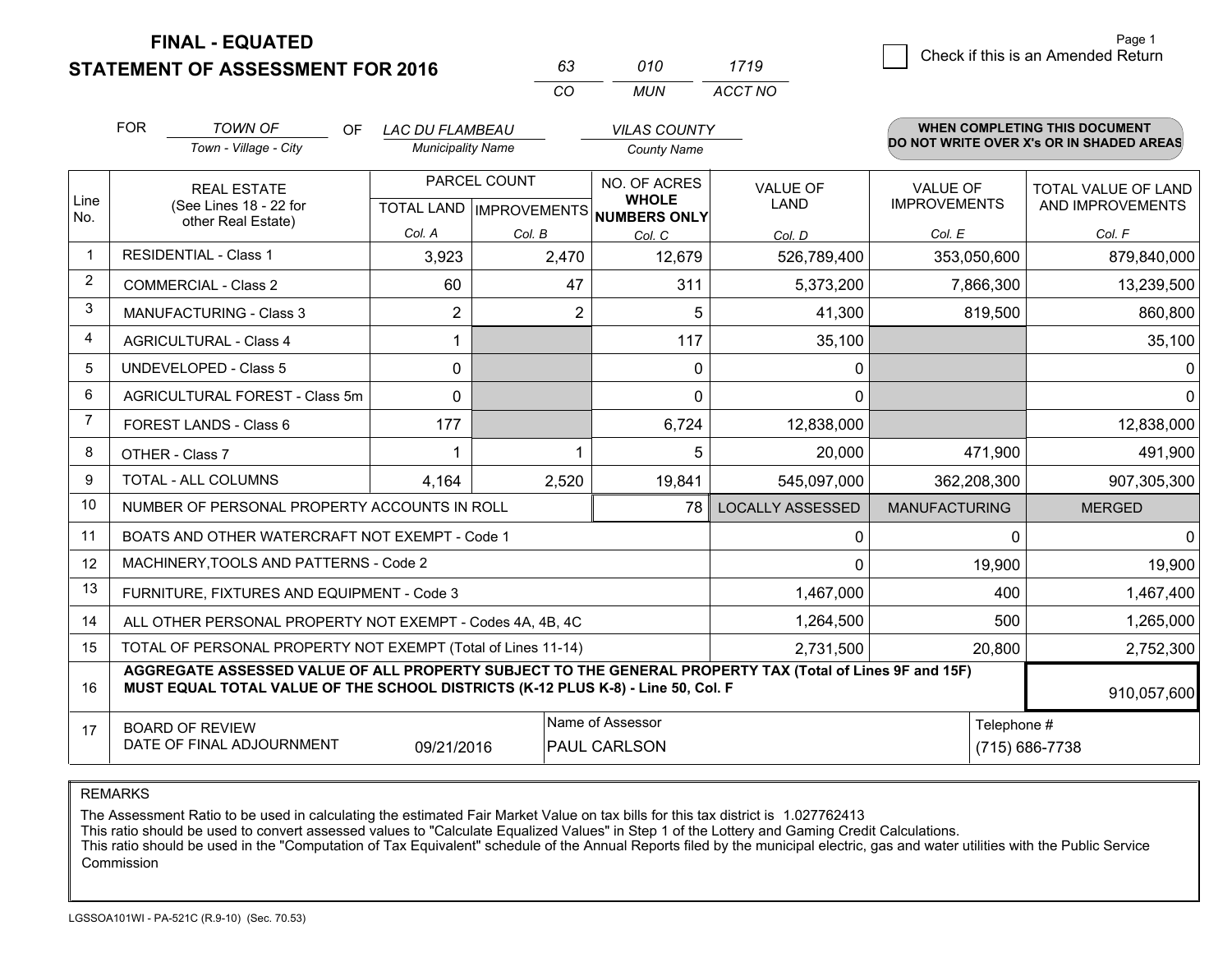*YEAR CO MUN ACCT NO* <sup>2016</sup> <sup>63</sup> <sup>010</sup> <sup>1719</sup>

Do not confuse FOREST LANDS (Line 7) with FOREST CROPS (in this section) - They are **NOT** the same

|    |                                  |                                            | Private Forest Crop - Reg Class @ 10¢ per acre     |                                                                                |                                                                              | Private Forest Crop - Reg Class @ \$2.52 per acre |                                                                                           |                                                                    |                 |                    |  |
|----|----------------------------------|--------------------------------------------|----------------------------------------------------|--------------------------------------------------------------------------------|------------------------------------------------------------------------------|---------------------------------------------------|-------------------------------------------------------------------------------------------|--------------------------------------------------------------------|-----------------|--------------------|--|
| 18 | (a) PARCELS                      | (b) ACRES                                  |                                                    | (c) ASSESSED VALUE                                                             |                                                                              | (d) PARCELS                                       |                                                                                           | (e) ACRES                                                          |                 | (f) ASSESSED VALUE |  |
|    | 19                               | 680                                        |                                                    | 850,000                                                                        |                                                                              | 6                                                 |                                                                                           | 233.26                                                             |                 | 278,000            |  |
|    |                                  |                                            | Private Forest Crop - Special Class @ 20¢ per acre |                                                                                | Entered Before 2005 Managed Forest - Ferrous Mining CLOSED @ \$8.27 per acre |                                                   |                                                                                           |                                                                    |                 |                    |  |
| 19 | (a) PARCELS                      | (b) ACRES                                  | (c) ASSESSED VALUE                                 |                                                                                |                                                                              | (d) PARCELS                                       |                                                                                           | (e) ACRES                                                          |                 | (f) ASSESSED VALUE |  |
|    |                                  |                                            |                                                    |                                                                                |                                                                              |                                                   |                                                                                           |                                                                    |                 |                    |  |
|    |                                  |                                            |                                                    | Entered Before 2005 Managed Forest - OPEN @ \$.79 per acre                     |                                                                              |                                                   |                                                                                           | Entered Before 2005 Managed Forest - CLOSED @ \$1.87 per acre      |                 |                    |  |
| 20 | (a) PARCELS                      | (b) ACRES                                  |                                                    | (c) ASSESSED VALUE                                                             |                                                                              | (d) PARCELS                                       | (e) ACRES                                                                                 |                                                                    |                 | (f) ASSESSED VALUE |  |
|    | 13                               | 315.85                                     |                                                    | 715,100                                                                        |                                                                              | 73                                                |                                                                                           | 2,246.13                                                           | 9,226,600       |                    |  |
|    |                                  | Entered After 2004 Managed Forest - OPEN @ |                                                    |                                                                                |                                                                              |                                                   |                                                                                           |                                                                    |                 |                    |  |
|    |                                  | (a) PARCELS<br>(b) ACRES                   |                                                    |                                                                                | \$2.14 per acre<br>(c) ASSESSED VALUE                                        |                                                   | Entered After 2004 Managed Forest - CLOSED @ \$10.68 per acre<br>(d) PARCELS<br>(e) ACRES |                                                                    |                 | (f) ASSESSED VALUE |  |
| 21 |                                  |                                            |                                                    |                                                                                |                                                                              |                                                   |                                                                                           |                                                                    |                 |                    |  |
|    |                                  |                                            |                                                    |                                                                                |                                                                              |                                                   |                                                                                           |                                                                    |                 |                    |  |
|    | 15                               | 512.52                                     |                                                    | 1,347,900                                                                      |                                                                              | 31                                                |                                                                                           | 974.13                                                             |                 | 3,285,800          |  |
|    | (a) County Forest Cropland Acres |                                            |                                                    | (b) Federal Acres<br>(c) State Acres                                           |                                                                              | (d) County (NOT FOREST CROP) Acres                |                                                                                           |                                                                    | (e) Other Acres |                    |  |
| 22 |                                  |                                            |                                                    |                                                                                |                                                                              |                                                   |                                                                                           |                                                                    |                 |                    |  |
|    |                                  |                                            |                                                    | 6.730.04                                                                       |                                                                              | 587.74                                            |                                                                                           | 1.6                                                                |                 | 33,584.24          |  |
|    |                                  |                                            |                                                    | Assessed Value of Omitted Property From Prior Years (Sec. 70.44)               |                                                                              |                                                   |                                                                                           | Assessed Value of Sec. 70.43 Corrections of Errors by Assessors    |                 |                    |  |
| 23 |                                  | (a) REAL ESTATE                            |                                                    | (b) PERSONAL                                                                   |                                                                              |                                                   |                                                                                           | (c1) REAL ESTATE                                                   |                 | (c2) PERSONAL      |  |
|    |                                  |                                            |                                                    |                                                                                |                                                                              |                                                   |                                                                                           |                                                                    |                 |                    |  |
|    |                                  |                                            |                                                    | Manufacturing Equated Value of Omitted Property From Prior Years (Sec. 70.995) |                                                                              |                                                   |                                                                                           | Mfg. Equated Value of Sec.70.43 Corrections of Errors by Assessors |                 |                    |  |
|    |                                  | (d) REAL ESTATE                            |                                                    | (e) PERSONAL                                                                   |                                                                              | (f1) REAL ESTATE                                  |                                                                                           | (f2) PERSONAL                                                      |                 |                    |  |
|    |                                  |                                            |                                                    |                                                                                |                                                                              |                                                   |                                                                                           |                                                                    |                 |                    |  |
|    |                                  |                                            |                                                    |                                                                                |                                                                              |                                                   |                                                                                           |                                                                    |                 |                    |  |

## **SPECIAL DISTRICTS**

| Line<br>No. | Enter 6-digit<br>Special District<br>Code (Col. A) | <b>Account</b><br><b>Number</b><br>(Col. B) | <b>Special District Name</b><br>(Col. C) | <b>Locally Assessed Value</b><br>of Real Estate and<br>Personal Property (Col. D) | Mfg Value of Real Estate<br>and Personal Property<br>(Col. E) | <b>Merged Value of</b><br><b>Real Estate and</b><br>Personal Property (Col. F) |
|-------------|----------------------------------------------------|---------------------------------------------|------------------------------------------|-----------------------------------------------------------------------------------|---------------------------------------------------------------|--------------------------------------------------------------------------------|
| 24          |                                                    |                                             |                                          |                                                                                   |                                                               |                                                                                |
| 25          |                                                    |                                             |                                          |                                                                                   |                                                               |                                                                                |
| 26          |                                                    |                                             |                                          |                                                                                   |                                                               |                                                                                |
| 27          |                                                    |                                             |                                          |                                                                                   |                                                               |                                                                                |
| 28          |                                                    |                                             |                                          |                                                                                   |                                                               |                                                                                |
| 29          |                                                    |                                             |                                          |                                                                                   |                                                               |                                                                                |
| 30          |                                                    |                                             |                                          |                                                                                   |                                                               |                                                                                |
| 31          |                                                    |                                             |                                          |                                                                                   |                                                               |                                                                                |
| 32          |                                                    |                                             |                                          |                                                                                   |                                                               |                                                                                |
| 33          |                                                    |                                             |                                          |                                                                                   |                                                               |                                                                                |
| 34          |                                                    |                                             |                                          |                                                                                   |                                                               |                                                                                |
| 35          |                                                    |                                             |                                          |                                                                                   |                                                               |                                                                                |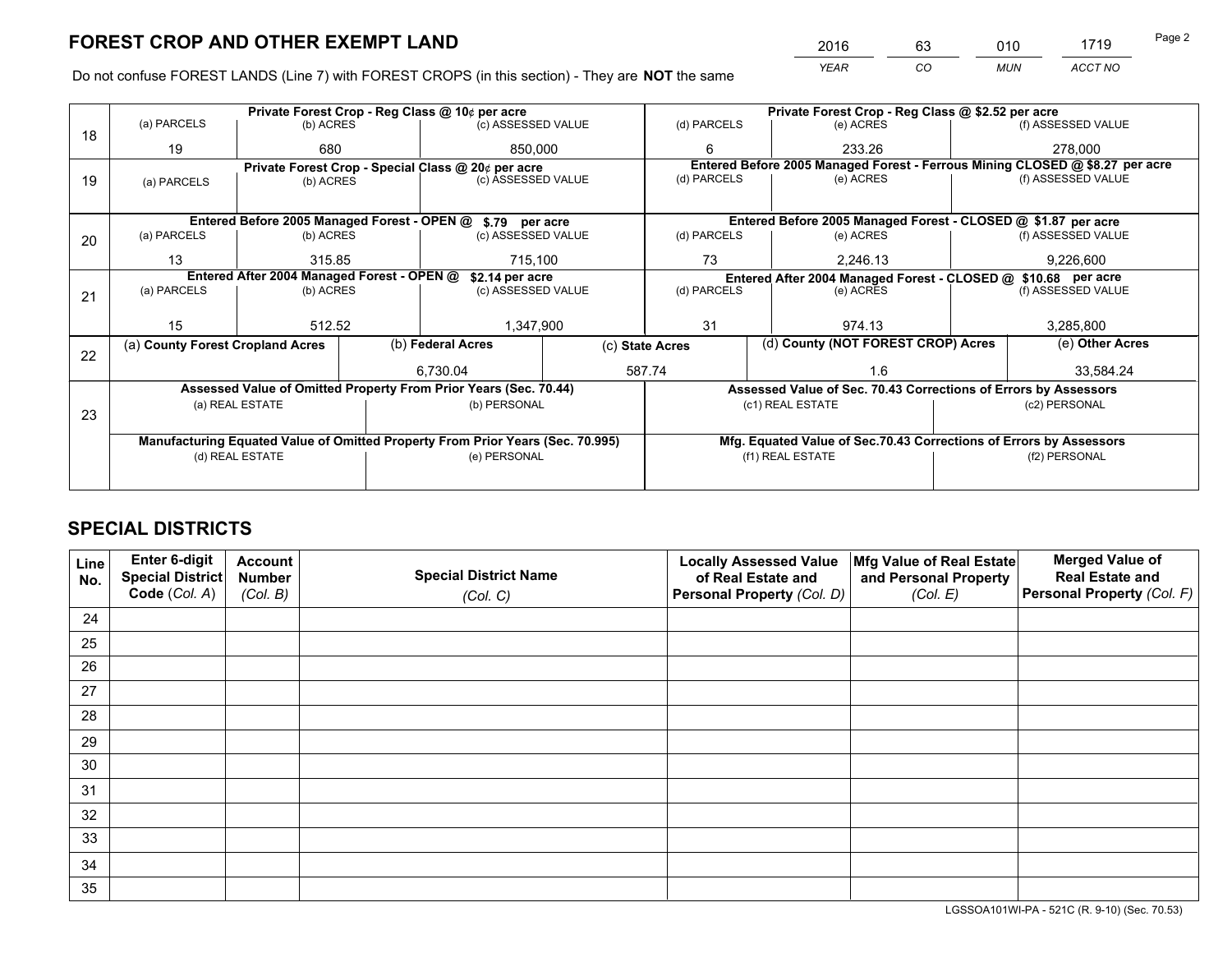|             |                                                          |                                             |                                                         | <b>YEAR</b>                                                                       | CO<br><b>MUN</b>                                                     | ACCT NO                                                                        |
|-------------|----------------------------------------------------------|---------------------------------------------|---------------------------------------------------------|-----------------------------------------------------------------------------------|----------------------------------------------------------------------|--------------------------------------------------------------------------------|
| Line<br>No. | Enter 6-digit<br><b>School District</b><br>Code (Col. A) | <b>Account</b><br><b>Number</b><br>(Col. B) | <b>School District Name</b><br>(Col. C)                 | <b>Locally Assessed Value</b><br>of Real Estate and<br>Personal Property (Col. D) | <b>Mfg Value of Real Estate</b><br>and Personal Property<br>(Col. E) | <b>Merged Value of</b><br><b>Real Estate and</b><br>Personal Property (Col. F) |
|             | <b>SCHOOL DISTRICTS (K-8 and K-12)</b><br>A.             |                                             |                                                         |                                                                                   |                                                                      |                                                                                |
| 36          | 631848                                                   | 0373                                        | SCH D OF LAC DU FLAMBEAU #1                             | 909,176,000                                                                       | 881,600                                                              | 910,057,600                                                                    |
| 37          |                                                          |                                             |                                                         |                                                                                   |                                                                      |                                                                                |
| 38          |                                                          |                                             |                                                         |                                                                                   |                                                                      |                                                                                |
| 39          |                                                          |                                             |                                                         |                                                                                   |                                                                      |                                                                                |
| 40          |                                                          |                                             |                                                         |                                                                                   |                                                                      |                                                                                |
| 41<br>42    |                                                          |                                             |                                                         |                                                                                   |                                                                      |                                                                                |
| 43          |                                                          |                                             |                                                         |                                                                                   |                                                                      |                                                                                |
| 44          |                                                          |                                             |                                                         |                                                                                   |                                                                      |                                                                                |
| 45          |                                                          |                                             |                                                         |                                                                                   |                                                                      |                                                                                |
| 46          |                                                          |                                             |                                                         |                                                                                   |                                                                      |                                                                                |
| 47          |                                                          |                                             |                                                         |                                                                                   |                                                                      |                                                                                |
| 48          |                                                          |                                             |                                                         |                                                                                   |                                                                      |                                                                                |
| 49          |                                                          |                                             |                                                         |                                                                                   |                                                                      |                                                                                |
| 50          |                                                          |                                             | TOTAL ASSESSED VALUE OF SCHOOL DISTRICTS (K-8 and K-12) | 909,176,000                                                                       | 881,600                                                              | 910,057,600                                                                    |
|             | <b>B.</b><br><b>UNION HIGH SCHOOL DISTRICTS</b>          |                                             |                                                         |                                                                                   |                                                                      |                                                                                |
| 51          | 433647                                                   | 0261                                        | UHS D OF LAKELAND UNION HIGH                            | 909,176,000                                                                       | 881,600                                                              | 910,057,600                                                                    |
| 52          |                                                          |                                             |                                                         |                                                                                   |                                                                      |                                                                                |
| 53          |                                                          |                                             |                                                         |                                                                                   |                                                                      |                                                                                |
| 54          |                                                          |                                             | TOTAL ASSESSED VALUE OF UNION HIGH SCHOOLS              |                                                                                   |                                                                      |                                                                                |
| 55          | $C_{1}$                                                  |                                             |                                                         | 909,176,000                                                                       | 881,600                                                              | 910,057,600                                                                    |
| 56          | <b>TECHNICAL COLLEGE DISTRICTS</b><br>001600             | 0015                                        | NICOLET TECHNICAL COLLEGE<br><b>RHIN</b>                | 909,176,000                                                                       | 881,600                                                              | 910,057,600                                                                    |
| 57          |                                                          |                                             |                                                         |                                                                                   |                                                                      |                                                                                |
| 58          |                                                          |                                             |                                                         |                                                                                   |                                                                      |                                                                                |
| 59          |                                                          |                                             | TOTAL ASSESSED VALUE OF TECHNICAL COLLEGES              | 909,176,000                                                                       | 881,600                                                              | 910,057,600                                                                    |

2016

63

010

 *I hereby certify, to the best of my knowledge and belief, this form is complete and correct.*

**SCHOOL DISTRICTS**

| Print name of preparer | Title                    |                | Date (MM / DD / CCYY) |
|------------------------|--------------------------|----------------|-----------------------|
|                        |                          |                |                       |
| Signature of preparer  | Contact Telephone Number | E-mail address |                       |
|                        | -                        |                |                       |

1719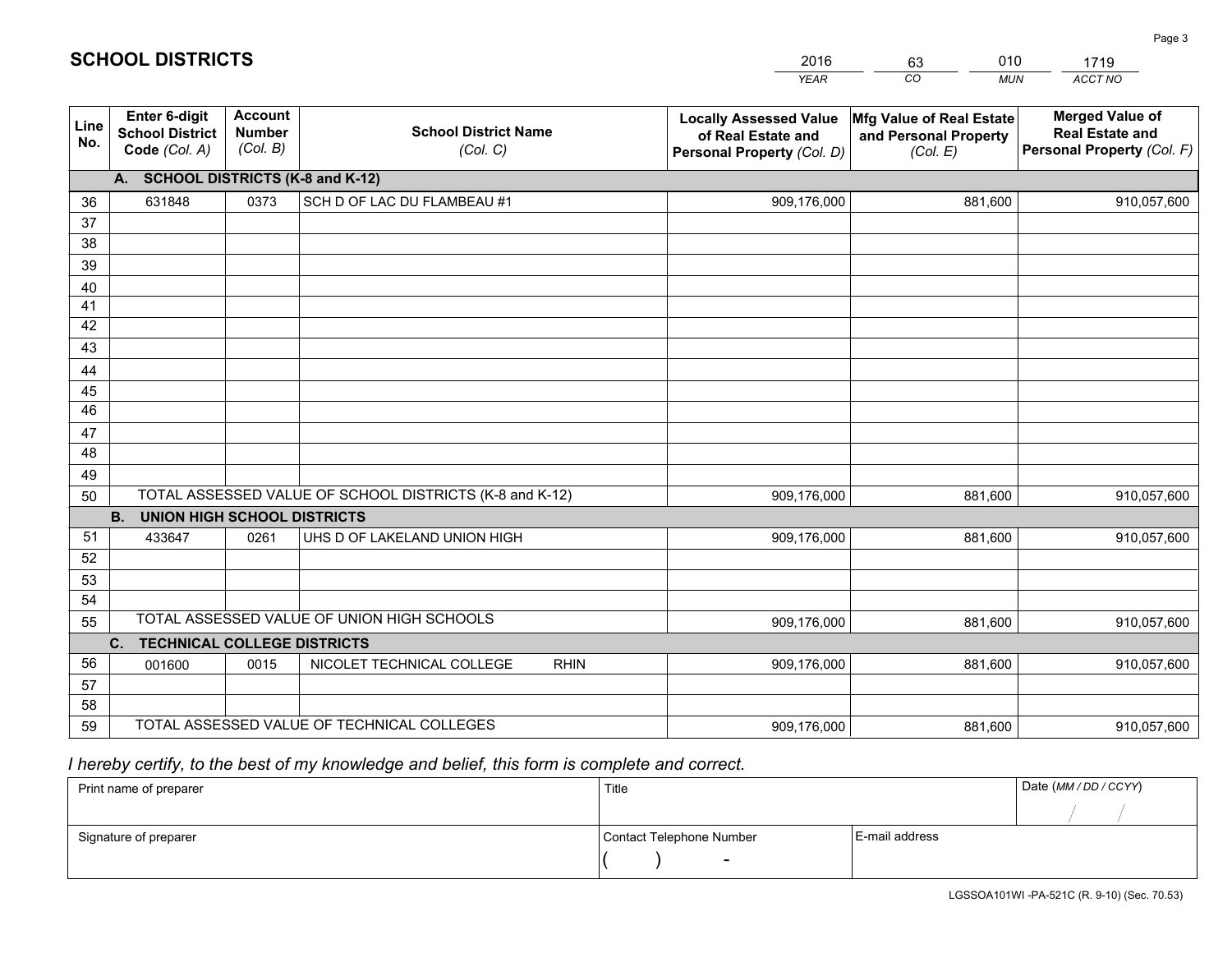### **HIGHLIGHTS**

- 1. Complete the Statement of Assessment after the Board of Review. Reflect any changes made there.
- 2. Use black ink to complete.
- 3. Line 16 must equal Line 50, Col D.
- 4. Line 55 must equal the total of K-8 schools listed on lines 36-49. Do not include K-12 schools in this comparision.
- 5. Line 59, Col. D must equal Line 16.
- 6. Special District, School District and Technical College District values must include both real estate and personal property. Examples of Special districts are: town sanitary districts, public inland lake protection and rehabilitation districts, and metropolitan sewerage districts.
- 7. DO NOT INCLUDE Manufacturing property values.DOR will print these values on the final SOA.

NANCY EDWARDS

TOWN OF LAC DU FLAMBEAU

NANCY EDWARDS<br>TOWN OF LAC DU FLAMBEAU

PO BOX 68

PO BOX 68

LAC DU FLAMBEAU, WI 54538 - 0068

AC DU FLAMBEAU, WI

54538 - 0068

 8. Accuracy of this form is very important. The values reported directly affect the equalized value DOR calculates for school and special districts.

### **Page 1:**

 If not prefilled, enter the tax year,county and municipal code,municipal type, municipal name and county name on the top of form.

Check the Amended box, if filing an amended / corrected SOA.

 Report the parcel count, acres and assessed value of taxable general property, total parcel count, (real and personal), total acres, and values from final figures set by the Board of Review.

- A. Real Estate land and improvements (buildings, etc.) is reported on lines 1 8, total line 9.
- B. Personal Property is reported on lines 11 14, Column D, total line 15.
- C. To complete this report, use the computer produced summary of the assessment roll that shows these amounts.
- D. Use whole numbers only.
- E. Add each line across and each column down to verify entries.

### **Page 2:**

- A. Report Special Items (not subject to general property tax).
- 1. Private Forest Croplands and Managed Forest Lands are reported on lines 18,19, 20 and 21. Be sure to report assessed values **NOT** taxes.
- 2. You should have copies of the orders of entry, orders of withdrawal, etc., to update your assessment roll.
	- 3. Show hundredths of acres (e.g. 39.75).
- 4. Tax exempt lands are reported on line 22.
- 5. Omitted property and sec. 70.43, Wis. Stats., corrections of errors by assessor are reported on line 23. Report real estate and personal property separately. These should be for **prior years**, not something found on the current assessment roll after the board of review.
- B. Special District (Lines 24-35) Include the value of both real and personal property.

 The Department of Revenue (DOR) preprints much of the information regarding names and codes for schools, special districts,etc. If a district is not listed, enter the name and value only, DOR will enter the proper code.

### **Page 3 School Districts:**

Include the value of both real and personal property.

Report School District (regular, elementary, union high school, and technical college).

- 1. Regular (K-12) and Elementary (K-8) school values are reported on lines 36-49, total on line 50.
- 2. Union High School (UHS) (use only if elementary schools are listed on lines 36-49) are reported on lines 51-54. UHS total value (line 55) must equal to the total **elementary school** values reported on lines 36-49. Do notinclude K-12 schools in this comparison.
- 3. Technical College values are reported on lines 56-58, total on line 59.
- 4. Use the computer summary that shows these amounts to complete this report.

### **This form is due the second Monday in June. File this report only after your Board of Review is complete.**

 *If you have questions: Return forms to:*

Fax number: (608) 264-6887 PO Box 8971

 Email: lgs@revenue.wi.gov Wisconsin Department of Revenue Call: (608) 261-5341 Local Government Services Section 6-97Madison WI 53708-8971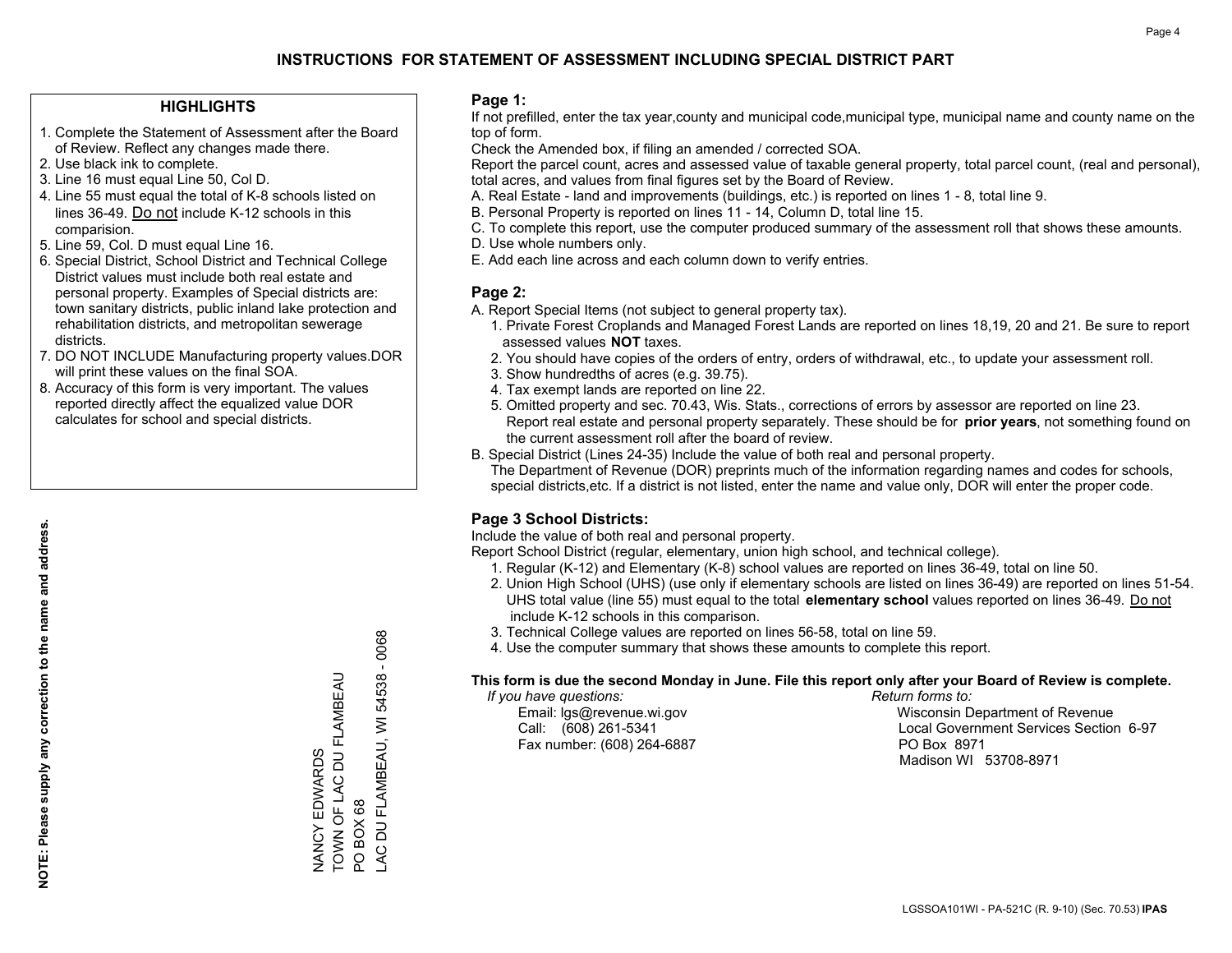**FINAL - EQUATED**

**STATEMENT OF ASSESSMENT FOR 2016** 

| 63 | 012 | 1720    |
|----|-----|---------|
| (  | MUN | ACCT NO |

|             | <b>FOR</b>                                                                                                                       | <b>TOWN OF</b><br><b>OF</b><br>Town - Village - City                                                                                                                                         | <b>LAND O LAKES</b><br><b>Municipality Name</b> |                                                     | <b>VILAS COUNTY</b><br><b>County Name</b> |                                |                                        | <b>WHEN COMPLETING THIS DOCUMENT</b><br>DO NOT WRITE OVER X's OR IN SHADED AREAS |
|-------------|----------------------------------------------------------------------------------------------------------------------------------|----------------------------------------------------------------------------------------------------------------------------------------------------------------------------------------------|-------------------------------------------------|-----------------------------------------------------|-------------------------------------------|--------------------------------|----------------------------------------|----------------------------------------------------------------------------------|
| Line<br>No. | <b>REAL ESTATE</b><br>(See Lines 18 - 22 for<br>other Real Estate)                                                               |                                                                                                                                                                                              |                                                 | PARCEL COUNT<br>TOTAL LAND MPROVEMENTS NUMBERS ONLY |                                           | <b>VALUE OF</b><br><b>LAND</b> | <b>VALUE OF</b><br><b>IMPROVEMENTS</b> | <b>TOTAL VALUE OF LAND</b><br>AND IMPROVEMENTS                                   |
|             |                                                                                                                                  |                                                                                                                                                                                              | Col. A                                          | Col. B                                              | Col. C                                    | Col. D                         | Col. E                                 | Col. F                                                                           |
|             |                                                                                                                                  | <b>RESIDENTIAL - Class 1</b>                                                                                                                                                                 | 2,184                                           | 1,327                                               | 6,544                                     | 221,718,900                    | 183,379,600                            | 405,098,500                                                                      |
| 2           |                                                                                                                                  | <b>COMMERCIAL - Class 2</b>                                                                                                                                                                  | 125                                             | 97                                                  | 385                                       | 5,955,200                      | 16,081,400                             | 22,036,600                                                                       |
| 3           |                                                                                                                                  | <b>MANUFACTURING - Class 3</b>                                                                                                                                                               |                                                 |                                                     | 5                                         | 50,500                         | 244,500                                | 295,000                                                                          |
| 4           |                                                                                                                                  | <b>AGRICULTURAL - Class 4</b>                                                                                                                                                                | $\Omega$                                        |                                                     | $\Omega$                                  | $\mathbf{0}$                   |                                        | $\Omega$                                                                         |
| 5           |                                                                                                                                  | <b>UNDEVELOPED - Class 5</b>                                                                                                                                                                 | 74                                              |                                                     | 2,548                                     | 704,600                        |                                        | 704,600                                                                          |
| 6           |                                                                                                                                  | AGRICULTURAL FOREST - Class 5m                                                                                                                                                               | $\Omega$                                        |                                                     | $\Omega$                                  | $\mathbf{0}$                   |                                        | $\Omega$                                                                         |
| 7           |                                                                                                                                  | FOREST LANDS - Class 6                                                                                                                                                                       | 450                                             |                                                     | 16,629                                    | 46,045,500                     |                                        | 46,045,500                                                                       |
| 8           |                                                                                                                                  | OTHER - Class 7                                                                                                                                                                              | $\Omega$                                        | $\Omega$                                            | $\Omega$                                  | 0                              | $\Omega$                               | 0                                                                                |
| 9           |                                                                                                                                  | TOTAL - ALL COLUMNS                                                                                                                                                                          | 2,834                                           | 1,425                                               | 26,111                                    | 274,474,700                    | 199,705,500                            | 474,180,200                                                                      |
| 10          |                                                                                                                                  | NUMBER OF PERSONAL PROPERTY ACCOUNTS IN ROLL                                                                                                                                                 |                                                 |                                                     | 180                                       | <b>LOCALLY ASSESSED</b>        | <b>MANUFACTURING</b>                   | <b>MERGED</b>                                                                    |
| 11          |                                                                                                                                  | BOATS AND OTHER WATERCRAFT NOT EXEMPT - Code 1                                                                                                                                               |                                                 |                                                     |                                           | 51,500                         | $\Omega$                               | 51,500                                                                           |
| 12          |                                                                                                                                  | MACHINERY, TOOLS AND PATTERNS - Code 2                                                                                                                                                       |                                                 |                                                     |                                           | 499,300                        | 9,700                                  | 509,000                                                                          |
| 13          |                                                                                                                                  | FURNITURE, FIXTURES AND EQUIPMENT - Code 3                                                                                                                                                   |                                                 |                                                     |                                           | 931,800                        | 2,100                                  | 933,900                                                                          |
| 14          |                                                                                                                                  | ALL OTHER PERSONAL PROPERTY NOT EXEMPT - Codes 4A, 4B, 4C                                                                                                                                    |                                                 |                                                     |                                           | 4,358,900                      | 200                                    | 4,359,100                                                                        |
| 15          |                                                                                                                                  | TOTAL OF PERSONAL PROPERTY NOT EXEMPT (Total of Lines 11-14)                                                                                                                                 |                                                 |                                                     |                                           | 5,841,500                      | 12,000                                 | 5,853,500                                                                        |
| 16          |                                                                                                                                  | AGGREGATE ASSESSED VALUE OF ALL PROPERTY SUBJECT TO THE GENERAL PROPERTY TAX (Total of Lines 9F and 15F)<br>MUST EQUAL TOTAL VALUE OF THE SCHOOL DISTRICTS (K-12 PLUS K-8) - Line 50, Col. F |                                                 |                                                     |                                           |                                |                                        | 480,033,700                                                                      |
| 17          | Name of Assessor<br>Telephone #<br><b>BOARD OF REVIEW</b><br>DATE OF FINAL ADJOURNMENT<br>08/16/2016<br><b>BOWMAR APPRAISALS</b> |                                                                                                                                                                                              |                                                 |                                                     |                                           |                                | (920) 733-5369                         |                                                                                  |

REMARKS

The Assessment Ratio to be used in calculating the estimated Fair Market Value on tax bills for this tax district is 1.055064158

This ratio should be used to convert assessed values to "Calculate Equalized Values" in Step 1 of the Lottery and Gaming Credit Calculations.<br>This ratio should be used in the "Computation of Tax Equivalent" schedule of the **Commission**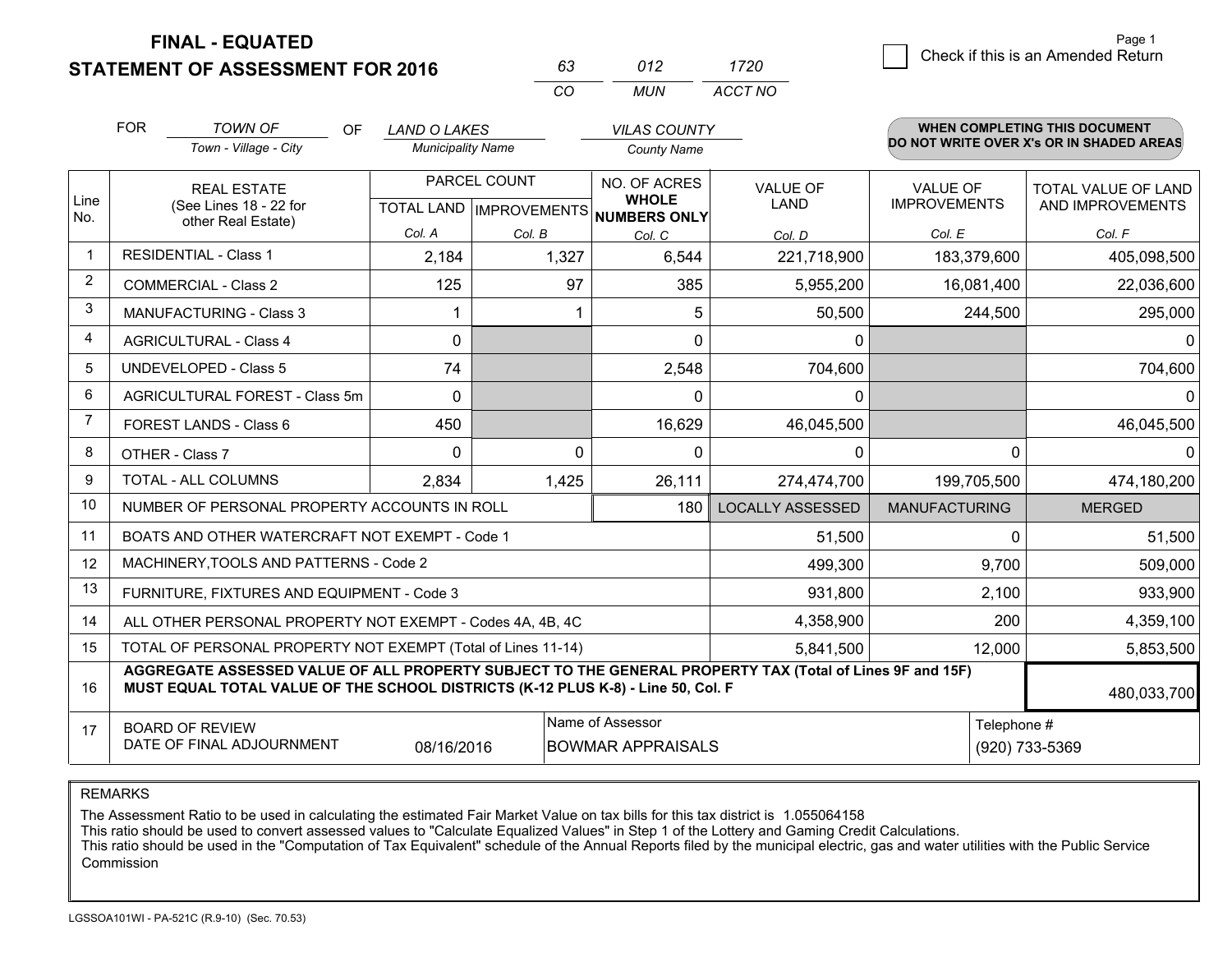*YEAR CO MUN ACCT NO* <sup>2016</sup> <sup>63</sup> <sup>012</sup> <sup>1720</sup>

Do not confuse FOREST LANDS (Line 7) with FOREST CROPS (in this section) - They are **NOT** the same

|    |                                  |                                            |  | Private Forest Crop - Reg Class @ 10¢ per acre                                 |                 | Private Forest Crop - Reg Class @ \$2.52 per acre             |                                    |                    |               |                                                                              |  |
|----|----------------------------------|--------------------------------------------|--|--------------------------------------------------------------------------------|-----------------|---------------------------------------------------------------|------------------------------------|--------------------|---------------|------------------------------------------------------------------------------|--|
| 18 | (a) PARCELS                      | (b) ACRES                                  |  | (c) ASSESSED VALUE                                                             |                 | (d) PARCELS                                                   |                                    | (e) ACRES          |               | (f) ASSESSED VALUE                                                           |  |
|    |                                  |                                            |  |                                                                                |                 |                                                               |                                    | 40                 |               | 146.000                                                                      |  |
|    |                                  |                                            |  | Private Forest Crop - Special Class @ 20¢ per acre                             |                 |                                                               |                                    |                    |               | Entered Before 2005 Managed Forest - Ferrous Mining CLOSED @ \$8.27 per acre |  |
| 19 | (a) PARCELS                      | (c) ASSESSED VALUE<br>(b) ACRES            |  | (d) PARCELS                                                                    |                 | (e) ACRES                                                     |                                    | (f) ASSESSED VALUE |               |                                                                              |  |
|    |                                  |                                            |  |                                                                                |                 |                                                               |                                    |                    |               |                                                                              |  |
|    |                                  |                                            |  | Entered Before 2005 Managed Forest - OPEN @ \$.79 per acre                     |                 |                                                               |                                    |                    |               | Entered Before 2005 Managed Forest - CLOSED @ \$1.87 per acre                |  |
| 20 | (a) PARCELS                      | (b) ACRES                                  |  | (c) ASSESSED VALUE                                                             |                 | (d) PARCELS                                                   |                                    | (e) ACRES          |               | (f) ASSESSED VALUE                                                           |  |
|    | 56                               | 2.004.93                                   |  | 4,531,600                                                                      |                 | 25                                                            |                                    | 1,017.45           |               | 3,033,800                                                                    |  |
|    |                                  | Entered After 2004 Managed Forest - OPEN @ |  | \$2.14 per acre                                                                |                 | Entered After 2004 Managed Forest - CLOSED @ \$10.68 per acre |                                    |                    |               |                                                                              |  |
| 21 | (a) PARCELS                      | (b) ACRES                                  |  | (c) ASSESSED VALUE                                                             |                 | (d) PARCELS<br>(e) ACRES                                      |                                    | (f) ASSESSED VALUE |               |                                                                              |  |
|    |                                  |                                            |  |                                                                                |                 |                                                               |                                    |                    |               |                                                                              |  |
|    | 76                               | 2,415.35                                   |  |                                                                                | 52<br>6,052,500 |                                                               |                                    | 1,396.49           |               | 4,004,000                                                                    |  |
| 22 | (a) County Forest Cropland Acres |                                            |  | (b) Federal Acres                                                              |                 | (c) State Acres                                               | (d) County (NOT FOREST CROP) Acres |                    |               | (e) Other Acres                                                              |  |
|    | 2,188.43                         |                                            |  | 14,900.13                                                                      |                 |                                                               | 24.41                              |                    |               | 2,484.33                                                                     |  |
|    |                                  |                                            |  | Assessed Value of Omitted Property From Prior Years (Sec. 70.44)               |                 |                                                               |                                    |                    |               | Assessed Value of Sec. 70.43 Corrections of Errors by Assessors              |  |
|    |                                  | (a) REAL ESTATE                            |  | (b) PERSONAL                                                                   |                 |                                                               | (c1) REAL ESTATE                   |                    |               | (c2) PERSONAL                                                                |  |
| 23 |                                  |                                            |  |                                                                                |                 |                                                               |                                    |                    |               |                                                                              |  |
|    |                                  |                                            |  | Manufacturing Equated Value of Omitted Property From Prior Years (Sec. 70.995) |                 |                                                               |                                    |                    |               | Mfg. Equated Value of Sec.70.43 Corrections of Errors by Assessors           |  |
|    |                                  | (d) REAL ESTATE                            |  | (e) PERSONAL                                                                   |                 | (f1) REAL ESTATE                                              |                                    |                    | (f2) PERSONAL |                                                                              |  |
|    |                                  |                                            |  |                                                                                |                 |                                                               |                                    |                    |               |                                                                              |  |

## **SPECIAL DISTRICTS**

| Line<br>No. | Enter 6-digit<br>Special District<br>Code (Col. A) | <b>Account</b><br><b>Number</b><br>(Col. B) | <b>Special District Name</b><br>(Col. C) | <b>Locally Assessed Value</b><br>of Real Estate and<br>Personal Property (Col. D) | Mfg Value of Real Estate<br>and Personal Property<br>(Col. E) | <b>Merged Value of</b><br><b>Real Estate and</b><br>Personal Property (Col. F) |
|-------------|----------------------------------------------------|---------------------------------------------|------------------------------------------|-----------------------------------------------------------------------------------|---------------------------------------------------------------|--------------------------------------------------------------------------------|
| 24          | 637020                                             | 0395                                        | LAND O LAKES SANITARY DISTRICT #1        | 22,280,800                                                                        |                                                               | 22,280,800                                                                     |
| 25          |                                                    |                                             |                                          |                                                                                   |                                                               |                                                                                |
| 26          |                                                    |                                             |                                          |                                                                                   |                                                               |                                                                                |
| 27          |                                                    |                                             |                                          |                                                                                   |                                                               |                                                                                |
| 28          |                                                    |                                             |                                          |                                                                                   |                                                               |                                                                                |
| 29          |                                                    |                                             |                                          |                                                                                   |                                                               |                                                                                |
| 30          |                                                    |                                             |                                          |                                                                                   |                                                               |                                                                                |
| 31          |                                                    |                                             |                                          |                                                                                   |                                                               |                                                                                |
| 32          |                                                    |                                             |                                          |                                                                                   |                                                               |                                                                                |
| 33          |                                                    |                                             |                                          |                                                                                   |                                                               |                                                                                |
| 34          |                                                    |                                             |                                          |                                                                                   |                                                               |                                                                                |
| 35          |                                                    |                                             |                                          |                                                                                   |                                                               |                                                                                |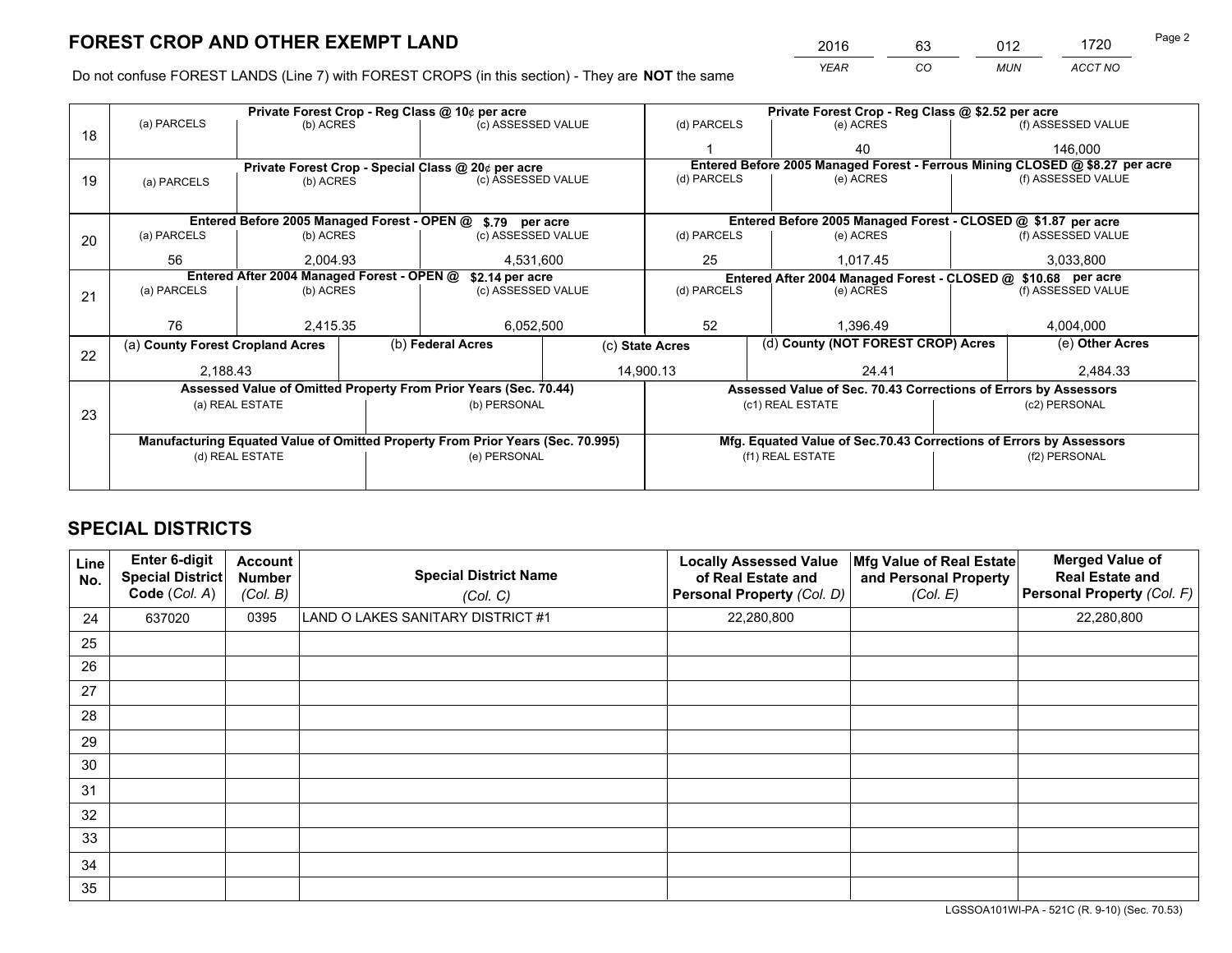|             |                                                                 |                                             |                                                         | <b>YEAR</b>                                                                       | CO<br><b>MUN</b>                                              | ACCT NO                                                                        |
|-------------|-----------------------------------------------------------------|---------------------------------------------|---------------------------------------------------------|-----------------------------------------------------------------------------------|---------------------------------------------------------------|--------------------------------------------------------------------------------|
| Line<br>No. | <b>Enter 6-digit</b><br><b>School District</b><br>Code (Col. A) | <b>Account</b><br><b>Number</b><br>(Col. B) | <b>School District Name</b><br>(Col. C)                 | <b>Locally Assessed Value</b><br>of Real Estate and<br>Personal Property (Col. D) | Mfg Value of Real Estate<br>and Personal Property<br>(Col. E) | <b>Merged Value of</b><br><b>Real Estate and</b><br>Personal Property (Col. F) |
|             | A. SCHOOL DISTRICTS (K-8 and K-12)                              |                                             |                                                         |                                                                                   |                                                               |                                                                                |
| 36          | 630616                                                          | 0371                                        | SCH D OF NORTH LAKELAND                                 | 23,601,400                                                                        |                                                               | 23,601,400                                                                     |
| 37          | 631526                                                          | 0372                                        | SCH D OF NORTHLAND PINES (EAGLE RIVER)                  | 456,125,300                                                                       | 307,000                                                       | 456,432,300                                                                    |
| 38          |                                                                 |                                             |                                                         |                                                                                   |                                                               |                                                                                |
| 39          |                                                                 |                                             |                                                         |                                                                                   |                                                               |                                                                                |
| 40          |                                                                 |                                             |                                                         |                                                                                   |                                                               |                                                                                |
| 41          |                                                                 |                                             |                                                         |                                                                                   |                                                               |                                                                                |
| 42          |                                                                 |                                             |                                                         |                                                                                   |                                                               |                                                                                |
| 43          |                                                                 |                                             |                                                         |                                                                                   |                                                               |                                                                                |
| 44<br>45    |                                                                 |                                             |                                                         |                                                                                   |                                                               |                                                                                |
| 46          |                                                                 |                                             |                                                         |                                                                                   |                                                               |                                                                                |
| 47          |                                                                 |                                             |                                                         |                                                                                   |                                                               |                                                                                |
| 48          |                                                                 |                                             |                                                         |                                                                                   |                                                               |                                                                                |
| 49          |                                                                 |                                             |                                                         |                                                                                   |                                                               |                                                                                |
| 50          |                                                                 |                                             | TOTAL ASSESSED VALUE OF SCHOOL DISTRICTS (K-8 and K-12) | 479,726,700                                                                       | 307,000                                                       | 480,033,700                                                                    |
|             | <b>B.</b><br><b>UNION HIGH SCHOOL DISTRICTS</b>                 |                                             |                                                         |                                                                                   |                                                               |                                                                                |
| 51          | 433647                                                          | 0261                                        | UHS D OF LAKELAND UNION HIGH                            | 23,601,400                                                                        |                                                               | 23,601,400                                                                     |
| 52          |                                                                 |                                             |                                                         |                                                                                   |                                                               |                                                                                |
| 53          |                                                                 |                                             |                                                         |                                                                                   |                                                               |                                                                                |
| 54          |                                                                 |                                             |                                                         |                                                                                   |                                                               |                                                                                |
| 55          |                                                                 |                                             | TOTAL ASSESSED VALUE OF UNION HIGH SCHOOLS              | 23,601,400                                                                        |                                                               | 23,601,400                                                                     |
|             | C.<br><b>TECHNICAL COLLEGE DISTRICTS</b>                        |                                             |                                                         |                                                                                   |                                                               |                                                                                |
| 56          | 001600                                                          | 0015                                        | NICOLET TECHNICAL COLLEGE<br><b>RHIN</b>                | 479,726,700                                                                       | 307,000                                                       | 480,033,700                                                                    |
| 57          |                                                                 |                                             |                                                         |                                                                                   |                                                               |                                                                                |
| 58          |                                                                 |                                             | TOTAL ASSESSED VALUE OF TECHNICAL COLLEGES              |                                                                                   |                                                               |                                                                                |
| 59          |                                                                 |                                             |                                                         | 479,726,700                                                                       | 307,000                                                       | 480,033,700                                                                    |

2016

63

012

 *I hereby certify, to the best of my knowledge and belief, this form is complete and correct.*

**SCHOOL DISTRICTS**

| Print name of preparer | Title                    | Date (MM / DD / CCYY) |  |
|------------------------|--------------------------|-----------------------|--|
|                        |                          |                       |  |
| Signature of preparer  | Contact Telephone Number | E-mail address        |  |
|                        | $\sim$                   |                       |  |

1720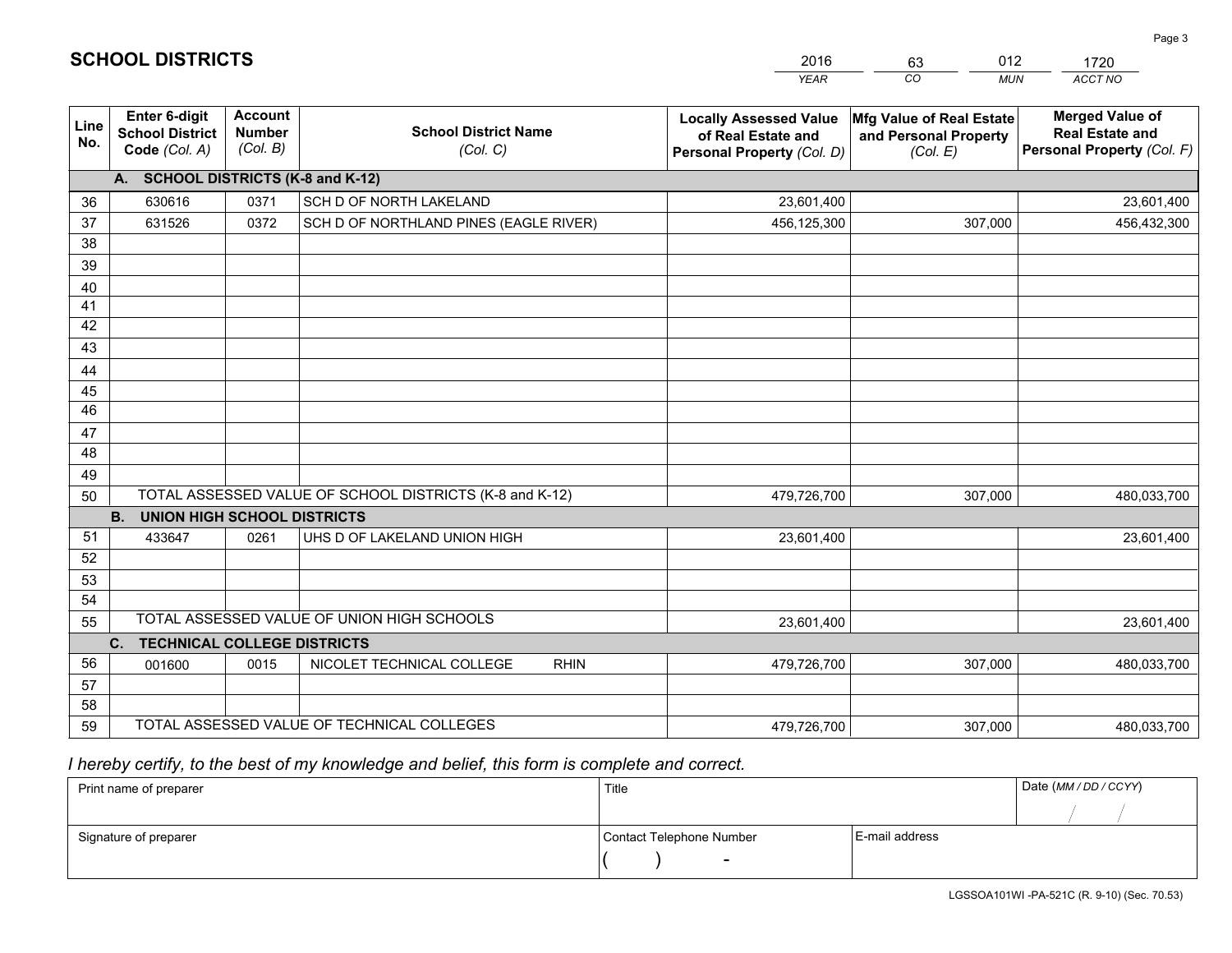### **HIGHLIGHTS**

- 1. Complete the Statement of Assessment after the Board of Review. Reflect any changes made there.
- 2. Use black ink to complete.
- 3. Line 16 must equal Line 50, Col D.
- 4. Line 55 must equal the total of K-8 schools listed on lines 36-49. Do not include K-12 schools in this comparision.
- 5. Line 59, Col. D must equal Line 16.
- 6. Special District, School District and Technical College District values must include both real estate and personal property. Examples of Special districts are: town sanitary districts, public inland lake protection and rehabilitation districts, and metropolitan sewerage districts.
- 7. DO NOT INCLUDE Manufacturing property values.DOR will print these values on the final SOA.

LYNN BYBEE

TOWN OF LAND O LAKES

TOWN OF LAND **YNN BYBEE** 

O LAKES

PO BOX 660

PO BOX 660

LAND O LAKES, WI 54540 - 0660

AND O LAKES, WI

0660  $\mathbf{I}$ 54540

 8. Accuracy of this form is very important. The values reported directly affect the equalized value DOR calculates for school and special districts.

### **Page 1:**

 If not prefilled, enter the tax year,county and municipal code,municipal type, municipal name and county name on the top of form.

Check the Amended box, if filing an amended / corrected SOA.

 Report the parcel count, acres and assessed value of taxable general property, total parcel count, (real and personal), total acres, and values from final figures set by the Board of Review.

- A. Real Estate land and improvements (buildings, etc.) is reported on lines 1 8, total line 9.
- B. Personal Property is reported on lines 11 14, Column D, total line 15.
- C. To complete this report, use the computer produced summary of the assessment roll that shows these amounts.
- D. Use whole numbers only.
- E. Add each line across and each column down to verify entries.

### **Page 2:**

- A. Report Special Items (not subject to general property tax).
- 1. Private Forest Croplands and Managed Forest Lands are reported on lines 18,19, 20 and 21. Be sure to report assessed values **NOT** taxes.
- 2. You should have copies of the orders of entry, orders of withdrawal, etc., to update your assessment roll.
	- 3. Show hundredths of acres (e.g. 39.75).
- 4. Tax exempt lands are reported on line 22.
- 5. Omitted property and sec. 70.43, Wis. Stats., corrections of errors by assessor are reported on line 23. Report real estate and personal property separately. These should be for **prior years**, not something found on the current assessment roll after the board of review.
- B. Special District (Lines 24-35) Include the value of both real and personal property.
- The Department of Revenue (DOR) preprints much of the information regarding names and codes for schools, special districts,etc. If a district is not listed, enter the name and value only, DOR will enter the proper code.

### **Page 3 School Districts:**

Include the value of both real and personal property.

Report School District (regular, elementary, union high school, and technical college).

- 1. Regular (K-12) and Elementary (K-8) school values are reported on lines 36-49, total on line 50.
- 2. Union High School (UHS) (use only if elementary schools are listed on lines 36-49) are reported on lines 51-54. UHS total value (line 55) must equal to the total **elementary school** values reported on lines 36-49. Do notinclude K-12 schools in this comparison.
- 3. Technical College values are reported on lines 56-58, total on line 59.
- 4. Use the computer summary that shows these amounts to complete this report.

#### **This form is due the second Monday in June. File this report only after your Board of Review is complete.**

 *If you have questions: Return forms to:*

Fax number: (608) 264-6887 PO Box 8971

 Email: lgs@revenue.wi.gov Wisconsin Department of Revenue Call: (608) 261-5341 Local Government Services Section 6-97Madison WI 53708-8971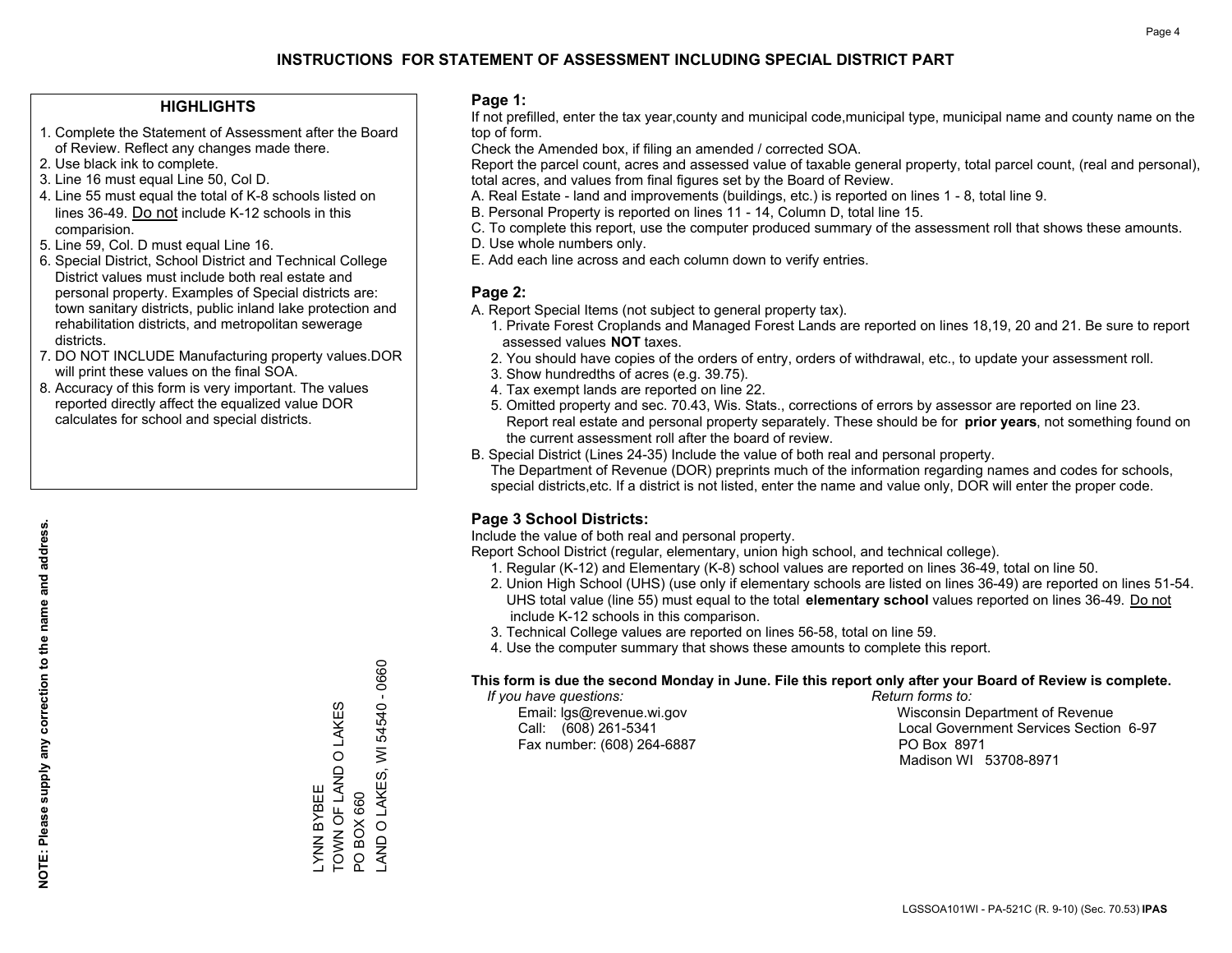**FINAL - EQUATED**

**STATEMENT OF ASSESSMENT FOR 2016** 

| 63       | 014 | 1721    |
|----------|-----|---------|
| $\alpha$ | MUN | ACCT NO |

|      | <b>FOR</b>                                                                                                                                    | <b>TOWN OF</b><br><b>OF</b><br>Town - Village - City | <b>LINCOLN</b><br><b>Municipality Name</b> |              | <b>VILAS COUNTY</b><br><b>County Name</b>                                        |                                                                                                          |                                        | <b>WHEN COMPLETING THIS DOCUMENT</b><br>DO NOT WRITE OVER X's OR IN SHADED AREAS |
|------|-----------------------------------------------------------------------------------------------------------------------------------------------|------------------------------------------------------|--------------------------------------------|--------------|----------------------------------------------------------------------------------|----------------------------------------------------------------------------------------------------------|----------------------------------------|----------------------------------------------------------------------------------|
| Line | <b>REAL ESTATE</b><br>(See Lines 18 - 22 for                                                                                                  |                                                      |                                            | PARCEL COUNT | NO. OF ACRES<br><b>WHOLE</b>                                                     | <b>VALUE OF</b><br><b>LAND</b>                                                                           | <b>VALUE OF</b><br><b>IMPROVEMENTS</b> | TOTAL VALUE OF LAND<br>AND IMPROVEMENTS                                          |
| No.  | other Real Estate)                                                                                                                            |                                                      | Col. A                                     | Col. B       | TOTAL LAND IMPROVEMENTS NUMBERS ONLY<br>Col. C                                   | Col. D                                                                                                   | Col. E                                 | Col. F                                                                           |
|      | <b>RESIDENTIAL - Class 1</b>                                                                                                                  |                                                      | 2,486                                      | 1,951        | 5,247                                                                            | 202,774,400                                                                                              | 256,309,500                            | 459,083,900                                                                      |
| 2    | <b>COMMERCIAL - Class 2</b>                                                                                                                   |                                                      | 190                                        | 163          | 589                                                                              | 17,591,500                                                                                               | 30,333,800                             | 47,925,300                                                                       |
| 3    | <b>MANUFACTURING - Class 3</b>                                                                                                                |                                                      | 4                                          | 3            | 64                                                                               | 424,000                                                                                                  | 669,100                                | 1,093,100                                                                        |
| 4    | <b>AGRICULTURAL - Class 4</b>                                                                                                                 |                                                      | 28                                         |              | 958                                                                              | 153,000                                                                                                  |                                        | 153,000                                                                          |
| 5    | UNDEVELOPED - Class 5                                                                                                                         |                                                      | 199                                        |              | 3,079                                                                            | 1,301,200                                                                                                |                                        | 1,301,200                                                                        |
| 6    | AGRICULTURAL FOREST - Class 5m                                                                                                                |                                                      | 16                                         |              | 515                                                                              | 637,700                                                                                                  |                                        | 637,700                                                                          |
| 7    | FOREST LANDS - Class 6                                                                                                                        |                                                      | 295                                        |              | 6,247                                                                            | 17,294,700                                                                                               |                                        | 17,294,700                                                                       |
| 8    | OTHER - Class 7                                                                                                                               |                                                      | 11                                         | 11           | 45                                                                               | 162,100                                                                                                  | 950,100                                | 1,112,200                                                                        |
| 9    | TOTAL - ALL COLUMNS                                                                                                                           |                                                      | 3,229                                      | 2,128        | 16,744                                                                           | 240,338,600                                                                                              | 288,262,500                            | 528,601,100                                                                      |
| 10   | NUMBER OF PERSONAL PROPERTY ACCOUNTS IN ROLL                                                                                                  |                                                      |                                            |              | 157                                                                              | <b>LOCALLY ASSESSED</b>                                                                                  | <b>MANUFACTURING</b>                   | <b>MERGED</b>                                                                    |
| 11   | BOATS AND OTHER WATERCRAFT NOT EXEMPT - Code 1                                                                                                |                                                      |                                            |              |                                                                                  | 79,500                                                                                                   | $\Omega$                               | 79,500                                                                           |
| 12   | MACHINERY, TOOLS AND PATTERNS - Code 2                                                                                                        |                                                      |                                            |              |                                                                                  | 3,605,700                                                                                                | 44,200                                 | 3,649,900                                                                        |
| 13   | FURNITURE, FIXTURES AND EQUIPMENT - Code 3                                                                                                    |                                                      |                                            |              |                                                                                  | 1,039,100                                                                                                | 3,600                                  | 1,042,700                                                                        |
| 14   | ALL OTHER PERSONAL PROPERTY NOT EXEMPT - Codes 4A, 4B, 4C                                                                                     |                                                      |                                            |              |                                                                                  | 1,653,800                                                                                                | 3,700                                  | 1,657,500                                                                        |
| 15   | TOTAL OF PERSONAL PROPERTY NOT EXEMPT (Total of Lines 11-14)                                                                                  |                                                      |                                            |              |                                                                                  | 6,378,100                                                                                                | 51,500                                 | 6,429,600                                                                        |
| 16   |                                                                                                                                               |                                                      |                                            |              | MUST EQUAL TOTAL VALUE OF THE SCHOOL DISTRICTS (K-12 PLUS K-8) - Line 50, Col. F | AGGREGATE ASSESSED VALUE OF ALL PROPERTY SUBJECT TO THE GENERAL PROPERTY TAX (Total of Lines 9F and 15F) |                                        | 535,030,700                                                                      |
| 17   | Name of Assessor<br>Telephone #<br><b>BOARD OF REVIEW</b><br>DATE OF FINAL ADJOURNMENT<br>08/02/2016<br>PETERSON APPRAISALS<br>(715) 369-2952 |                                                      |                                            |              |                                                                                  |                                                                                                          |                                        |                                                                                  |

REMARKS

The Assessment Ratio to be used in calculating the estimated Fair Market Value on tax bills for this tax district is 1.040328136<br>This ratio should be used to convert assessed values to "Calculate Equalized Values" in Step **Commission**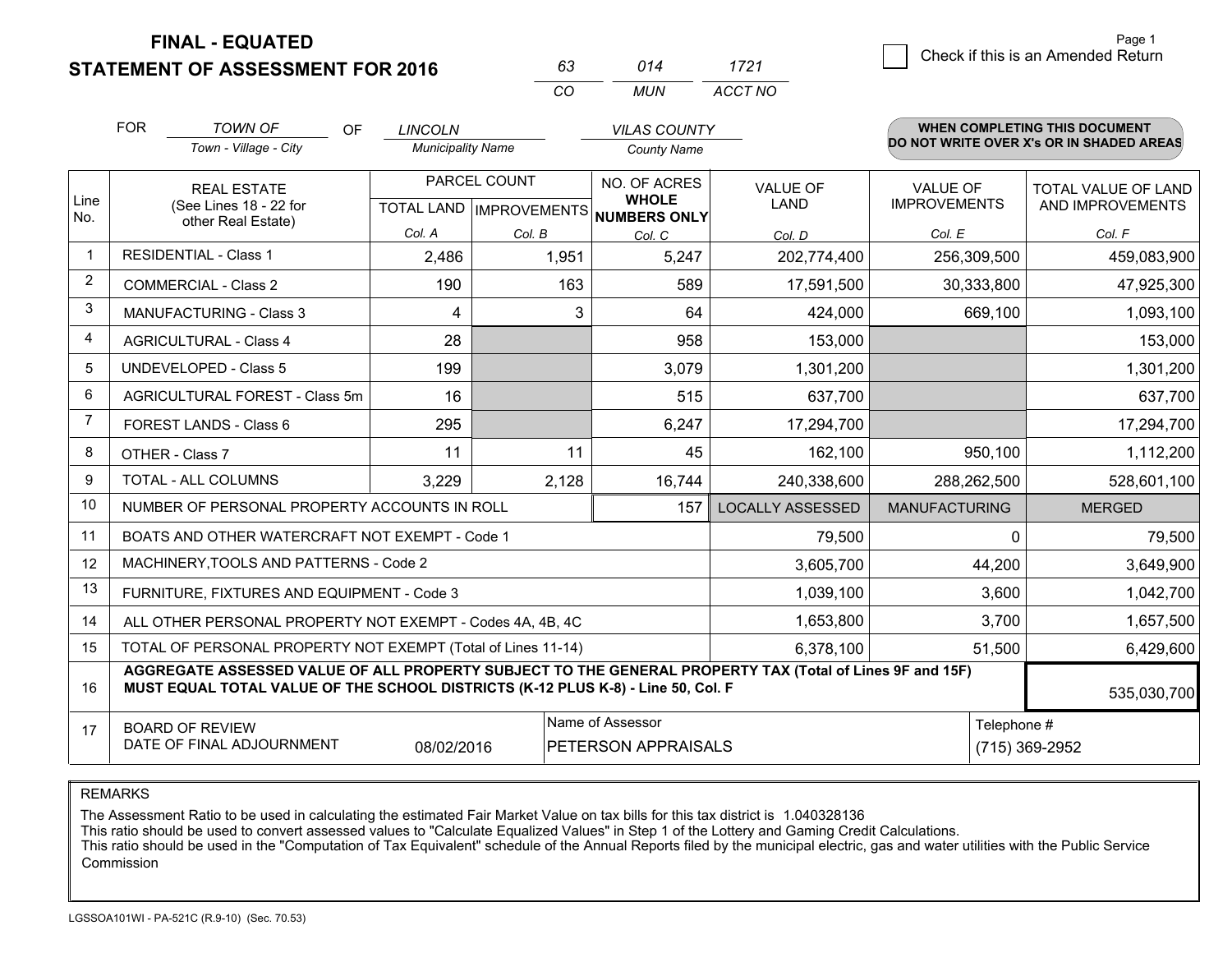*YEAR CO MUN ACCT NO* <sup>2016</sup> <sup>63</sup> <sup>014</sup> <sup>1721</sup>

Do not confuse FOREST LANDS (Line 7) with FOREST CROPS (in this section) - They are **NOT** the same

|    |                                  |                                                               |  | Private Forest Crop - Reg Class @ 10¢ per acre                                 |                 | Private Forest Crop - Reg Class @ \$2.52 per acre             |  |                                                                    |               |                                                                              |
|----|----------------------------------|---------------------------------------------------------------|--|--------------------------------------------------------------------------------|-----------------|---------------------------------------------------------------|--|--------------------------------------------------------------------|---------------|------------------------------------------------------------------------------|
| 18 | (a) PARCELS                      | (b) ACRES                                                     |  | (c) ASSESSED VALUE                                                             |                 | (d) PARCELS                                                   |  | (e) ACRES                                                          |               | (f) ASSESSED VALUE                                                           |
|    |                                  |                                                               |  |                                                                                |                 |                                                               |  | 40.44                                                              |               | 40,200                                                                       |
|    |                                  |                                                               |  | Private Forest Crop - Special Class @ 20¢ per acre                             |                 |                                                               |  |                                                                    |               | Entered Before 2005 Managed Forest - Ferrous Mining CLOSED @ \$8.27 per acre |
| 19 | (a) PARCELS                      | (b) ACRES                                                     |  | (c) ASSESSED VALUE                                                             |                 | (d) PARCELS                                                   |  | (e) ACRES                                                          |               | (f) ASSESSED VALUE                                                           |
|    |                                  |                                                               |  |                                                                                |                 |                                                               |  |                                                                    |               |                                                                              |
|    |                                  |                                                               |  | Entered Before 2005 Managed Forest - OPEN @ \$.79 per acre                     |                 |                                                               |  | Entered Before 2005 Managed Forest - CLOSED @ \$1.87 per acre      |               |                                                                              |
| 20 | (a) PARCELS                      | (b) ACRES                                                     |  | (c) ASSESSED VALUE                                                             |                 | (d) PARCELS                                                   |  | (e) ACRES                                                          |               | (f) ASSESSED VALUE                                                           |
|    | 3                                | 119                                                           |  | 270,900                                                                        |                 | 23                                                            |  | 650.24                                                             |               | 2,058,300                                                                    |
|    |                                  | Entered After 2004 Managed Forest - OPEN @<br>\$2.14 per acre |  |                                                                                |                 | Entered After 2004 Managed Forest - CLOSED @ \$10.68 per acre |  |                                                                    |               |                                                                              |
| 21 | (a) PARCELS                      | (b) ACRES                                                     |  | (c) ASSESSED VALUE                                                             |                 | (d) PARCELS<br>(e) ACRES                                      |  | (f) ASSESSED VALUE                                                 |               |                                                                              |
|    |                                  |                                                               |  |                                                                                |                 |                                                               |  |                                                                    |               |                                                                              |
|    |                                  |                                                               |  |                                                                                |                 | 3                                                             |  | 104                                                                |               | 238,800                                                                      |
| 22 | (a) County Forest Cropland Acres |                                                               |  | (b) Federal Acres                                                              | (c) State Acres |                                                               |  | (d) County (NOT FOREST CROP) Acres                                 |               | (e) Other Acres                                                              |
|    | 885.12                           |                                                               |  | 1.06                                                                           |                 | 704.22                                                        |  | 129.27                                                             |               | 256.46                                                                       |
|    |                                  |                                                               |  | Assessed Value of Omitted Property From Prior Years (Sec. 70.44)               |                 |                                                               |  | Assessed Value of Sec. 70.43 Corrections of Errors by Assessors    |               |                                                                              |
| 23 |                                  | (a) REAL ESTATE                                               |  | (b) PERSONAL                                                                   |                 |                                                               |  | (c1) REAL ESTATE                                                   |               | (c2) PERSONAL                                                                |
|    |                                  |                                                               |  |                                                                                |                 |                                                               |  | 9,000                                                              |               |                                                                              |
|    |                                  |                                                               |  | Manufacturing Equated Value of Omitted Property From Prior Years (Sec. 70.995) |                 |                                                               |  | Mfg. Equated Value of Sec.70.43 Corrections of Errors by Assessors |               |                                                                              |
|    |                                  | (d) REAL ESTATE                                               |  | (e) PERSONAL                                                                   |                 |                                                               |  | (f1) REAL ESTATE                                                   | (f2) PERSONAL |                                                                              |
|    |                                  |                                                               |  |                                                                                |                 |                                                               |  |                                                                    |               |                                                                              |

## **SPECIAL DISTRICTS**

| Line<br>No. | Enter 6-digit<br>Special District<br>Code (Col. A) | <b>Account</b><br><b>Number</b> | <b>Special District Name</b> | <b>Locally Assessed Value</b><br>of Real Estate and | Mfg Value of Real Estate<br>and Personal Property | <b>Merged Value of</b><br><b>Real Estate and</b><br>Personal Property (Col. F) |
|-------------|----------------------------------------------------|---------------------------------|------------------------------|-----------------------------------------------------|---------------------------------------------------|--------------------------------------------------------------------------------|
|             |                                                    | (Col. B)                        | (Col. C)                     | Personal Property (Col. D)                          | (Col. E)                                          |                                                                                |
| 24          |                                                    |                                 |                              |                                                     |                                                   |                                                                                |
| 25          |                                                    |                                 |                              |                                                     |                                                   |                                                                                |
| 26          |                                                    |                                 |                              |                                                     |                                                   |                                                                                |
| 27          |                                                    |                                 |                              |                                                     |                                                   |                                                                                |
| 28          |                                                    |                                 |                              |                                                     |                                                   |                                                                                |
| 29          |                                                    |                                 |                              |                                                     |                                                   |                                                                                |
| 30          |                                                    |                                 |                              |                                                     |                                                   |                                                                                |
| 31          |                                                    |                                 |                              |                                                     |                                                   |                                                                                |
| 32          |                                                    |                                 |                              |                                                     |                                                   |                                                                                |
| 33          |                                                    |                                 |                              |                                                     |                                                   |                                                                                |
| 34          |                                                    |                                 |                              |                                                     |                                                   |                                                                                |
| 35          |                                                    |                                 |                              |                                                     |                                                   |                                                                                |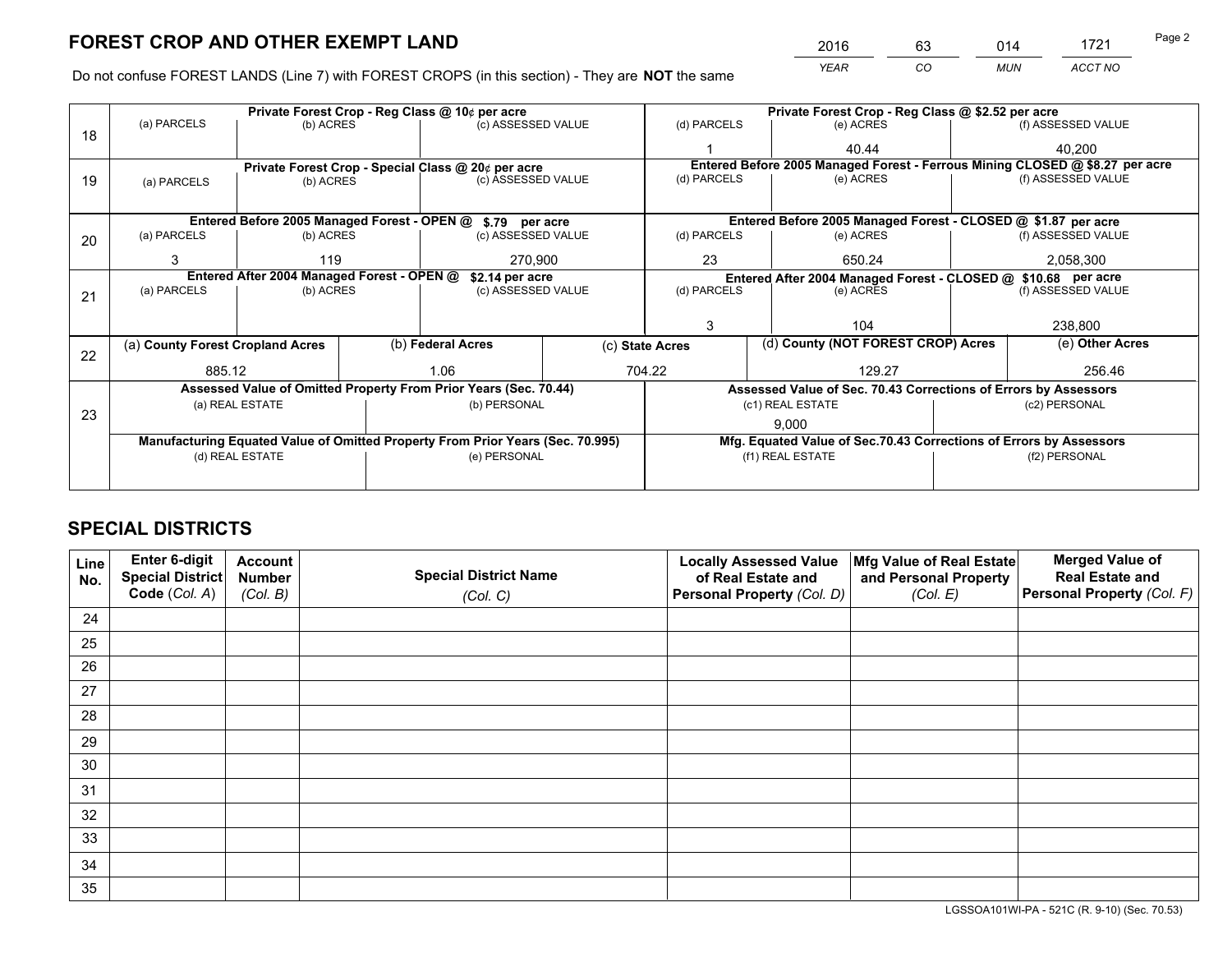|                                         | 2016<br><b>YEAR</b>                                                               | 014<br>63<br>CO<br><b>MUN</b>                                 | 1721<br>ACCT NO                                                                |
|-----------------------------------------|-----------------------------------------------------------------------------------|---------------------------------------------------------------|--------------------------------------------------------------------------------|
| <b>School District Name</b><br>(Col. C) | <b>Locally Assessed Value</b><br>of Real Estate and<br>Personal Property (Col. D) | Mfg Value of Real Estate<br>and Personal Property<br>(Col, E) | <b>Merged Value of</b><br><b>Real Estate and</b><br>Personal Property (Col. F) |
| 3 and K-12)                             |                                                                                   |                                                               |                                                                                |

| <b>Line</b><br>No. | <b>School District</b><br>Code (Col. A)              | <b>Number</b><br>(Col. B) | <b>School District Name</b><br>(Col. C)                 | of Real Estate and<br>Personal Property (Col. D) | and Personal Property<br>(Col. E) | <b>Real Estate and</b><br>Personal Property (Col. F) |
|--------------------|------------------------------------------------------|---------------------------|---------------------------------------------------------|--------------------------------------------------|-----------------------------------|------------------------------------------------------|
|                    | A. SCHOOL DISTRICTS (K-8 and K-12)                   |                           |                                                         |                                                  |                                   |                                                      |
| 36                 | 631526                                               | 0372                      | SCH D OF NORTHLAND PINES (EAGLE RIVER)                  | 533,886,100                                      | 1,144,600                         | 535,030,700                                          |
| 37                 |                                                      |                           |                                                         |                                                  |                                   |                                                      |
| 38                 |                                                      |                           |                                                         |                                                  |                                   |                                                      |
| 39                 |                                                      |                           |                                                         |                                                  |                                   |                                                      |
| 40                 |                                                      |                           |                                                         |                                                  |                                   |                                                      |
| 41                 |                                                      |                           |                                                         |                                                  |                                   |                                                      |
| 42                 |                                                      |                           |                                                         |                                                  |                                   |                                                      |
| 43                 |                                                      |                           |                                                         |                                                  |                                   |                                                      |
| 44                 |                                                      |                           |                                                         |                                                  |                                   |                                                      |
| 45<br>46           |                                                      |                           |                                                         |                                                  |                                   |                                                      |
|                    |                                                      |                           |                                                         |                                                  |                                   |                                                      |
| 47<br>48           |                                                      |                           |                                                         |                                                  |                                   |                                                      |
| 49                 |                                                      |                           |                                                         |                                                  |                                   |                                                      |
| 50                 |                                                      |                           | TOTAL ASSESSED VALUE OF SCHOOL DISTRICTS (K-8 and K-12) | 533,886,100                                      | 1,144,600                         | 535,030,700                                          |
|                    | <b>B.</b><br><b>UNION HIGH SCHOOL DISTRICTS</b>      |                           |                                                         |                                                  |                                   |                                                      |
| 51                 |                                                      |                           |                                                         |                                                  |                                   |                                                      |
| 52                 |                                                      |                           |                                                         |                                                  |                                   |                                                      |
| 53                 |                                                      |                           |                                                         |                                                  |                                   |                                                      |
| 54                 |                                                      |                           |                                                         |                                                  |                                   |                                                      |
| 55                 |                                                      |                           | TOTAL ASSESSED VALUE OF UNION HIGH SCHOOLS              |                                                  |                                   |                                                      |
|                    | <b>TECHNICAL COLLEGE DISTRICTS</b><br>$\mathbf{C}$ . |                           |                                                         |                                                  |                                   |                                                      |
| 56                 | 001600                                               | 0015                      | NICOLET TECHNICAL COLLEGE<br><b>RHIN</b>                | 533,886,100                                      | 1,144,600                         | 535,030,700                                          |
| 57                 |                                                      |                           |                                                         |                                                  |                                   |                                                      |
| 58                 |                                                      |                           |                                                         |                                                  |                                   |                                                      |
| 59                 |                                                      |                           | TOTAL ASSESSED VALUE OF TECHNICAL COLLEGES              | 533,886,100                                      | 1,144,600                         | 535,030,700                                          |

## *I hereby certify, to the best of my knowledge and belief, this form is complete and correct.*

**SCHOOL DISTRICTS**

**Enter 6-digit**

**Account**

**LineNo.**

| Print name of preparer | Title                    |                | Date (MM / DD / CCYY) |
|------------------------|--------------------------|----------------|-----------------------|
|                        |                          |                |                       |
| Signature of preparer  | Contact Telephone Number | E-mail address |                       |
|                        | $\overline{\phantom{0}}$ |                |                       |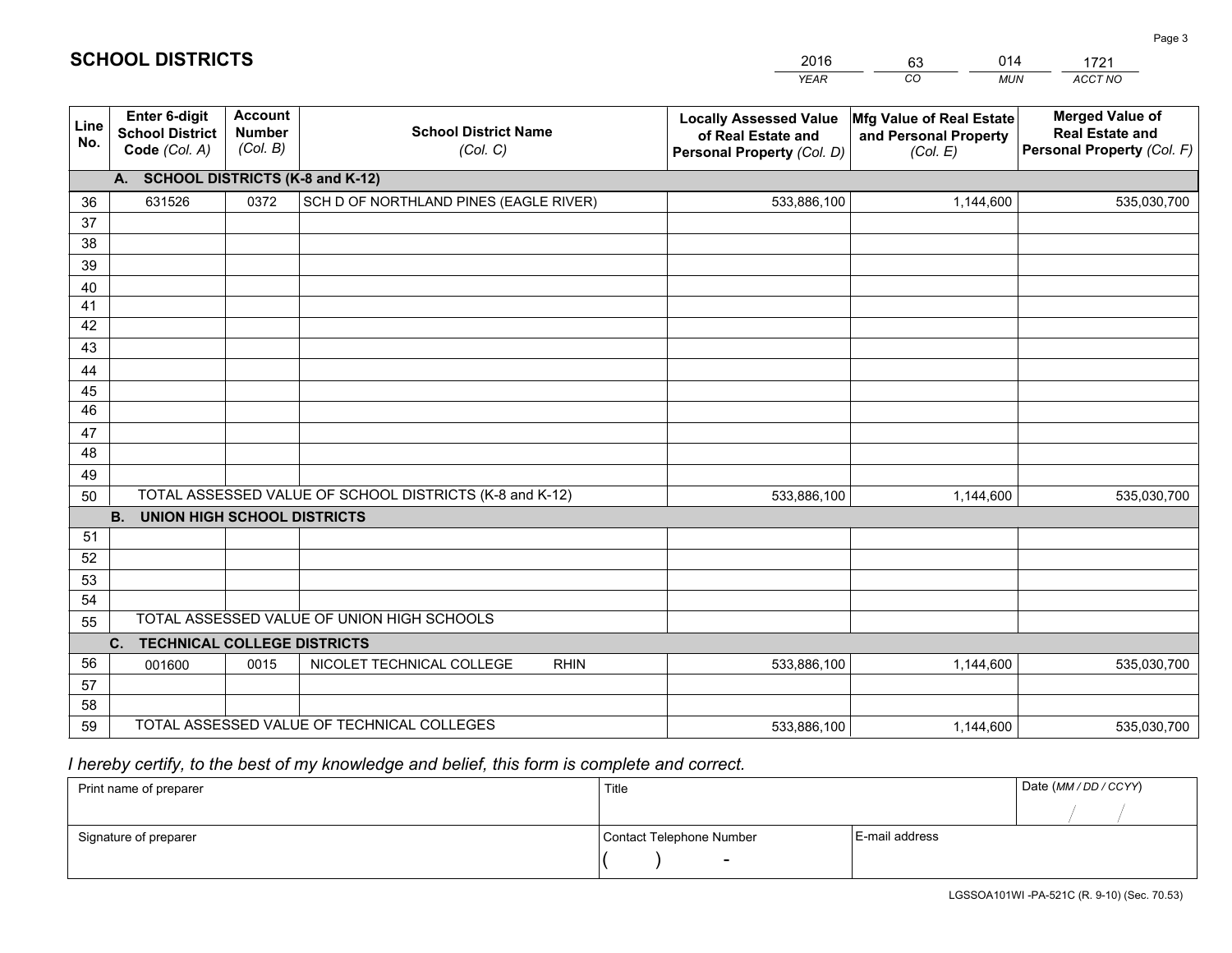### **HIGHLIGHTS**

- 1. Complete the Statement of Assessment after the Board of Review. Reflect any changes made there.
- 2. Use black ink to complete.
- 3. Line 16 must equal Line 50, Col D.
- 4. Line 55 must equal the total of K-8 schools listed on lines 36-49. Do not include K-12 schools in this comparision.
- 5. Line 59, Col. D must equal Line 16.
- 6. Special District, School District and Technical College District values must include both real estate and personal property. Examples of Special districts are: town sanitary districts, public inland lake protection and rehabilitation districts, and metropolitan sewerage districts.
- 7. DO NOT INCLUDE Manufacturing property values.DOR will print these values on the final SOA.
- 8. Accuracy of this form is very important. The values reported directly affect the equalized value DOR calculates for school and special districts.

### **Page 1:**

 If not prefilled, enter the tax year,county and municipal code,municipal type, municipal name and county name on the top of form.

Check the Amended box, if filing an amended / corrected SOA.

 Report the parcel count, acres and assessed value of taxable general property, total parcel count, (real and personal), total acres, and values from final figures set by the Board of Review.

- A. Real Estate land and improvements (buildings, etc.) is reported on lines 1 8, total line 9.
- B. Personal Property is reported on lines 11 14, Column D, total line 15.
- C. To complete this report, use the computer produced summary of the assessment roll that shows these amounts.
- D. Use whole numbers only.
- E. Add each line across and each column down to verify entries.

### **Page 2:**

- A. Report Special Items (not subject to general property tax).
- 1. Private Forest Croplands and Managed Forest Lands are reported on lines 18,19, 20 and 21. Be sure to report assessed values **NOT** taxes.
- 2. You should have copies of the orders of entry, orders of withdrawal, etc., to update your assessment roll.
	- 3. Show hundredths of acres (e.g. 39.75).
- 4. Tax exempt lands are reported on line 22.
- 5. Omitted property and sec. 70.43, Wis. Stats., corrections of errors by assessor are reported on line 23. Report real estate and personal property separately. These should be for **prior years**, not something found on the current assessment roll after the board of review.
- B. Special District (Lines 24-35) Include the value of both real and personal property.

 The Department of Revenue (DOR) preprints much of the information regarding names and codes for schools, special districts,etc. If a district is not listed, enter the name and value only, DOR will enter the proper code.

### **Page 3 School Districts:**

Include the value of both real and personal property.

Report School District (regular, elementary, union high school, and technical college).

- 1. Regular (K-12) and Elementary (K-8) school values are reported on lines 36-49, total on line 50.
- 2. Union High School (UHS) (use only if elementary schools are listed on lines 36-49) are reported on lines 51-54. UHS total value (line 55) must equal to the total **elementary school** values reported on lines 36-49. Do notinclude K-12 schools in this comparison.
- 3. Technical College values are reported on lines 56-58, total on line 59.
- 4. Use the computer summary that shows these amounts to complete this report.

#### **This form is due the second Monday in June. File this report only after your Board of Review is complete.**

 *If you have questions: Return forms to:*

Fax number: (608) 264-6887 PO Box 8971

 Email: lgs@revenue.wi.gov Wisconsin Department of Revenue Call: (608) 261-5341 Local Government Services Section 6-97Madison WI 53708-8971

EAGLE RIVER, WI 54521 - 0009 EAGLE RIVER, WI 54521 - 0009 TOWN OF LINCOLN TOWN OF LINCOLN SHELLY SAUVOLA PO BOX 9 PO BOX 9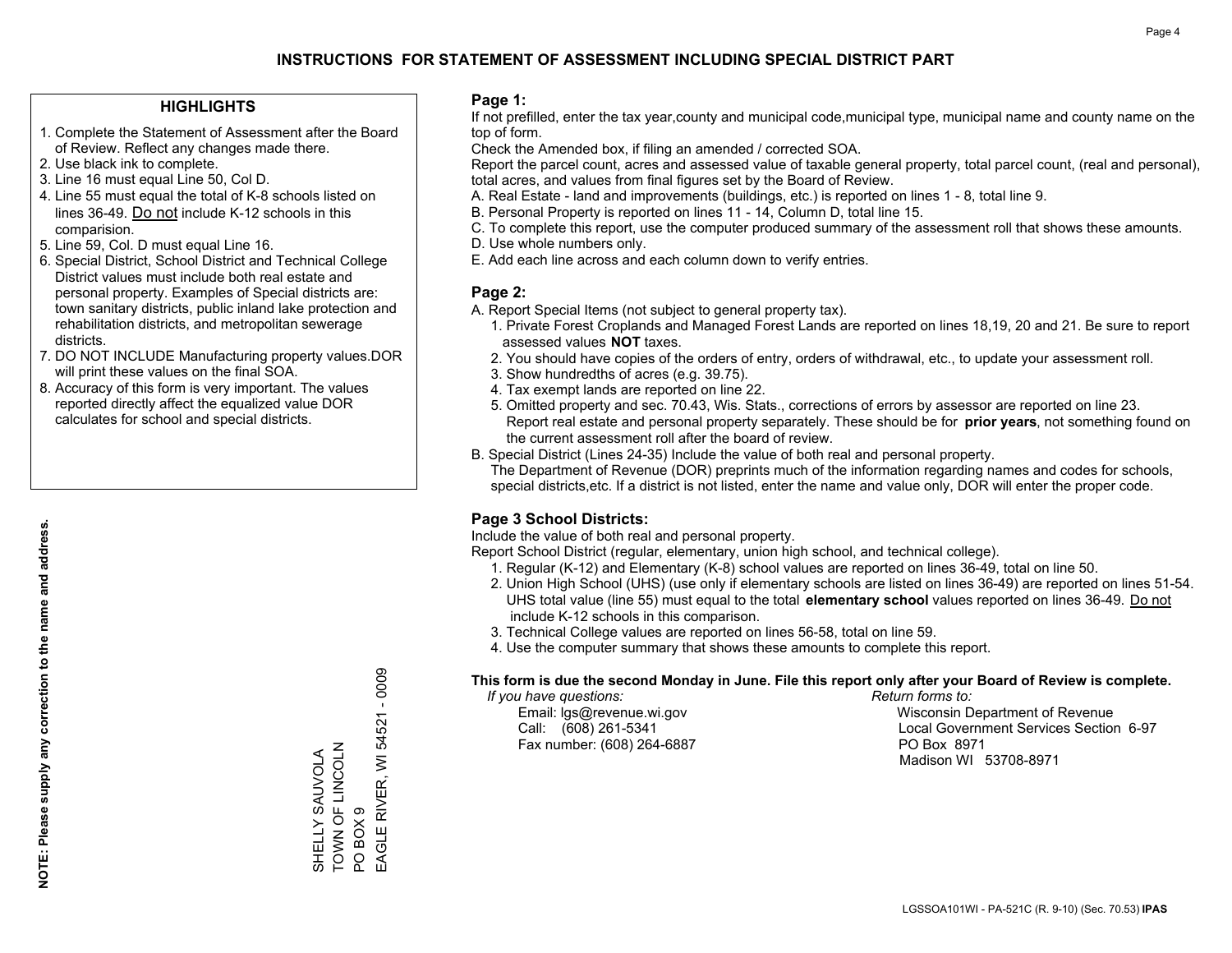**STATEMENT OF ASSESSMENT FOR 2016** 

**FINAL - EQUATED**

|                | <b>FOR</b>                     | <b>TOWN OF</b><br><b>OF</b>                                                                                                                                                                  | <b>MANITOWISH WATERS</b> |                                | <b>VILAS COUNTY</b>                 |                         |                      | <b>WHEN COMPLETING THIS DOCUMENT</b>     |
|----------------|--------------------------------|----------------------------------------------------------------------------------------------------------------------------------------------------------------------------------------------|--------------------------|--------------------------------|-------------------------------------|-------------------------|----------------------|------------------------------------------|
|                |                                | Town - Village - City                                                                                                                                                                        | <b>Municipality Name</b> |                                | <b>County Name</b>                  |                         |                      | DO NOT WRITE OVER X's OR IN SHADED AREAS |
|                |                                | PARCEL COUNT<br><b>REAL ESTATE</b>                                                                                                                                                           |                          |                                | NO. OF ACRES                        | <b>VALUE OF</b>         | <b>VALUE OF</b>      | TOTAL VALUE OF LAND                      |
| Line<br>No.    |                                | (See Lines 18 - 22 for<br>other Real Estate)                                                                                                                                                 |                          | <b>TOTAL LAND IMPROVEMENTS</b> | <b>WHOLE</b><br><b>NUMBERS ONLY</b> | LAND                    | <b>IMPROVEMENTS</b>  | AND IMPROVEMENTS                         |
|                |                                |                                                                                                                                                                                              | Col. A                   | Col. B                         | Col. C                              | Col. D                  | Col. E               | Col. F                                   |
| $\overline{1}$ |                                | <b>RESIDENTIAL - Class 1</b>                                                                                                                                                                 | 1,709                    | 1,102                          | 3,472                               | 281,074,100             | 224,589,600          | 505,663,700                              |
| $\overline{2}$ |                                | <b>COMMERCIAL - Class 2</b>                                                                                                                                                                  | 83                       | 63                             | 270                                 | 10,463,700              | 17,031,800           | 27,495,500                               |
| 3              |                                | <b>MANUFACTURING - Class 3</b>                                                                                                                                                               |                          |                                | 13                                  | 100,100                 | 173,200              | 273,300                                  |
| 4              |                                | <b>AGRICULTURAL - Class 4</b>                                                                                                                                                                | 24                       |                                | 851                                 | 183,500                 |                      | 183,500                                  |
| 5              | <b>UNDEVELOPED - Class 5</b>   |                                                                                                                                                                                              | $\mathbf{0}$             |                                | 0                                   | 0                       |                      | 0                                        |
| 6              | AGRICULTURAL FOREST - Class 5m |                                                                                                                                                                                              | 0                        |                                | $\Omega$                            | 0                       |                      | $\Omega$                                 |
| $\overline{7}$ | <b>FOREST LANDS - Class 6</b>  |                                                                                                                                                                                              | 33                       |                                | 1,314                               | 3,194,500               |                      | 3,194,500                                |
| 8              | OTHER - Class 7                |                                                                                                                                                                                              | 9                        | 9                              | 452                                 | 345,800                 | 4,215,700            | 4,561,500                                |
| 9              |                                | TOTAL - ALL COLUMNS                                                                                                                                                                          | 1,859                    | 1,175                          | 6,372                               | 295,361,700             | 246,010,300          | 541,372,000                              |
| 10             |                                | NUMBER OF PERSONAL PROPERTY ACCOUNTS IN ROLL                                                                                                                                                 |                          |                                | 77                                  | <b>LOCALLY ASSESSED</b> | <b>MANUFACTURING</b> | <b>MERGED</b>                            |
| 11             |                                | BOATS AND OTHER WATERCRAFT NOT EXEMPT - Code 1                                                                                                                                               |                          |                                |                                     | 0                       | $\Omega$             | $\Omega$                                 |
| 12             |                                | MACHINERY, TOOLS AND PATTERNS - Code 2                                                                                                                                                       |                          |                                |                                     | 0                       | 8,400                | 8,400                                    |
| 13             |                                | FURNITURE, FIXTURES AND EQUIPMENT - Code 3                                                                                                                                                   |                          |                                |                                     | 2,999,900               | 600                  | 3,000,500                                |
| 14             |                                | ALL OTHER PERSONAL PROPERTY NOT EXEMPT - Codes 4A, 4B, 4C                                                                                                                                    |                          |                                |                                     | 1,681,500               | 8,800                | 1,690,300                                |
| 15             |                                | TOTAL OF PERSONAL PROPERTY NOT EXEMPT (Total of Lines 11-14)                                                                                                                                 |                          |                                |                                     | 4,681,400               | 17,800               | 4,699,200                                |
| 16             |                                | AGGREGATE ASSESSED VALUE OF ALL PROPERTY SUBJECT TO THE GENERAL PROPERTY TAX (Total of Lines 9F and 15F)<br>MUST EQUAL TOTAL VALUE OF THE SCHOOL DISTRICTS (K-12 PLUS K-8) - Line 50, Col. F |                          |                                |                                     |                         |                      | 546,071,200                              |
| 17             |                                | <b>BOARD OF REVIEW</b>                                                                                                                                                                       |                          |                                | Name of Assessor                    |                         | Telephone #          |                                          |
|                |                                | DATE OF FINAL ADJOURNMENT                                                                                                                                                                    | 07/13/2016               |                                | PAUL CARLSON                        | (715) 686-7738          |                      |                                          |

*CO*

*MUN*

*ACCT NO1722*

*<sup>63</sup> <sup>016</sup>*

REMARKS

The Assessment Ratio to be used in calculating the estimated Fair Market Value on tax bills for this tax district is 1.017205717<br>This ratio should be used to convert assessed values to "Calculate Equalized Values" in Step Commission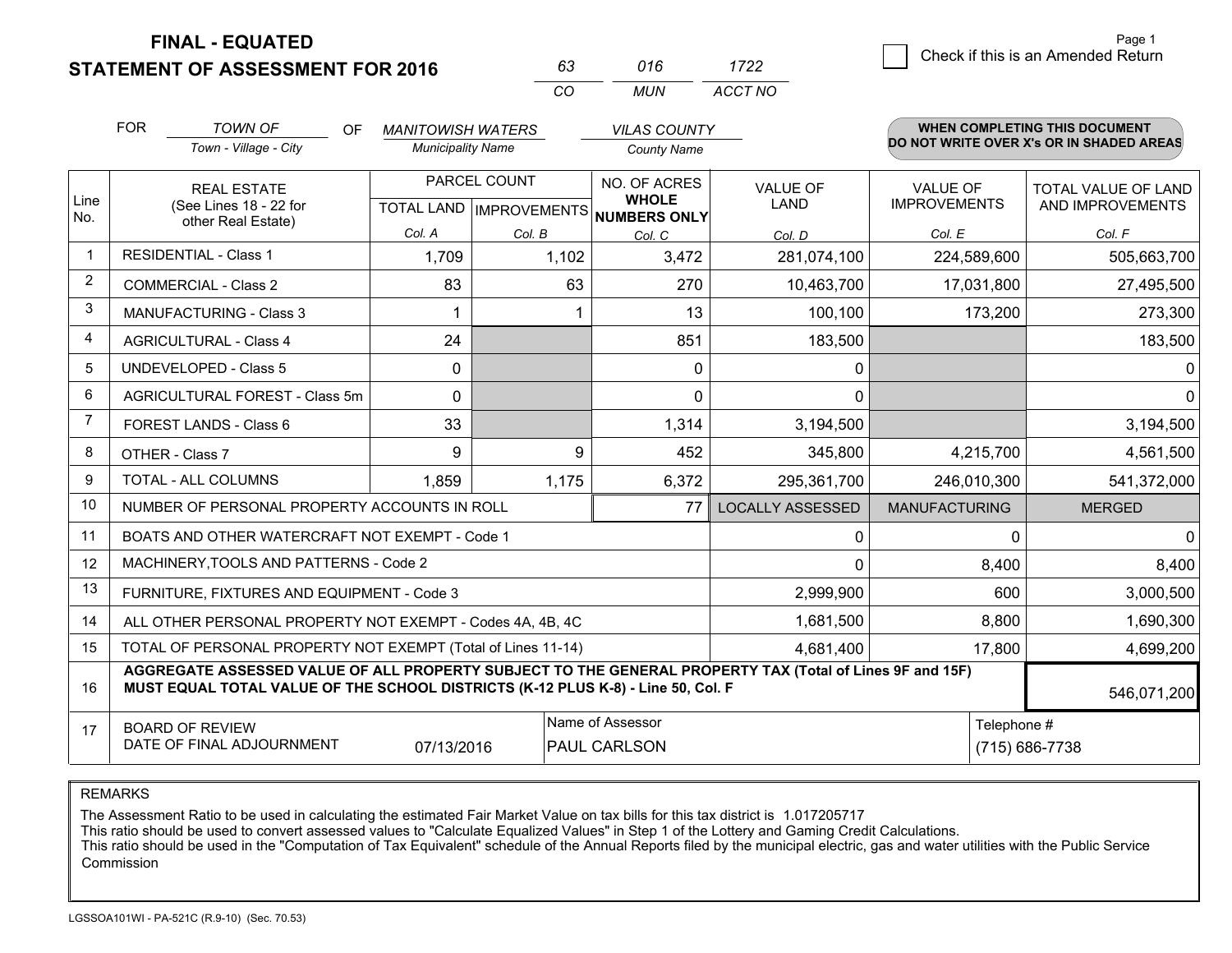*YEAR CO MUN ACCT NO* <sup>2016</sup> <sup>63</sup> <sup>016</sup> <sup>1722</sup>

Do not confuse FOREST LANDS (Line 7) with FOREST CROPS (in this section) - They are **NOT** the same

|    |                                                               |                 |  | Private Forest Crop - Reg Class @ 10¢ per acre                                 |             | Private Forest Crop - Reg Class @ \$2.52 per acre             |                                                                              |           |                    |  |
|----|---------------------------------------------------------------|-----------------|--|--------------------------------------------------------------------------------|-------------|---------------------------------------------------------------|------------------------------------------------------------------------------|-----------|--------------------|--|
| 18 | (a) PARCELS                                                   | (b) ACRES       |  | (c) ASSESSED VALUE                                                             |             | (d) PARCELS                                                   | (e) ACRES                                                                    |           | (f) ASSESSED VALUE |  |
|    |                                                               |                 |  |                                                                                |             |                                                               |                                                                              |           |                    |  |
|    |                                                               |                 |  | Private Forest Crop - Special Class @ 20¢ per acre                             |             |                                                               | Entered Before 2005 Managed Forest - Ferrous Mining CLOSED @ \$8.27 per acre |           |                    |  |
| 19 | (a) PARCELS                                                   | (b) ACRES       |  | (c) ASSESSED VALUE                                                             |             | (d) PARCELS                                                   | (e) ACRES                                                                    |           | (f) ASSESSED VALUE |  |
|    |                                                               |                 |  |                                                                                |             |                                                               |                                                                              |           |                    |  |
|    |                                                               |                 |  | Entered Before 2005 Managed Forest - OPEN @ \$.79 per acre                     |             |                                                               | Entered Before 2005 Managed Forest - CLOSED @ \$1.87 per acre                |           |                    |  |
| 20 | (a) PARCELS                                                   | (b) ACRES       |  | (c) ASSESSED VALUE                                                             |             | (d) PARCELS                                                   | (e) ACRES                                                                    |           | (f) ASSESSED VALUE |  |
|    |                                                               | 87<br>220,000   |  |                                                                                | 18<br>380.4 |                                                               |                                                                              | 1,684,800 |                    |  |
|    | Entered After 2004 Managed Forest - OPEN @<br>\$2.14 per acre |                 |  |                                                                                |             | Entered After 2004 Managed Forest - CLOSED @ \$10.68 per acre |                                                                              |           |                    |  |
| 21 | (a) PARCELS                                                   | (b) ACRES       |  | (c) ASSESSED VALUE                                                             | (d) PARCELS |                                                               | (e) ACRES                                                                    |           |                    |  |
|    |                                                               |                 |  |                                                                                |             |                                                               |                                                                              |           |                    |  |
|    |                                                               |                 |  |                                                                                |             | 10                                                            | 105.78                                                                       |           | 470,000            |  |
| 22 | (a) County Forest Cropland Acres                              |                 |  | (b) Federal Acres                                                              |             |                                                               | (d) County (NOT FOREST CROP) Acres<br>(c) State Acres                        |           | (e) Other Acres    |  |
|    |                                                               |                 |  |                                                                                |             | 8,934.42                                                      |                                                                              |           | 240.82             |  |
|    |                                                               |                 |  | Assessed Value of Omitted Property From Prior Years (Sec. 70.44)               |             |                                                               | Assessed Value of Sec. 70.43 Corrections of Errors by Assessors              |           |                    |  |
| 23 |                                                               | (a) REAL ESTATE |  | (b) PERSONAL                                                                   |             |                                                               | (c1) REAL ESTATE                                                             |           | (c2) PERSONAL      |  |
|    |                                                               |                 |  |                                                                                |             |                                                               |                                                                              |           |                    |  |
|    |                                                               |                 |  | Manufacturing Equated Value of Omitted Property From Prior Years (Sec. 70.995) |             |                                                               | Mfg. Equated Value of Sec.70.43 Corrections of Errors by Assessors           |           |                    |  |
|    |                                                               | (d) REAL ESTATE |  | (e) PERSONAL                                                                   |             |                                                               | (f1) REAL ESTATE                                                             |           | (f2) PERSONAL      |  |
|    |                                                               |                 |  |                                                                                |             |                                                               |                                                                              |           |                    |  |

## **SPECIAL DISTRICTS**

| Line<br>No. | Enter 6-digit<br>Special District<br>Code (Col. A) | <b>Account</b><br><b>Number</b> | <b>Special District Name</b> | <b>Locally Assessed Value</b><br>of Real Estate and | Mfg Value of Real Estate<br>and Personal Property | <b>Merged Value of</b><br><b>Real Estate and</b><br>Personal Property (Col. F) |
|-------------|----------------------------------------------------|---------------------------------|------------------------------|-----------------------------------------------------|---------------------------------------------------|--------------------------------------------------------------------------------|
|             |                                                    | (Col. B)                        | (Col. C)                     | Personal Property (Col. D)                          | (Col. E)                                          |                                                                                |
| 24          |                                                    |                                 |                              |                                                     |                                                   |                                                                                |
| 25          |                                                    |                                 |                              |                                                     |                                                   |                                                                                |
| 26          |                                                    |                                 |                              |                                                     |                                                   |                                                                                |
| 27          |                                                    |                                 |                              |                                                     |                                                   |                                                                                |
| 28          |                                                    |                                 |                              |                                                     |                                                   |                                                                                |
| 29          |                                                    |                                 |                              |                                                     |                                                   |                                                                                |
| 30          |                                                    |                                 |                              |                                                     |                                                   |                                                                                |
| 31          |                                                    |                                 |                              |                                                     |                                                   |                                                                                |
| 32          |                                                    |                                 |                              |                                                     |                                                   |                                                                                |
| 33          |                                                    |                                 |                              |                                                     |                                                   |                                                                                |
| 34          |                                                    |                                 |                              |                                                     |                                                   |                                                                                |
| 35          |                                                    |                                 |                              |                                                     |                                                   |                                                                                |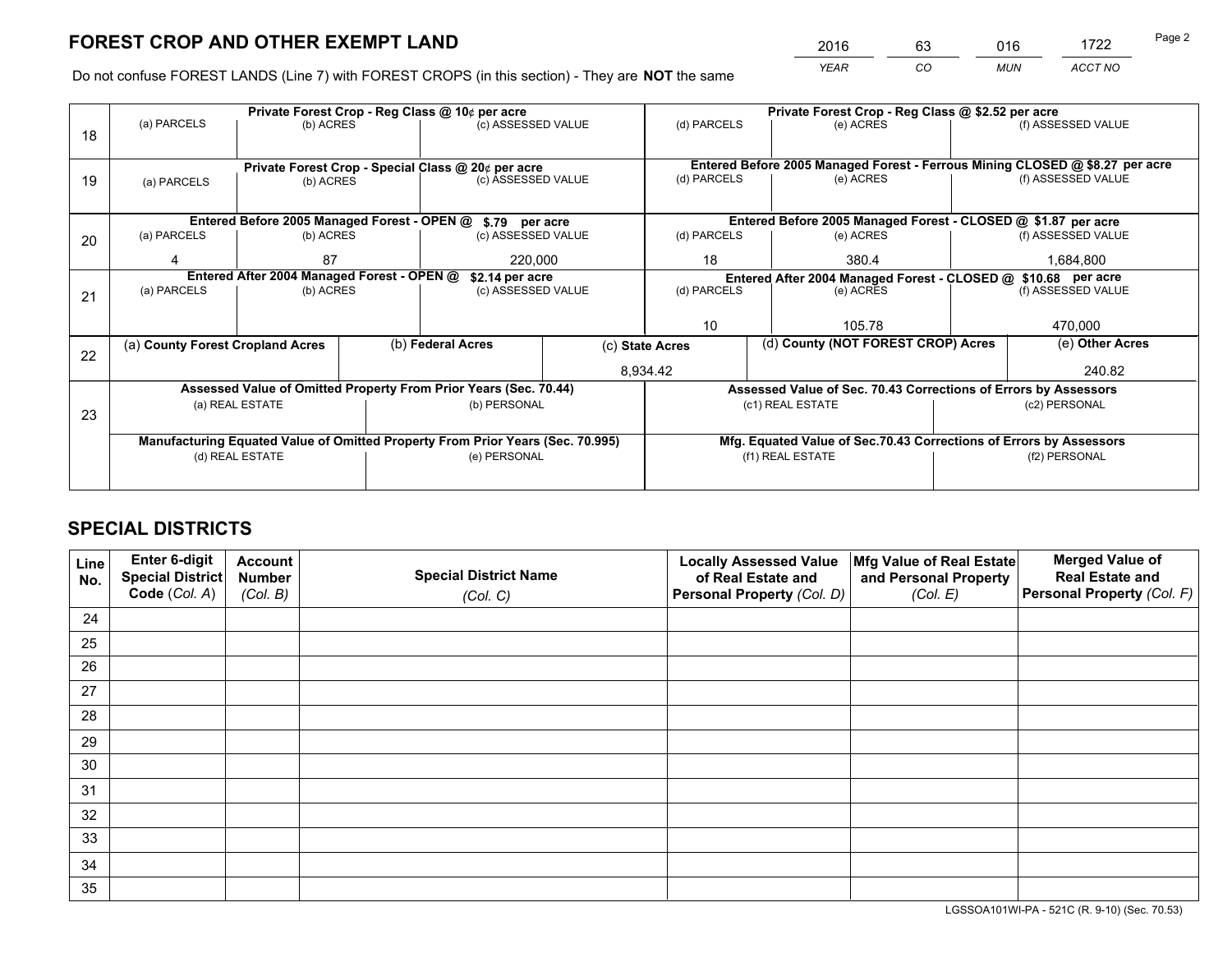|             |                                                          |                                             |                                                         | <b>YEAR</b>                                                                       | $\overline{co}$<br><b>MUN</b>                                 | ACCT NO                                                                        |
|-------------|----------------------------------------------------------|---------------------------------------------|---------------------------------------------------------|-----------------------------------------------------------------------------------|---------------------------------------------------------------|--------------------------------------------------------------------------------|
| Line<br>No. | Enter 6-digit<br><b>School District</b><br>Code (Col. A) | <b>Account</b><br><b>Number</b><br>(Col. B) | <b>School District Name</b><br>(Col. C)                 | <b>Locally Assessed Value</b><br>of Real Estate and<br>Personal Property (Col. D) | Mfg Value of Real Estate<br>and Personal Property<br>(Col. E) | <b>Merged Value of</b><br><b>Real Estate and</b><br>Personal Property (Col. F) |
|             | A. SCHOOL DISTRICTS (K-8 and K-12)                       |                                             |                                                         |                                                                                   |                                                               |                                                                                |
| 36          | 630616                                                   | 0371                                        | SCH D OF NORTH LAKELAND                                 | 545,780,100                                                                       | 291,100                                                       | 546,071,200                                                                    |
| 37          |                                                          |                                             |                                                         |                                                                                   |                                                               |                                                                                |
| 38          |                                                          |                                             |                                                         |                                                                                   |                                                               |                                                                                |
| 39          |                                                          |                                             |                                                         |                                                                                   |                                                               |                                                                                |
| 40          |                                                          |                                             |                                                         |                                                                                   |                                                               |                                                                                |
| 41<br>42    |                                                          |                                             |                                                         |                                                                                   |                                                               |                                                                                |
| 43          |                                                          |                                             |                                                         |                                                                                   |                                                               |                                                                                |
| 44          |                                                          |                                             |                                                         |                                                                                   |                                                               |                                                                                |
| 45          |                                                          |                                             |                                                         |                                                                                   |                                                               |                                                                                |
| 46          |                                                          |                                             |                                                         |                                                                                   |                                                               |                                                                                |
| 47          |                                                          |                                             |                                                         |                                                                                   |                                                               |                                                                                |
| 48          |                                                          |                                             |                                                         |                                                                                   |                                                               |                                                                                |
| 49          |                                                          |                                             |                                                         |                                                                                   |                                                               |                                                                                |
| 50          |                                                          |                                             | TOTAL ASSESSED VALUE OF SCHOOL DISTRICTS (K-8 and K-12) | 545,780,100                                                                       | 291,100                                                       | 546,071,200                                                                    |
|             | <b>B.</b><br><b>UNION HIGH SCHOOL DISTRICTS</b>          |                                             |                                                         |                                                                                   |                                                               |                                                                                |
| 51          | 433647                                                   | 0261                                        | UHS D OF LAKELAND UNION HIGH                            | 545,780,100                                                                       | 291,100                                                       | 546,071,200                                                                    |
| 52          |                                                          |                                             |                                                         |                                                                                   |                                                               |                                                                                |
| 53          |                                                          |                                             |                                                         |                                                                                   |                                                               |                                                                                |
| 54          |                                                          |                                             |                                                         |                                                                                   |                                                               |                                                                                |
| 55          |                                                          |                                             | TOTAL ASSESSED VALUE OF UNION HIGH SCHOOLS              | 545,780,100                                                                       | 291,100                                                       | 546,071,200                                                                    |
|             | C.<br><b>TECHNICAL COLLEGE DISTRICTS</b>                 |                                             |                                                         |                                                                                   |                                                               |                                                                                |
| 56<br>57    | 001600                                                   | 0015                                        | NICOLET TECHNICAL COLLEGE<br><b>RHIN</b>                | 545,780,100                                                                       | 291,100                                                       | 546,071,200                                                                    |
| 58          |                                                          |                                             |                                                         |                                                                                   |                                                               |                                                                                |
| 59          |                                                          |                                             | TOTAL ASSESSED VALUE OF TECHNICAL COLLEGES              | 545,780,100                                                                       | 291,100                                                       | 546,071,200                                                                    |
|             |                                                          |                                             |                                                         |                                                                                   |                                                               |                                                                                |

2016

63

016

## *I hereby certify, to the best of my knowledge and belief, this form is complete and correct.*

**SCHOOL DISTRICTS**

| Print name of preparer | Title                    | Date (MM / DD / CCYY) |  |
|------------------------|--------------------------|-----------------------|--|
|                        |                          |                       |  |
| Signature of preparer  | Contact Telephone Number | E-mail address        |  |
|                        | $\overline{\phantom{0}}$ |                       |  |

1722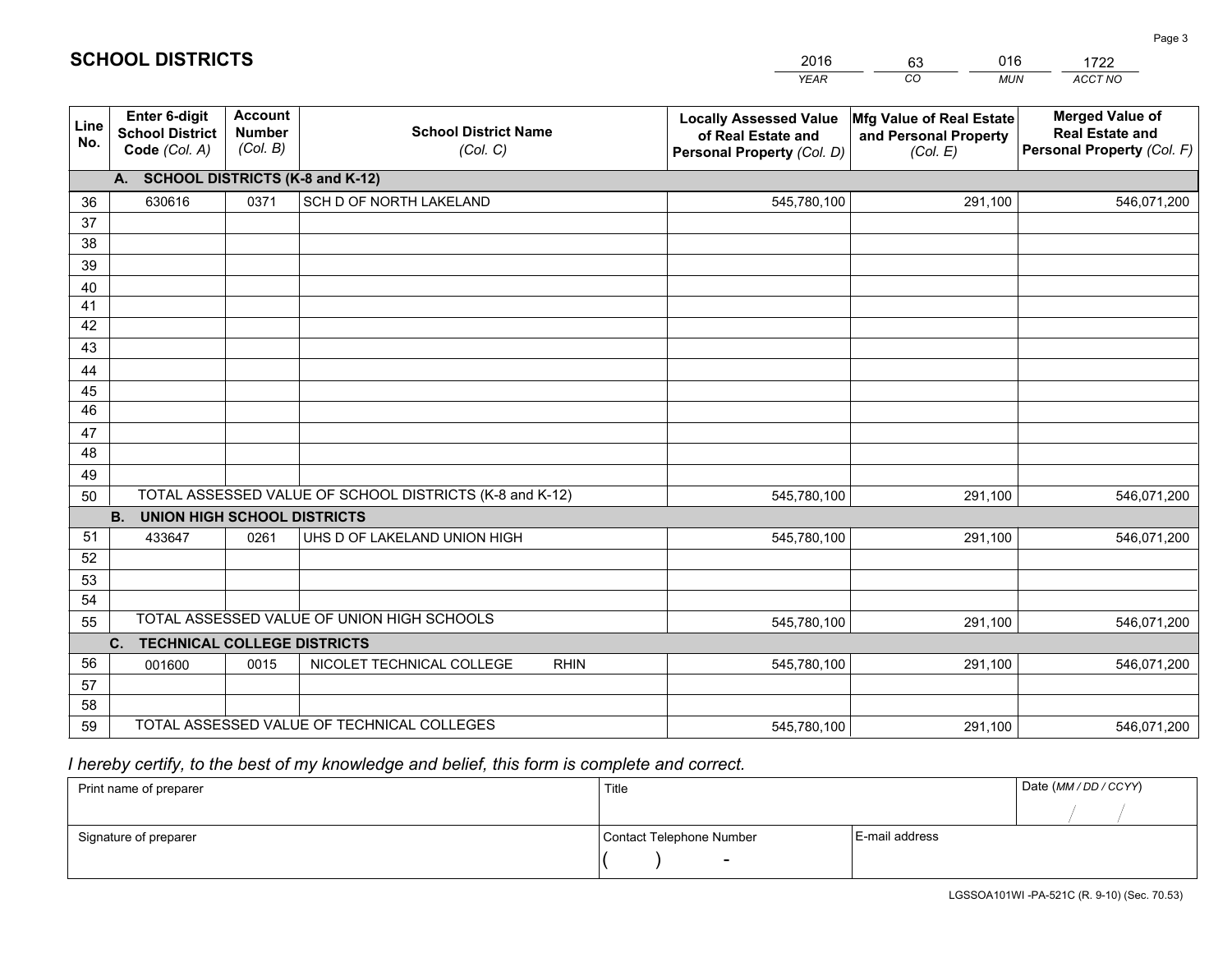### **HIGHLIGHTS**

- 1. Complete the Statement of Assessment after the Board of Review. Reflect any changes made there.
- 2. Use black ink to complete.
- 3. Line 16 must equal Line 50, Col D.
- 4. Line 55 must equal the total of K-8 schools listed on lines 36-49. Do not include K-12 schools in this comparision.
- 5. Line 59, Col. D must equal Line 16.
- 6. Special District, School District and Technical College District values must include both real estate and personal property. Examples of Special districts are: town sanitary districts, public inland lake protection and rehabilitation districts, and metropolitan sewerage districts.
- 7. DO NOT INCLUDE Manufacturing property values.DOR will print these values on the final SOA.

DANA HILBERT

DANA HILBERT

TOWN OF MANITOWISH WATERS

TOWN OF MANITOWISH WATERS

PO BOX 267

**PO BOX 267** 

MANITOWISH WATERS, WI 54545 - 0267

**MANITOWISH WATERS,** 

 $-0267$ 

54545

 $\overline{\ge}$ 

 8. Accuracy of this form is very important. The values reported directly affect the equalized value DOR calculates for school and special districts.

### **Page 1:**

 If not prefilled, enter the tax year,county and municipal code,municipal type, municipal name and county name on the top of form.

Check the Amended box, if filing an amended / corrected SOA.

 Report the parcel count, acres and assessed value of taxable general property, total parcel count, (real and personal), total acres, and values from final figures set by the Board of Review.

- A. Real Estate land and improvements (buildings, etc.) is reported on lines 1 8, total line 9.
- B. Personal Property is reported on lines 11 14, Column D, total line 15.
- C. To complete this report, use the computer produced summary of the assessment roll that shows these amounts.
- D. Use whole numbers only.
- E. Add each line across and each column down to verify entries.

### **Page 2:**

- A. Report Special Items (not subject to general property tax).
- 1. Private Forest Croplands and Managed Forest Lands are reported on lines 18,19, 20 and 21. Be sure to report assessed values **NOT** taxes.
- 2. You should have copies of the orders of entry, orders of withdrawal, etc., to update your assessment roll.
	- 3. Show hundredths of acres (e.g. 39.75).
- 4. Tax exempt lands are reported on line 22.
- 5. Omitted property and sec. 70.43, Wis. Stats., corrections of errors by assessor are reported on line 23. Report real estate and personal property separately. These should be for **prior years**, not something found on the current assessment roll after the board of review.
- B. Special District (Lines 24-35) Include the value of both real and personal property.
- The Department of Revenue (DOR) preprints much of the information regarding names and codes for schools, special districts,etc. If a district is not listed, enter the name and value only, DOR will enter the proper code.

### **Page 3 School Districts:**

Include the value of both real and personal property.

Report School District (regular, elementary, union high school, and technical college).

- 1. Regular (K-12) and Elementary (K-8) school values are reported on lines 36-49, total on line 50.
- 2. Union High School (UHS) (use only if elementary schools are listed on lines 36-49) are reported on lines 51-54. UHS total value (line 55) must equal to the total **elementary school** values reported on lines 36-49. Do notinclude K-12 schools in this comparison.
- 3. Technical College values are reported on lines 56-58, total on line 59.
- 4. Use the computer summary that shows these amounts to complete this report.

#### **This form is due the second Monday in June. File this report only after your Board of Review is complete.**

 *If you have questions: Return forms to:*

Fax number: (608) 264-6887 PO Box 8971

 Email: lgs@revenue.wi.gov Wisconsin Department of Revenue Call: (608) 261-5341 Local Government Services Section 6-97Madison WI 53708-8971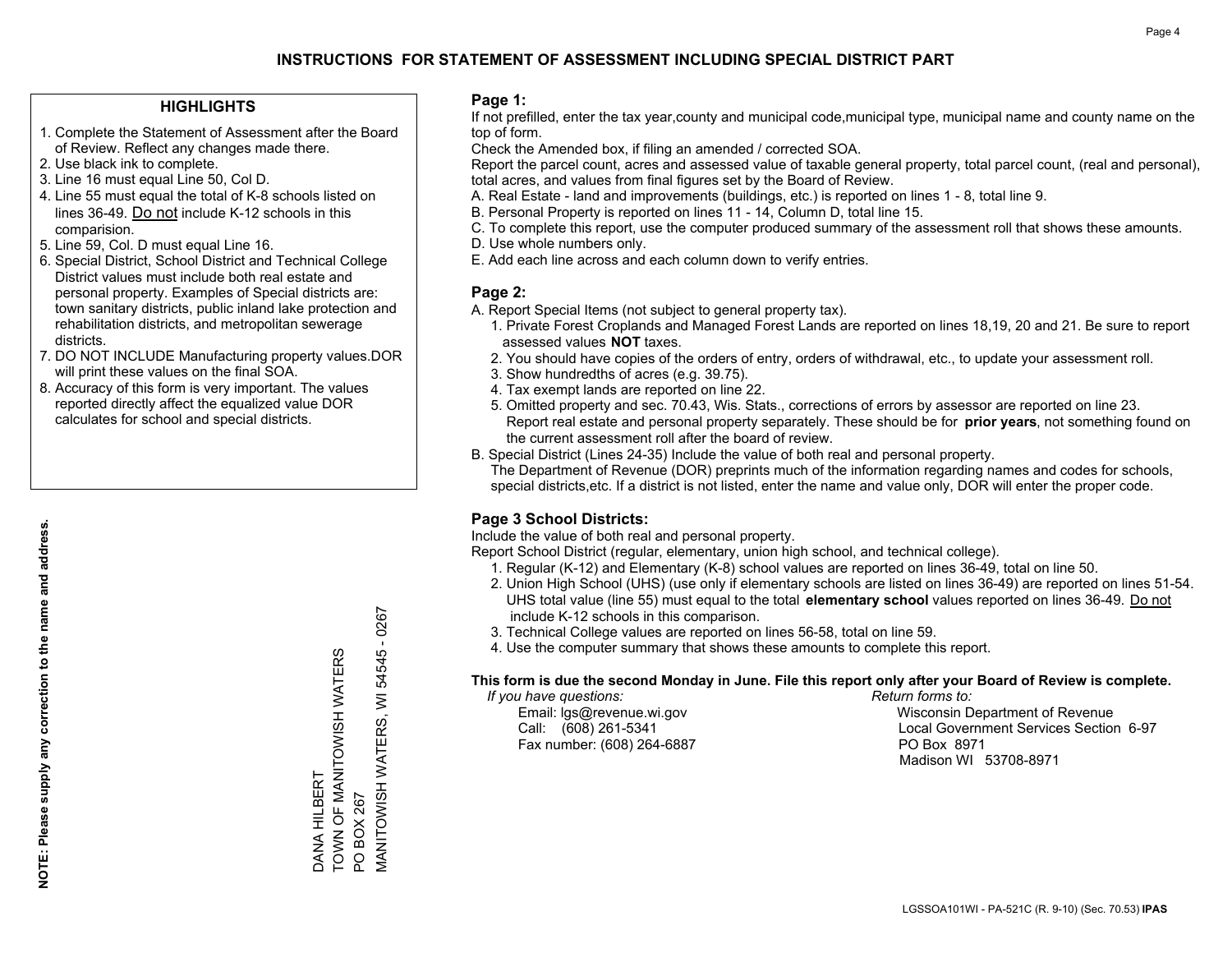**FINAL - EQUATED**

**STATEMENT OF ASSESSMENT FOR 2016** 

| 63.      | 018 | 1723    |
|----------|-----|---------|
| $\cdots$ | MUN | ACCT NO |

|             | <b>FOR</b><br><b>TOWN OF</b><br><b>OF</b><br><b>PHELPS</b><br><b>VILAS COUNTY</b><br>Town - Village - City<br><b>Municipality Name</b><br><b>County Name</b>                                 |                   |                                          |                  | <b>WHEN COMPLETING THIS DOCUMENT</b><br>DO NOT WRITE OVER X's OR IN SHADED AREAS |                      |                            |
|-------------|----------------------------------------------------------------------------------------------------------------------------------------------------------------------------------------------|-------------------|------------------------------------------|------------------|----------------------------------------------------------------------------------|----------------------|----------------------------|
|             |                                                                                                                                                                                              |                   |                                          |                  |                                                                                  |                      |                            |
|             | <b>REAL ESTATE</b>                                                                                                                                                                           |                   | PARCEL COUNT                             | NO. OF ACRES     | <b>VALUE OF</b>                                                                  | <b>VALUE OF</b>      | <b>TOTAL VALUE OF LAND</b> |
| Line<br>No. | (See Lines 18 - 22 for                                                                                                                                                                       |                   | TOTAL LAND   IMPROVEMENTS   NUMBERS ONLY | <b>WHOLE</b>     | <b>LAND</b>                                                                      | <b>IMPROVEMENTS</b>  | AND IMPROVEMENTS           |
|             | other Real Estate)                                                                                                                                                                           | Col. A            | Col. B                                   | Col. C           | Col. D                                                                           | Col. E               | Col. F                     |
| $\mathbf 1$ | <b>RESIDENTIAL - Class 1</b>                                                                                                                                                                 | 2,439             | 1,689                                    | 2,736            | 193,551,000                                                                      | 178,792,600          | 372,343,600                |
| 2           | <b>COMMERCIAL - Class 2</b>                                                                                                                                                                  | 52                | 42                                       | 201              | 5,024,200                                                                        | 8,696,800            | 13,721,000                 |
| 3           | <b>MANUFACTURING - Class 3</b>                                                                                                                                                               | $\overline{2}$    | 2                                        | 14               | 102,000                                                                          | 244,800              | 346,800                    |
| 4           | <b>AGRICULTURAL - Class 4</b>                                                                                                                                                                | 48                |                                          | 776              | 152,800                                                                          |                      | 152,800                    |
| 5           | UNDEVELOPED - Class 5                                                                                                                                                                        | 159               |                                          | 1,979            | 946,400                                                                          |                      | 946,400                    |
| 6           | AGRICULTURAL FOREST - Class 5m                                                                                                                                                               | 21                |                                          | 301              | 396,000                                                                          |                      | 396,000                    |
| 7           | FOREST LANDS - Class 6                                                                                                                                                                       | 372               |                                          | 8,478            | 21,350,600                                                                       |                      | 21,350,600                 |
| 8           | OTHER - Class 7                                                                                                                                                                              | 9                 | 9                                        | 9                | 145,000                                                                          | 1,002,100            | 1,147,100                  |
| 9           | TOTAL - ALL COLUMNS                                                                                                                                                                          | 3,102             | 1,742                                    | 14,494           | 221,668,000                                                                      | 188,736,300          | 410,404,300                |
| 10          | NUMBER OF PERSONAL PROPERTY ACCOUNTS IN ROLL                                                                                                                                                 |                   |                                          | 56               | <b>LOCALLY ASSESSED</b>                                                          | <b>MANUFACTURING</b> | <b>MERGED</b>              |
| 11          | BOATS AND OTHER WATERCRAFT NOT EXEMPT - Code 1                                                                                                                                               |                   |                                          |                  | 35,100                                                                           |                      | 35,100<br>0                |
| 12          | MACHINERY, TOOLS AND PATTERNS - Code 2                                                                                                                                                       |                   |                                          |                  | 366,600                                                                          | 33,300               | 399,900                    |
| 13          | FURNITURE, FIXTURES AND EQUIPMENT - Code 3                                                                                                                                                   |                   |                                          |                  | 278,700                                                                          |                      | 100<br>278,800             |
| 14          | ALL OTHER PERSONAL PROPERTY NOT EXEMPT - Codes 4A, 4B, 4C                                                                                                                                    |                   |                                          |                  | 247,900                                                                          | 8,800                | 256,700                    |
| 15          | TOTAL OF PERSONAL PROPERTY NOT EXEMPT (Total of Lines 11-14)                                                                                                                                 | 42,200<br>970,500 |                                          |                  |                                                                                  |                      |                            |
| 16          | AGGREGATE ASSESSED VALUE OF ALL PROPERTY SUBJECT TO THE GENERAL PROPERTY TAX (Total of Lines 9F and 15F)<br>MUST EQUAL TOTAL VALUE OF THE SCHOOL DISTRICTS (K-12 PLUS K-8) - Line 50, Col. F |                   |                                          |                  |                                                                                  |                      | 411,374,800                |
| 17          | <b>BOARD OF REVIEW</b>                                                                                                                                                                       |                   |                                          | Name of Assessor |                                                                                  |                      | Telephone #                |
|             | DATE OF FINAL ADJOURNMENT<br><b>HOFFMAN APPRAISALS</b><br>07/16/2015                                                                                                                         |                   |                                          |                  |                                                                                  |                      | (715) 536-6236             |

REMARKS

The Assessment Ratio to be used in calculating the estimated Fair Market Value on tax bills for this tax district is 1.104668096

This ratio should be used to convert assessed values to "Calculate Equalized Values" in Step 1 of the Lottery and Gaming Credit Calculations.<br>This ratio should be used in the "Computation of Tax Equivalent" schedule of the **Commission**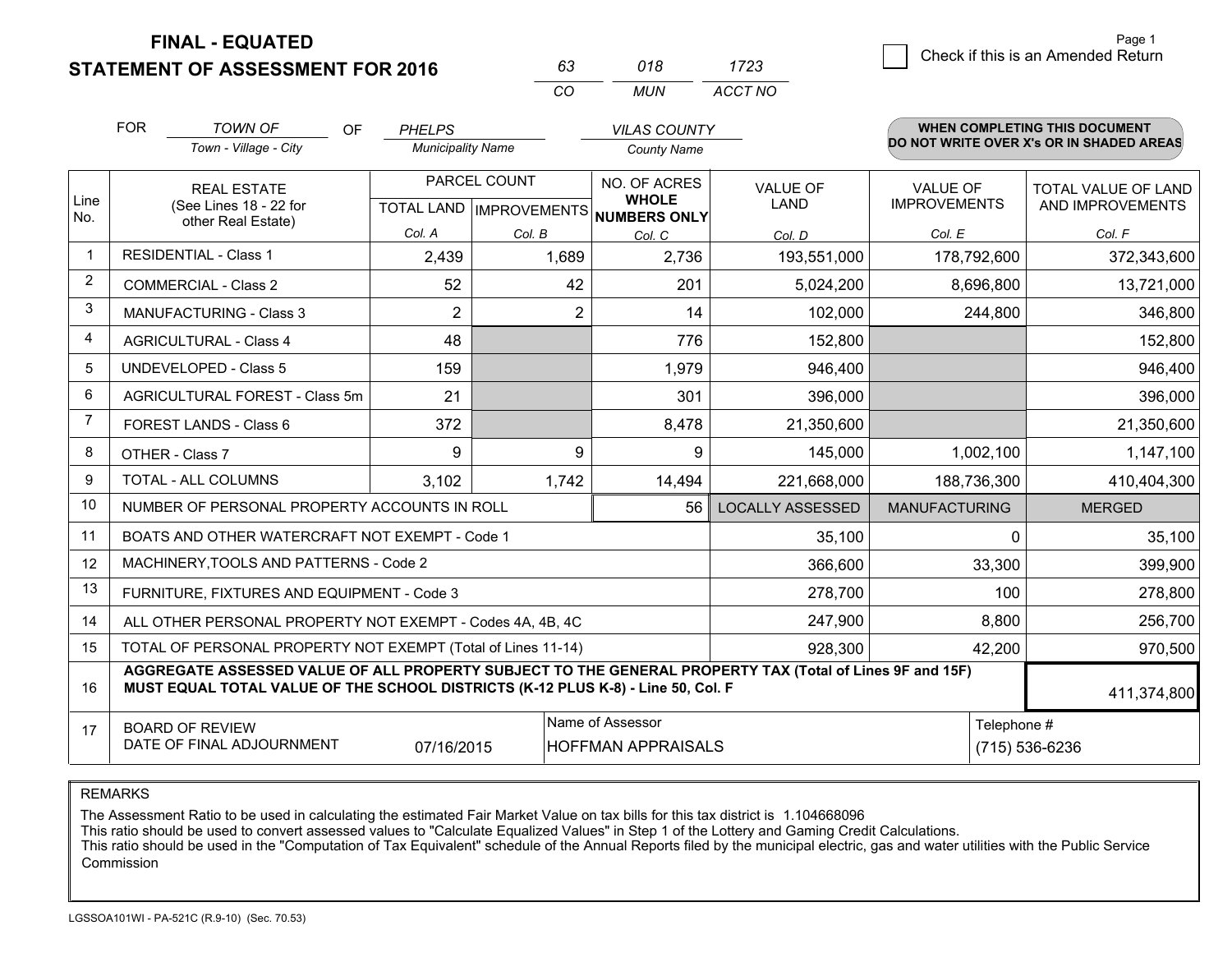*YEAR CO MUN ACCT NO* <sup>2016</sup> <sup>63</sup> <sup>018</sup> <sup>1723</sup>

Do not confuse FOREST LANDS (Line 7) with FOREST CROPS (in this section) - They are **NOT** the same

|    |                                                                                |                 |  | Private Forest Crop - Reg Class @ 10¢ per acre                   | Private Forest Crop - Reg Class @ \$2.52 per acre |                                                               |  |                                                                              |                 |                    |
|----|--------------------------------------------------------------------------------|-----------------|--|------------------------------------------------------------------|---------------------------------------------------|---------------------------------------------------------------|--|------------------------------------------------------------------------------|-----------------|--------------------|
| 18 | (a) PARCELS                                                                    | (b) ACRES       |  | (c) ASSESSED VALUE                                               |                                                   | (d) PARCELS                                                   |  | (e) ACRES                                                                    |                 | (f) ASSESSED VALUE |
|    |                                                                                |                 |  |                                                                  |                                                   |                                                               |  | 38.75                                                                        |                 | 96.900             |
|    |                                                                                |                 |  | Private Forest Crop - Special Class @ 20¢ per acre               |                                                   |                                                               |  | Entered Before 2005 Managed Forest - Ferrous Mining CLOSED @ \$8.27 per acre |                 |                    |
| 19 | (a) PARCELS                                                                    | (b) ACRES       |  | (c) ASSESSED VALUE                                               |                                                   | (d) PARCELS                                                   |  | (e) ACRES                                                                    |                 | (f) ASSESSED VALUE |
|    |                                                                                |                 |  |                                                                  |                                                   |                                                               |  |                                                                              |                 |                    |
|    |                                                                                |                 |  | Entered Before 2005 Managed Forest - OPEN @ \$.79 per acre       |                                                   |                                                               |  | Entered Before 2005 Managed Forest - CLOSED @ \$1.87 per acre                |                 |                    |
| 20 | (a) PARCELS                                                                    | (b) ACRES       |  | (c) ASSESSED VALUE                                               |                                                   | (d) PARCELS                                                   |  | (e) ACRES                                                                    |                 | (f) ASSESSED VALUE |
|    | 3                                                                              | 142.5           |  | 342,800                                                          |                                                   | 35                                                            |  | 1,261.3                                                                      |                 | 3,527,900          |
|    | Entered After 2004 Managed Forest - OPEN @<br>\$2.14 per acre                  |                 |  |                                                                  |                                                   | Entered After 2004 Managed Forest - CLOSED @ \$10.68 per acre |  |                                                                              |                 |                    |
| 21 | (a) PARCELS                                                                    | (b) ACRES       |  | (c) ASSESSED VALUE                                               |                                                   | (d) PARCELS<br>(e) ACRES                                      |  | (f) ASSESSED VALUE                                                           |                 |                    |
|    |                                                                                |                 |  |                                                                  |                                                   |                                                               |  |                                                                              |                 |                    |
|    |                                                                                | 142             |  | 315,000                                                          |                                                   | 30                                                            |  | 891.4                                                                        |                 | 3,723,300          |
| 22 | (a) County Forest Cropland Acres                                               |                 |  | (b) Federal Acres                                                |                                                   | (d) County (NOT FOREST CROP) Acres<br>(c) State Acres         |  |                                                                              | (e) Other Acres |                    |
|    | 17.91                                                                          |                 |  | 36.479                                                           |                                                   | 268.03                                                        |  |                                                                              |                 | 237.19             |
|    |                                                                                |                 |  | Assessed Value of Omitted Property From Prior Years (Sec. 70.44) |                                                   |                                                               |  | Assessed Value of Sec. 70.43 Corrections of Errors by Assessors              |                 |                    |
|    |                                                                                | (a) REAL ESTATE |  | (b) PERSONAL                                                     |                                                   |                                                               |  | (c1) REAL ESTATE                                                             | (c2) PERSONAL   |                    |
| 23 |                                                                                |                 |  |                                                                  |                                                   |                                                               |  |                                                                              |                 |                    |
|    | Manufacturing Equated Value of Omitted Property From Prior Years (Sec. 70.995) |                 |  |                                                                  |                                                   |                                                               |  | Mfg. Equated Value of Sec.70.43 Corrections of Errors by Assessors           |                 |                    |
|    |                                                                                | (d) REAL ESTATE |  | (e) PERSONAL                                                     |                                                   | (f1) REAL ESTATE                                              |  | (f2) PERSONAL                                                                |                 |                    |
|    |                                                                                |                 |  |                                                                  |                                                   |                                                               |  |                                                                              |                 |                    |

## **SPECIAL DISTRICTS**

| Line<br>No. | <b>Enter 6-digit</b><br><b>Special District</b><br>Code (Col. A) | Account<br><b>Number</b><br>(Col. B) | <b>Special District Name</b><br>(Col. C) | <b>Locally Assessed Value</b><br>of Real Estate and<br><b>Personal Property (Col. D)</b> | Mfg Value of Real Estate<br>and Personal Property<br>(Col. E) | <b>Merged Value of</b><br><b>Real Estate and</b><br>Personal Property (Col. F) |
|-------------|------------------------------------------------------------------|--------------------------------------|------------------------------------------|------------------------------------------------------------------------------------------|---------------------------------------------------------------|--------------------------------------------------------------------------------|
| 24          | 637030                                                           | 0396                                 | PHELPS SANITARY DISTRICT #1              | 58,866,600                                                                               | 332,800                                                       | 59,199,400                                                                     |
| 25          | 638060                                                           | 0401                                 | SPECTACLE LAKE PROT & REHAB DISTRICT     | 21,335,000                                                                               |                                                               | 21,335,000                                                                     |
| 26          | 638070                                                           | 0402                                 | KENTUCK LAKE PROT & REHAB DISTRICT       | 19,947,800                                                                               |                                                               | 19,947,800                                                                     |
| 27          | 638080                                                           | 0587                                 | LONG LAKE OF PHELPS LAKE DISTRICT        | 52,064,800                                                                               |                                                               | 52,064,800                                                                     |
| 28          |                                                                  |                                      |                                          |                                                                                          |                                                               |                                                                                |
| 29          |                                                                  |                                      |                                          |                                                                                          |                                                               |                                                                                |
| 30          |                                                                  |                                      |                                          |                                                                                          |                                                               |                                                                                |
| 31          |                                                                  |                                      |                                          |                                                                                          |                                                               |                                                                                |
| 32          |                                                                  |                                      |                                          |                                                                                          |                                                               |                                                                                |
| 33          |                                                                  |                                      |                                          |                                                                                          |                                                               |                                                                                |
| 34          |                                                                  |                                      |                                          |                                                                                          |                                                               |                                                                                |
| 35          |                                                                  |                                      |                                          |                                                                                          |                                                               |                                                                                |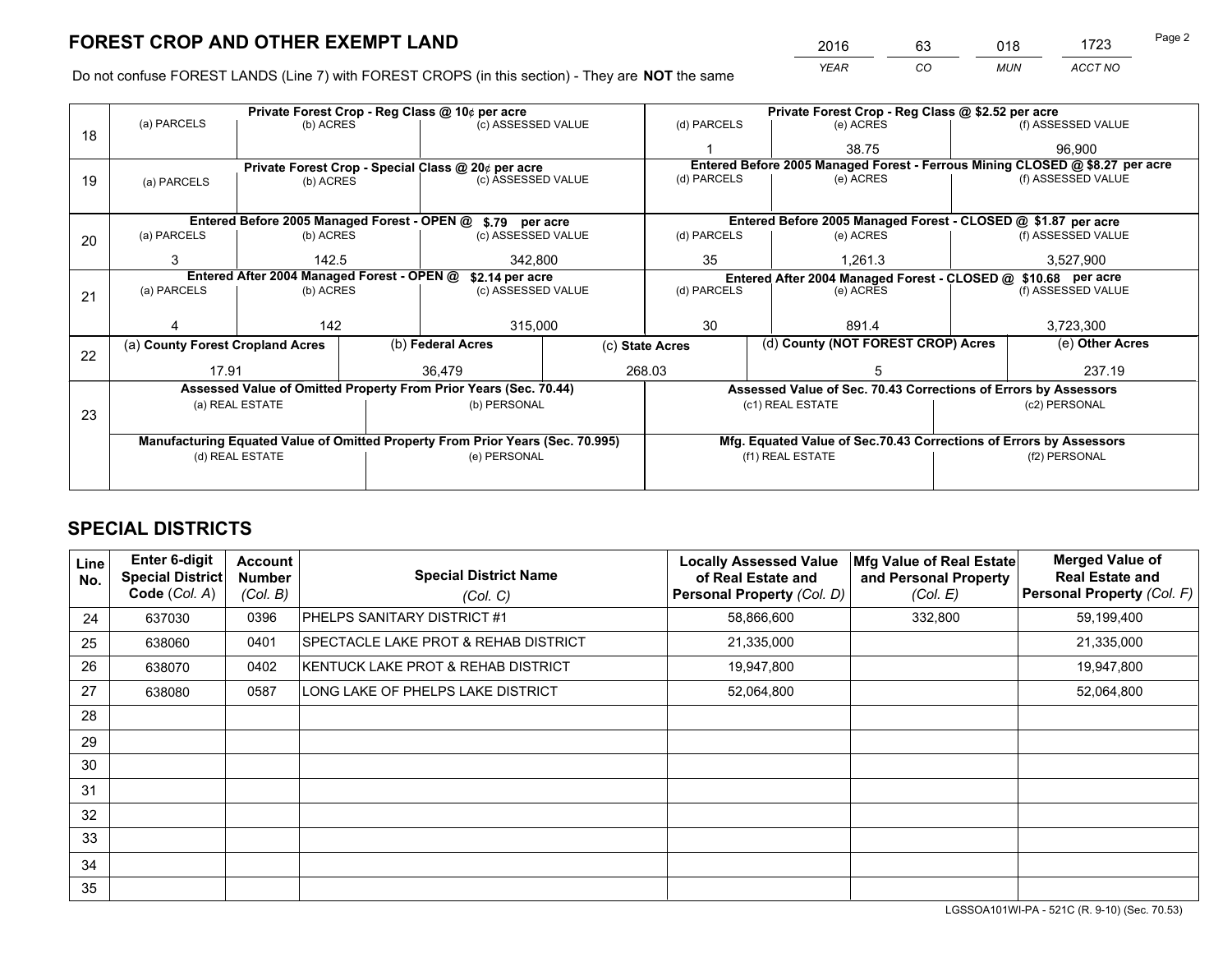|             |                                                                 |                                             |                                                         | <b>YEAR</b>                                                                       | CO<br><b>MUN</b>                                              | ACCT NO                                                                        |
|-------------|-----------------------------------------------------------------|---------------------------------------------|---------------------------------------------------------|-----------------------------------------------------------------------------------|---------------------------------------------------------------|--------------------------------------------------------------------------------|
| Line<br>No. | <b>Enter 6-digit</b><br><b>School District</b><br>Code (Col. A) | <b>Account</b><br><b>Number</b><br>(Col. B) | <b>School District Name</b><br>(Col. C)                 | <b>Locally Assessed Value</b><br>of Real Estate and<br>Personal Property (Col. D) | Mfg Value of Real Estate<br>and Personal Property<br>(Col. E) | <b>Merged Value of</b><br><b>Real Estate and</b><br>Personal Property (Col. F) |
|             | A. SCHOOL DISTRICTS (K-8 and K-12)                              |                                             |                                                         |                                                                                   |                                                               |                                                                                |
| 36          | 631526                                                          | 0372                                        | SCH D OF NORTHLAND PINES (EAGLE RIVER)                  | 577,600                                                                           |                                                               | 577,600                                                                        |
| 37          | 634330                                                          | 0374                                        | SCH D OF PHELPS                                         | 410,408,200                                                                       | 389,000                                                       | 410,797,200                                                                    |
| 38          |                                                                 |                                             |                                                         |                                                                                   |                                                               |                                                                                |
| 39          |                                                                 |                                             |                                                         |                                                                                   |                                                               |                                                                                |
| 40          |                                                                 |                                             |                                                         |                                                                                   |                                                               |                                                                                |
| 41          |                                                                 |                                             |                                                         |                                                                                   |                                                               |                                                                                |
| 42          |                                                                 |                                             |                                                         |                                                                                   |                                                               |                                                                                |
| 43          |                                                                 |                                             |                                                         |                                                                                   |                                                               |                                                                                |
| 44          |                                                                 |                                             |                                                         |                                                                                   |                                                               |                                                                                |
| 45<br>46    |                                                                 |                                             |                                                         |                                                                                   |                                                               |                                                                                |
| 47          |                                                                 |                                             |                                                         |                                                                                   |                                                               |                                                                                |
| 48          |                                                                 |                                             |                                                         |                                                                                   |                                                               |                                                                                |
| 49          |                                                                 |                                             |                                                         |                                                                                   |                                                               |                                                                                |
| 50          |                                                                 |                                             | TOTAL ASSESSED VALUE OF SCHOOL DISTRICTS (K-8 and K-12) | 410,985,800                                                                       | 389,000                                                       | 411,374,800                                                                    |
|             | <b>B.</b><br><b>UNION HIGH SCHOOL DISTRICTS</b>                 |                                             |                                                         |                                                                                   |                                                               |                                                                                |
| 51          |                                                                 |                                             |                                                         |                                                                                   |                                                               |                                                                                |
| 52          |                                                                 |                                             |                                                         |                                                                                   |                                                               |                                                                                |
| 53          |                                                                 |                                             |                                                         |                                                                                   |                                                               |                                                                                |
| 54          |                                                                 |                                             |                                                         |                                                                                   |                                                               |                                                                                |
| 55          |                                                                 |                                             | TOTAL ASSESSED VALUE OF UNION HIGH SCHOOLS              |                                                                                   |                                                               |                                                                                |
|             | C.<br><b>TECHNICAL COLLEGE DISTRICTS</b>                        |                                             |                                                         |                                                                                   |                                                               |                                                                                |
| 56          | 001600                                                          | 0015                                        | NICOLET TECHNICAL COLLEGE<br><b>RHIN</b>                | 410,985,800                                                                       | 389.000                                                       | 411,374,800                                                                    |
| 57          |                                                                 |                                             |                                                         |                                                                                   |                                                               |                                                                                |
| 58          |                                                                 |                                             |                                                         |                                                                                   |                                                               |                                                                                |
| 59          |                                                                 |                                             | TOTAL ASSESSED VALUE OF TECHNICAL COLLEGES              | 410,985,800                                                                       | 389,000                                                       | 411,374,800                                                                    |

2016

63

018

 *I hereby certify, to the best of my knowledge and belief, this form is complete and correct.*

**SCHOOL DISTRICTS**

| Print name of preparer | Title                    |                | Date (MM / DD / CCYY) |
|------------------------|--------------------------|----------------|-----------------------|
|                        |                          |                |                       |
| Signature of preparer  | Contact Telephone Number | E-mail address |                       |
|                        | $\sim$                   |                |                       |

1723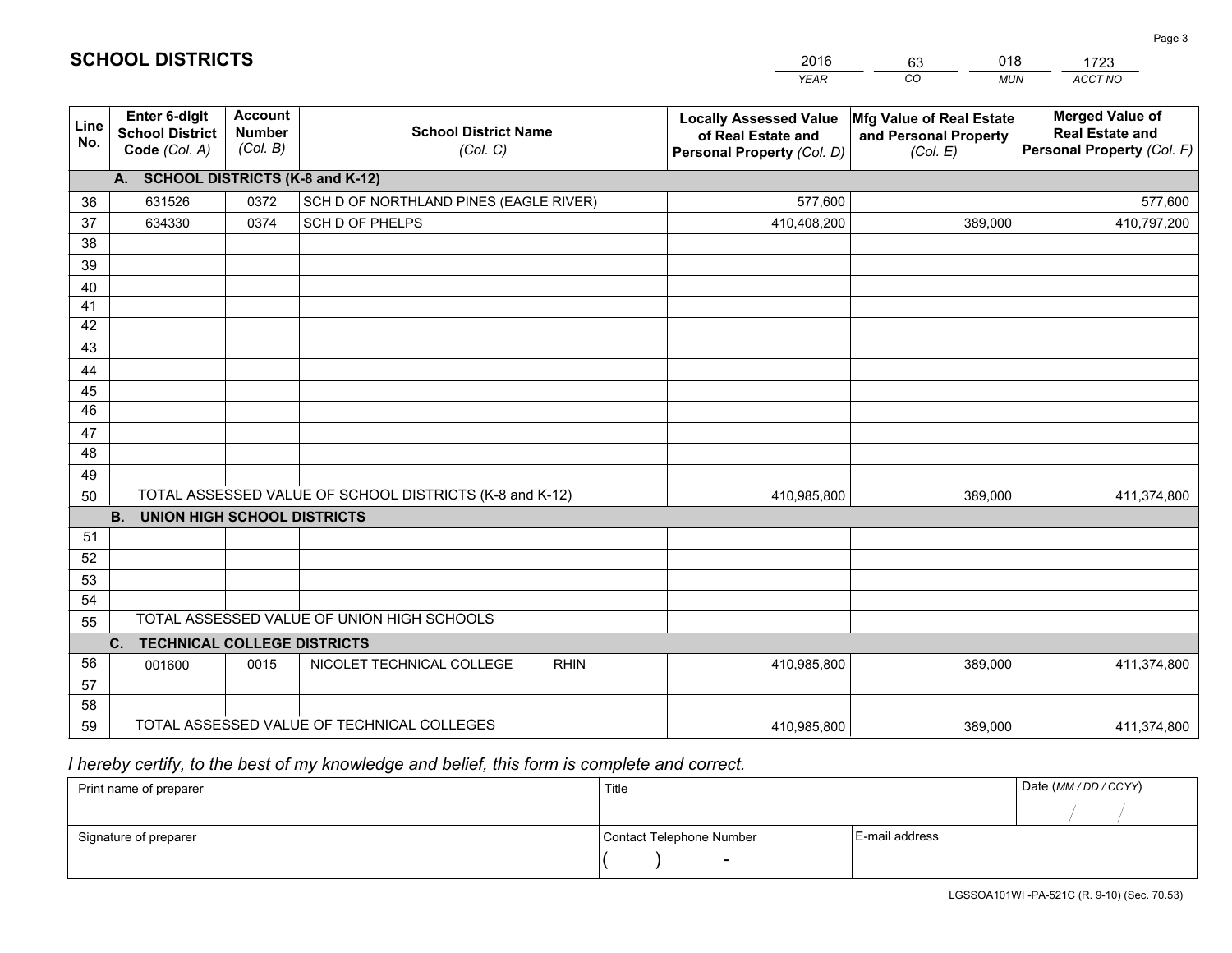### **HIGHLIGHTS**

- 1. Complete the Statement of Assessment after the Board of Review. Reflect any changes made there.
- 2. Use black ink to complete.
- 3. Line 16 must equal Line 50, Col D.
- 4. Line 55 must equal the total of K-8 schools listed on lines 36-49. Do not include K-12 schools in this comparision.
- 5. Line 59, Col. D must equal Line 16.
- 6. Special District, School District and Technical College District values must include both real estate and personal property. Examples of Special districts are: town sanitary districts, public inland lake protection and rehabilitation districts, and metropolitan sewerage districts.
- 7. DO NOT INCLUDE Manufacturing property values.DOR will print these values on the final SOA.
- 8. Accuracy of this form is very important. The values reported directly affect the equalized value DOR calculates for school and special districts.

### **Page 1:**

 If not prefilled, enter the tax year,county and municipal code,municipal type, municipal name and county name on the top of form.

Check the Amended box, if filing an amended / corrected SOA.

 Report the parcel count, acres and assessed value of taxable general property, total parcel count, (real and personal), total acres, and values from final figures set by the Board of Review.

- A. Real Estate land and improvements (buildings, etc.) is reported on lines 1 8, total line 9.
- B. Personal Property is reported on lines 11 14, Column D, total line 15.
- C. To complete this report, use the computer produced summary of the assessment roll that shows these amounts.
- D. Use whole numbers only.
- E. Add each line across and each column down to verify entries.

### **Page 2:**

- A. Report Special Items (not subject to general property tax).
- 1. Private Forest Croplands and Managed Forest Lands are reported on lines 18,19, 20 and 21. Be sure to report assessed values **NOT** taxes.
- 2. You should have copies of the orders of entry, orders of withdrawal, etc., to update your assessment roll.
	- 3. Show hundredths of acres (e.g. 39.75).
- 4. Tax exempt lands are reported on line 22.
- 5. Omitted property and sec. 70.43, Wis. Stats., corrections of errors by assessor are reported on line 23. Report real estate and personal property separately. These should be for **prior years**, not something found on the current assessment roll after the board of review.
- B. Special District (Lines 24-35) Include the value of both real and personal property.
- The Department of Revenue (DOR) preprints much of the information regarding names and codes for schools, special districts,etc. If a district is not listed, enter the name and value only, DOR will enter the proper code.

### **Page 3 School Districts:**

Include the value of both real and personal property.

Report School District (regular, elementary, union high school, and technical college).

- 1. Regular (K-12) and Elementary (K-8) school values are reported on lines 36-49, total on line 50.
- 2. Union High School (UHS) (use only if elementary schools are listed on lines 36-49) are reported on lines 51-54. UHS total value (line 55) must equal to the total **elementary school** values reported on lines 36-49. Do notinclude K-12 schools in this comparison.
- 3. Technical College values are reported on lines 56-58, total on line 59.
- 4. Use the computer summary that shows these amounts to complete this report.

#### **This form is due the second Monday in June. File this report only after your Board of Review is complete.**

 *If you have questions: Return forms to:*

Fax number: (608) 264-6887 PO Box 8971

 Email: lgs@revenue.wi.gov Wisconsin Department of Revenue Call: (608) 261-5341 Local Government Services Section 6-97Madison WI 53708-8971

**NOTE: Please supply any correction to the name and address.**

NOTE: Please supply any correction to the name and address.

 $-0091$ PHELPS, WI 54554 - 0091 TOWN OF PHELPS PHELPS, WI 54554 MARJORIE HILLER<br>TOWN OF PHELPS MARJORIE HILLER POBOX91 PO BOX 91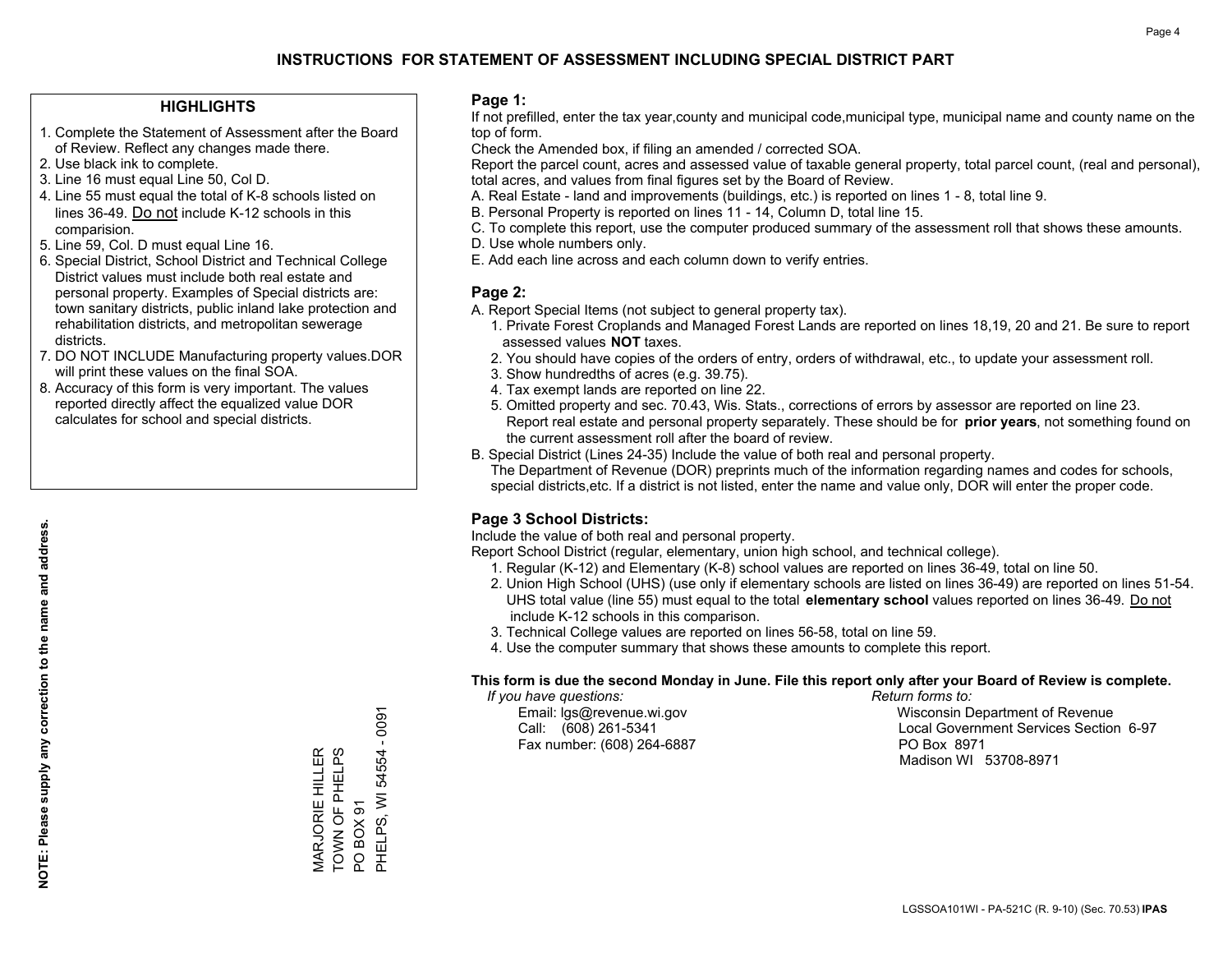**FINAL - EQUATED**

**STATEMENT OF ASSESSMENT FOR 2016** 

| 020 | 1724    |
|-----|---------|
| MUN | ACCT NO |

|                | <b>FOR</b>                                                                                                                                                                                   | <b>TOWN OF</b><br>OF                                      | <b>PLUM LAKE</b>         |              | <b>VILAS COUNTY</b>                                  |                         |                      | <b>WHEN COMPLETING THIS DOCUMENT</b>     |
|----------------|----------------------------------------------------------------------------------------------------------------------------------------------------------------------------------------------|-----------------------------------------------------------|--------------------------|--------------|------------------------------------------------------|-------------------------|----------------------|------------------------------------------|
|                |                                                                                                                                                                                              | Town - Village - City                                     | <b>Municipality Name</b> |              | <b>County Name</b>                                   |                         |                      | DO NOT WRITE OVER X's OR IN SHADED AREAS |
|                |                                                                                                                                                                                              | <b>REAL ESTATE</b>                                        |                          | PARCEL COUNT | NO. OF ACRES                                         | <b>VALUE OF</b>         | <b>VALUE OF</b>      | <b>TOTAL VALUE OF LAND</b>               |
| Line<br>No.    |                                                                                                                                                                                              | (See Lines 18 - 22 for<br>other Real Estate)              |                          |              | <b>WHOLE</b><br>TOTAL LAND IMPROVEMENTS NUMBERS ONLY | <b>LAND</b>             | <b>IMPROVEMENTS</b>  | AND IMPROVEMENTS                         |
|                |                                                                                                                                                                                              |                                                           | Col. A                   | Col. B       | Col. C                                               | Col. D                  | Col. E               | Col. F                                   |
|                |                                                                                                                                                                                              | <b>RESIDENTIAL - Class 1</b>                              | 1,199                    | 803          | 2,669                                                | 127,947,550             | 92,671,300           | 220,618,850                              |
| $\overline{2}$ |                                                                                                                                                                                              | <b>COMMERCIAL - Class 2</b>                               | 53                       | 45           | 345                                                  | 7,226,600               | 7,793,500            | 15,020,100                               |
| 3              |                                                                                                                                                                                              | <b>MANUFACTURING - Class 3</b>                            | 0                        | $\Omega$     | $\Omega$                                             | 0                       |                      | 0<br>$\Omega$                            |
| $\overline{4}$ |                                                                                                                                                                                              | <b>AGRICULTURAL - Class 4</b>                             | $\Omega$                 |              | $\Omega$                                             | 0                       |                      | $\Omega$                                 |
| 5              |                                                                                                                                                                                              | <b>UNDEVELOPED - Class 5</b>                              | 137                      |              | 1,043                                                | 527,300                 |                      | 527,300                                  |
| 6              |                                                                                                                                                                                              | AGRICULTURAL FOREST - Class 5m                            | $\Omega$                 |              | $\Omega$                                             | 0                       |                      | $\Omega$                                 |
| $\overline{7}$ |                                                                                                                                                                                              | FOREST LANDS - Class 6                                    | 278                      |              | 7,716                                                | 20,106,400              |                      | 20,106,400                               |
| 8              |                                                                                                                                                                                              | OTHER - Class 7                                           | $\Omega$                 | $\Omega$     | $\Omega$                                             | 0                       |                      | $\Omega$<br>0                            |
| 9              |                                                                                                                                                                                              | TOTAL - ALL COLUMNS                                       | 1,667                    | 848          | 11,773                                               | 155,807,850             | 100,464,800          | 256,272,650                              |
| 10             |                                                                                                                                                                                              | NUMBER OF PERSONAL PROPERTY ACCOUNTS IN ROLL              |                          |              | 81                                                   | <b>LOCALLY ASSESSED</b> | <b>MANUFACTURING</b> | <b>MERGED</b>                            |
| 11             |                                                                                                                                                                                              | BOATS AND OTHER WATERCRAFT NOT EXEMPT - Code 1            |                          |              |                                                      | 28,800                  |                      | $\mathbf 0$<br>28,800                    |
| 12             |                                                                                                                                                                                              | MACHINERY, TOOLS AND PATTERNS - Code 2                    |                          |              |                                                      | 348,700                 |                      | $\mathbf 0$<br>348,700                   |
| 13             |                                                                                                                                                                                              | FURNITURE, FIXTURES AND EQUIPMENT - Code 3                |                          |              |                                                      | 267,300                 |                      | $\mathbf 0$<br>267,300                   |
| 14             |                                                                                                                                                                                              | ALL OTHER PERSONAL PROPERTY NOT EXEMPT - Codes 4A, 4B, 4C |                          |              |                                                      | 207,800                 |                      | $\mathbf 0$<br>207,800                   |
| 15             | TOTAL OF PERSONAL PROPERTY NOT EXEMPT (Total of Lines 11-14)                                                                                                                                 |                                                           |                          |              |                                                      |                         |                      | $\mathbf 0$<br>852,600                   |
| 16             | AGGREGATE ASSESSED VALUE OF ALL PROPERTY SUBJECT TO THE GENERAL PROPERTY TAX (Total of Lines 9F and 15F)<br>MUST EQUAL TOTAL VALUE OF THE SCHOOL DISTRICTS (K-12 PLUS K-8) - Line 50, Col. F |                                                           |                          |              |                                                      |                         |                      | 257, 125, 250                            |
| 17             |                                                                                                                                                                                              | <b>BOARD OF REVIEW</b>                                    |                          |              | Name of Assessor                                     |                         |                      | Telephone #                              |
|                | DATE OF FINAL ADJOURNMENT<br>08/16/2016<br><b>APPRAISAL SERVICES</b>                                                                                                                         |                                                           |                          |              |                                                      | (888) 820-6862          |                      |                                          |

*CO*

*<sup>63</sup> <sup>020</sup>*

REMARKS

The Assessment Ratio to be used in calculating the estimated Fair Market Value on tax bills for this tax district is 1.001737382

This ratio should be used to convert assessed values to "Calculate Equalized Values" in Step 1 of the Lottery and Gaming Credit Calculations.

 This ratio should be used in the "Computation of Tax Equivalent" schedule of the Annual Reports filed by the municipal electric, gas and water utilities with the Public Service Commission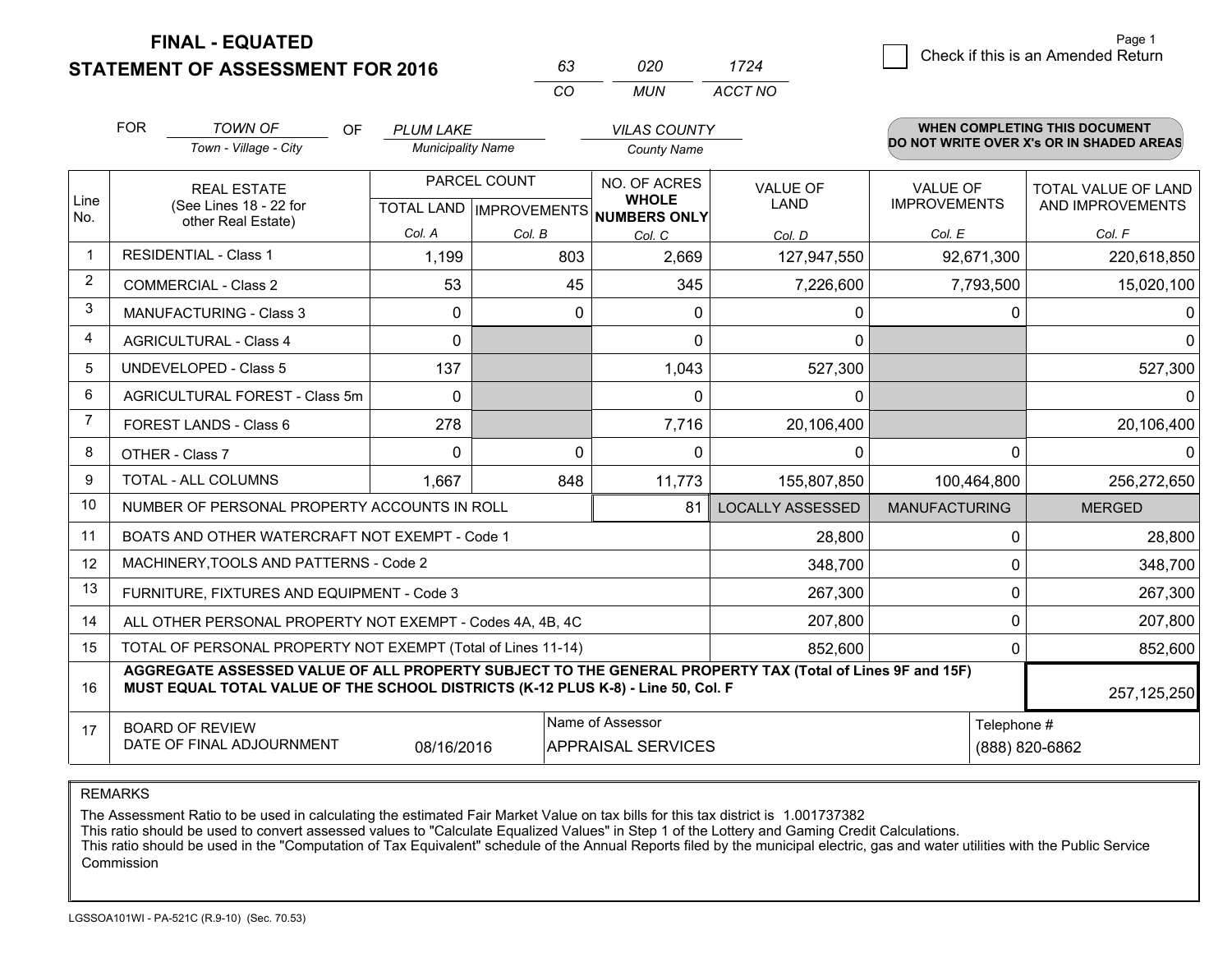*YEAR CO MUN ACCT NO* <sup>2016</sup> <sup>63</sup> <sup>020</sup> <sup>1724</sup>

Do not confuse FOREST LANDS (Line 7) with FOREST CROPS (in this section) - They are **NOT** the same

|    |                                            |                                                                                |  | Private Forest Crop - Reg Class @ 10¢ per acre                   |                                                                    | Private Forest Crop - Reg Class @ \$2.52 per acre                            |                                                                 |                    |                    |  |
|----|--------------------------------------------|--------------------------------------------------------------------------------|--|------------------------------------------------------------------|--------------------------------------------------------------------|------------------------------------------------------------------------------|-----------------------------------------------------------------|--------------------|--------------------|--|
| 18 | (a) PARCELS                                | (b) ACRES                                                                      |  | (c) ASSESSED VALUE                                               |                                                                    | (d) PARCELS                                                                  | (e) ACRES                                                       |                    | (f) ASSESSED VALUE |  |
|    |                                            |                                                                                |  |                                                                  |                                                                    |                                                                              |                                                                 |                    |                    |  |
|    |                                            |                                                                                |  | Private Forest Crop - Special Class @ 20¢ per acre               |                                                                    | Entered Before 2005 Managed Forest - Ferrous Mining CLOSED @ \$8.27 per acre |                                                                 |                    |                    |  |
| 19 | (a) PARCELS                                | (b) ACRES                                                                      |  | (c) ASSESSED VALUE                                               |                                                                    | (d) PARCELS                                                                  | (e) ACRES                                                       |                    | (f) ASSESSED VALUE |  |
|    |                                            |                                                                                |  |                                                                  |                                                                    |                                                                              |                                                                 |                    |                    |  |
|    |                                            |                                                                                |  | Entered Before 2005 Managed Forest - OPEN @ \$.79 per acre       |                                                                    |                                                                              | Entered Before 2005 Managed Forest - CLOSED @ \$1.87 per acre   |                    |                    |  |
| 20 | (a) PARCELS                                | (b) ACRES                                                                      |  | (c) ASSESSED VALUE                                               |                                                                    | (d) PARCELS                                                                  | (e) ACRES                                                       |                    | (f) ASSESSED VALUE |  |
|    | 35                                         | 1.147.95                                                                       |  | 2,898,200                                                        |                                                                    | 29<br>955.59                                                                 |                                                                 |                    | 2,406,800          |  |
|    | Entered After 2004 Managed Forest - OPEN @ |                                                                                |  | \$2.14 per acre                                                  |                                                                    | Entered After 2004 Managed Forest - CLOSED @ \$10.68 per acre                |                                                                 |                    |                    |  |
| 21 | (a) PARCELS                                | (b) ACRES                                                                      |  | (c) ASSESSED VALUE                                               |                                                                    | (d) PARCELS                                                                  | (e) ACRES                                                       | (f) ASSESSED VALUE |                    |  |
|    |                                            |                                                                                |  |                                                                  |                                                                    |                                                                              |                                                                 |                    |                    |  |
|    | 5                                          | 146.33                                                                         |  | 286,900                                                          |                                                                    | 28<br>952.39                                                                 |                                                                 |                    | 2,405,400          |  |
| 22 | (a) County Forest Cropland Acres           |                                                                                |  | (b) Federal Acres                                                |                                                                    | (d) County (NOT FOREST CROP) Acres<br>(c) State Acres                        |                                                                 | (e) Other Acres    |                    |  |
|    | 5,656.4                                    |                                                                                |  | 35,065.23                                                        |                                                                    |                                                                              | 17.89                                                           |                    | 162.98             |  |
|    |                                            |                                                                                |  | Assessed Value of Omitted Property From Prior Years (Sec. 70.44) |                                                                    |                                                                              | Assessed Value of Sec. 70.43 Corrections of Errors by Assessors |                    |                    |  |
|    |                                            | (a) REAL ESTATE                                                                |  | (b) PERSONAL                                                     |                                                                    |                                                                              | (c1) REAL ESTATE                                                |                    | (c2) PERSONAL      |  |
| 23 |                                            |                                                                                |  |                                                                  |                                                                    |                                                                              |                                                                 |                    |                    |  |
|    |                                            | Manufacturing Equated Value of Omitted Property From Prior Years (Sec. 70.995) |  |                                                                  | Mfg. Equated Value of Sec.70.43 Corrections of Errors by Assessors |                                                                              |                                                                 |                    |                    |  |
|    |                                            | (d) REAL ESTATE                                                                |  | (e) PERSONAL                                                     |                                                                    |                                                                              | (f1) REAL ESTATE                                                |                    | (f2) PERSONAL      |  |
|    |                                            |                                                                                |  |                                                                  |                                                                    |                                                                              |                                                                 |                    |                    |  |

## **SPECIAL DISTRICTS**

| Line<br>No. | Enter 6-digit<br><b>Special District</b> | <b>Account</b><br><b>Number</b> | <b>Special District Name</b> | <b>Locally Assessed Value</b><br>of Real Estate and | Mfg Value of Real Estate<br>and Personal Property | <b>Merged Value of</b><br><b>Real Estate and</b> |
|-------------|------------------------------------------|---------------------------------|------------------------------|-----------------------------------------------------|---------------------------------------------------|--------------------------------------------------|
|             | Code (Col. A)                            | (Col. B)                        | (Col. C)                     | Personal Property (Col. D)                          | (Col. E)                                          | Personal Property (Col. F)                       |
| 24          |                                          |                                 |                              |                                                     |                                                   |                                                  |
| 25          |                                          |                                 |                              |                                                     |                                                   |                                                  |
| 26          |                                          |                                 |                              |                                                     |                                                   |                                                  |
| 27          |                                          |                                 |                              |                                                     |                                                   |                                                  |
| 28          |                                          |                                 |                              |                                                     |                                                   |                                                  |
| 29          |                                          |                                 |                              |                                                     |                                                   |                                                  |
| 30          |                                          |                                 |                              |                                                     |                                                   |                                                  |
| 31          |                                          |                                 |                              |                                                     |                                                   |                                                  |
| 32          |                                          |                                 |                              |                                                     |                                                   |                                                  |
| 33          |                                          |                                 |                              |                                                     |                                                   |                                                  |
| 34          |                                          |                                 |                              |                                                     |                                                   |                                                  |
| 35          |                                          |                                 |                              |                                                     |                                                   |                                                  |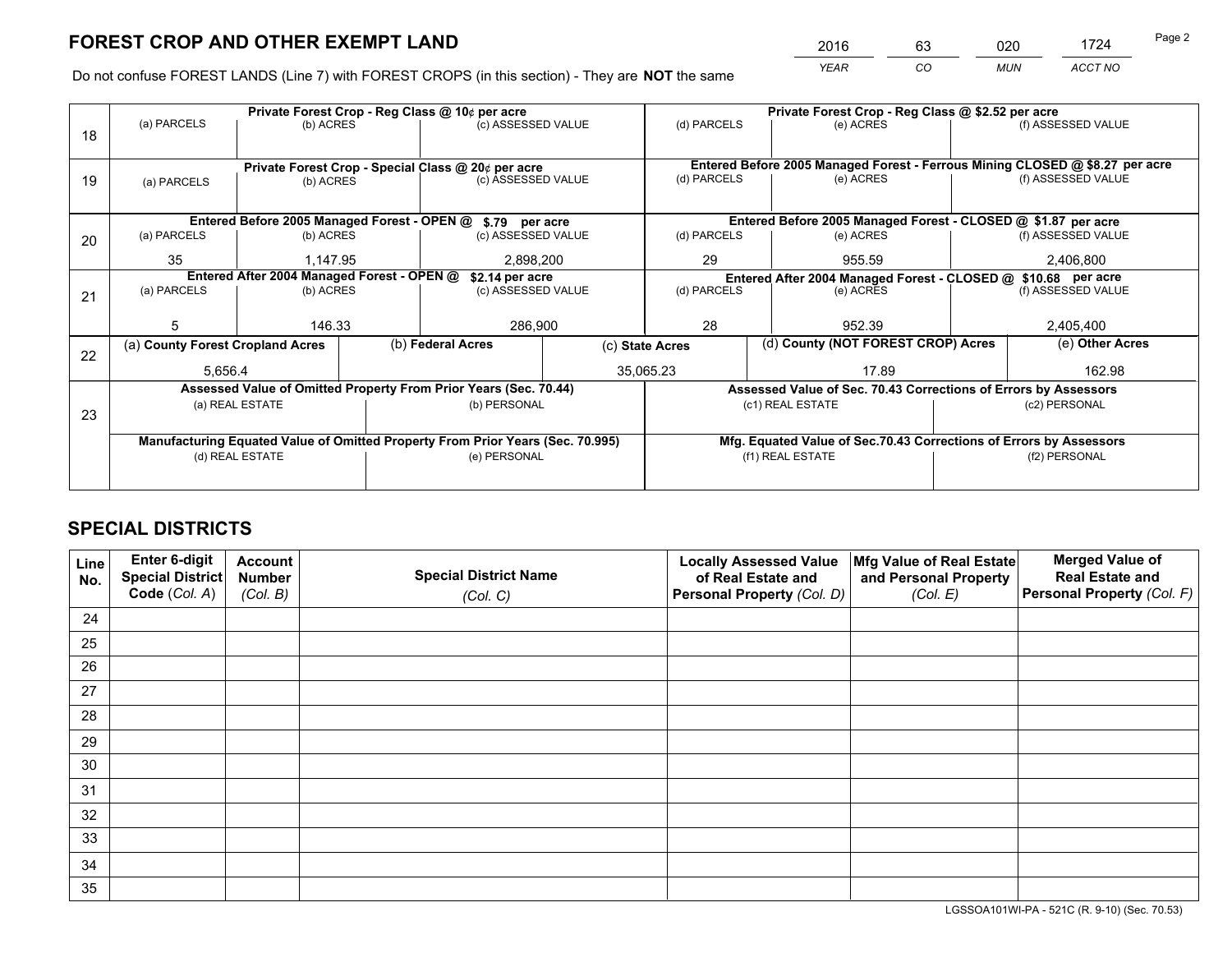|             | <b>SCHOOL DISTRICTS</b>                                  |                                             |                                                         | 2016<br><b>YEAR</b>                                                               | 020<br>63<br>$\overline{co}$<br><b>MUN</b>                    | 1724<br>ACCT NO                                                                |
|-------------|----------------------------------------------------------|---------------------------------------------|---------------------------------------------------------|-----------------------------------------------------------------------------------|---------------------------------------------------------------|--------------------------------------------------------------------------------|
| Line<br>No. | Enter 6-digit<br><b>School District</b><br>Code (Col. A) | <b>Account</b><br><b>Number</b><br>(Col. B) | <b>School District Name</b><br>(Col. C)                 | <b>Locally Assessed Value</b><br>of Real Estate and<br>Personal Property (Col. D) | Mfg Value of Real Estate<br>and Personal Property<br>(Col. E) | <b>Merged Value of</b><br><b>Real Estate and</b><br>Personal Property (Col. F) |
|             | <b>SCHOOL DISTRICTS (K-8 and K-12)</b><br>A.             |                                             |                                                         |                                                                                   |                                                               |                                                                                |
| 36          | 631526                                                   | 0372                                        | SCH D OF NORTHLAND PINES (EAGLE RIVER)                  | 257,125,250                                                                       |                                                               | 257, 125, 250                                                                  |
| 37          |                                                          |                                             |                                                         |                                                                                   |                                                               |                                                                                |
| 38          |                                                          |                                             |                                                         |                                                                                   |                                                               |                                                                                |
| 39          |                                                          |                                             |                                                         |                                                                                   |                                                               |                                                                                |
| 40          |                                                          |                                             |                                                         |                                                                                   |                                                               |                                                                                |
| 41          |                                                          |                                             |                                                         |                                                                                   |                                                               |                                                                                |
| 42          |                                                          |                                             |                                                         |                                                                                   |                                                               |                                                                                |
| 43          |                                                          |                                             |                                                         |                                                                                   |                                                               |                                                                                |
| 44          |                                                          |                                             |                                                         |                                                                                   |                                                               |                                                                                |
| 45          |                                                          |                                             |                                                         |                                                                                   |                                                               |                                                                                |
| 46          |                                                          |                                             |                                                         |                                                                                   |                                                               |                                                                                |
| 47          |                                                          |                                             |                                                         |                                                                                   |                                                               |                                                                                |
| 48          |                                                          |                                             |                                                         |                                                                                   |                                                               |                                                                                |
| 49          |                                                          |                                             |                                                         |                                                                                   |                                                               |                                                                                |
| 50          |                                                          |                                             | TOTAL ASSESSED VALUE OF SCHOOL DISTRICTS (K-8 and K-12) | 257,125,250                                                                       |                                                               | 257,125,250                                                                    |
|             | UNION HIGH SCHOOL DISTRICTS<br><b>B.</b>                 |                                             |                                                         |                                                                                   |                                                               |                                                                                |
| 51          |                                                          |                                             |                                                         |                                                                                   |                                                               |                                                                                |

 52 53 54 55**C. TECHNICAL COLLEGE DISTRICTS**0 0015 NICOLET TECHNICAL COLLEGE RHIN 257,125,250 56 57 58 59 TOTAL ASSESSED VALUE OF TECHNICAL COLLEGESTOTAL ASSESSED VALUE OF UNION HIGH SCHOOLS001600 257,125,250 257,125,250257,125,250

 *I hereby certify, to the best of my knowledge and belief, this form is complete and correct.*

**SCHOOL DISTRICTS**

| Print name of preparer | Title                    |                | Date (MM/DD/CCYY) |
|------------------------|--------------------------|----------------|-------------------|
|                        |                          |                |                   |
| Signature of preparer  | Contact Telephone Number | E-mail address |                   |
|                        | $\overline{\phantom{a}}$ |                |                   |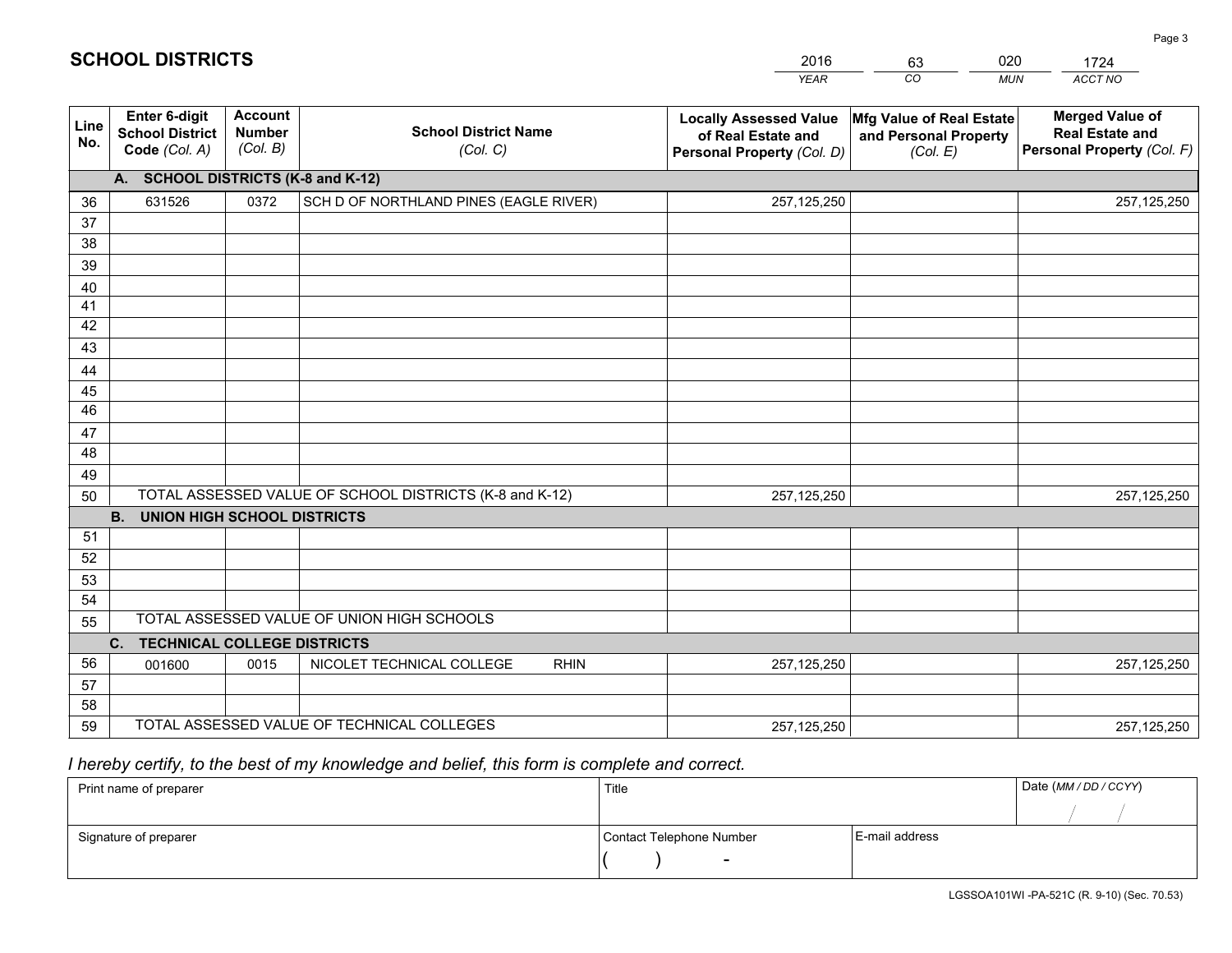### **HIGHLIGHTS**

- 1. Complete the Statement of Assessment after the Board of Review. Reflect any changes made there.
- 2. Use black ink to complete.
- 3. Line 16 must equal Line 50, Col D.
- 4. Line 55 must equal the total of K-8 schools listed on lines 36-49. Do not include K-12 schools in this comparision.
- 5. Line 59, Col. D must equal Line 16.
- 6. Special District, School District and Technical College District values must include both real estate and personal property. Examples of Special districts are: town sanitary districts, public inland lake protection and rehabilitation districts, and metropolitan sewerage districts.
- 7. DO NOT INCLUDE Manufacturing property values.DOR will print these values on the final SOA.

SHARON BROOKER TOWN OF PLUM LAKE

SHARON BROOKER<br>TOWN OF PLUM LAK

Щ

PO BOX 280

**PO BOX 280** 

SAYNER, WI 54560 - 0280

SAYNER, WI 54560 - 0280

 8. Accuracy of this form is very important. The values reported directly affect the equalized value DOR calculates for school and special districts.

### **Page 1:**

 If not prefilled, enter the tax year,county and municipal code,municipal type, municipal name and county name on the top of form.

Check the Amended box, if filing an amended / corrected SOA.

 Report the parcel count, acres and assessed value of taxable general property, total parcel count, (real and personal), total acres, and values from final figures set by the Board of Review.

- A. Real Estate land and improvements (buildings, etc.) is reported on lines 1 8, total line 9.
- B. Personal Property is reported on lines 11 14, Column D, total line 15.
- C. To complete this report, use the computer produced summary of the assessment roll that shows these amounts.
- D. Use whole numbers only.
- E. Add each line across and each column down to verify entries.

### **Page 2:**

- A. Report Special Items (not subject to general property tax).
- 1. Private Forest Croplands and Managed Forest Lands are reported on lines 18,19, 20 and 21. Be sure to report assessed values **NOT** taxes.
- 2. You should have copies of the orders of entry, orders of withdrawal, etc., to update your assessment roll.
	- 3. Show hundredths of acres (e.g. 39.75).
- 4. Tax exempt lands are reported on line 22.
- 5. Omitted property and sec. 70.43, Wis. Stats., corrections of errors by assessor are reported on line 23. Report real estate and personal property separately. These should be for **prior years**, not something found on the current assessment roll after the board of review.
- B. Special District (Lines 24-35) Include the value of both real and personal property.
- The Department of Revenue (DOR) preprints much of the information regarding names and codes for schools, special districts,etc. If a district is not listed, enter the name and value only, DOR will enter the proper code.

## **Page 3 School Districts:**

Include the value of both real and personal property.

Report School District (regular, elementary, union high school, and technical college).

- 1. Regular (K-12) and Elementary (K-8) school values are reported on lines 36-49, total on line 50.
- 2. Union High School (UHS) (use only if elementary schools are listed on lines 36-49) are reported on lines 51-54. UHS total value (line 55) must equal to the total **elementary school** values reported on lines 36-49. Do notinclude K-12 schools in this comparison.
- 3. Technical College values are reported on lines 56-58, total on line 59.
- 4. Use the computer summary that shows these amounts to complete this report.

### **This form is due the second Monday in June. File this report only after your Board of Review is complete.**

 *If you have questions: Return forms to:*

Fax number: (608) 264-6887 PO Box 8971

 Email: lgs@revenue.wi.gov Wisconsin Department of Revenue Call: (608) 261-5341 Local Government Services Section 6-97Madison WI 53708-8971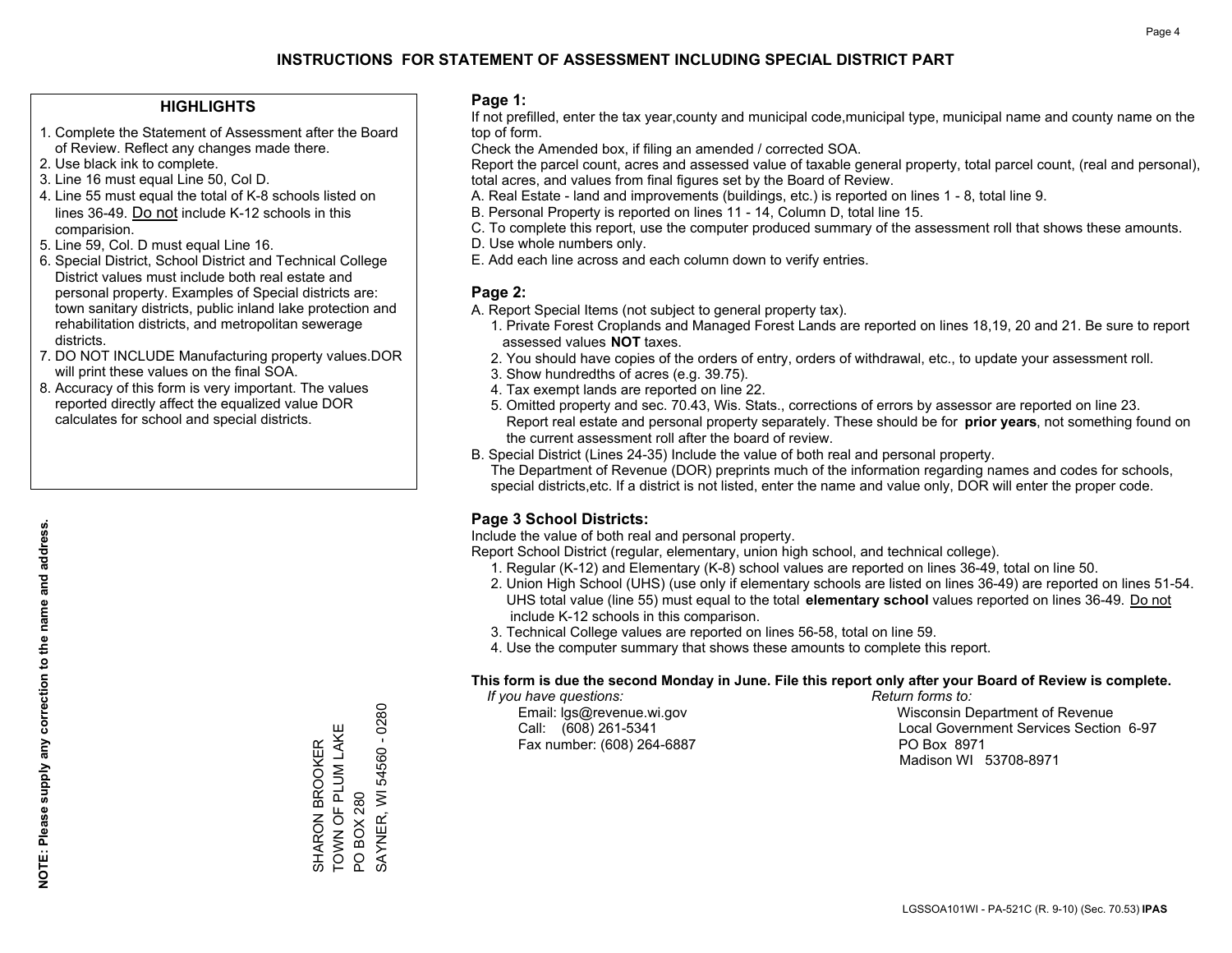**STATEMENT OF ASSESSMENT FOR 2016** 

**FINAL - EQUATED**

|                | <b>FOR</b>                                                        | <b>TOWN OF</b><br><b>OF</b><br>Town - Village - City                                                                                                                                         | <b>PRESQUE ISLE</b><br><b>Municipality Name</b> |                                                | <b>VILAS COUNTY</b><br><b>County Name</b> |                         |                                        | <b>WHEN COMPLETING THIS DOCUMENT</b><br>DO NOT WRITE OVER X's OR IN SHADED AREAS |  |
|----------------|-------------------------------------------------------------------|----------------------------------------------------------------------------------------------------------------------------------------------------------------------------------------------|-------------------------------------------------|------------------------------------------------|-------------------------------------------|-------------------------|----------------------------------------|----------------------------------------------------------------------------------|--|
| Line<br>No.    |                                                                   | <b>REAL ESTATE</b><br>(See Lines 18 - 22 for<br>other Real Estate)                                                                                                                           |                                                 | PARCEL COUNT<br><b>TOTAL LAND IMPROVEMENTS</b> |                                           | <b>VALUE OF</b><br>LAND | <b>VALUE OF</b><br><b>IMPROVEMENTS</b> | <b>TOTAL VALUE OF LAND</b><br>AND IMPROVEMENTS                                   |  |
|                |                                                                   |                                                                                                                                                                                              | Col. A                                          | Col. B                                         | <b>NUMBERS ONLY</b><br>Col. C             | Col. D                  | Col. E                                 | Col. F                                                                           |  |
| $\mathbf 1$    |                                                                   | <b>RESIDENTIAL - Class 1</b>                                                                                                                                                                 | 2,563                                           | 1,441                                          | 19,224                                    | 401,773,200             | 238,548,000                            | 640,321,200                                                                      |  |
| $\overline{2}$ |                                                                   | <b>COMMERCIAL - Class 2</b>                                                                                                                                                                  | 44                                              | 28                                             | 165                                       | 3,603,200               | 5,835,800                              | 9,439,000                                                                        |  |
| 3              |                                                                   | <b>MANUFACTURING - Class 3</b>                                                                                                                                                               | 0                                               | $\Omega$                                       | $\Omega$                                  | 0                       | 0                                      | 0                                                                                |  |
| 4              |                                                                   | <b>AGRICULTURAL - Class 4</b>                                                                                                                                                                | 0                                               |                                                | 0                                         | 0                       |                                        | $\Omega$                                                                         |  |
| 5              |                                                                   | <b>UNDEVELOPED - Class 5</b>                                                                                                                                                                 | 0                                               |                                                | 0                                         | $\mathbf 0$             |                                        | $\Omega$                                                                         |  |
| 6              |                                                                   | AGRICULTURAL FOREST - Class 5m                                                                                                                                                               | 0                                               |                                                | 0                                         | 0                       |                                        | $\Omega$                                                                         |  |
| 7              |                                                                   | FOREST LANDS - Class 6                                                                                                                                                                       | 84                                              |                                                | 4,253                                     | 10,876,500              |                                        | 10,876,500                                                                       |  |
| 8              |                                                                   | OTHER - Class 7                                                                                                                                                                              | 0                                               | 0                                              | 0                                         | 0                       | $\Omega$                               |                                                                                  |  |
| 9              |                                                                   | TOTAL - ALL COLUMNS                                                                                                                                                                          | 2,691                                           | 1,469                                          | 23,642                                    | 416,252,900             | 244,383,800                            | 660,636,700                                                                      |  |
| 10             |                                                                   | NUMBER OF PERSONAL PROPERTY ACCOUNTS IN ROLL                                                                                                                                                 |                                                 |                                                | 31                                        | <b>LOCALLY ASSESSED</b> | <b>MANUFACTURING</b>                   | <b>MERGED</b>                                                                    |  |
| 11             |                                                                   | BOATS AND OTHER WATERCRAFT NOT EXEMPT - Code 1                                                                                                                                               |                                                 |                                                |                                           | 0                       | 0                                      | 0                                                                                |  |
| 12             |                                                                   | MACHINERY, TOOLS AND PATTERNS - Code 2                                                                                                                                                       |                                                 |                                                |                                           | $\Omega$                | 0                                      | $\Omega$                                                                         |  |
| 13             |                                                                   | FURNITURE, FIXTURES AND EQUIPMENT - Code 3                                                                                                                                                   |                                                 |                                                |                                           | 499,100                 | $\Omega$                               | 499,100                                                                          |  |
| 14             |                                                                   | ALL OTHER PERSONAL PROPERTY NOT EXEMPT - Codes 4A, 4B, 4C                                                                                                                                    |                                                 |                                                |                                           | 228,500                 | $\Omega$                               | 228,500                                                                          |  |
| 15             |                                                                   | TOTAL OF PERSONAL PROPERTY NOT EXEMPT (Total of Lines 11-14)                                                                                                                                 |                                                 |                                                |                                           | 727,600                 | 0                                      | 727,600                                                                          |  |
| 16             |                                                                   | AGGREGATE ASSESSED VALUE OF ALL PROPERTY SUBJECT TO THE GENERAL PROPERTY TAX (Total of Lines 9F and 15F)<br>MUST EQUAL TOTAL VALUE OF THE SCHOOL DISTRICTS (K-12 PLUS K-8) - Line 50, Col. F |                                                 |                                                |                                           |                         |                                        | 661,364,300                                                                      |  |
| 17             | <b>BOARD OF REVIEW</b><br>DATE OF FINAL ADJOURNMENT<br>08/31/2016 |                                                                                                                                                                                              |                                                 |                                                | Name of Assessor<br>PAUL CARLSON          |                         | Telephone #<br>(715) 686-7738          |                                                                                  |  |

*CO*

*MUN*

*ACCT NO1725*

*<sup>63</sup> <sup>022</sup>*

REMARKS

The Assessment Ratio to be used in calculating the estimated Fair Market Value on tax bills for this tax district is 1.166485558<br>This ratio should be used to convert assessed values to "Calculate Equalized Values" in Step Commission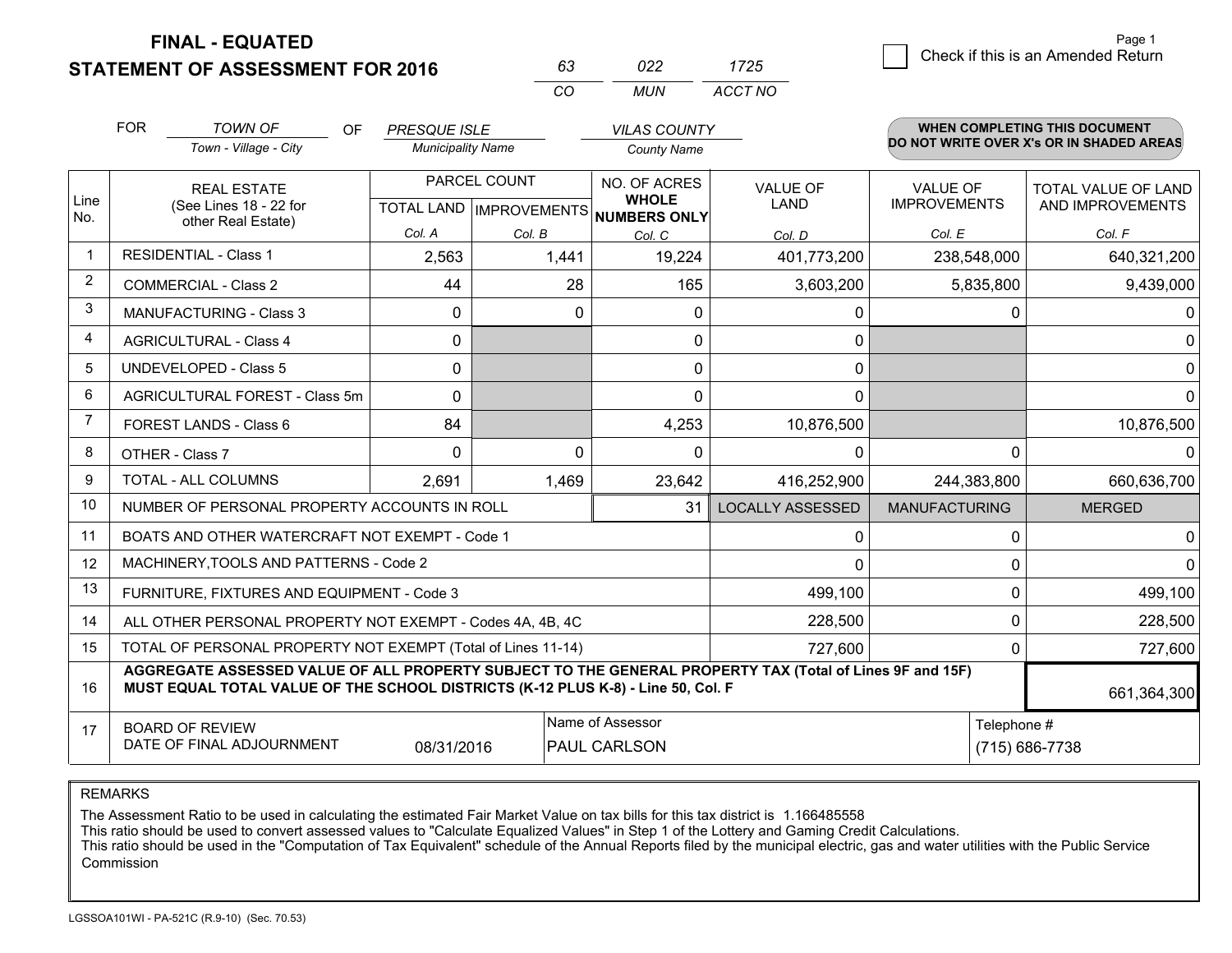*YEAR CO MUN ACCT NO* <sup>2016</sup> <sup>63</sup> <sup>022</sup> <sup>1725</sup>

Do not confuse FOREST LANDS (Line 7) with FOREST CROPS (in this section) - They are **NOT** the same

|    |                                            |                 |  | Private Forest Crop - Reg Class @ 10¢ per acre                                 |  |                                                       | Private Forest Crop - Reg Class @ \$2.52 per acre                            |          |                    |  |
|----|--------------------------------------------|-----------------|--|--------------------------------------------------------------------------------|--|-------------------------------------------------------|------------------------------------------------------------------------------|----------|--------------------|--|
| 18 | (a) PARCELS                                | (b) ACRES       |  | (c) ASSESSED VALUE                                                             |  | (d) PARCELS                                           | (e) ACRES                                                                    |          | (f) ASSESSED VALUE |  |
|    | 28                                         | 1,544.2         |  | 1,041,300                                                                      |  |                                                       |                                                                              |          |                    |  |
|    |                                            |                 |  | Private Forest Crop - Special Class @ 20¢ per acre                             |  |                                                       | Entered Before 2005 Managed Forest - Ferrous Mining CLOSED @ \$8.27 per acre |          |                    |  |
| 19 | (a) PARCELS                                | (b) ACRES       |  | (c) ASSESSED VALUE                                                             |  | (d) PARCELS                                           | (e) ACRES                                                                    |          | (f) ASSESSED VALUE |  |
|    |                                            |                 |  |                                                                                |  |                                                       |                                                                              |          |                    |  |
|    |                                            |                 |  | Entered Before 2005 Managed Forest - OPEN @ \$.79 per acre                     |  |                                                       | Entered Before 2005 Managed Forest - CLOSED @ \$1.87 per acre                |          |                    |  |
| 20 | (a) PARCELS                                | (b) ACRES       |  | (c) ASSESSED VALUE                                                             |  | (d) PARCELS                                           | (e) ACRES                                                                    |          | (f) ASSESSED VALUE |  |
|    | 6                                          | 401             |  | 692.000                                                                        |  | 21                                                    | 588                                                                          |          | 4,379,200          |  |
|    | Entered After 2004 Managed Forest - OPEN @ |                 |  |                                                                                |  |                                                       |                                                                              |          |                    |  |
|    | (a) PARCELS<br>(b) ACRES                   |                 |  | \$2.14 per acre<br>(c) ASSESSED VALUE                                          |  | (d) PARCELS                                           | Entered After 2004 Managed Forest - CLOSED @ \$10.68 per acre<br>(e) ACRES   |          | (f) ASSESSED VALUE |  |
| 21 |                                            |                 |  |                                                                                |  |                                                       |                                                                              |          |                    |  |
|    | 11                                         |                 |  |                                                                                |  | 37                                                    |                                                                              | 1.030.09 |                    |  |
|    |                                            | 362.89          |  | 817,500                                                                        |  |                                                       |                                                                              |          | 4,104,500          |  |
| 22 | (a) County Forest Cropland Acres           |                 |  | (b) Federal Acres                                                              |  | (d) County (NOT FOREST CROP) Acres<br>(c) State Acres |                                                                              |          | (e) Other Acres    |  |
|    |                                            |                 |  | 1.5                                                                            |  | 8,390.54                                              |                                                                              |          | 3,579.36           |  |
|    |                                            |                 |  | Assessed Value of Omitted Property From Prior Years (Sec. 70.44)               |  |                                                       | Assessed Value of Sec. 70.43 Corrections of Errors by Assessors              |          |                    |  |
|    |                                            | (a) REAL ESTATE |  | (b) PERSONAL                                                                   |  |                                                       | (c1) REAL ESTATE                                                             |          | (c2) PERSONAL      |  |
| 23 |                                            | 374.500         |  |                                                                                |  |                                                       |                                                                              |          |                    |  |
|    |                                            |                 |  | Manufacturing Equated Value of Omitted Property From Prior Years (Sec. 70.995) |  |                                                       | Mfg. Equated Value of Sec.70.43 Corrections of Errors by Assessors           |          |                    |  |
|    | (d) REAL ESTATE                            |                 |  | (e) PERSONAL                                                                   |  | (f1) REAL ESTATE                                      |                                                                              |          | (f2) PERSONAL      |  |
|    |                                            |                 |  |                                                                                |  |                                                       |                                                                              |          |                    |  |
|    |                                            |                 |  |                                                                                |  |                                                       |                                                                              |          |                    |  |

## **SPECIAL DISTRICTS**

| Line<br>No. | Enter 6-digit<br>Special District<br>Code (Col. A) | <b>Account</b><br><b>Number</b><br>(Col. B) | <b>Special District Name</b><br>(Col. C) | <b>Locally Assessed Value</b><br>of Real Estate and<br>Personal Property (Col. D) | Mfg Value of Real Estate<br>and Personal Property<br>(Col. E) | <b>Merged Value of</b><br><b>Real Estate and</b><br>Personal Property (Col. F) |
|-------------|----------------------------------------------------|---------------------------------------------|------------------------------------------|-----------------------------------------------------------------------------------|---------------------------------------------------------------|--------------------------------------------------------------------------------|
|             |                                                    |                                             |                                          |                                                                                   |                                                               |                                                                                |
| 24          |                                                    |                                             |                                          |                                                                                   |                                                               |                                                                                |
| 25          |                                                    |                                             |                                          |                                                                                   |                                                               |                                                                                |
| 26          |                                                    |                                             |                                          |                                                                                   |                                                               |                                                                                |
| 27          |                                                    |                                             |                                          |                                                                                   |                                                               |                                                                                |
| 28          |                                                    |                                             |                                          |                                                                                   |                                                               |                                                                                |
| 29          |                                                    |                                             |                                          |                                                                                   |                                                               |                                                                                |
| 30          |                                                    |                                             |                                          |                                                                                   |                                                               |                                                                                |
| 31          |                                                    |                                             |                                          |                                                                                   |                                                               |                                                                                |
| 32          |                                                    |                                             |                                          |                                                                                   |                                                               |                                                                                |
| 33          |                                                    |                                             |                                          |                                                                                   |                                                               |                                                                                |
| 34          |                                                    |                                             |                                          |                                                                                   |                                                               |                                                                                |
| 35          |                                                    |                                             |                                          |                                                                                   |                                                               |                                                                                |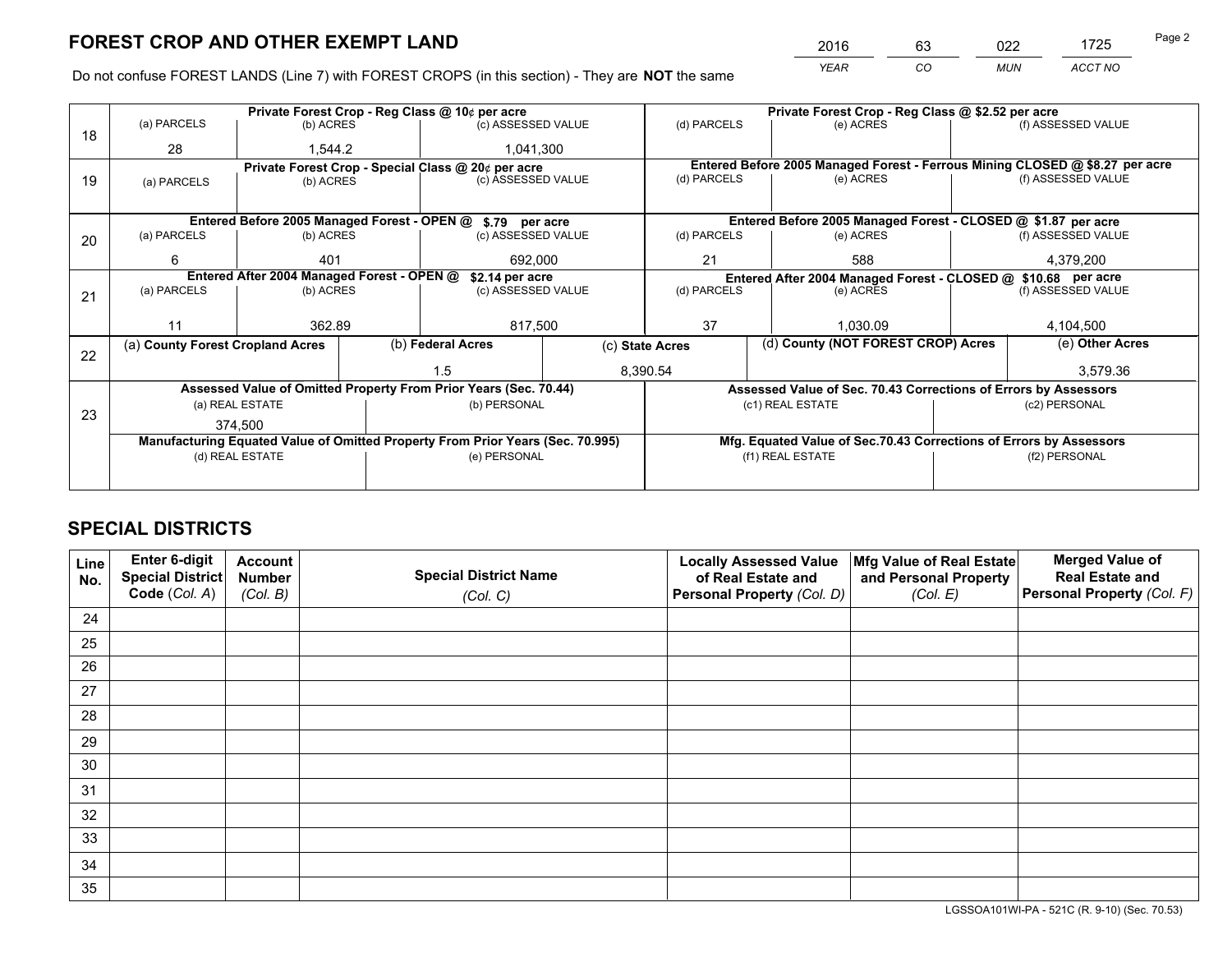|             |                                                          |                                             |                                                         | <b>YEAR</b>                                                                       | CO<br><b>MUN</b>                                              | ACCT NO                                                                        |
|-------------|----------------------------------------------------------|---------------------------------------------|---------------------------------------------------------|-----------------------------------------------------------------------------------|---------------------------------------------------------------|--------------------------------------------------------------------------------|
| Line<br>No. | Enter 6-digit<br><b>School District</b><br>Code (Col. A) | <b>Account</b><br><b>Number</b><br>(Col. B) | <b>School District Name</b><br>(Col. C)                 | <b>Locally Assessed Value</b><br>of Real Estate and<br>Personal Property (Col. D) | Mfg Value of Real Estate<br>and Personal Property<br>(Col. E) | <b>Merged Value of</b><br><b>Real Estate and</b><br>Personal Property (Col. F) |
|             | A. SCHOOL DISTRICTS (K-8 and K-12)                       |                                             |                                                         |                                                                                   |                                                               |                                                                                |
| 36          | 630616                                                   | 0371                                        | SCH D OF NORTH LAKELAND                                 | 661,364,300                                                                       |                                                               | 661,364,300                                                                    |
| 37          |                                                          |                                             |                                                         |                                                                                   |                                                               |                                                                                |
| 38          |                                                          |                                             |                                                         |                                                                                   |                                                               |                                                                                |
| 39          |                                                          |                                             |                                                         |                                                                                   |                                                               |                                                                                |
| 40          |                                                          |                                             |                                                         |                                                                                   |                                                               |                                                                                |
| 41<br>42    |                                                          |                                             |                                                         |                                                                                   |                                                               |                                                                                |
| 43          |                                                          |                                             |                                                         |                                                                                   |                                                               |                                                                                |
| 44          |                                                          |                                             |                                                         |                                                                                   |                                                               |                                                                                |
| 45          |                                                          |                                             |                                                         |                                                                                   |                                                               |                                                                                |
| 46          |                                                          |                                             |                                                         |                                                                                   |                                                               |                                                                                |
| 47          |                                                          |                                             |                                                         |                                                                                   |                                                               |                                                                                |
| 48          |                                                          |                                             |                                                         |                                                                                   |                                                               |                                                                                |
| 49          |                                                          |                                             |                                                         |                                                                                   |                                                               |                                                                                |
| 50          |                                                          |                                             | TOTAL ASSESSED VALUE OF SCHOOL DISTRICTS (K-8 and K-12) | 661,364,300                                                                       |                                                               | 661,364,300                                                                    |
|             | <b>B.</b><br><b>UNION HIGH SCHOOL DISTRICTS</b>          |                                             |                                                         |                                                                                   |                                                               |                                                                                |
| 51          | 433647                                                   | 0261                                        | UHS D OF LAKELAND UNION HIGH                            | 661,364,300                                                                       |                                                               | 661,364,300                                                                    |
| 52          |                                                          |                                             |                                                         |                                                                                   |                                                               |                                                                                |
| 53          |                                                          |                                             |                                                         |                                                                                   |                                                               |                                                                                |
| 54          |                                                          |                                             | TOTAL ASSESSED VALUE OF UNION HIGH SCHOOLS              |                                                                                   |                                                               |                                                                                |
| 55          | C. TECHNICAL COLLEGE DISTRICTS                           |                                             |                                                         | 661,364,300                                                                       |                                                               | 661,364,300                                                                    |
| 56          | 001600                                                   | 0015                                        | NICOLET TECHNICAL COLLEGE<br><b>RHIN</b>                | 661,364,300                                                                       |                                                               | 661,364,300                                                                    |
| 57          |                                                          |                                             |                                                         |                                                                                   |                                                               |                                                                                |
| 58          |                                                          |                                             |                                                         |                                                                                   |                                                               |                                                                                |
| 59          |                                                          |                                             | TOTAL ASSESSED VALUE OF TECHNICAL COLLEGES              | 661,364,300                                                                       |                                                               | 661,364,300                                                                    |

2016

63

022

 *I hereby certify, to the best of my knowledge and belief, this form is complete and correct.*

**SCHOOL DISTRICTS**

| Print name of preparer | Title                    | Date (MM / DD / CCYY) |  |
|------------------------|--------------------------|-----------------------|--|
|                        |                          |                       |  |
| Signature of preparer  | Contact Telephone Number | E-mail address        |  |
|                        | $\overline{\phantom{0}}$ |                       |  |

1725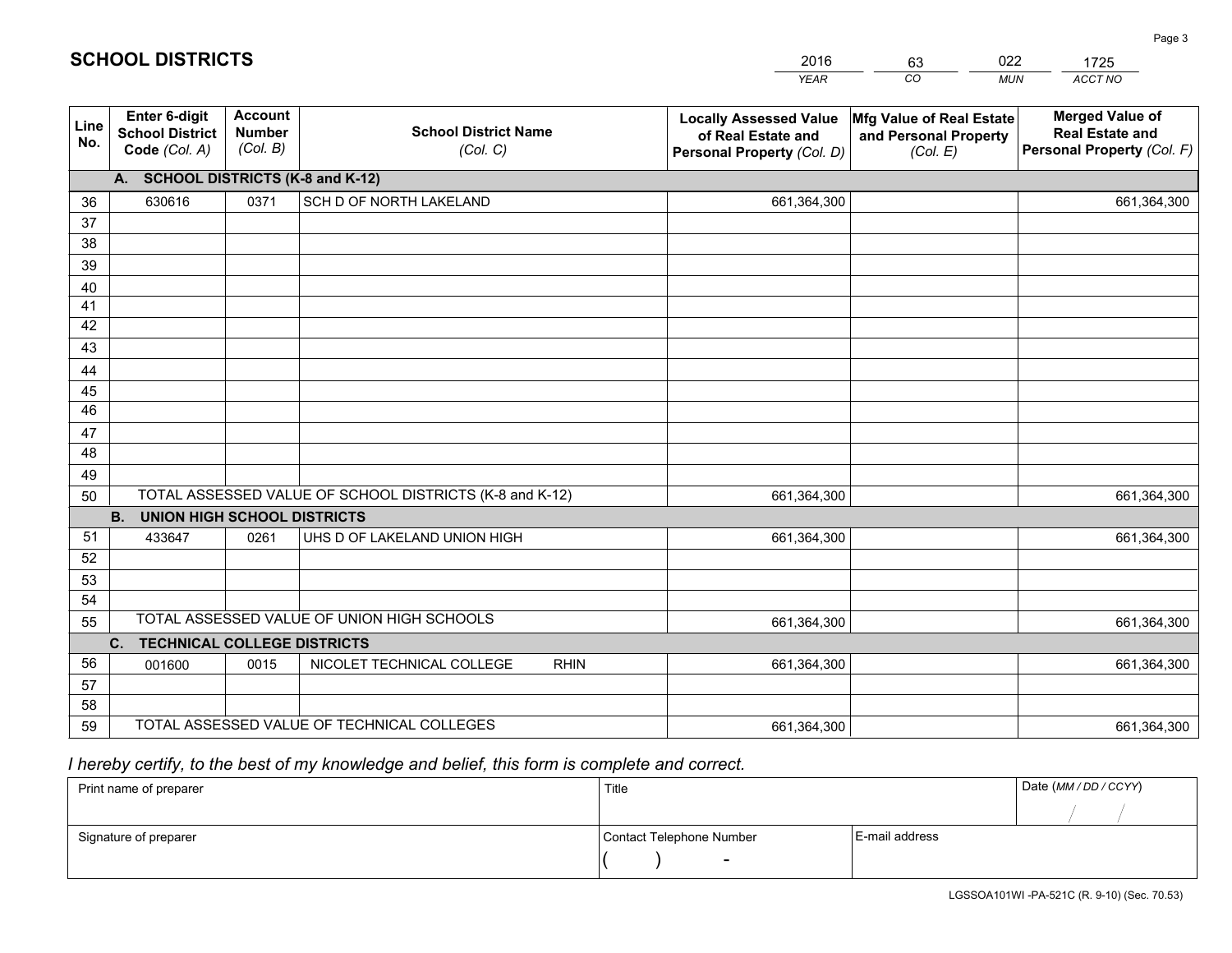### **HIGHLIGHTS**

- 1. Complete the Statement of Assessment after the Board of Review. Reflect any changes made there.
- 2. Use black ink to complete.
- 3. Line 16 must equal Line 50, Col D.
- 4. Line 55 must equal the total of K-8 schools listed on lines 36-49. Do not include K-12 schools in this comparision.
- 5. Line 59, Col. D must equal Line 16.
- 6. Special District, School District and Technical College District values must include both real estate and personal property. Examples of Special districts are: town sanitary districts, public inland lake protection and rehabilitation districts, and metropolitan sewerage districts.
- 7. DO NOT INCLUDE Manufacturing property values.DOR will print these values on the final SOA.

LORINE WALTERS

ORINE WALTERS

TOWN OF PRESQUE ISLE

TOWN OF PRESQUE ISL

Ш

PO BOX 130

PRESQUE ISLE, WI 54557 - 0130

PRESQUE ISLE, PO BOX 130

 $\overline{5}$ 

 $-0130$ 

54557

 8. Accuracy of this form is very important. The values reported directly affect the equalized value DOR calculates for school and special districts.

#### **Page 1:**

 If not prefilled, enter the tax year,county and municipal code,municipal type, municipal name and county name on the top of form.

Check the Amended box, if filing an amended / corrected SOA.

 Report the parcel count, acres and assessed value of taxable general property, total parcel count, (real and personal), total acres, and values from final figures set by the Board of Review.

- A. Real Estate land and improvements (buildings, etc.) is reported on lines 1 8, total line 9.
- B. Personal Property is reported on lines 11 14, Column D, total line 15.
- C. To complete this report, use the computer produced summary of the assessment roll that shows these amounts.
- D. Use whole numbers only.
- E. Add each line across and each column down to verify entries.

### **Page 2:**

- A. Report Special Items (not subject to general property tax).
- 1. Private Forest Croplands and Managed Forest Lands are reported on lines 18,19, 20 and 21. Be sure to report assessed values **NOT** taxes.
- 2. You should have copies of the orders of entry, orders of withdrawal, etc., to update your assessment roll.
	- 3. Show hundredths of acres (e.g. 39.75).
- 4. Tax exempt lands are reported on line 22.
- 5. Omitted property and sec. 70.43, Wis. Stats., corrections of errors by assessor are reported on line 23. Report real estate and personal property separately. These should be for **prior years**, not something found on the current assessment roll after the board of review.
- B. Special District (Lines 24-35) Include the value of both real and personal property.
- The Department of Revenue (DOR) preprints much of the information regarding names and codes for schools, special districts,etc. If a district is not listed, enter the name and value only, DOR will enter the proper code.

### **Page 3 School Districts:**

Include the value of both real and personal property.

Report School District (regular, elementary, union high school, and technical college).

- 1. Regular (K-12) and Elementary (K-8) school values are reported on lines 36-49, total on line 50.
- 2. Union High School (UHS) (use only if elementary schools are listed on lines 36-49) are reported on lines 51-54. UHS total value (line 55) must equal to the total **elementary school** values reported on lines 36-49. Do notinclude K-12 schools in this comparison.
- 3. Technical College values are reported on lines 56-58, total on line 59.
- 4. Use the computer summary that shows these amounts to complete this report.

#### **This form is due the second Monday in June. File this report only after your Board of Review is complete.**

 *If you have questions: Return forms to:*

Fax number: (608) 264-6887 PO Box 8971

 Email: lgs@revenue.wi.gov Wisconsin Department of Revenue Call: (608) 261-5341 Local Government Services Section 6-97Madison WI 53708-8971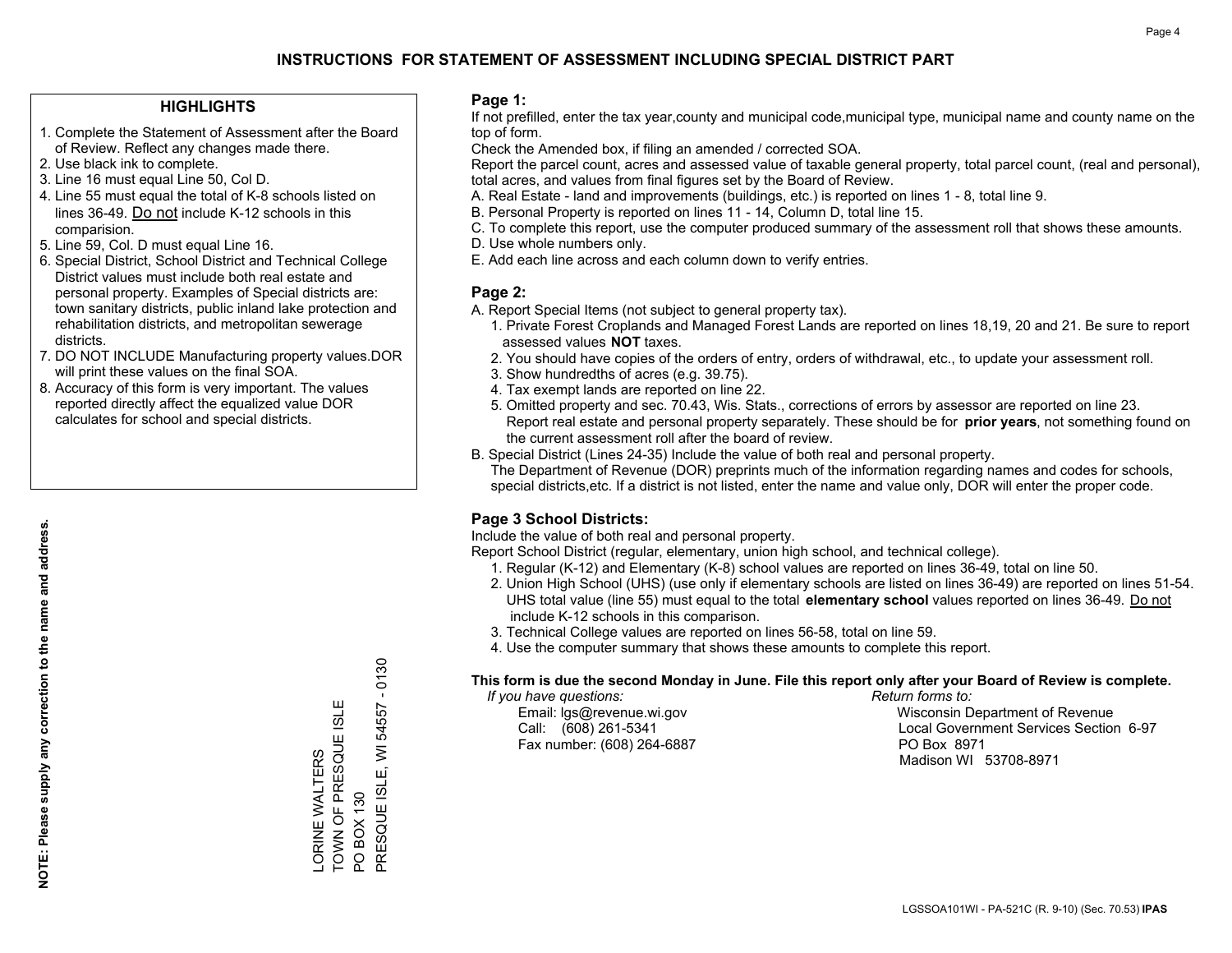**STATEMENT OF ASSESSMENT FOR 2016** 

**FINAL - EQUATED**

|                | <b>FOR</b> | <b>TOWN OF</b><br><b>OF</b><br>Town - Village - City                                                                                                                                         | <b>SAINT GERMAIN</b><br><b>Municipality Name</b> |              | <b>VILAS COUNTY</b><br><b>County Name</b>    |                         |                                        | <b>WHEN COMPLETING THIS DOCUMENT</b><br>DO NOT WRITE OVER X's OR IN SHADED AREAS |  |
|----------------|------------|----------------------------------------------------------------------------------------------------------------------------------------------------------------------------------------------|--------------------------------------------------|--------------|----------------------------------------------|-------------------------|----------------------------------------|----------------------------------------------------------------------------------|--|
| Line<br>No.    |            | <b>REAL ESTATE</b><br>(See Lines 18 - 22 for                                                                                                                                                 | PARCEL COUNT<br>TOTAL LAND   IMPROVEMENTS        |              | NO. OF ACRES<br><b>WHOLE</b><br>NUMBERS ONLY | VALUE OF<br>LAND        | <b>VALUE OF</b><br><b>IMPROVEMENTS</b> | TOTAL VALUE OF LAND<br>AND IMPROVEMENTS                                          |  |
|                |            | other Real Estate)                                                                                                                                                                           | Col. A                                           | Col. B       | Col. C                                       | Col. D                  | Col. E                                 | Col. F                                                                           |  |
| $\mathbf 1$    |            | <b>RESIDENTIAL - Class 1</b>                                                                                                                                                                 | 3,682                                            | 2,371        | 6,880                                        | 321,943,800             | 309,143,900                            | 631,087,700                                                                      |  |
| $\overline{2}$ |            | <b>COMMERCIAL - Class 2</b>                                                                                                                                                                  | 161                                              | 97           | 369                                          | 13,890,700              | 25,250,800                             | 39,141,500                                                                       |  |
| 3              |            | <b>MANUFACTURING - Class 3</b>                                                                                                                                                               | 0                                                | $\mathbf{0}$ | $\mathbf{0}$                                 | 0                       | 0                                      | 0                                                                                |  |
| 4              |            | <b>AGRICULTURAL - Class 4</b>                                                                                                                                                                | 0                                                |              | 0                                            | 0                       |                                        | 0                                                                                |  |
| 5              |            | <b>UNDEVELOPED - Class 5</b>                                                                                                                                                                 | 0                                                |              | 0                                            | 0                       |                                        | 0                                                                                |  |
| 6              |            | AGRICULTURAL FOREST - Class 5m                                                                                                                                                               | 0                                                |              | 0                                            | 0                       |                                        | $\Omega$                                                                         |  |
| $\overline{7}$ |            | FOREST LANDS - Class 6                                                                                                                                                                       | 36                                               |              | 1,356                                        | 3,461,800               |                                        | 3,461,800                                                                        |  |
| 8              |            | OTHER - Class 7                                                                                                                                                                              | 0                                                | 0            | 0                                            | 0                       | 0                                      | $\Omega$                                                                         |  |
| 9              |            | TOTAL - ALL COLUMNS                                                                                                                                                                          | 3,879                                            | 2,468        | 8,605                                        | 339,296,300             | 334,394,700                            | 673,691,000                                                                      |  |
| 10             |            | NUMBER OF PERSONAL PROPERTY ACCOUNTS IN ROLL                                                                                                                                                 |                                                  |              | 111                                          | <b>LOCALLY ASSESSED</b> | <b>MANUFACTURING</b>                   | <b>MERGED</b>                                                                    |  |
| 11             |            | BOATS AND OTHER WATERCRAFT NOT EXEMPT - Code 1                                                                                                                                               |                                                  |              |                                              | 0                       | 0                                      | $\mathbf 0$                                                                      |  |
| 12             |            | MACHINERY, TOOLS AND PATTERNS - Code 2                                                                                                                                                       |                                                  |              |                                              | 0                       | 0                                      | $\Omega$                                                                         |  |
| 13             |            | FURNITURE, FIXTURES AND EQUIPMENT - Code 3                                                                                                                                                   |                                                  |              |                                              | 2,532,700               | $\Omega$                               | 2,532,700                                                                        |  |
| 14             |            | ALL OTHER PERSONAL PROPERTY NOT EXEMPT - Codes 4A, 4B, 4C                                                                                                                                    |                                                  |              |                                              | 2,627,000               | 0                                      | 2,627,000                                                                        |  |
| 15             |            | TOTAL OF PERSONAL PROPERTY NOT EXEMPT (Total of Lines 11-14)                                                                                                                                 |                                                  |              |                                              | 5,159,700               | 0                                      | 5,159,700                                                                        |  |
| 16             |            | AGGREGATE ASSESSED VALUE OF ALL PROPERTY SUBJECT TO THE GENERAL PROPERTY TAX (Total of Lines 9F and 15F)<br>MUST EQUAL TOTAL VALUE OF THE SCHOOL DISTRICTS (K-12 PLUS K-8) - Line 50, Col. F |                                                  |              |                                              |                         |                                        | 678,850,700                                                                      |  |
| 17             |            | <b>BOARD OF REVIEW</b><br>DATE OF FINAL ADJOURNMENT                                                                                                                                          | 10/25/2016                                       |              | Name of Assessor<br><b>PAUL CARLSON</b>      |                         | Telephone #<br>(715) 686-7738          |                                                                                  |  |

*CO*

*MUN*

*ACCT NO1726*

*<sup>63</sup> <sup>024</sup>*

REMARKS

The Assessment Ratio to be used in calculating the estimated Fair Market Value on tax bills for this tax district is 1.077910363<br>This ratio should be used to convert assessed values to "Calculate Equalized Values" in Step Commission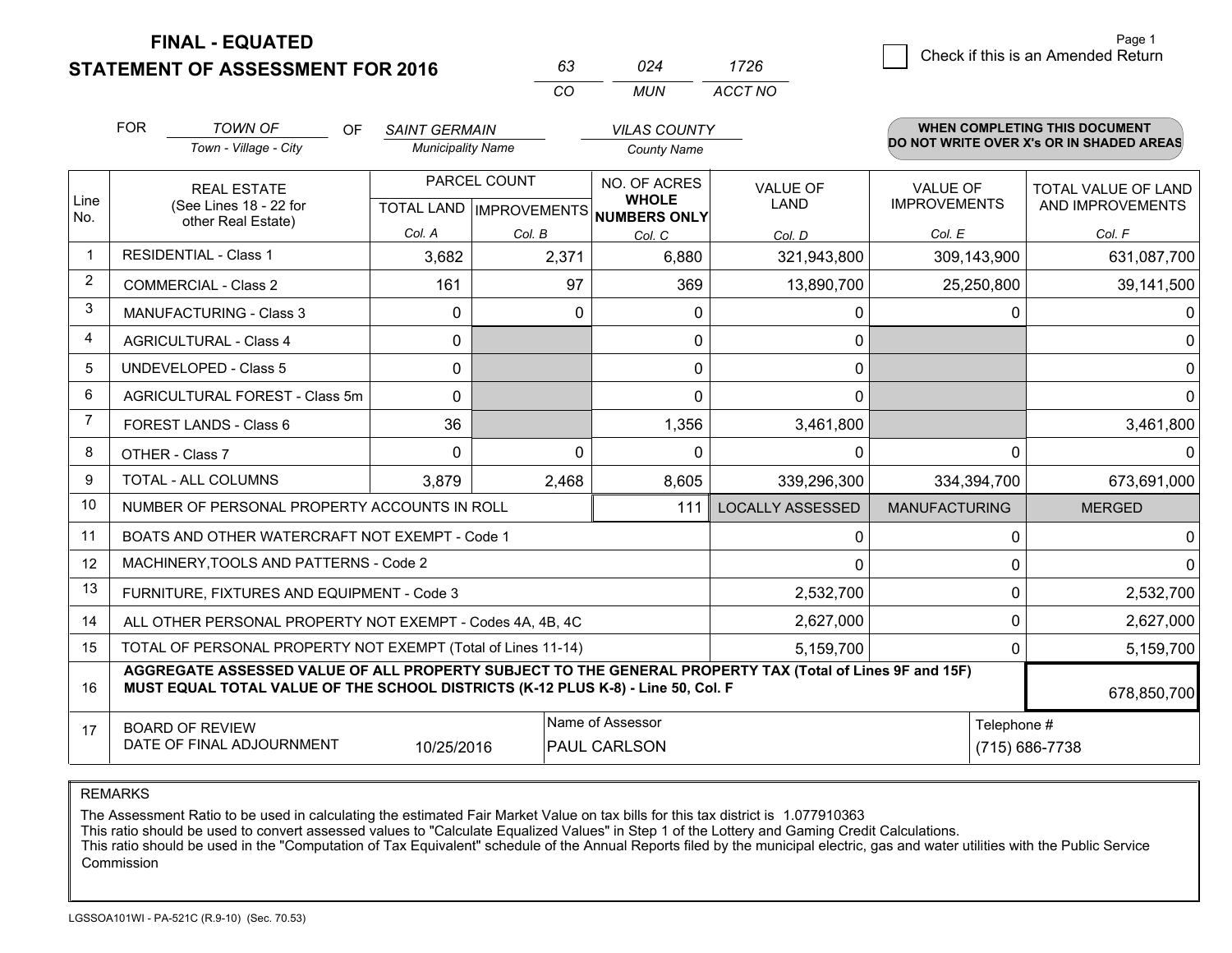*YEAR CO MUN ACCT NO* <sup>2016</sup> <sup>63</sup> <sup>024</sup> <sup>1726</sup> Page 2

Do not confuse FOREST LANDS (Line 7) with FOREST CROPS (in this section) - They are **NOT** the same

|    |                                                                                |                 |                    | Private Forest Crop - Reg Class @ 10¢ per acre                   |                    |                                                               |                          |                                                                 | Private Forest Crop - Reg Class @ \$2.52 per acre |                                                                              |  |  |
|----|--------------------------------------------------------------------------------|-----------------|--------------------|------------------------------------------------------------------|--------------------|---------------------------------------------------------------|--------------------------|-----------------------------------------------------------------|---------------------------------------------------|------------------------------------------------------------------------------|--|--|
| 18 | (a) PARCELS                                                                    | (b) ACRES       |                    | (c) ASSESSED VALUE                                               |                    | (d) PARCELS                                                   |                          | (e) ACRES                                                       |                                                   | (f) ASSESSED VALUE                                                           |  |  |
|    | 3                                                                              | 120             |                    | 247.500                                                          |                    |                                                               |                          |                                                                 |                                                   |                                                                              |  |  |
|    |                                                                                |                 |                    | Private Forest Crop - Special Class @ 20¢ per acre               |                    |                                                               |                          |                                                                 |                                                   | Entered Before 2005 Managed Forest - Ferrous Mining CLOSED @ \$8.27 per acre |  |  |
| 19 | (b) ACRES<br>(a) PARCELS                                                       |                 | (c) ASSESSED VALUE |                                                                  | (d) PARCELS        |                                                               | (e) ACRES                |                                                                 | (f) ASSESSED VALUE                                |                                                                              |  |  |
|    |                                                                                |                 |                    |                                                                  |                    |                                                               |                          |                                                                 |                                                   |                                                                              |  |  |
|    |                                                                                |                 |                    | Entered Before 2005 Managed Forest - OPEN @ \$.79 per acre       |                    |                                                               |                          | Entered Before 2005 Managed Forest - CLOSED @ \$1.87 per acre   |                                                   |                                                                              |  |  |
| 20 | (a) PARCELS                                                                    | (b) ACRES       |                    | (c) ASSESSED VALUE                                               |                    | (d) PARCELS                                                   |                          | (e) ACRES                                                       |                                                   | (f) ASSESSED VALUE                                                           |  |  |
|    |                                                                                |                 |                    |                                                                  |                    | 26                                                            |                          | 697.68                                                          |                                                   | 2,695,200                                                                    |  |  |
|    | Entered After 2004 Managed Forest - OPEN @<br>\$2.14 per acre                  |                 |                    |                                                                  |                    | Entered After 2004 Managed Forest - CLOSED @ \$10.68 per acre |                          |                                                                 |                                                   |                                                                              |  |  |
| 21 | (a) PARCELS                                                                    | (b) ACRES       |                    |                                                                  | (c) ASSESSED VALUE |                                                               | (d) PARCELS<br>(e) ACRES |                                                                 |                                                   | (f) ASSESSED VALUE                                                           |  |  |
|    |                                                                                |                 |                    |                                                                  |                    |                                                               |                          |                                                                 |                                                   |                                                                              |  |  |
|    |                                                                                | 32              |                    | 78,400                                                           |                    | 26                                                            |                          | 865.66                                                          |                                                   | 5,719,700                                                                    |  |  |
|    | (a) County Forest Cropland Acres                                               |                 |                    | (b) Federal Acres                                                |                    | (d) County (NOT FOREST CROP) Acres<br>(c) State Acres         |                          |                                                                 |                                                   | (e) Other Acres                                                              |  |  |
| 22 |                                                                                |                 |                    |                                                                  |                    | 9,336.17<br>120.12                                            |                          |                                                                 |                                                   | 991.62                                                                       |  |  |
|    |                                                                                |                 |                    | Assessed Value of Omitted Property From Prior Years (Sec. 70.44) |                    |                                                               |                          | Assessed Value of Sec. 70.43 Corrections of Errors by Assessors |                                                   |                                                                              |  |  |
|    |                                                                                | (a) REAL ESTATE |                    | (b) PERSONAL                                                     |                    |                                                               | (c1) REAL ESTATE         |                                                                 |                                                   | (c2) PERSONAL                                                                |  |  |
| 23 |                                                                                |                 |                    |                                                                  |                    |                                                               |                          |                                                                 |                                                   |                                                                              |  |  |
|    | Manufacturing Equated Value of Omitted Property From Prior Years (Sec. 70.995) |                 |                    |                                                                  |                    |                                                               |                          |                                                                 |                                                   | Mfg. Equated Value of Sec.70.43 Corrections of Errors by Assessors           |  |  |
|    | (d) REAL ESTATE                                                                |                 |                    | (e) PERSONAL                                                     |                    | (f1) REAL ESTATE                                              |                          |                                                                 | (f2) PERSONAL                                     |                                                                              |  |  |
|    |                                                                                |                 |                    |                                                                  |                    |                                                               |                          |                                                                 |                                                   |                                                                              |  |  |

## **SPECIAL DISTRICTS**

| <b>Line</b><br>No. | <b>Enter 6-digit</b><br><b>Special District</b><br>Code (Col. A) | <b>Account</b><br><b>Number</b><br>(Col. B) | <b>Special District Name</b><br>(Col. C)    | <b>Locally Assessed Value</b><br>of Real Estate and<br>Personal Property (Col. D) | Mfg Value of Real Estate<br>and Personal Property<br>(Col. E) | <b>Merged Value of</b><br><b>Real Estate and</b><br>Personal Property (Col. F) |
|--------------------|------------------------------------------------------------------|---------------------------------------------|---------------------------------------------|-----------------------------------------------------------------------------------|---------------------------------------------------------------|--------------------------------------------------------------------------------|
| 24                 | 638030                                                           | 0398                                        | LITTLE ST GERMAIN LAKE PRO & REHAB DISTRICT | 173,707,900                                                                       |                                                               | 173,707,900                                                                    |
| 25                 | 638040                                                           | 0399                                        | ALMA MOON LAKE PRO & REHAB DISTRICT         | 26,317,600                                                                        |                                                               | 26,317,600                                                                     |
| 26                 | 638050                                                           | 0400                                        | <b>STELLA LAKE DISTRICT</b>                 | 2,422,500                                                                         |                                                               | 2,422,500                                                                      |
| 27                 | 638090                                                           | 0591                                        | <b>BIG ST. GERMAIN LAKE AREA DISTRICT</b>   | 173,117,300                                                                       |                                                               | 173,117,300                                                                    |
| 28                 | 638100                                                           | 0598                                        | LOST LAKE PROTECTION & REHABILITATION DIST  | 54,614,700                                                                        |                                                               | 54,614,700                                                                     |
| 29                 |                                                                  |                                             |                                             |                                                                                   |                                                               |                                                                                |
| 30                 |                                                                  |                                             |                                             |                                                                                   |                                                               |                                                                                |
| 31                 |                                                                  |                                             |                                             |                                                                                   |                                                               |                                                                                |
| 32                 |                                                                  |                                             |                                             |                                                                                   |                                                               |                                                                                |
| 33                 |                                                                  |                                             |                                             |                                                                                   |                                                               |                                                                                |
| 34                 |                                                                  |                                             |                                             |                                                                                   |                                                               |                                                                                |
| 35                 |                                                                  |                                             |                                             |                                                                                   |                                                               |                                                                                |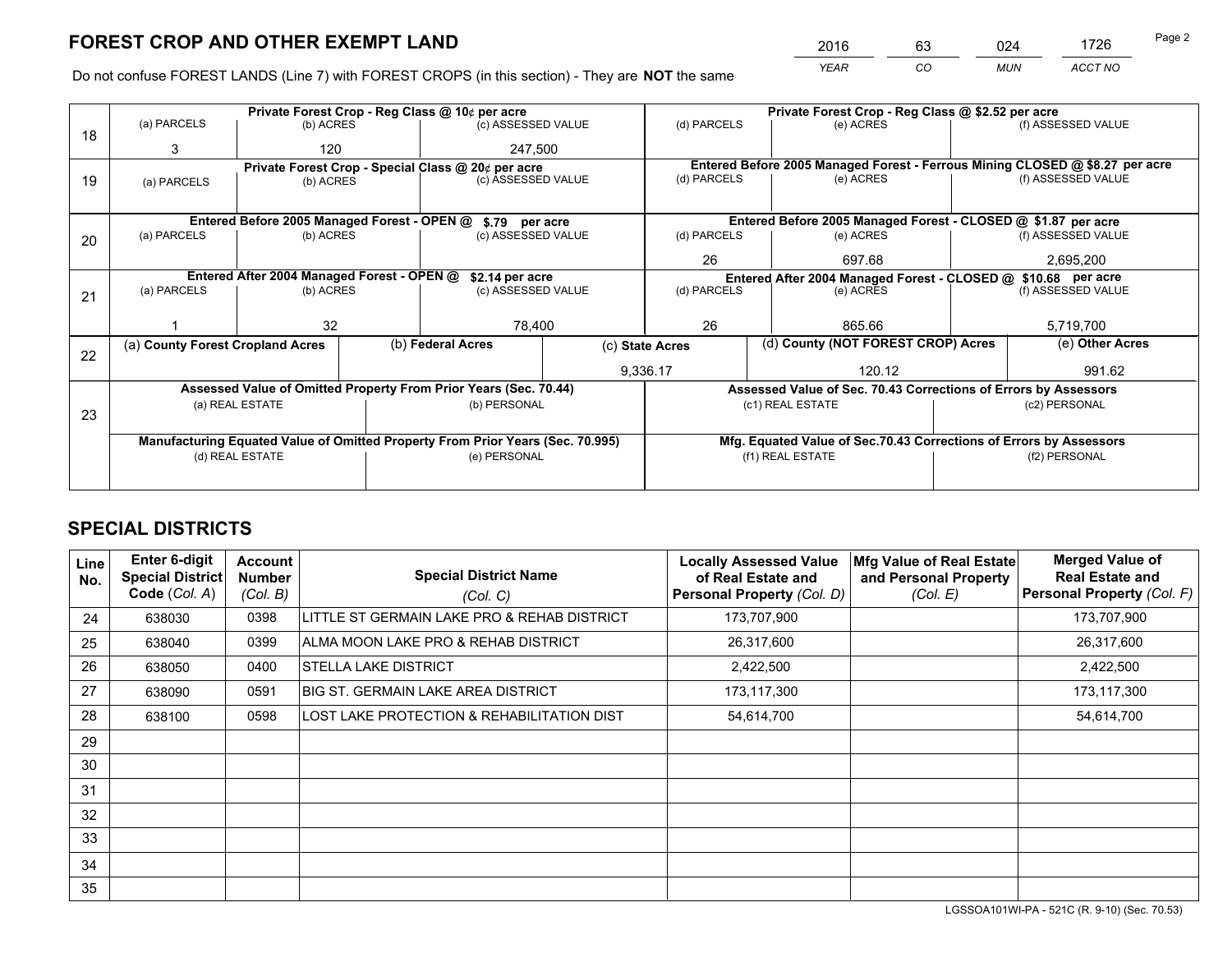|             | <b>SCHOOL DISTRICTS</b>                                  |                                             |                                                         | 2016                                                                              | 024<br>63                                                     | 1726                                                                           |  |  |  |  |  |
|-------------|----------------------------------------------------------|---------------------------------------------|---------------------------------------------------------|-----------------------------------------------------------------------------------|---------------------------------------------------------------|--------------------------------------------------------------------------------|--|--|--|--|--|
|             |                                                          |                                             |                                                         | <b>YEAR</b>                                                                       | CO<br><b>MUN</b>                                              | ACCT NO                                                                        |  |  |  |  |  |
| Line<br>No. | Enter 6-digit<br><b>School District</b><br>Code (Col. A) | <b>Account</b><br><b>Number</b><br>(Col. B) | <b>School District Name</b><br>(Col. C)                 | <b>Locally Assessed Value</b><br>of Real Estate and<br>Personal Property (Col. D) | Mfg Value of Real Estate<br>and Personal Property<br>(Col. E) | <b>Merged Value of</b><br><b>Real Estate and</b><br>Personal Property (Col. F) |  |  |  |  |  |
|             | <b>SCHOOL DISTRICTS (K-8 and K-12)</b><br>А.             |                                             |                                                         |                                                                                   |                                                               |                                                                                |  |  |  |  |  |
| 36          | 631526                                                   | 0372                                        | SCH D OF NORTHLAND PINES (EAGLE RIVER)                  | 678,850,700                                                                       |                                                               | 678,850,700                                                                    |  |  |  |  |  |
| 37          |                                                          |                                             |                                                         |                                                                                   |                                                               |                                                                                |  |  |  |  |  |
| 38          |                                                          |                                             |                                                         |                                                                                   |                                                               |                                                                                |  |  |  |  |  |
| 39          |                                                          |                                             |                                                         |                                                                                   |                                                               |                                                                                |  |  |  |  |  |
| 40          |                                                          |                                             |                                                         |                                                                                   |                                                               |                                                                                |  |  |  |  |  |
| 41          |                                                          |                                             |                                                         |                                                                                   |                                                               |                                                                                |  |  |  |  |  |
| 42          |                                                          |                                             |                                                         |                                                                                   |                                                               |                                                                                |  |  |  |  |  |
| 43          |                                                          |                                             |                                                         |                                                                                   |                                                               |                                                                                |  |  |  |  |  |
| 44          |                                                          |                                             |                                                         |                                                                                   |                                                               |                                                                                |  |  |  |  |  |
| 45          |                                                          |                                             |                                                         |                                                                                   |                                                               |                                                                                |  |  |  |  |  |
| 46          |                                                          |                                             |                                                         |                                                                                   |                                                               |                                                                                |  |  |  |  |  |
| 47          |                                                          |                                             |                                                         |                                                                                   |                                                               |                                                                                |  |  |  |  |  |
| 48          |                                                          |                                             |                                                         |                                                                                   |                                                               |                                                                                |  |  |  |  |  |
| 49          |                                                          |                                             |                                                         |                                                                                   |                                                               |                                                                                |  |  |  |  |  |
| 50          |                                                          |                                             | TOTAL ASSESSED VALUE OF SCHOOL DISTRICTS (K-8 and K-12) | 678,850,700                                                                       |                                                               | 678,850,700                                                                    |  |  |  |  |  |

| 50 |                                                 |      | TOTAL ASSESSED VALUE OF SCHOOL DISTRICTS (K-8 and K-12) | 678,850,700 |  | 678,850,700 |  |  |  |  |  |
|----|-------------------------------------------------|------|---------------------------------------------------------|-------------|--|-------------|--|--|--|--|--|
|    | <b>UNION HIGH SCHOOL DISTRICTS</b><br><b>B.</b> |      |                                                         |             |  |             |  |  |  |  |  |
| 51 |                                                 |      |                                                         |             |  |             |  |  |  |  |  |
| 52 |                                                 |      |                                                         |             |  |             |  |  |  |  |  |
| 53 |                                                 |      |                                                         |             |  |             |  |  |  |  |  |
| 54 |                                                 |      |                                                         |             |  |             |  |  |  |  |  |
| 55 |                                                 |      | TOTAL ASSESSED VALUE OF UNION HIGH SCHOOLS              |             |  |             |  |  |  |  |  |
|    | <b>TECHNICAL COLLEGE DISTRICTS</b><br>C.        |      |                                                         |             |  |             |  |  |  |  |  |
| 56 | 001600                                          | 0015 | NICOLET TECHNICAL COLLEGE<br><b>RHIN</b>                | 678,850,700 |  | 678,850,700 |  |  |  |  |  |
| 57 |                                                 |      |                                                         |             |  |             |  |  |  |  |  |
| 58 |                                                 |      |                                                         |             |  |             |  |  |  |  |  |
| 59 |                                                 |      | TOTAL ASSESSED VALUE OF TECHNICAL COLLEGES              | 678,850,700 |  | 678,850,700 |  |  |  |  |  |

## *I hereby certify, to the best of my knowledge and belief, this form is complete and correct.*

| Print name of preparer | Title                    | Date (MM / DD / CCYY) |
|------------------------|--------------------------|-----------------------|
|                        |                          |                       |
| Signature of preparer  | Contact Telephone Number | E-mail address        |
|                        | $\overline{\phantom{0}}$ |                       |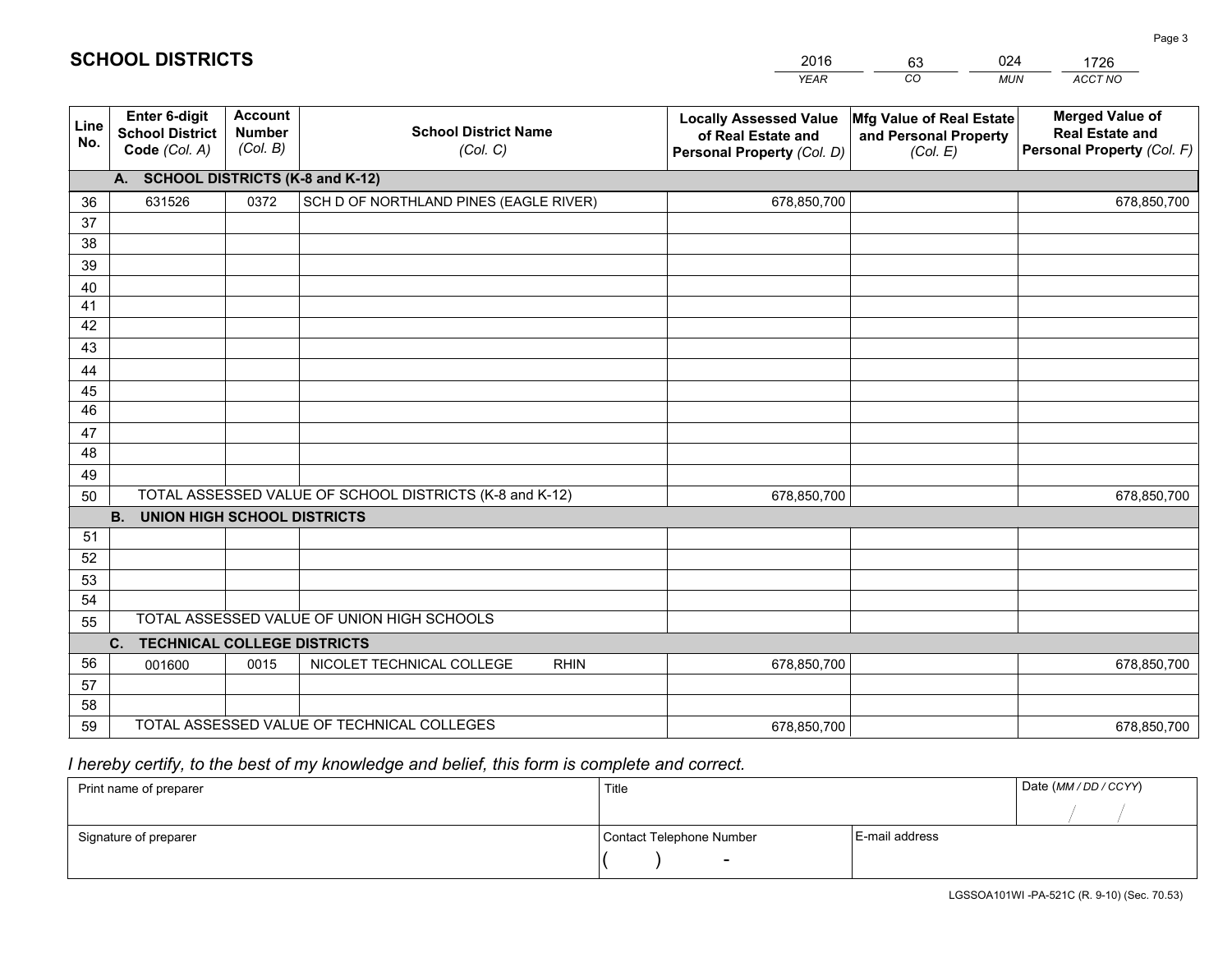### **HIGHLIGHTS**

- 1. Complete the Statement of Assessment after the Board of Review. Reflect any changes made there.
- 2. Use black ink to complete.
- 3. Line 16 must equal Line 50, Col D.
- 4. Line 55 must equal the total of K-8 schools listed on lines 36-49. Do not include K-12 schools in this comparision.
- 5. Line 59, Col. D must equal Line 16.
- 6. Special District, School District and Technical College District values must include both real estate and personal property. Examples of Special districts are: town sanitary districts, public inland lake protection and rehabilitation districts, and metropolitan sewerage districts.
- 7. DO NOT INCLUDE Manufacturing property values.DOR will print these values on the final SOA.

THOMAS MARTENS

TOWN OF SAINT GERMAIN

TOWN OF SAINT GERMAIN *THOMAS MARTENS* 

PO BOX 7

 $\overline{Q}$  $\overline{5}$ 

BOX 7

ST GERMAIN, WI 54558 - 0007

GERMAIN, WI 54558 - 0007

 8. Accuracy of this form is very important. The values reported directly affect the equalized value DOR calculates for school and special districts.

### **Page 1:**

 If not prefilled, enter the tax year,county and municipal code,municipal type, municipal name and county name on the top of form.

Check the Amended box, if filing an amended / corrected SOA.

 Report the parcel count, acres and assessed value of taxable general property, total parcel count, (real and personal), total acres, and values from final figures set by the Board of Review.

- A. Real Estate land and improvements (buildings, etc.) is reported on lines 1 8, total line 9.
- B. Personal Property is reported on lines 11 14, Column D, total line 15.
- C. To complete this report, use the computer produced summary of the assessment roll that shows these amounts.
- D. Use whole numbers only.
- E. Add each line across and each column down to verify entries.

### **Page 2:**

- A. Report Special Items (not subject to general property tax).
- 1. Private Forest Croplands and Managed Forest Lands are reported on lines 18,19, 20 and 21. Be sure to report assessed values **NOT** taxes.
- 2. You should have copies of the orders of entry, orders of withdrawal, etc., to update your assessment roll.
	- 3. Show hundredths of acres (e.g. 39.75).
- 4. Tax exempt lands are reported on line 22.
- 5. Omitted property and sec. 70.43, Wis. Stats., corrections of errors by assessor are reported on line 23. Report real estate and personal property separately. These should be for **prior years**, not something found on the current assessment roll after the board of review.
- B. Special District (Lines 24-35) Include the value of both real and personal property.
- The Department of Revenue (DOR) preprints much of the information regarding names and codes for schools, special districts,etc. If a district is not listed, enter the name and value only, DOR will enter the proper code.

### **Page 3 School Districts:**

Include the value of both real and personal property.

Report School District (regular, elementary, union high school, and technical college).

- 1. Regular (K-12) and Elementary (K-8) school values are reported on lines 36-49, total on line 50.
- 2. Union High School (UHS) (use only if elementary schools are listed on lines 36-49) are reported on lines 51-54. UHS total value (line 55) must equal to the total **elementary school** values reported on lines 36-49. Do notinclude K-12 schools in this comparison.
- 3. Technical College values are reported on lines 56-58, total on line 59.
- 4. Use the computer summary that shows these amounts to complete this report.

#### **This form is due the second Monday in June. File this report only after your Board of Review is complete.**

 *If you have questions: Return forms to:*

Fax number: (608) 264-6887 PO Box 8971

 Email: lgs@revenue.wi.gov Wisconsin Department of Revenue Call: (608) 261-5341 Local Government Services Section 6-97Madison WI 53708-8971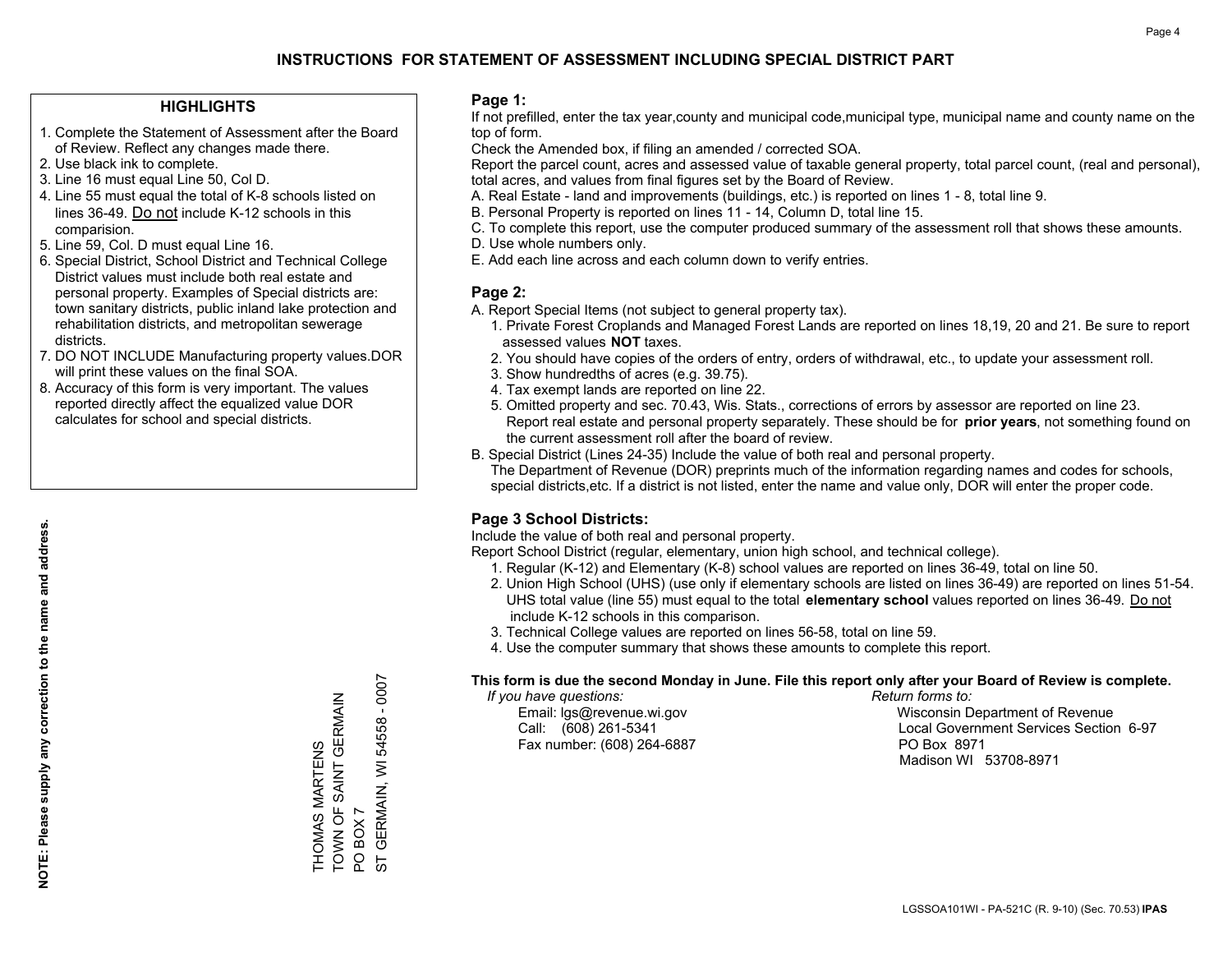**STATEMENT OF ASSESSMENT FOR 2016 FINAL - EQUATED**

7 Check if this is an Amended Return<br>7 Page 1

|                | <b>FOR</b> | <b>TOWN OF</b><br><b>OF</b>                                                                                                                                                                  | <b>WASHINGTON</b>        |                           | <b>VILAS COUNTY</b>                 |                         |                      | <b>WHEN COMPLETING THIS DOCUMENT</b><br>DO NOT WRITE OVER X's OR IN SHADED AREAS |  |
|----------------|------------|----------------------------------------------------------------------------------------------------------------------------------------------------------------------------------------------|--------------------------|---------------------------|-------------------------------------|-------------------------|----------------------|----------------------------------------------------------------------------------|--|
|                |            | Town - Village - City                                                                                                                                                                        | <b>Municipality Name</b> |                           | <b>County Name</b>                  |                         |                      |                                                                                  |  |
|                |            | <b>REAL ESTATE</b>                                                                                                                                                                           | PARCEL COUNT             |                           | NO. OF ACRES                        | <b>VALUE OF</b>         | <b>VALUE OF</b>      | TOTAL VALUE OF LAND                                                              |  |
| Line<br>No.    |            | (See Lines 18 - 22 for<br>other Real Estate)                                                                                                                                                 |                          | TOTAL LAND   IMPROVEMENTS | <b>WHOLE</b><br><b>NUMBERS ONLY</b> | LAND                    | <b>IMPROVEMENTS</b>  | AND IMPROVEMENTS                                                                 |  |
|                |            |                                                                                                                                                                                              | Col. A                   | Col. B                    | Col. C                              | Col. D                  | Col. E               | Col. F                                                                           |  |
| -1             |            | <b>RESIDENTIAL - Class 1</b>                                                                                                                                                                 | 2,614                    | 2,014                     | 4,024                               | 240,652,100             | 221,465,200          | 462,117,300                                                                      |  |
| 2              |            | <b>COMMERCIAL - Class 2</b>                                                                                                                                                                  | 34                       | 34                        | 163                                 | 5,972,700               | 8,589,400            | 14,562,100                                                                       |  |
| 3              |            | <b>MANUFACTURING - Class 3</b>                                                                                                                                                               | $\Omega$                 | $\Omega$                  | $\Omega$                            | 0                       | 0                    |                                                                                  |  |
| 4              |            | <b>AGRICULTURAL - Class 4</b>                                                                                                                                                                | 48                       |                           | 1,045                               | 160,400                 |                      | 160,400                                                                          |  |
| 5              |            | UNDEVELOPED - Class 5                                                                                                                                                                        | 131                      |                           | 1,467                               | 592,200                 |                      | 592,200                                                                          |  |
| 6              |            | AGRICULTURAL FOREST - Class 5m                                                                                                                                                               | 28                       |                           | 527                                 | 795,600                 |                      | 795,600                                                                          |  |
| $\overline{7}$ |            | FOREST LANDS - Class 6                                                                                                                                                                       | 229                      |                           | 4,794                               | 11,173,700              |                      | 11,173,700                                                                       |  |
| 8              |            | OTHER - Class 7                                                                                                                                                                              | $\Omega$                 | $\Omega$                  | $\Omega$                            | $\Omega$                | $\Omega$             |                                                                                  |  |
| 9              |            | TOTAL - ALL COLUMNS                                                                                                                                                                          | 3,084                    | 2,048                     | 12,020                              | 259,346,700             | 230,054,600          | 489,401,300                                                                      |  |
| 10             |            | NUMBER OF PERSONAL PROPERTY ACCOUNTS IN ROLL                                                                                                                                                 |                          |                           | 76                                  | <b>LOCALLY ASSESSED</b> | <b>MANUFACTURING</b> | <b>MERGED</b>                                                                    |  |
| 11             |            | BOATS AND OTHER WATERCRAFT NOT EXEMPT - Code 1                                                                                                                                               |                          |                           |                                     | 130,200                 | 0                    | 130,200                                                                          |  |
| 12             |            | MACHINERY, TOOLS AND PATTERNS - Code 2                                                                                                                                                       |                          |                           |                                     | 220,300                 | 0                    | 220,300                                                                          |  |
| 13             |            | FURNITURE, FIXTURES AND EQUIPMENT - Code 3                                                                                                                                                   |                          |                           |                                     | 303,500                 | 0                    | 303,500                                                                          |  |
| 14             |            | ALL OTHER PERSONAL PROPERTY NOT EXEMPT - Codes 4A, 4B, 4C                                                                                                                                    |                          |                           |                                     | 1,290,600               | 0                    | 1,290,600                                                                        |  |
| 15             |            | TOTAL OF PERSONAL PROPERTY NOT EXEMPT (Total of Lines 11-14)                                                                                                                                 |                          |                           |                                     | 1,944,600               | $\mathbf{0}$         | 1,944,600                                                                        |  |
| 16             |            | AGGREGATE ASSESSED VALUE OF ALL PROPERTY SUBJECT TO THE GENERAL PROPERTY TAX (Total of Lines 9F and 15F)<br>MUST EQUAL TOTAL VALUE OF THE SCHOOL DISTRICTS (K-12 PLUS K-8) - Line 50, Col. F |                          |                           |                                     |                         |                      | 491,345,900                                                                      |  |
| 17             |            | <b>BOARD OF REVIEW</b>                                                                                                                                                                       |                          |                           | Name of Assessor                    |                         | Telephone #          |                                                                                  |  |
|                |            | DATE OF FINAL ADJOURNMENT                                                                                                                                                                    | 07/27/2016               |                           | <b>HOFFMAN APPRAISALS</b>           |                         |                      | (715) 536-6236                                                                   |  |

*CO*

*MUN*

*ACCT NO1727*

*<sup>63</sup> <sup>026</sup>*

REMARKS

The Assessment Ratio to be used in calculating the estimated Fair Market Value on tax bills for this tax district is .975314521<br>This ratio should be used to convert assessed values to "Calculate Equalized Values" in Step 1 Commission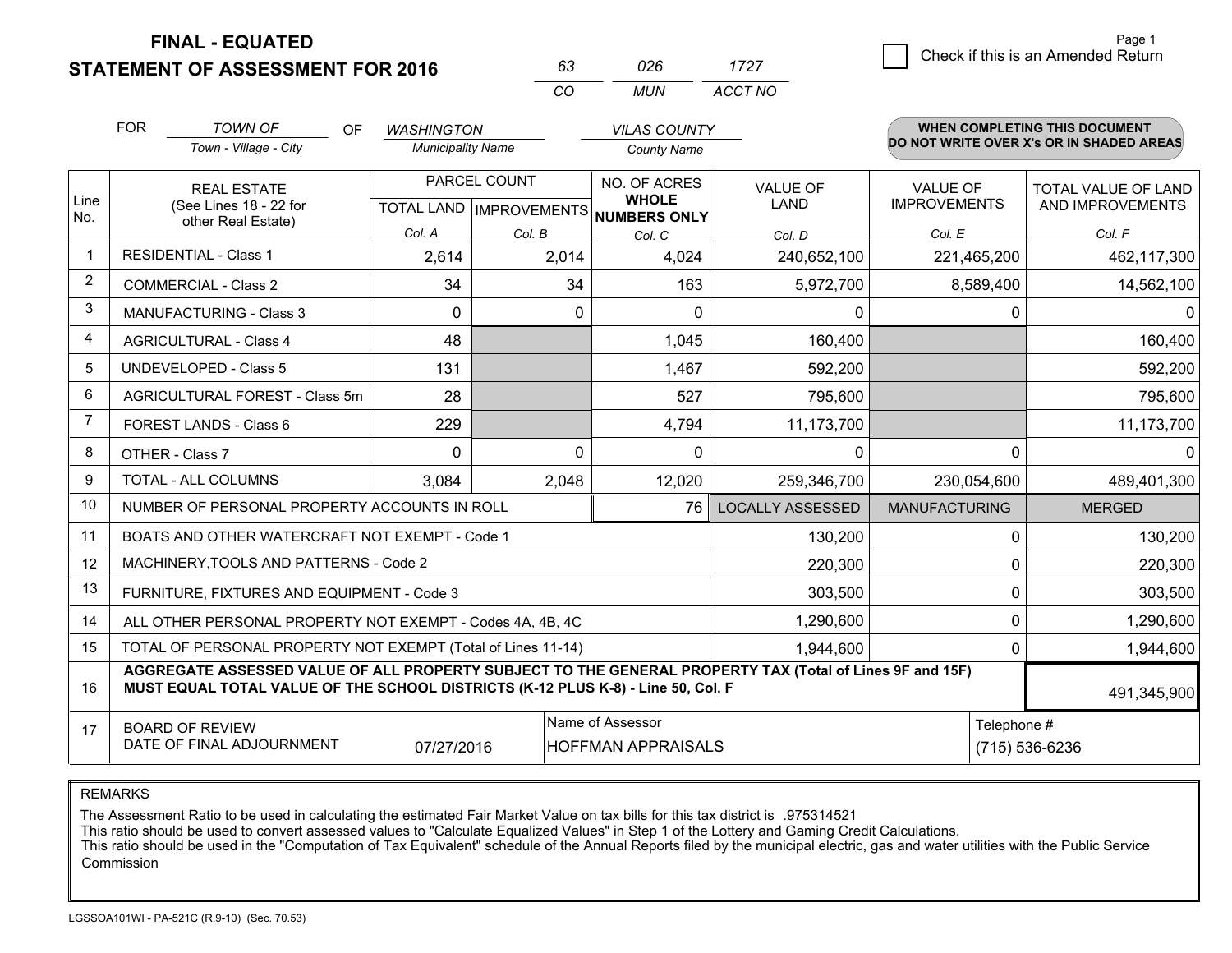*YEAR CO MUN ACCT NO* 2016 63 026 1727

Do not confuse FOREST LANDS (Line 7) with FOREST CROPS (in this section) - They are **NOT** the same

|    | Private Forest Crop - Reg Class @ 10¢ per acre                                 |                                                               |                                                    |                                                                  |  |                                                                 | Private Forest Crop - Reg Class @ \$2.52 per acre                  |                                                               |                                                                              |                    |
|----|--------------------------------------------------------------------------------|---------------------------------------------------------------|----------------------------------------------------|------------------------------------------------------------------|--|-----------------------------------------------------------------|--------------------------------------------------------------------|---------------------------------------------------------------|------------------------------------------------------------------------------|--------------------|
| 18 | (a) PARCELS                                                                    | (b) ACRES                                                     |                                                    | (c) ASSESSED VALUE                                               |  | (d) PARCELS                                                     |                                                                    | (e) ACRES                                                     |                                                                              | (f) ASSESSED VALUE |
|    | 5                                                                              | 211                                                           |                                                    | 567.800                                                          |  |                                                                 |                                                                    | 282                                                           |                                                                              | 631.000            |
|    |                                                                                |                                                               | Private Forest Crop - Special Class @ 20¢ per acre |                                                                  |  |                                                                 |                                                                    |                                                               | Entered Before 2005 Managed Forest - Ferrous Mining CLOSED @ \$8.27 per acre |                    |
| 19 | (a) PARCELS                                                                    | (b) ACRES                                                     |                                                    | (c) ASSESSED VALUE                                               |  | (d) PARCELS                                                     |                                                                    | (e) ACRES                                                     |                                                                              | (f) ASSESSED VALUE |
|    |                                                                                |                                                               |                                                    |                                                                  |  |                                                                 |                                                                    |                                                               |                                                                              |                    |
|    |                                                                                |                                                               |                                                    | Entered Before 2005 Managed Forest - OPEN @ \$.79 per acre       |  |                                                                 |                                                                    | Entered Before 2005 Managed Forest - CLOSED @ \$1.87 per acre |                                                                              |                    |
| 20 | (a) PARCELS                                                                    | (b) ACRES                                                     |                                                    | (c) ASSESSED VALUE                                               |  | (d) PARCELS                                                     |                                                                    | (e) ACRES                                                     |                                                                              | (f) ASSESSED VALUE |
|    |                                                                                | 74                                                            |                                                    | 222,000                                                          |  | 21<br>615.79                                                    |                                                                    | 2,774,800                                                     |                                                                              |                    |
|    |                                                                                | Entered After 2004 Managed Forest - OPEN @<br>\$2.14 per acre |                                                    |                                                                  |  | Entered After 2004 Managed Forest - CLOSED @ \$10.68 per acre   |                                                                    |                                                               |                                                                              |                    |
| 21 | (a) PARCELS                                                                    | (b) ACRES                                                     |                                                    | (c) ASSESSED VALUE                                               |  | (d) PARCELS<br>(e) ACRES                                        |                                                                    |                                                               | (f) ASSESSED VALUE                                                           |                    |
|    |                                                                                |                                                               |                                                    |                                                                  |  |                                                                 |                                                                    |                                                               |                                                                              |                    |
|    |                                                                                | 212.13                                                        |                                                    | 2,082,100                                                        |  | 9                                                               |                                                                    | 277.53                                                        |                                                                              | 711,100            |
|    | (a) County Forest Cropland Acres                                               |                                                               |                                                    | (b) Federal Acres                                                |  | (c) State Acres                                                 |                                                                    | (d) County (NOT FOREST CROP) Acres                            |                                                                              | (e) Other Acres    |
| 22 |                                                                                |                                                               |                                                    |                                                                  |  |                                                                 |                                                                    |                                                               |                                                                              |                    |
|    | 74.48                                                                          |                                                               |                                                    | 9.210.99                                                         |  | 498.23                                                          |                                                                    | 44.87                                                         |                                                                              | 1,523.52           |
|    |                                                                                |                                                               |                                                    | Assessed Value of Omitted Property From Prior Years (Sec. 70.44) |  | Assessed Value of Sec. 70.43 Corrections of Errors by Assessors |                                                                    |                                                               |                                                                              |                    |
| 23 |                                                                                | (a) REAL ESTATE                                               |                                                    | (b) PERSONAL                                                     |  | (c1) REAL ESTATE                                                |                                                                    |                                                               |                                                                              | (c2) PERSONAL      |
|    |                                                                                |                                                               |                                                    |                                                                  |  |                                                                 |                                                                    |                                                               |                                                                              |                    |
|    | Manufacturing Equated Value of Omitted Property From Prior Years (Sec. 70.995) |                                                               |                                                    |                                                                  |  |                                                                 | Mfg. Equated Value of Sec.70.43 Corrections of Errors by Assessors |                                                               |                                                                              |                    |
|    |                                                                                | (d) REAL ESTATE                                               |                                                    | (e) PERSONAL                                                     |  | (f1) REAL ESTATE<br>(f2) PERSONAL                               |                                                                    |                                                               |                                                                              |                    |
|    |                                                                                |                                                               |                                                    |                                                                  |  |                                                                 |                                                                    |                                                               |                                                                              |                    |

## **SPECIAL DISTRICTS**

| Line<br>No. | Enter 6-digit<br>Special District<br>Code (Col. A) | <b>Account</b><br><b>Number</b><br>(Col. B) | <b>Special District Name</b><br>(Col. C) | <b>Locally Assessed Value</b><br>of Real Estate and<br>Personal Property (Col. D) | Mfg Value of Real Estate<br>and Personal Property<br>(Col. E) | <b>Merged Value of</b><br><b>Real Estate and</b><br>Personal Property (Col. F) |
|-------------|----------------------------------------------------|---------------------------------------------|------------------------------------------|-----------------------------------------------------------------------------------|---------------------------------------------------------------|--------------------------------------------------------------------------------|
| 24          |                                                    |                                             |                                          |                                                                                   |                                                               |                                                                                |
| 25          |                                                    |                                             |                                          |                                                                                   |                                                               |                                                                                |
| 26          |                                                    |                                             |                                          |                                                                                   |                                                               |                                                                                |
| 27          |                                                    |                                             |                                          |                                                                                   |                                                               |                                                                                |
| 28          |                                                    |                                             |                                          |                                                                                   |                                                               |                                                                                |
| 29          |                                                    |                                             |                                          |                                                                                   |                                                               |                                                                                |
| 30          |                                                    |                                             |                                          |                                                                                   |                                                               |                                                                                |
| 31          |                                                    |                                             |                                          |                                                                                   |                                                               |                                                                                |
| 32          |                                                    |                                             |                                          |                                                                                   |                                                               |                                                                                |
| 33          |                                                    |                                             |                                          |                                                                                   |                                                               |                                                                                |
| 34          |                                                    |                                             |                                          |                                                                                   |                                                               |                                                                                |
| 35          |                                                    |                                             |                                          |                                                                                   |                                                               |                                                                                |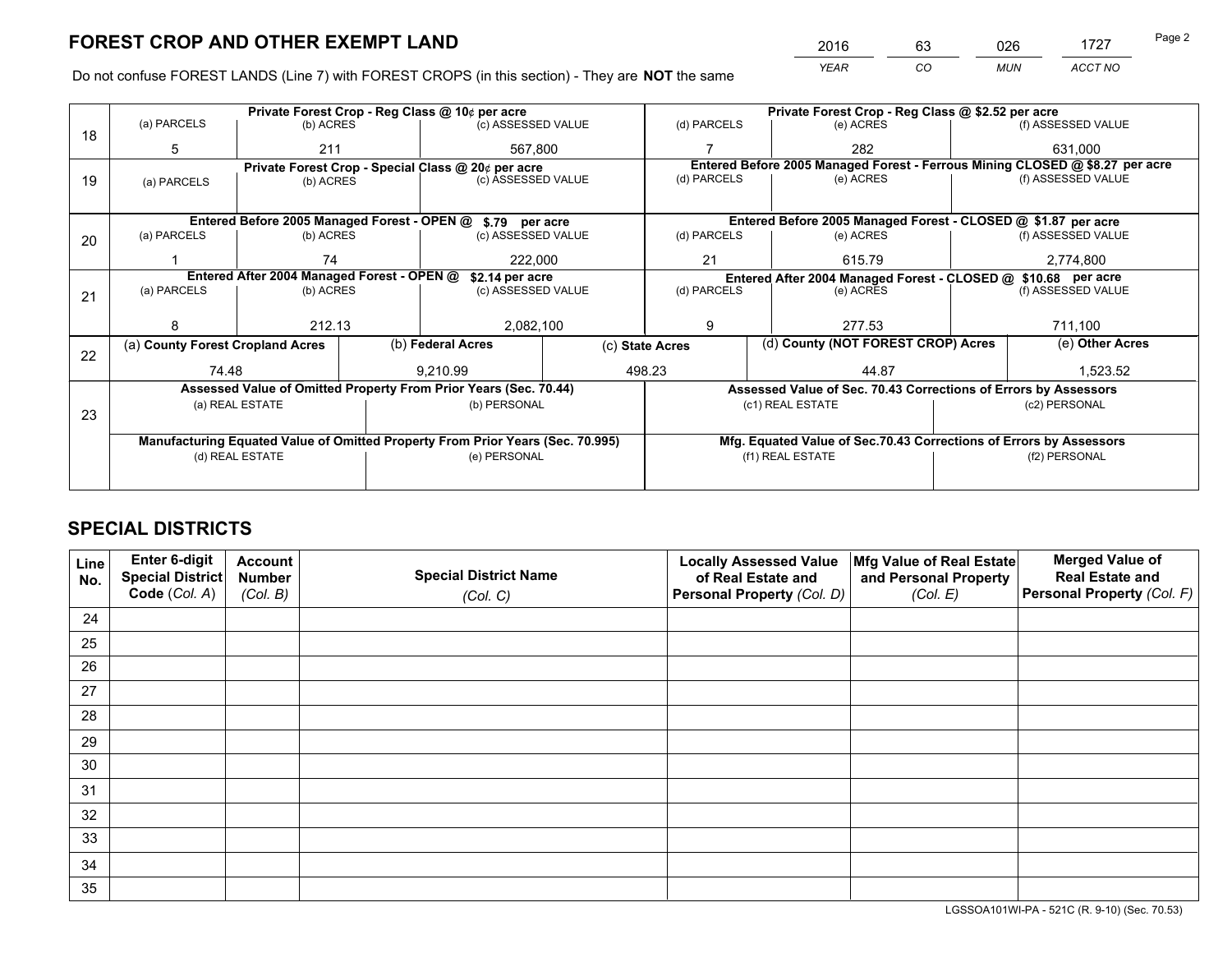|             | <b>SCHOOL DISTRICTS</b>                                  |                                             |                                                         | 2016                                                                              | 026<br>63                                                     | 1727                                                                           |  |  |
|-------------|----------------------------------------------------------|---------------------------------------------|---------------------------------------------------------|-----------------------------------------------------------------------------------|---------------------------------------------------------------|--------------------------------------------------------------------------------|--|--|
|             |                                                          |                                             |                                                         | <b>YEAR</b>                                                                       | $\overline{co}$<br><b>MUN</b>                                 | ACCT NO                                                                        |  |  |
| Line<br>No. | Enter 6-digit<br><b>School District</b><br>Code (Col. A) | <b>Account</b><br><b>Number</b><br>(Col. B) | <b>School District Name</b><br>(Col. C)                 | <b>Locally Assessed Value</b><br>of Real Estate and<br>Personal Property (Col. D) | Mfg Value of Real Estate<br>and Personal Property<br>(Col. E) | <b>Merged Value of</b><br><b>Real Estate and</b><br>Personal Property (Col. F) |  |  |
|             | <b>SCHOOL DISTRICTS (K-8 and K-12)</b><br>A.             |                                             |                                                         |                                                                                   |                                                               |                                                                                |  |  |
| 36          | 631526                                                   | 0372                                        | SCH D OF NORTHLAND PINES (EAGLE RIVER)                  | 491,345,900                                                                       |                                                               | 491,345,900                                                                    |  |  |
| 37          |                                                          |                                             |                                                         |                                                                                   |                                                               |                                                                                |  |  |
| 38          |                                                          |                                             |                                                         |                                                                                   |                                                               |                                                                                |  |  |
| 39          |                                                          |                                             |                                                         |                                                                                   |                                                               |                                                                                |  |  |
| 40          |                                                          |                                             |                                                         |                                                                                   |                                                               |                                                                                |  |  |
| 41<br>42    |                                                          |                                             |                                                         |                                                                                   |                                                               |                                                                                |  |  |
| 43          |                                                          |                                             |                                                         |                                                                                   |                                                               |                                                                                |  |  |
| 44          |                                                          |                                             |                                                         |                                                                                   |                                                               |                                                                                |  |  |
| 45          |                                                          |                                             |                                                         |                                                                                   |                                                               |                                                                                |  |  |
| 46          |                                                          |                                             |                                                         |                                                                                   |                                                               |                                                                                |  |  |
| 47          |                                                          |                                             |                                                         |                                                                                   |                                                               |                                                                                |  |  |
| 48          |                                                          |                                             |                                                         |                                                                                   |                                                               |                                                                                |  |  |
| 49          |                                                          |                                             |                                                         |                                                                                   |                                                               |                                                                                |  |  |
| 50          |                                                          |                                             | TOTAL ASSESSED VALUE OF SCHOOL DISTRICTS (K-8 and K-12) | 491,345,900                                                                       |                                                               | 491,345,900                                                                    |  |  |
|             | UNION HIGH SCHOOL DISTRICTS<br><b>B.</b>                 |                                             |                                                         |                                                                                   |                                                               |                                                                                |  |  |

| ິບບ | TO ITE AGOLOGED WALGE OF GOITOOL DIGITMOTO (IN 0 GINER TE) | 791, JTJ, JUU |                                            |             |  |             |
|-----|------------------------------------------------------------|---------------|--------------------------------------------|-------------|--|-------------|
|     | UNION HIGH SCHOOL DISTRICTS<br><b>B.</b>                   |               |                                            |             |  |             |
| 51  |                                                            |               |                                            |             |  |             |
| 52  |                                                            |               |                                            |             |  |             |
| 53  |                                                            |               |                                            |             |  |             |
| 54  |                                                            |               |                                            |             |  |             |
| 55  |                                                            |               | TOTAL ASSESSED VALUE OF UNION HIGH SCHOOLS |             |  |             |
|     | <b>TECHNICAL COLLEGE DISTRICTS</b><br>C.                   |               |                                            |             |  |             |
| 56  | 001600                                                     | 0015          | NICOLET TECHNICAL COLLEGE<br><b>RHIN</b>   | 491,345,900 |  | 491,345,900 |
| 57  |                                                            |               |                                            |             |  |             |
| 58  |                                                            |               |                                            |             |  |             |
| 59  | TOTAL ASSESSED VALUE OF TECHNICAL COLLEGES<br>491,345,900  |               |                                            |             |  | 491,345,900 |

## *I hereby certify, to the best of my knowledge and belief, this form is complete and correct.*

| Print name of preparer | Title                    |                | Date (MM / DD / CCYY) |
|------------------------|--------------------------|----------------|-----------------------|
|                        |                          |                |                       |
| Signature of preparer  | Contact Telephone Number | E-mail address |                       |
|                        | $\overline{\phantom{0}}$ |                |                       |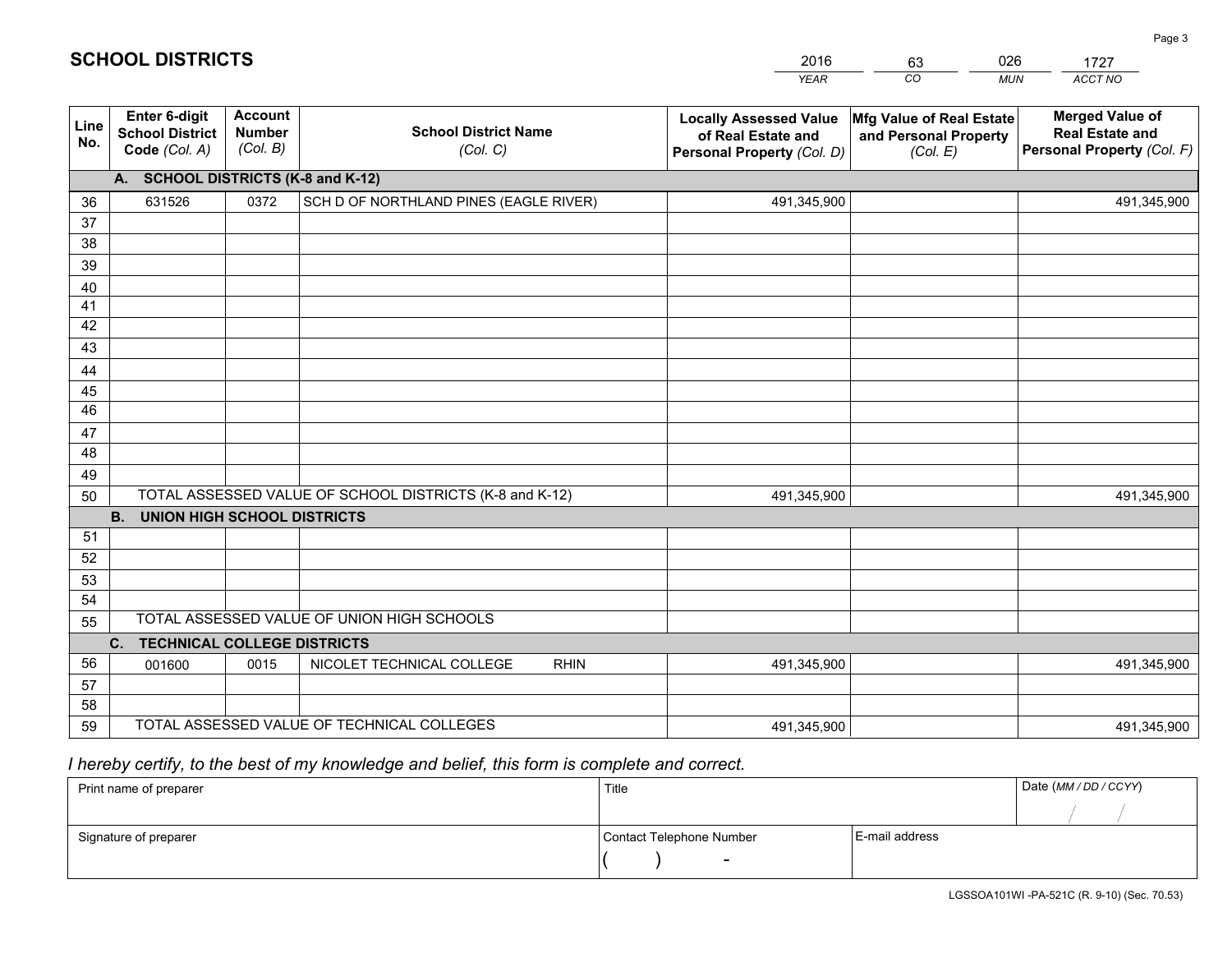### **HIGHLIGHTS**

- 1. Complete the Statement of Assessment after the Board of Review. Reflect any changes made there.
- 2. Use black ink to complete.
- 3. Line 16 must equal Line 50, Col D.
- 4. Line 55 must equal the total of K-8 schools listed on lines 36-49. Do not include K-12 schools in this comparision.
- 5. Line 59, Col. D must equal Line 16.
- 6. Special District, School District and Technical College District values must include both real estate and personal property. Examples of Special districts are: town sanitary districts, public inland lake protection and rehabilitation districts, and metropolitan sewerage districts.
- 7. DO NOT INCLUDE Manufacturing property values.DOR will print these values on the final SOA.
- 8. Accuracy of this form is very important. The values reported directly affect the equalized value DOR calculates for school and special districts.

### **Page 1:**

 If not prefilled, enter the tax year,county and municipal code,municipal type, municipal name and county name on the top of form.

Check the Amended box, if filing an amended / corrected SOA.

 Report the parcel count, acres and assessed value of taxable general property, total parcel count, (real and personal), total acres, and values from final figures set by the Board of Review.

- A. Real Estate land and improvements (buildings, etc.) is reported on lines 1 8, total line 9.
- B. Personal Property is reported on lines 11 14, Column D, total line 15.
- C. To complete this report, use the computer produced summary of the assessment roll that shows these amounts.
- D. Use whole numbers only.
- E. Add each line across and each column down to verify entries.

### **Page 2:**

- A. Report Special Items (not subject to general property tax).
- 1. Private Forest Croplands and Managed Forest Lands are reported on lines 18,19, 20 and 21. Be sure to report assessed values **NOT** taxes.
- 2. You should have copies of the orders of entry, orders of withdrawal, etc., to update your assessment roll.
	- 3. Show hundredths of acres (e.g. 39.75).
- 4. Tax exempt lands are reported on line 22.
- 5. Omitted property and sec. 70.43, Wis. Stats., corrections of errors by assessor are reported on line 23. Report real estate and personal property separately. These should be for **prior years**, not something found on the current assessment roll after the board of review.
- B. Special District (Lines 24-35) Include the value of both real and personal property.
- The Department of Revenue (DOR) preprints much of the information regarding names and codes for schools, special districts,etc. If a district is not listed, enter the name and value only, DOR will enter the proper code.

### **Page 3 School Districts:**

Include the value of both real and personal property.

Report School District (regular, elementary, union high school, and technical college).

- 1. Regular (K-12) and Elementary (K-8) school values are reported on lines 36-49, total on line 50.
- 2. Union High School (UHS) (use only if elementary schools are listed on lines 36-49) are reported on lines 51-54. UHS total value (line 55) must equal to the total **elementary school** values reported on lines 36-49. Do notinclude K-12 schools in this comparison.
- 3. Technical College values are reported on lines 56-58, total on line 59.
- 4. Use the computer summary that shows these amounts to complete this report.

#### **This form is due the second Monday in June. File this report only after your Board of Review is complete.**

 *If you have questions: Return forms to:*

Fax number: (608) 264-6887 PO Box 8971

 Email: lgs@revenue.wi.gov Wisconsin Department of Revenue Call: (608) 261-5341 Local Government Services Section 6-97Madison WI 53708-8971

MICHELE SANBORN<br>TOWN OF WASHINGTON<br>2160 PINEWOOD DR TOWN OF WASHINGTON EAGLE RIVER, WI 54521 EAGLE RIVER, WI 54521 2160 PINEWOOD DR MICHELE SANBORN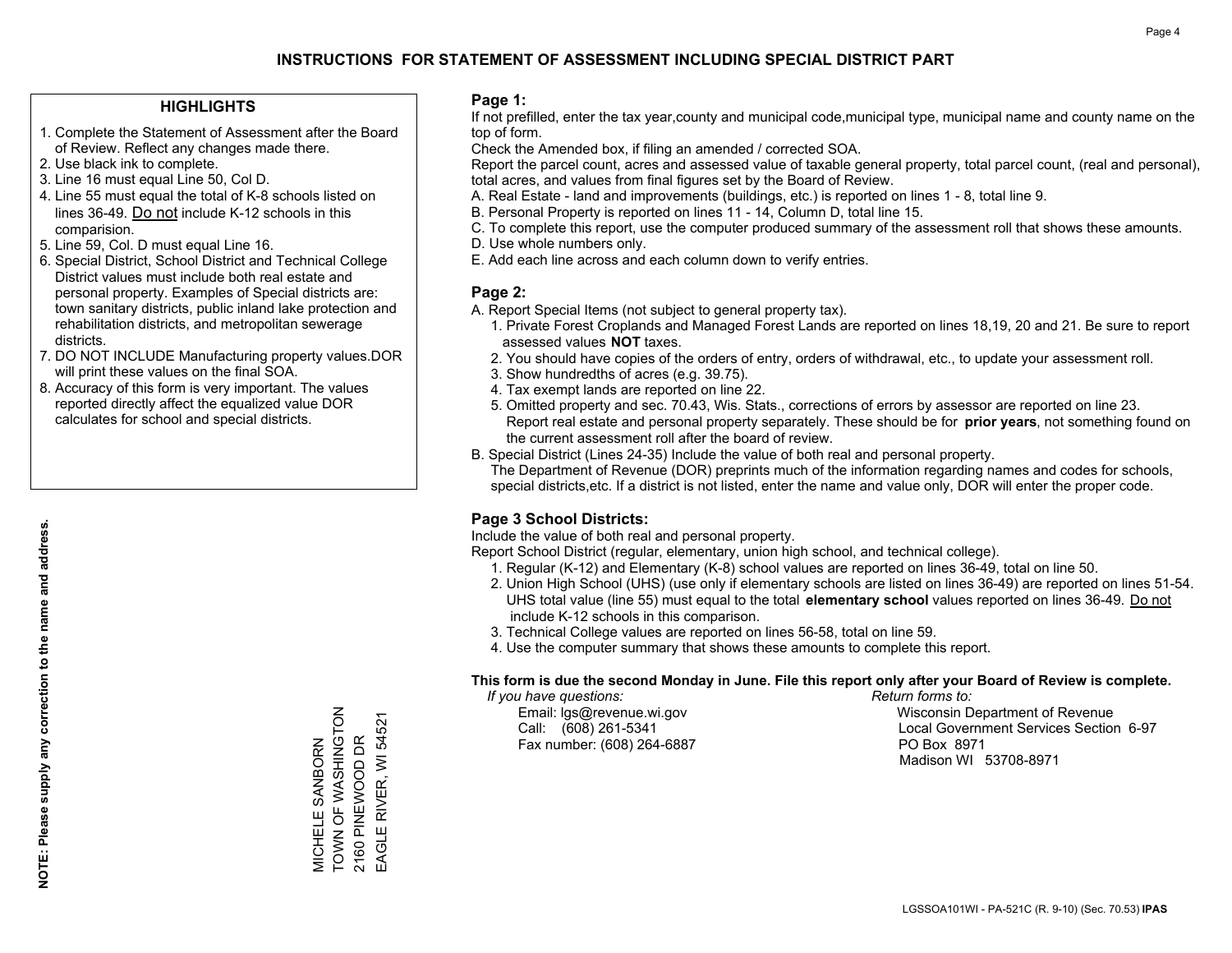**STATEMENT OF ASSESSMENT FOR 2016** 

**FINAL - EQUATED**

|   | Page 1                             |
|---|------------------------------------|
| 8 | Check if this is an Amended Return |
|   |                                    |

|             | <b>FOR</b>                                                                                            | <b>TOWN OF</b><br><b>OF</b><br>Town - Village - City                                                                                                                                         | <b>WINCHESTER</b><br><b>Municipality Name</b> |                                                | <b>VILAS COUNTY</b><br><b>County Name</b>    |                         |                                        | <b>WHEN COMPLETING THIS DOCUMENT</b><br>DO NOT WRITE OVER X's OR IN SHADED AREAS |
|-------------|-------------------------------------------------------------------------------------------------------|----------------------------------------------------------------------------------------------------------------------------------------------------------------------------------------------|-----------------------------------------------|------------------------------------------------|----------------------------------------------|-------------------------|----------------------------------------|----------------------------------------------------------------------------------|
| Line<br>No. |                                                                                                       | <b>REAL ESTATE</b><br>(See Lines 18 - 22 for<br>other Real Estate)                                                                                                                           |                                               | PARCEL COUNT<br><b>TOTAL LAND IMPROVEMENTS</b> | NO. OF ACRES<br><b>WHOLE</b><br>NUMBERS ONLY | VALUE OF<br>LAND        | <b>VALUE OF</b><br><b>IMPROVEMENTS</b> | TOTAL VALUE OF LAND<br>AND IMPROVEMENTS                                          |
|             |                                                                                                       |                                                                                                                                                                                              | Col. A                                        | Col. B                                         | Col. C                                       | Col. D                  | Col. E                                 | Col. F                                                                           |
|             |                                                                                                       | <b>RESIDENTIAL - Class 1</b>                                                                                                                                                                 | 1,626                                         | 926                                            | 6,467                                        | 137,574,200             | 117,637,600                            | 255,211,800                                                                      |
| 2           |                                                                                                       | <b>COMMERCIAL - Class 2</b>                                                                                                                                                                  | 18                                            | 12                                             | 54                                           | 709,500                 | 1,765,500                              | 2,475,000                                                                        |
| 3           |                                                                                                       | <b>MANUFACTURING - Class 3</b>                                                                                                                                                               | 0                                             | $\mathbf{0}$                                   | 0                                            | 0                       | 0                                      |                                                                                  |
| 4           |                                                                                                       | <b>AGRICULTURAL - Class 4</b>                                                                                                                                                                | 0                                             |                                                | 0                                            | 0                       |                                        | $\Omega$                                                                         |
| 5           |                                                                                                       | UNDEVELOPED - Class 5                                                                                                                                                                        | 0                                             |                                                | 0                                            | 0                       |                                        | 0                                                                                |
| 6           |                                                                                                       | AGRICULTURAL FOREST - Class 5m                                                                                                                                                               | $\Omega$                                      |                                                | 0                                            | $\Omega$                |                                        | 0                                                                                |
| 7           |                                                                                                       | FOREST LANDS - Class 6                                                                                                                                                                       | 184                                           |                                                | 8,867                                        | 16,259,400              |                                        | 16,259,400                                                                       |
| 8           |                                                                                                       | OTHER - Class 7                                                                                                                                                                              | 0                                             | $\Omega$                                       | 0                                            | $\Omega$                | $\Omega$                               |                                                                                  |
| 9           |                                                                                                       | TOTAL - ALL COLUMNS                                                                                                                                                                          | 1,828                                         | 938                                            | 15,388                                       | 154,543,100             | 119,403,100                            | 273,946,200                                                                      |
| 10          |                                                                                                       | NUMBER OF PERSONAL PROPERTY ACCOUNTS IN ROLL                                                                                                                                                 |                                               |                                                | 10                                           | <b>LOCALLY ASSESSED</b> | <b>MANUFACTURING</b>                   | <b>MERGED</b>                                                                    |
| 11          |                                                                                                       | BOATS AND OTHER WATERCRAFT NOT EXEMPT - Code 1                                                                                                                                               |                                               |                                                |                                              | 0                       | 0                                      | $\mathbf{0}$                                                                     |
| 12          |                                                                                                       | MACHINERY, TOOLS AND PATTERNS - Code 2                                                                                                                                                       |                                               |                                                |                                              | 0                       | $\Omega$                               | $\Omega$                                                                         |
| 13          |                                                                                                       | FURNITURE, FIXTURES AND EQUIPMENT - Code 3                                                                                                                                                   |                                               |                                                |                                              | 230,900                 | $\Omega$                               | 230,900                                                                          |
| 14          |                                                                                                       | ALL OTHER PERSONAL PROPERTY NOT EXEMPT - Codes 4A, 4B, 4C                                                                                                                                    |                                               |                                                |                                              | 0                       | $\Omega$                               | <sup>n</sup>                                                                     |
| 15          |                                                                                                       | TOTAL OF PERSONAL PROPERTY NOT EXEMPT (Total of Lines 11-14)                                                                                                                                 |                                               |                                                |                                              | 230,900                 | $\Omega$                               | 230,900                                                                          |
| 16          |                                                                                                       | AGGREGATE ASSESSED VALUE OF ALL PROPERTY SUBJECT TO THE GENERAL PROPERTY TAX (Total of Lines 9F and 15F)<br>MUST EQUAL TOTAL VALUE OF THE SCHOOL DISTRICTS (K-12 PLUS K-8) - Line 50, Col. F |                                               |                                                |                                              |                         |                                        | 274, 177, 100                                                                    |
| 17          | Name of Assessor<br><b>BOARD OF REVIEW</b><br>DATE OF FINAL ADJOURNMENT<br>PAUL CARLSON<br>06/29/2016 |                                                                                                                                                                                              |                                               |                                                |                                              |                         | Telephone #                            | (715) 686-7738                                                                   |

*CO*

*MUN*

*ACCT NO1728*

*<sup>63</sup> <sup>028</sup>*

REMARKS

The Assessment Ratio to be used in calculating the estimated Fair Market Value on tax bills for this tax district is 1.02043155<br>This ratio should be used to convert assessed values to "Calculate Equalized Values" in Step 1 Commission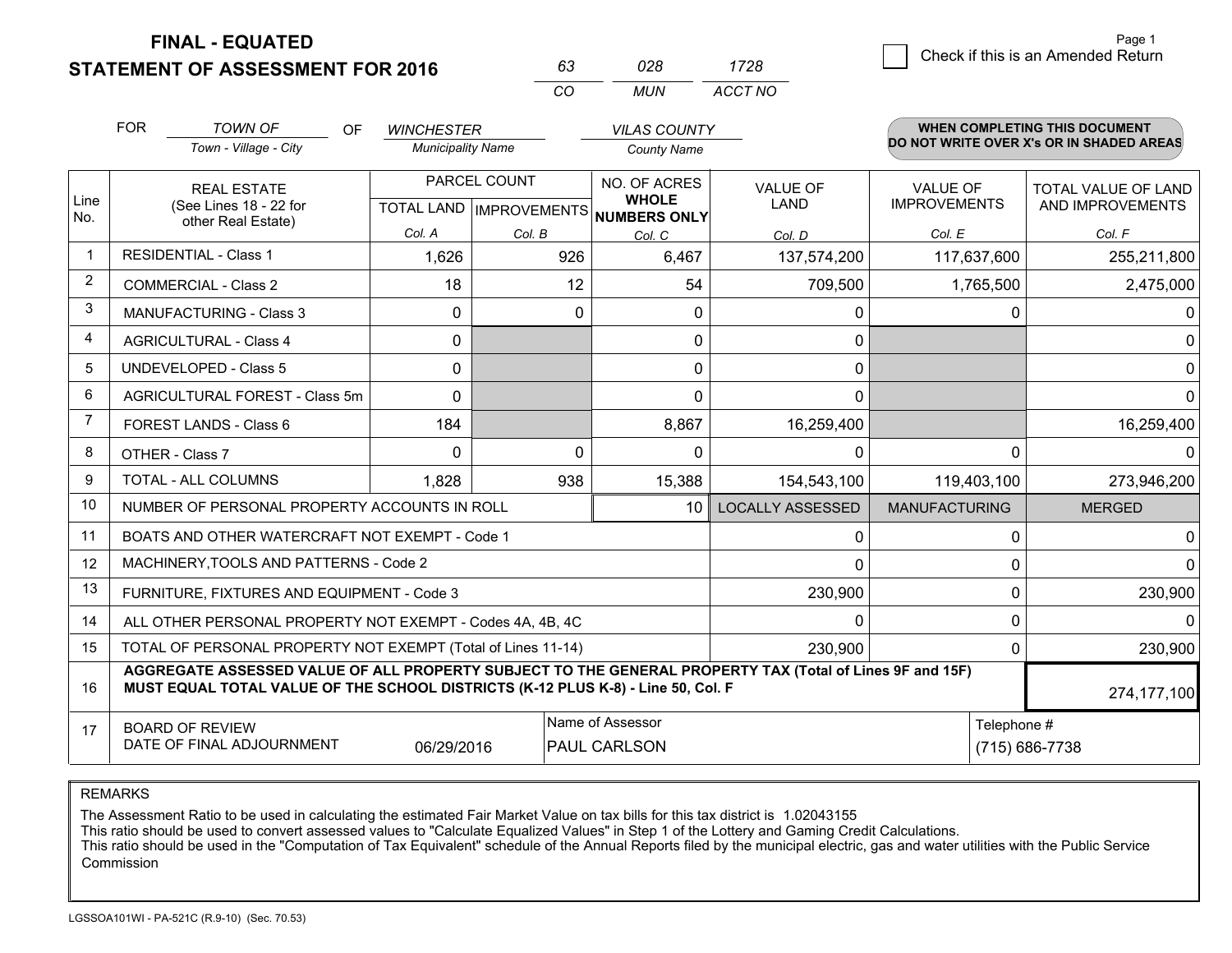*YEAR CO MUN ACCT NO* <sup>2016</sup> <sup>63</sup> <sup>028</sup> <sup>1728</sup>

Do not confuse FOREST LANDS (Line 7) with FOREST CROPS (in this section) - They are **NOT** the same

|    | Private Forest Crop - Reg Class @ 10¢ per acre                                 |                                 |  |                                                                  |                                   | Private Forest Crop - Reg Class @ \$2.52 per acre                            |                                                               |                                                                    |                    |                    |
|----|--------------------------------------------------------------------------------|---------------------------------|--|------------------------------------------------------------------|-----------------------------------|------------------------------------------------------------------------------|---------------------------------------------------------------|--------------------------------------------------------------------|--------------------|--------------------|
| 18 | (a) PARCELS                                                                    | (b) ACRES                       |  | (c) ASSESSED VALUE                                               |                                   | (d) PARCELS                                                                  |                                                               | (e) ACRES                                                          |                    | (f) ASSESSED VALUE |
|    |                                                                                |                                 |  |                                                                  |                                   | 4                                                                            |                                                               | 681.54                                                             |                    | 852,000            |
|    |                                                                                |                                 |  | Private Forest Crop - Special Class @ 20¢ per acre               |                                   | Entered Before 2005 Managed Forest - Ferrous Mining CLOSED @ \$8.27 per acre |                                                               |                                                                    |                    |                    |
| 19 | (a) PARCELS                                                                    | (b) ACRES                       |  | (c) ASSESSED VALUE                                               |                                   | (d) PARCELS                                                                  |                                                               | (e) ACRES                                                          |                    | (f) ASSESSED VALUE |
|    |                                                                                |                                 |  |                                                                  |                                   |                                                                              |                                                               |                                                                    |                    |                    |
|    |                                                                                |                                 |  | Entered Before 2005 Managed Forest - OPEN @ \$.79 per acre       |                                   |                                                                              |                                                               | Entered Before 2005 Managed Forest - CLOSED @ \$1.87 per acre      |                    |                    |
| 20 | (a) PARCELS                                                                    | (b) ACRES                       |  | (c) ASSESSED VALUE                                               |                                   | (d) PARCELS                                                                  |                                                               | (e) ACRES                                                          |                    | (f) ASSESSED VALUE |
|    | 117                                                                            | 4,531.67                        |  | 5,733,700                                                        |                                   | 33                                                                           |                                                               | 1,173.07                                                           |                    | 1,815,500          |
|    | Entered After 2004 Managed Forest - OPEN @<br>\$2.14 per acre                  |                                 |  |                                                                  |                                   |                                                                              | Entered After 2004 Managed Forest - CLOSED @ \$10.68 per acre |                                                                    |                    |                    |
| 21 | (a) PARCELS                                                                    | (b) ACRES                       |  | (c) ASSESSED VALUE                                               |                                   | (d) PARCELS<br>(e) ACRES                                                     |                                                               |                                                                    | (f) ASSESSED VALUE |                    |
|    |                                                                                |                                 |  |                                                                  |                                   |                                                                              |                                                               |                                                                    |                    |                    |
|    |                                                                                | 246.48                          |  | 430,000                                                          |                                   | 17                                                                           |                                                               | 488.53                                                             |                    | 1,908,300          |
|    | (a) County Forest Cropland Acres                                               |                                 |  | (b) Federal Acres                                                |                                   | (c) State Acres                                                              |                                                               | (d) County (NOT FOREST CROP) Acres                                 |                    | (e) Other Acres    |
| 22 |                                                                                |                                 |  | .21                                                              |                                   | 7,102.2                                                                      |                                                               | 13                                                                 |                    | 215.19             |
|    |                                                                                |                                 |  | Assessed Value of Omitted Property From Prior Years (Sec. 70.44) |                                   |                                                                              |                                                               | Assessed Value of Sec. 70.43 Corrections of Errors by Assessors    |                    |                    |
|    | (a) REAL ESTATE                                                                |                                 |  | (b) PERSONAL                                                     |                                   |                                                                              |                                                               | (c1) REAL ESTATE                                                   |                    | (c2) PERSONAL      |
| 23 |                                                                                |                                 |  |                                                                  |                                   |                                                                              |                                                               |                                                                    |                    |                    |
|    | Manufacturing Equated Value of Omitted Property From Prior Years (Sec. 70.995) |                                 |  |                                                                  |                                   |                                                                              |                                                               | Mfg. Equated Value of Sec.70.43 Corrections of Errors by Assessors |                    |                    |
|    |                                                                                | (e) PERSONAL<br>(d) REAL ESTATE |  |                                                                  | (f1) REAL ESTATE<br>(f2) PERSONAL |                                                                              |                                                               |                                                                    |                    |                    |
|    |                                                                                |                                 |  |                                                                  |                                   |                                                                              |                                                               |                                                                    |                    |                    |

## **SPECIAL DISTRICTS**

| Line<br>No. | Enter 6-digit<br>Special District<br>Code (Col. A) | <b>Account</b><br><b>Number</b><br>(Col. B) | <b>Special District Name</b><br>(Col. C) | <b>Locally Assessed Value</b><br>of Real Estate and<br>Personal Property (Col. D) | Mfg Value of Real Estate<br>and Personal Property<br>(Col. E) | <b>Merged Value of</b><br><b>Real Estate and</b><br>Personal Property (Col. F) |
|-------------|----------------------------------------------------|---------------------------------------------|------------------------------------------|-----------------------------------------------------------------------------------|---------------------------------------------------------------|--------------------------------------------------------------------------------|
| 24          |                                                    |                                             |                                          |                                                                                   |                                                               |                                                                                |
| 25          |                                                    |                                             |                                          |                                                                                   |                                                               |                                                                                |
| 26          |                                                    |                                             |                                          |                                                                                   |                                                               |                                                                                |
| 27          |                                                    |                                             |                                          |                                                                                   |                                                               |                                                                                |
| 28          |                                                    |                                             |                                          |                                                                                   |                                                               |                                                                                |
| 29          |                                                    |                                             |                                          |                                                                                   |                                                               |                                                                                |
| 30          |                                                    |                                             |                                          |                                                                                   |                                                               |                                                                                |
| 31          |                                                    |                                             |                                          |                                                                                   |                                                               |                                                                                |
| 32          |                                                    |                                             |                                          |                                                                                   |                                                               |                                                                                |
| 33          |                                                    |                                             |                                          |                                                                                   |                                                               |                                                                                |
| 34          |                                                    |                                             |                                          |                                                                                   |                                                               |                                                                                |
| 35          |                                                    |                                             |                                          |                                                                                   |                                                               |                                                                                |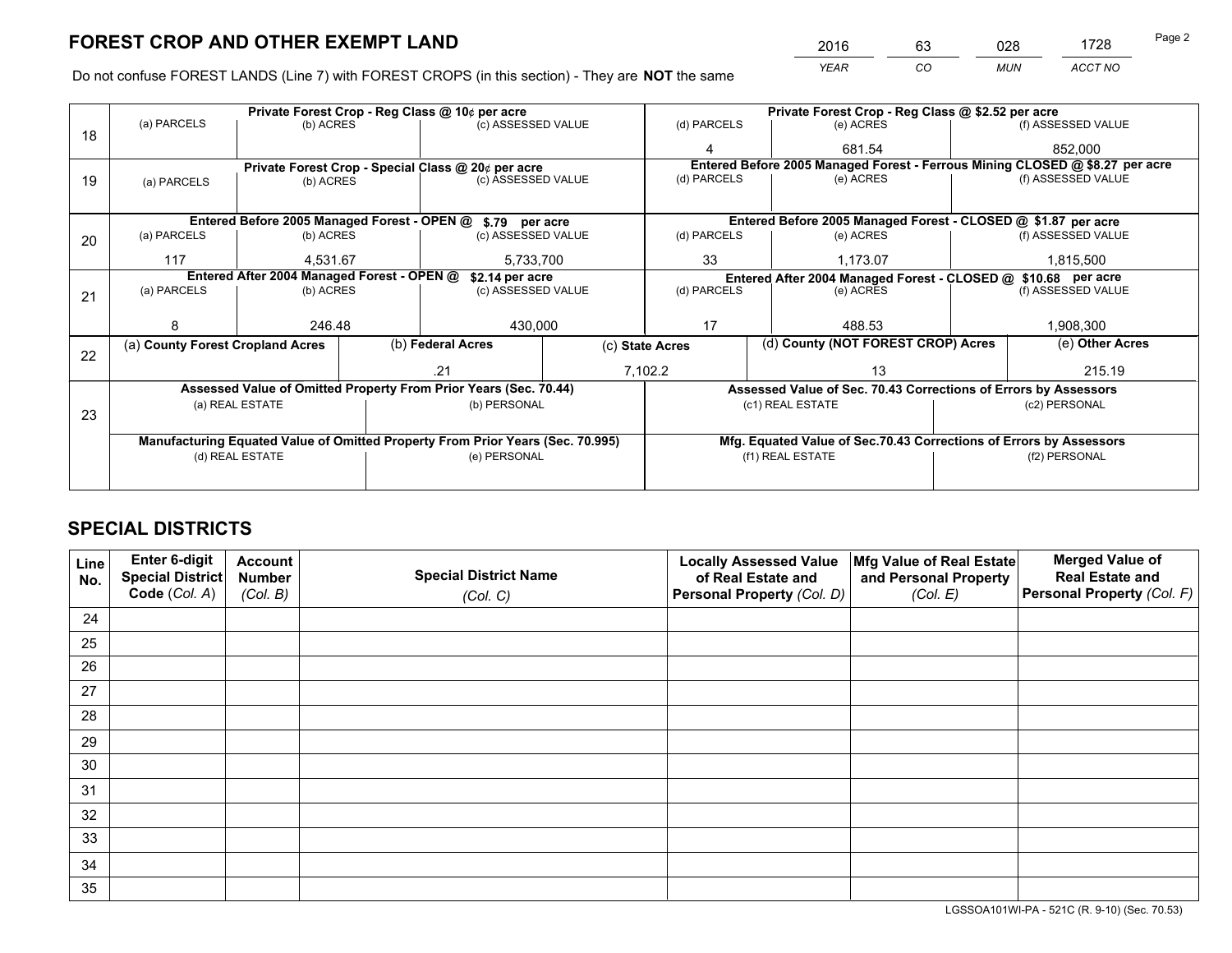|             |                                                          |                                             |                                                         | <b>YEAR</b>                                                                       | CO<br><b>MUN</b>                                              | ACCT NO                                                                        |
|-------------|----------------------------------------------------------|---------------------------------------------|---------------------------------------------------------|-----------------------------------------------------------------------------------|---------------------------------------------------------------|--------------------------------------------------------------------------------|
| Line<br>No. | Enter 6-digit<br><b>School District</b><br>Code (Col. A) | <b>Account</b><br><b>Number</b><br>(Col. B) | <b>School District Name</b><br>(Col. C)                 | <b>Locally Assessed Value</b><br>of Real Estate and<br>Personal Property (Col. D) | Mfg Value of Real Estate<br>and Personal Property<br>(Col. E) | <b>Merged Value of</b><br><b>Real Estate and</b><br>Personal Property (Col. F) |
|             | A. SCHOOL DISTRICTS (K-8 and K-12)                       |                                             |                                                         |                                                                                   |                                                               |                                                                                |
| 36          | 630616                                                   | 0371                                        | SCH D OF NORTH LAKELAND                                 | 274,177,100                                                                       |                                                               | 274,177,100                                                                    |
| 37          |                                                          |                                             |                                                         |                                                                                   |                                                               |                                                                                |
| 38          |                                                          |                                             |                                                         |                                                                                   |                                                               |                                                                                |
| 39          |                                                          |                                             |                                                         |                                                                                   |                                                               |                                                                                |
| 40          |                                                          |                                             |                                                         |                                                                                   |                                                               |                                                                                |
| 41<br>42    |                                                          |                                             |                                                         |                                                                                   |                                                               |                                                                                |
| 43          |                                                          |                                             |                                                         |                                                                                   |                                                               |                                                                                |
| 44          |                                                          |                                             |                                                         |                                                                                   |                                                               |                                                                                |
| 45          |                                                          |                                             |                                                         |                                                                                   |                                                               |                                                                                |
| 46          |                                                          |                                             |                                                         |                                                                                   |                                                               |                                                                                |
| 47          |                                                          |                                             |                                                         |                                                                                   |                                                               |                                                                                |
| 48          |                                                          |                                             |                                                         |                                                                                   |                                                               |                                                                                |
| 49          |                                                          |                                             |                                                         |                                                                                   |                                                               |                                                                                |
| 50          |                                                          |                                             | TOTAL ASSESSED VALUE OF SCHOOL DISTRICTS (K-8 and K-12) | 274, 177, 100                                                                     |                                                               | 274,177,100                                                                    |
|             | <b>B.</b><br><b>UNION HIGH SCHOOL DISTRICTS</b>          |                                             |                                                         |                                                                                   |                                                               |                                                                                |
| 51          | 433647                                                   | 0261                                        | UHS D OF LAKELAND UNION HIGH                            | 274,177,100                                                                       |                                                               | 274,177,100                                                                    |
| 52          |                                                          |                                             |                                                         |                                                                                   |                                                               |                                                                                |
| 53          |                                                          |                                             |                                                         |                                                                                   |                                                               |                                                                                |
| 54          |                                                          |                                             | TOTAL ASSESSED VALUE OF UNION HIGH SCHOOLS              |                                                                                   |                                                               |                                                                                |
| 55          |                                                          |                                             |                                                         | 274,177,100                                                                       |                                                               | 274,177,100                                                                    |
| 56          | C. TECHNICAL COLLEGE DISTRICTS                           | 0015                                        | NICOLET TECHNICAL COLLEGE<br><b>RHIN</b>                | 274,177,100                                                                       |                                                               |                                                                                |
| 57          | 001600                                                   |                                             |                                                         |                                                                                   |                                                               | 274,177,100                                                                    |
| 58          |                                                          |                                             |                                                         |                                                                                   |                                                               |                                                                                |
| 59          |                                                          |                                             | TOTAL ASSESSED VALUE OF TECHNICAL COLLEGES              | 274,177,100                                                                       |                                                               | 274,177,100                                                                    |

2016

63

028

## *I hereby certify, to the best of my knowledge and belief, this form is complete and correct.*

**SCHOOL DISTRICTS**

| Print name of preparer | Title                    |                | Date (MM / DD / CCYY) |
|------------------------|--------------------------|----------------|-----------------------|
|                        |                          |                |                       |
| Signature of preparer  | Contact Telephone Number | E-mail address |                       |
|                        | $\sim$                   |                |                       |

1728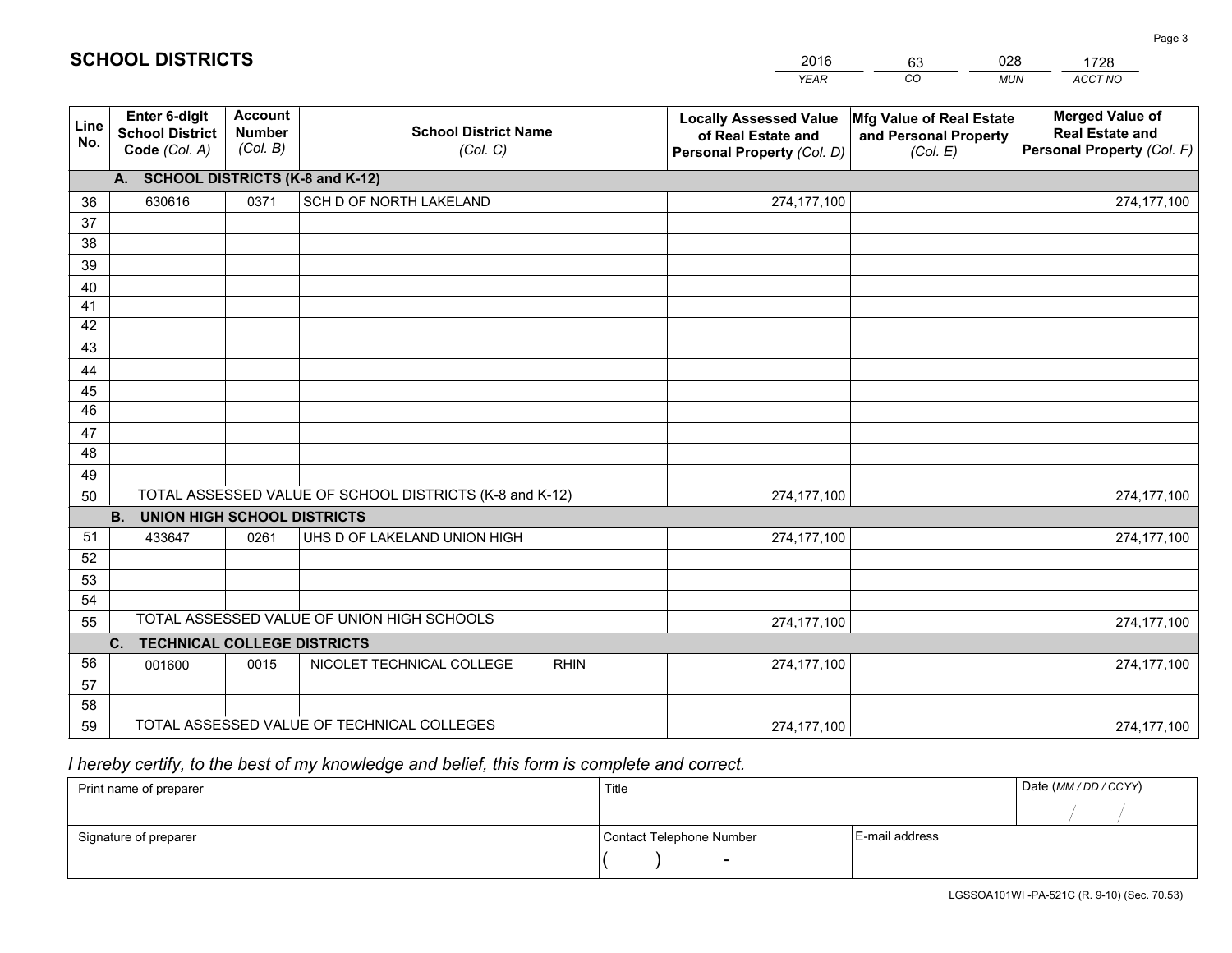### **HIGHLIGHTS**

- 1. Complete the Statement of Assessment after the Board of Review. Reflect any changes made there.
- 2. Use black ink to complete.
- 3. Line 16 must equal Line 50, Col D.
- 4. Line 55 must equal the total of K-8 schools listed on lines 36-49. Do not include K-12 schools in this comparision.
- 5. Line 59, Col. D must equal Line 16.
- 6. Special District, School District and Technical College District values must include both real estate and personal property. Examples of Special districts are: town sanitary districts, public inland lake protection and rehabilitation districts, and metropolitan sewerage districts.
- 7. DO NOT INCLUDE Manufacturing property values.DOR will print these values on the final SOA.

RUTH ALLIS

TOWN OF WINCHESTER 10363 COUNTY RD W WINCHESTER, WI 54557

WINCHESTER, WI 54557 10363 COUNTY RD W

RUTH ALLIS<br>TOWN OF WINCHESTER

 8. Accuracy of this form is very important. The values reported directly affect the equalized value DOR calculates for school and special districts.

### **Page 1:**

 If not prefilled, enter the tax year,county and municipal code,municipal type, municipal name and county name on the top of form.

Check the Amended box, if filing an amended / corrected SOA.

 Report the parcel count, acres and assessed value of taxable general property, total parcel count, (real and personal), total acres, and values from final figures set by the Board of Review.

- A. Real Estate land and improvements (buildings, etc.) is reported on lines 1 8, total line 9.
- B. Personal Property is reported on lines 11 14, Column D, total line 15.
- C. To complete this report, use the computer produced summary of the assessment roll that shows these amounts.
- D. Use whole numbers only.
- E. Add each line across and each column down to verify entries.

### **Page 2:**

- A. Report Special Items (not subject to general property tax).
- 1. Private Forest Croplands and Managed Forest Lands are reported on lines 18,19, 20 and 21. Be sure to report assessed values **NOT** taxes.
- 2. You should have copies of the orders of entry, orders of withdrawal, etc., to update your assessment roll.
	- 3. Show hundredths of acres (e.g. 39.75).
- 4. Tax exempt lands are reported on line 22.
- 5. Omitted property and sec. 70.43, Wis. Stats., corrections of errors by assessor are reported on line 23. Report real estate and personal property separately. These should be for **prior years**, not something found on the current assessment roll after the board of review.
- B. Special District (Lines 24-35) Include the value of both real and personal property.
- The Department of Revenue (DOR) preprints much of the information regarding names and codes for schools, special districts,etc. If a district is not listed, enter the name and value only, DOR will enter the proper code.

### **Page 3 School Districts:**

Include the value of both real and personal property.

Report School District (regular, elementary, union high school, and technical college).

- 1. Regular (K-12) and Elementary (K-8) school values are reported on lines 36-49, total on line 50.
- 2. Union High School (UHS) (use only if elementary schools are listed on lines 36-49) are reported on lines 51-54. UHS total value (line 55) must equal to the total **elementary school** values reported on lines 36-49. Do notinclude K-12 schools in this comparison.
- 3. Technical College values are reported on lines 56-58, total on line 59.
- 4. Use the computer summary that shows these amounts to complete this report.

#### **This form is due the second Monday in June. File this report only after your Board of Review is complete.**

 *If you have questions: Return forms to:*

Fax number: (608) 264-6887 PO Box 8971

 Email: lgs@revenue.wi.gov Wisconsin Department of Revenue Call: (608) 261-5341 Local Government Services Section 6-97Madison WI 53708-8971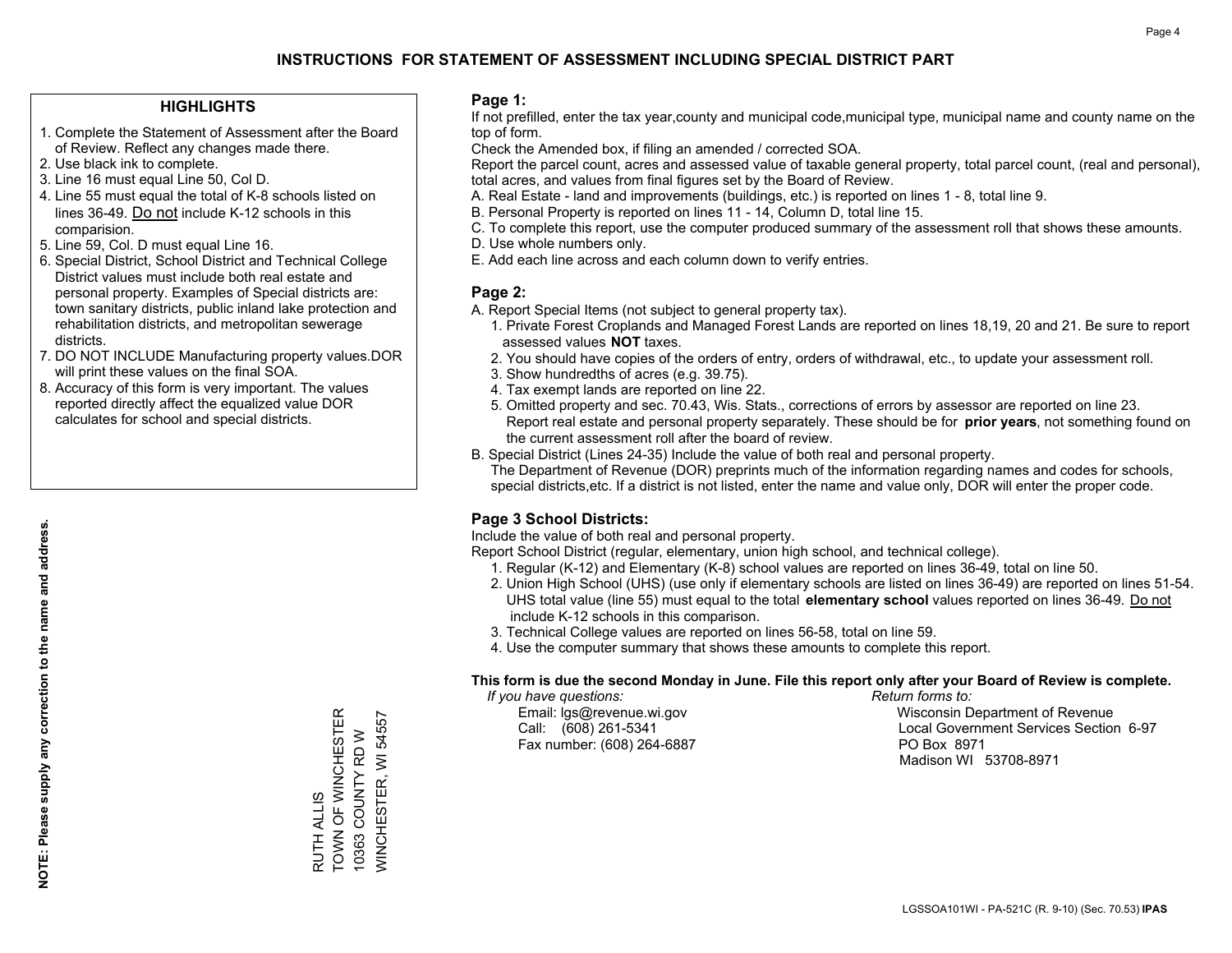**FINAL - EQUATED**

**STATEMENT OF ASSESSMENT FOR 2016** 

| 63. | 221 | 1729    |
|-----|-----|---------|
| rn  | MUN | ACCT NO |

|                          | <b>FOR</b>                                                                                                                                                                                   | CITY OF<br><b>OF</b><br>Town - Village - City             | <b>EAGLE RIVER</b><br><b>Municipality Name</b>      |          | <b>VILAS COUNTY</b><br><b>County Name</b> |                                |                                        | <b>WHEN COMPLETING THIS DOCUMENT</b><br>DO NOT WRITE OVER X's OR IN SHADED AREAS |
|--------------------------|----------------------------------------------------------------------------------------------------------------------------------------------------------------------------------------------|-----------------------------------------------------------|-----------------------------------------------------|----------|-------------------------------------------|--------------------------------|----------------------------------------|----------------------------------------------------------------------------------|
| Line<br>No.              | <b>REAL ESTATE</b><br>(See Lines 18 - 22 for<br>other Real Estate)                                                                                                                           |                                                           | PARCEL COUNT<br>TOTAL LAND MPROVEMENTS NUMBERS ONLY |          | NO. OF ACRES<br><b>WHOLE</b>              | <b>VALUE OF</b><br><b>LAND</b> | <b>VALUE OF</b><br><b>IMPROVEMENTS</b> | <b>TOTAL VALUE OF LAND</b><br>AND IMPROVEMENTS                                   |
|                          |                                                                                                                                                                                              |                                                           | Col. A                                              | Col. B   | Col. C                                    | Col. D                         | Col. E                                 | Col. F                                                                           |
| $\overline{\phantom{a}}$ |                                                                                                                                                                                              | <b>RESIDENTIAL - Class 1</b>                              | 743                                                 | 609      | 317                                       | 22,771,600                     | 54,251,300                             | 77,022,900                                                                       |
| 2                        |                                                                                                                                                                                              | <b>COMMERCIAL - Class 2</b>                               | 326                                                 | 262      | 452                                       | 28,477,000                     | 63,837,100                             | 92,314,100                                                                       |
| 3                        |                                                                                                                                                                                              | <b>MANUFACTURING - Class 3</b>                            | 6                                                   | 6        | 18                                        | 494,300                        | 2,447,200                              | 2,941,500                                                                        |
| 4                        |                                                                                                                                                                                              | <b>AGRICULTURAL - Class 4</b>                             | 0                                                   |          | $\mathbf{0}$                              | 0                              |                                        | $\mathbf 0$                                                                      |
| 5                        |                                                                                                                                                                                              | UNDEVELOPED - Class 5                                     | $\Omega$                                            |          | $\mathbf 0$                               | 0                              |                                        | $\mathbf 0$                                                                      |
| 6                        |                                                                                                                                                                                              | AGRICULTURAL FOREST - Class 5m                            | 0                                                   |          | $\mathbf 0$                               | 0                              |                                        | $\mathbf 0$                                                                      |
| 7                        |                                                                                                                                                                                              | FOREST LANDS - Class 6                                    | 0                                                   |          | $\mathbf 0$                               | 0                              |                                        | 0                                                                                |
| 8                        |                                                                                                                                                                                              | OTHER - Class 7                                           | $\Omega$                                            | $\Omega$ | $\mathbf{0}$                              | 0                              | $\Omega$                               | $\Omega$                                                                         |
| 9                        | TOTAL - ALL COLUMNS                                                                                                                                                                          |                                                           | 1,075                                               | 877      | 787                                       | 51,742,900                     | 120,535,600                            | 172,278,500                                                                      |
| 10                       | NUMBER OF PERSONAL PROPERTY ACCOUNTS IN ROLL<br>373                                                                                                                                          |                                                           |                                                     |          |                                           | <b>LOCALLY ASSESSED</b>        | <b>MANUFACTURING</b>                   | <b>MERGED</b>                                                                    |
| 11                       |                                                                                                                                                                                              | BOATS AND OTHER WATERCRAFT NOT EXEMPT - Code 1            |                                                     |          |                                           | 5,000                          | 0                                      | 5,000                                                                            |
| 12                       |                                                                                                                                                                                              | MACHINERY, TOOLS AND PATTERNS - Code 2                    |                                                     |          |                                           | 1,637,000                      | 122,400                                | 1,759,400                                                                        |
| 13                       | FURNITURE, FIXTURES AND EQUIPMENT - Code 3                                                                                                                                                   |                                                           |                                                     |          |                                           | 4,919,600                      | 44,900                                 | 4,964,500                                                                        |
| 14                       |                                                                                                                                                                                              | ALL OTHER PERSONAL PROPERTY NOT EXEMPT - Codes 4A, 4B, 4C |                                                     |          | 3,942,100                                 | 256,400                        | 4,198,500                              |                                                                                  |
| 15                       | TOTAL OF PERSONAL PROPERTY NOT EXEMPT (Total of Lines 11-14)                                                                                                                                 |                                                           |                                                     |          |                                           | 10,503,700                     | 423,700                                | 10,927,400                                                                       |
| 16                       | AGGREGATE ASSESSED VALUE OF ALL PROPERTY SUBJECT TO THE GENERAL PROPERTY TAX (Total of Lines 9F and 15F)<br>MUST EQUAL TOTAL VALUE OF THE SCHOOL DISTRICTS (K-12 PLUS K-8) - Line 50, Col. F |                                                           |                                                     |          |                                           |                                | 183,205,900                            |                                                                                  |
| 17                       | Name of Assessor<br><b>BOARD OF REVIEW</b><br>DATE OF FINAL ADJOURNMENT<br>ASSOCIATED APPRAISALS<br>10/11/2016                                                                               |                                                           |                                                     |          |                                           | Telephone #                    | (888) 457-4720                         |                                                                                  |

REMARKS

The Assessment Ratio to be used in calculating the estimated Fair Market Value on tax bills for this tax district is 1.080175576

This ratio should be used to convert assessed values to "Calculate Equalized Values" in Step 1 of the Lottery and Gaming Credit Calculations.<br>This ratio should be used in the "Computation of Tax Equivalent" schedule of the **Commission**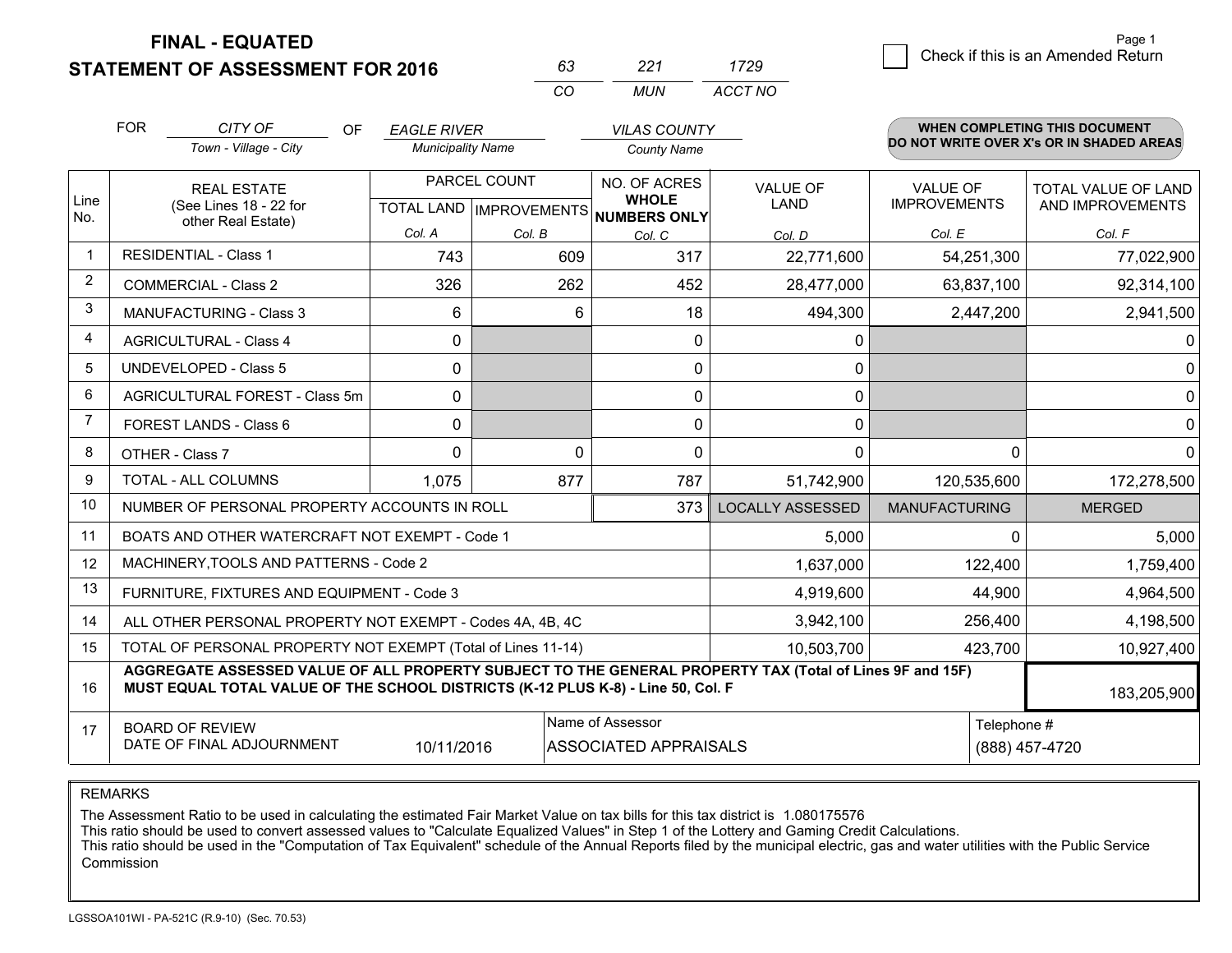*YEAR CO MUN ACCT NO* <sup>2016</sup> <sup>63</sup> <sup>221</sup> <sup>1729</sup>

Do not confuse FOREST LANDS (Line 7) with FOREST CROPS (in this section) - They are **NOT** the same

|    |                                                                                |                                                                 |  | Private Forest Crop - Reg Class @ 10¢ per acre                   |                                                               | Private Forest Crop - Reg Class @ \$2.52 per acre                            |                                                               |           |                    |  |
|----|--------------------------------------------------------------------------------|-----------------------------------------------------------------|--|------------------------------------------------------------------|---------------------------------------------------------------|------------------------------------------------------------------------------|---------------------------------------------------------------|-----------|--------------------|--|
| 18 | (a) PARCELS                                                                    | (b) ACRES                                                       |  | (c) ASSESSED VALUE                                               |                                                               | (d) PARCELS                                                                  | (e) ACRES                                                     |           | (f) ASSESSED VALUE |  |
|    |                                                                                |                                                                 |  |                                                                  |                                                               | Entered Before 2005 Managed Forest - Ferrous Mining CLOSED @ \$8.27 per acre |                                                               |           |                    |  |
| 19 | (a) PARCELS                                                                    | Private Forest Crop - Special Class @ 20¢ per acre<br>(b) ACRES |  | (c) ASSESSED VALUE                                               |                                                               | (d) PARCELS                                                                  | (e) ACRES                                                     |           | (f) ASSESSED VALUE |  |
|    |                                                                                |                                                                 |  |                                                                  |                                                               |                                                                              |                                                               |           |                    |  |
|    |                                                                                | Entered Before 2005 Managed Forest - OPEN @                     |  | \$.79 per acre                                                   |                                                               |                                                                              | Entered Before 2005 Managed Forest - CLOSED @ \$1.87 per acre |           | (f) ASSESSED VALUE |  |
| 20 | (a) PARCELS<br>(b) ACRES                                                       |                                                                 |  | (c) ASSESSED VALUE                                               |                                                               | (d) PARCELS                                                                  |                                                               | (e) ACRES |                    |  |
|    | Entered After 2004 Managed Forest - OPEN @<br>\$2.14 per acre                  |                                                                 |  |                                                                  | Entered After 2004 Managed Forest - CLOSED @ \$10.68 per acre |                                                                              |                                                               |           |                    |  |
| 21 | (a) PARCELS<br>(c) ASSESSED VALUE<br>(b) ACRES                                 |                                                                 |  |                                                                  |                                                               | (d) PARCELS<br>(e) ACRES                                                     |                                                               |           | (f) ASSESSED VALUE |  |
|    |                                                                                |                                                                 |  |                                                                  |                                                               |                                                                              |                                                               |           |                    |  |
|    | (a) County Forest Cropland Acres                                               |                                                                 |  | (b) Federal Acres                                                |                                                               | (c) State Acres                                                              | (d) County (NOT FOREST CROP) Acres                            |           | (e) Other Acres    |  |
| 22 |                                                                                |                                                                 |  | 3.02                                                             |                                                               | 3.36<br>40.08                                                                |                                                               |           | 155.23             |  |
|    |                                                                                |                                                                 |  | Assessed Value of Omitted Property From Prior Years (Sec. 70.44) |                                                               | Assessed Value of Sec. 70.43 Corrections of Errors by Assessors              |                                                               |           |                    |  |
| 23 | (a) REAL ESTATE                                                                |                                                                 |  | (b) PERSONAL                                                     |                                                               | (c1) REAL ESTATE                                                             |                                                               |           | (c2) PERSONAL      |  |
|    | Manufacturing Equated Value of Omitted Property From Prior Years (Sec. 70.995) |                                                                 |  |                                                                  |                                                               | Mfg. Equated Value of Sec.70.43 Corrections of Errors by Assessors           |                                                               |           |                    |  |
|    | (d) REAL ESTATE                                                                |                                                                 |  | (e) PERSONAL                                                     |                                                               | (f1) REAL ESTATE                                                             |                                                               |           | (f2) PERSONAL      |  |
|    |                                                                                |                                                                 |  |                                                                  |                                                               |                                                                              |                                                               |           |                    |  |

## **SPECIAL DISTRICTS**

| Line<br>No. | Enter 6-digit<br>Special District<br>Code (Col. A) | <b>Account</b><br><b>Number</b> | <b>Special District Name</b> | <b>Locally Assessed Value</b><br>of Real Estate and | Mfg Value of Real Estate<br>and Personal Property | <b>Merged Value of</b><br><b>Real Estate and</b><br>Personal Property (Col. F) |
|-------------|----------------------------------------------------|---------------------------------|------------------------------|-----------------------------------------------------|---------------------------------------------------|--------------------------------------------------------------------------------|
|             |                                                    | (Col. B)                        | (Col. C)                     | Personal Property (Col. D)                          | (Col. E)                                          |                                                                                |
| 24          |                                                    |                                 |                              |                                                     |                                                   |                                                                                |
| 25          |                                                    |                                 |                              |                                                     |                                                   |                                                                                |
| 26          |                                                    |                                 |                              |                                                     |                                                   |                                                                                |
| 27          |                                                    |                                 |                              |                                                     |                                                   |                                                                                |
| 28          |                                                    |                                 |                              |                                                     |                                                   |                                                                                |
| 29          |                                                    |                                 |                              |                                                     |                                                   |                                                                                |
| 30          |                                                    |                                 |                              |                                                     |                                                   |                                                                                |
| 31          |                                                    |                                 |                              |                                                     |                                                   |                                                                                |
| 32          |                                                    |                                 |                              |                                                     |                                                   |                                                                                |
| 33          |                                                    |                                 |                              |                                                     |                                                   |                                                                                |
| 34          |                                                    |                                 |                              |                                                     |                                                   |                                                                                |
| 35          |                                                    |                                 |                              |                                                     |                                                   |                                                                                |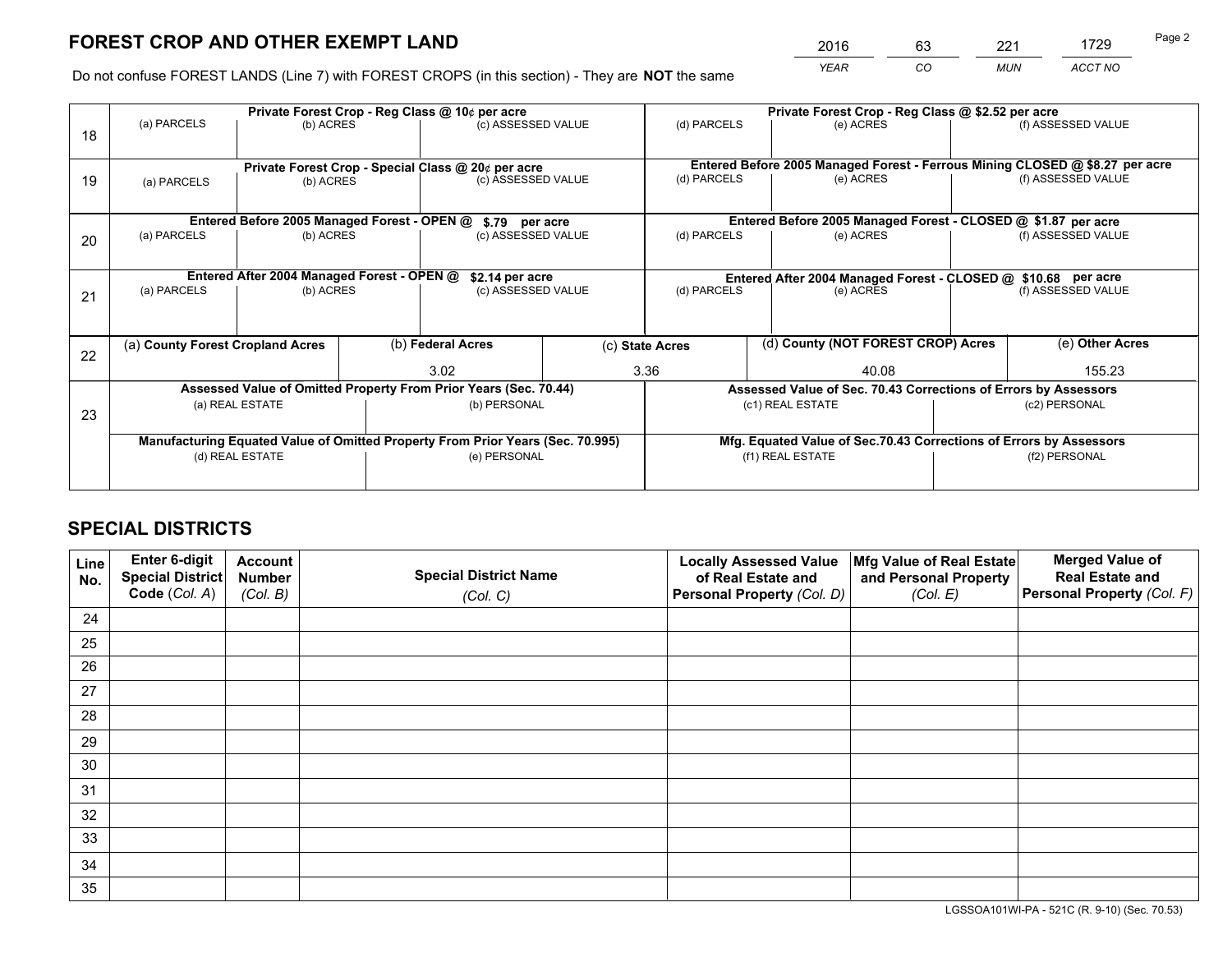|                                    | <b>SCHOOL DISTRICTS</b>                                         |                               |                                         | 2016<br><b>YEAR</b>                                                                      | 221<br>63<br>CO<br><b>MUN</b>                                 | 1729<br>ACCT NO                                                             |  |
|------------------------------------|-----------------------------------------------------------------|-------------------------------|-----------------------------------------|------------------------------------------------------------------------------------------|---------------------------------------------------------------|-----------------------------------------------------------------------------|--|
| Line<br>No.                        | <b>Enter 6-digit</b><br><b>School District</b><br>Code (Col. A) | Account<br>Number<br>(Col. B) | <b>School District Name</b><br>(Col, C) | <b>Locally Assessed Value</b><br>of Real Estate and<br><b>Personal Property (Col. D)</b> | Mfg Value of Real Estate<br>and Personal Property<br>(Col. E) | <b>Merged Value of</b><br><b>Real Estate and</b><br>Personal Property (Col. |  |
| A. SCHOOL DISTRICTS (K-8 and K-12) |                                                                 |                               |                                         |                                                                                          |                                                               |                                                                             |  |
| 36                                 | 631526                                                          | 0372                          | SCH D OF NORTHLAND PINES (EAGLE RIVER)  | 179,840,700                                                                              | 3,365,200                                                     | 183,205,90                                                                  |  |
| 37                                 |                                                                 |                               |                                         |                                                                                          |                                                               |                                                                             |  |

| Line<br>No. | Enter 6-digit<br><b>School District</b><br>Code (Col. A) | <b>Account</b><br><b>Number</b><br>(Col. B) | <b>School District Name</b><br>(Col. C)                 | <b>Locally Assessed Value</b><br>of Real Estate and<br>Personal Property (Col. D) | Mfg Value of Real Estate<br>and Personal Property<br>(Col. E) | <b>Merged Value of</b><br><b>Real Estate and</b><br>Personal Property (Col. F) |  |  |  |  |
|-------------|----------------------------------------------------------|---------------------------------------------|---------------------------------------------------------|-----------------------------------------------------------------------------------|---------------------------------------------------------------|--------------------------------------------------------------------------------|--|--|--|--|
|             | A. SCHOOL DISTRICTS (K-8 and K-12)                       |                                             |                                                         |                                                                                   |                                                               |                                                                                |  |  |  |  |
| 36          | 631526                                                   | 0372                                        | SCH D OF NORTHLAND PINES (EAGLE RIVER)                  | 179,840,700                                                                       | 3,365,200                                                     | 183,205,900                                                                    |  |  |  |  |
| 37          |                                                          |                                             |                                                         |                                                                                   |                                                               |                                                                                |  |  |  |  |
| 38          |                                                          |                                             |                                                         |                                                                                   |                                                               |                                                                                |  |  |  |  |
| 39          |                                                          |                                             |                                                         |                                                                                   |                                                               |                                                                                |  |  |  |  |
| 40          |                                                          |                                             |                                                         |                                                                                   |                                                               |                                                                                |  |  |  |  |
| 41          |                                                          |                                             |                                                         |                                                                                   |                                                               |                                                                                |  |  |  |  |
| 42          |                                                          |                                             |                                                         |                                                                                   |                                                               |                                                                                |  |  |  |  |
| 43          |                                                          |                                             |                                                         |                                                                                   |                                                               |                                                                                |  |  |  |  |
| 44          |                                                          |                                             |                                                         |                                                                                   |                                                               |                                                                                |  |  |  |  |
| 45          |                                                          |                                             |                                                         |                                                                                   |                                                               |                                                                                |  |  |  |  |
| 46          |                                                          |                                             |                                                         |                                                                                   |                                                               |                                                                                |  |  |  |  |
| 47<br>48    |                                                          |                                             |                                                         |                                                                                   |                                                               |                                                                                |  |  |  |  |
| 49          |                                                          |                                             |                                                         |                                                                                   |                                                               |                                                                                |  |  |  |  |
| 50          |                                                          |                                             | TOTAL ASSESSED VALUE OF SCHOOL DISTRICTS (K-8 and K-12) | 179,840,700                                                                       | 3,365,200                                                     | 183,205,900                                                                    |  |  |  |  |
|             | <b>B.</b><br><b>UNION HIGH SCHOOL DISTRICTS</b>          |                                             |                                                         |                                                                                   |                                                               |                                                                                |  |  |  |  |
| 51          |                                                          |                                             |                                                         |                                                                                   |                                                               |                                                                                |  |  |  |  |
| 52          |                                                          |                                             |                                                         |                                                                                   |                                                               |                                                                                |  |  |  |  |
| 53          |                                                          |                                             |                                                         |                                                                                   |                                                               |                                                                                |  |  |  |  |
| 54          |                                                          |                                             |                                                         |                                                                                   |                                                               |                                                                                |  |  |  |  |
| 55          |                                                          |                                             | TOTAL ASSESSED VALUE OF UNION HIGH SCHOOLS              |                                                                                   |                                                               |                                                                                |  |  |  |  |
|             | C.<br><b>TECHNICAL COLLEGE DISTRICTS</b>                 |                                             |                                                         |                                                                                   |                                                               |                                                                                |  |  |  |  |
| 56          | 001600                                                   | 0015                                        | NICOLET TECHNICAL COLLEGE<br><b>RHIN</b>                | 179,840,700                                                                       | 3,365,200                                                     | 183,205,900                                                                    |  |  |  |  |
| 57          |                                                          |                                             |                                                         |                                                                                   |                                                               |                                                                                |  |  |  |  |
| 58          |                                                          |                                             |                                                         |                                                                                   |                                                               |                                                                                |  |  |  |  |
| 59          |                                                          |                                             | TOTAL ASSESSED VALUE OF TECHNICAL COLLEGES              | 179,840,700                                                                       | 3,365,200                                                     | 183,205,900                                                                    |  |  |  |  |

## *I hereby certify, to the best of my knowledge and belief, this form is complete and correct.*

| Print name of preparer | Title                    |                | Date (MM / DD / CCYY) |
|------------------------|--------------------------|----------------|-----------------------|
|                        |                          |                |                       |
| Signature of preparer  | Contact Telephone Number | E-mail address |                       |
|                        | $\overline{\phantom{0}}$ |                |                       |